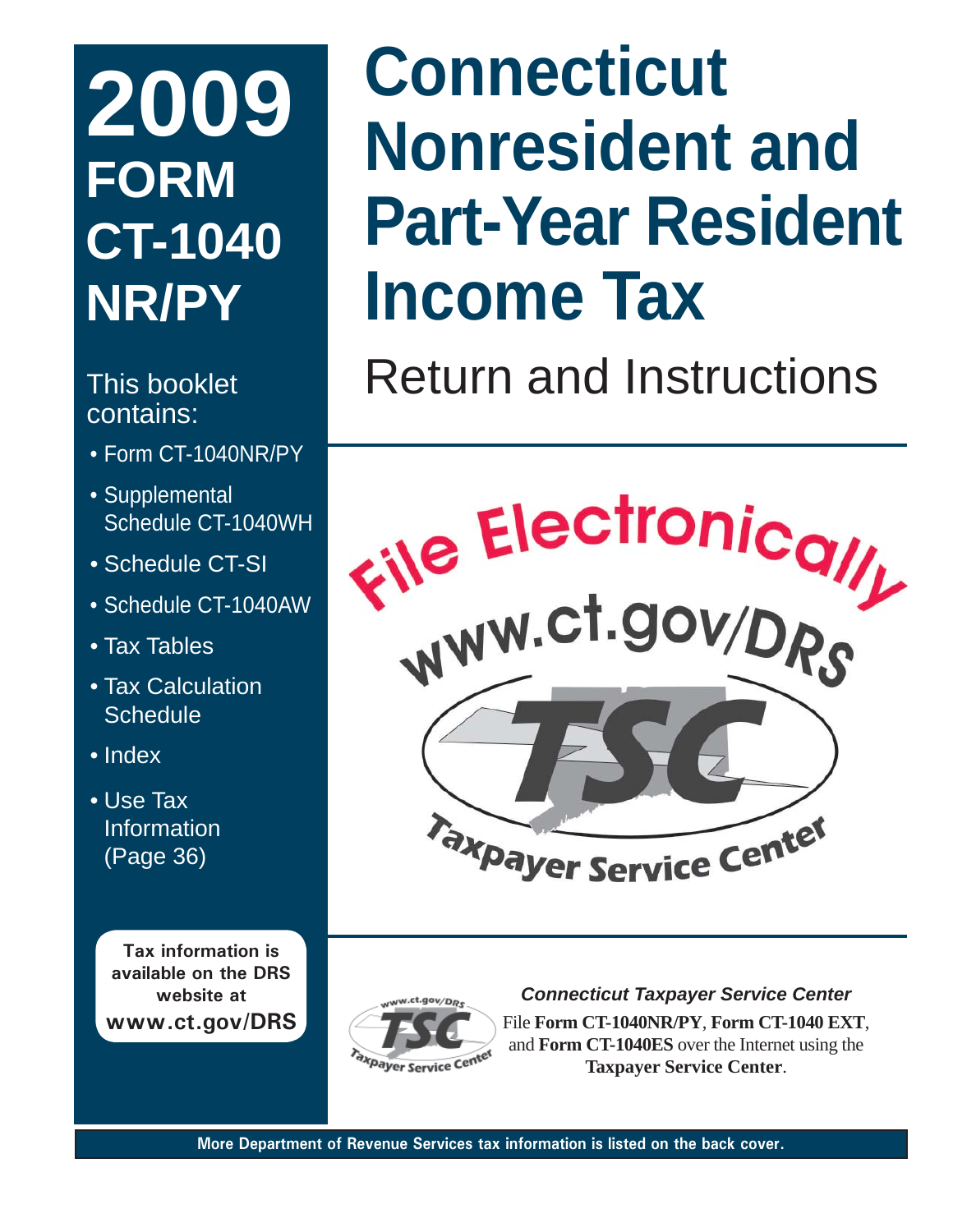## **Taxpayer Service Center (***TSC***) for Individuals**

## **File Electronically ... it's FAST money!**



**Visit www.ct.gov/TSC to learn more about free fi ling options.**

## **Contributions to Designated Charities**

Below is a list of charities for which you may use your tax return to contribute all or a portion of your refund. Enter your total contributions on *Schedule 4*, Line 63, of **Form CT-1040NR/PY**, *Connecticut Nonresident and Part-Year Resident Income Tax Return*. **Your contribution is irrevocable.** To contribute directly, send your contribution to the address shown below.

| <b>Aids Research</b><br><b>Education Fund</b>                                                                                           | <b>Organ Transplant</b><br>Fund                                                                                                                        | <b>Endangered Species,</b><br><b>Natural Area</b><br>Preserves,<br>and Watchable<br><b>Wildlife Fund</b>                                                       | <b>Breast Cancer</b><br><b>Research and</b><br><b>Education Fund</b>                                                                                                                       | <b>Safety Net</b><br><b>Services Fund</b>                                                                         | <b>Military Family</b><br><b>Relief Fund</b>                                                                                                                                                             |
|-----------------------------------------------------------------------------------------------------------------------------------------|--------------------------------------------------------------------------------------------------------------------------------------------------------|----------------------------------------------------------------------------------------------------------------------------------------------------------------|--------------------------------------------------------------------------------------------------------------------------------------------------------------------------------------------|-------------------------------------------------------------------------------------------------------------------|----------------------------------------------------------------------------------------------------------------------------------------------------------------------------------------------------------|
| Assists research.<br>education, and<br>community service<br>programs related to<br>Acquired Immune<br>Deficiency Syndrome<br>$(AIDS)$ . | <b>Assists Connecticut</b><br>residents in paying for<br>the unmet medical and<br>ancillary needs of organ<br>transplant candidates and<br>recipients. | Helps preserve, protect,<br>and manage Connecticut's<br>endangered plants and<br>animals, wildlife and their<br>habitats.                                      | Assists research, education,<br>and community service<br>programs related<br>to breast cancer.                                                                                             | Protects the children<br>of families who are no<br>longer eligible for public<br>assistance benefits.             | Makes grants to the<br>immediate family members<br>of service members<br>domiciled in Connecticut<br>for essential goods and<br>services when military<br>services creates family<br>financial hardship. |
| Department of Public<br>Health AIDS and Chronic<br>Diseases Division<br>MS#11APV<br>PO Box 340308<br>Hartford CT 06134-0308             | Department of<br>Social Services<br><b>Accounts Receivable</b><br>25 Sigourney St Ste 1<br>Hartford CT 06106-5033                                      | Department of<br><b>Environmental Protection-</b><br><b>Bureau of Administration</b><br><b>Financial Management</b><br>79 Elm Street<br>Hartford CT 06106-1591 | Department of Public Health<br>Comprehensive Cancer Section<br><b>Breast and Cervical Cancer</b><br>Early Detection Program<br><b>MS#11 CCS</b><br>PO Box 340308<br>Hartford CT 06134-0308 | Department of<br>Social Services<br><b>Accounts Receivable</b><br>25 Sigourney St Ste 1<br>Hartford CT 06106-5033 | Military Department,<br>Military Family Relief Fund<br>Fiscal Office<br>360 Broad St<br>Hartford CT 06105-3795                                                                                           |
| Make check payable to:<br><b>Treasurer, State of</b><br><b>Connecticut/AIDS Fund</b>                                                    | Make check payable to:<br><b>Commissioner of</b><br><b>Social Services/Organ</b><br><b>Transplant Fund</b>                                             | Make check payable to:<br><b>DEP-Endangered</b><br><b>Species/ Wildlife Fund</b>                                                                               | Make check payable to:<br><b>Treasurer, State of</b><br><b>Connecticut/Breast</b><br><b>Cancer Fund</b>                                                                                    | Make check payable to:<br><b>Commissioner of Social</b><br><b>Services/Safety Net Fund</b>                        | Make check payable to:<br><b>Treasurer, State of</b><br><b>Connecticut/Military</b><br><b>Family Relief Fund</b>                                                                                         |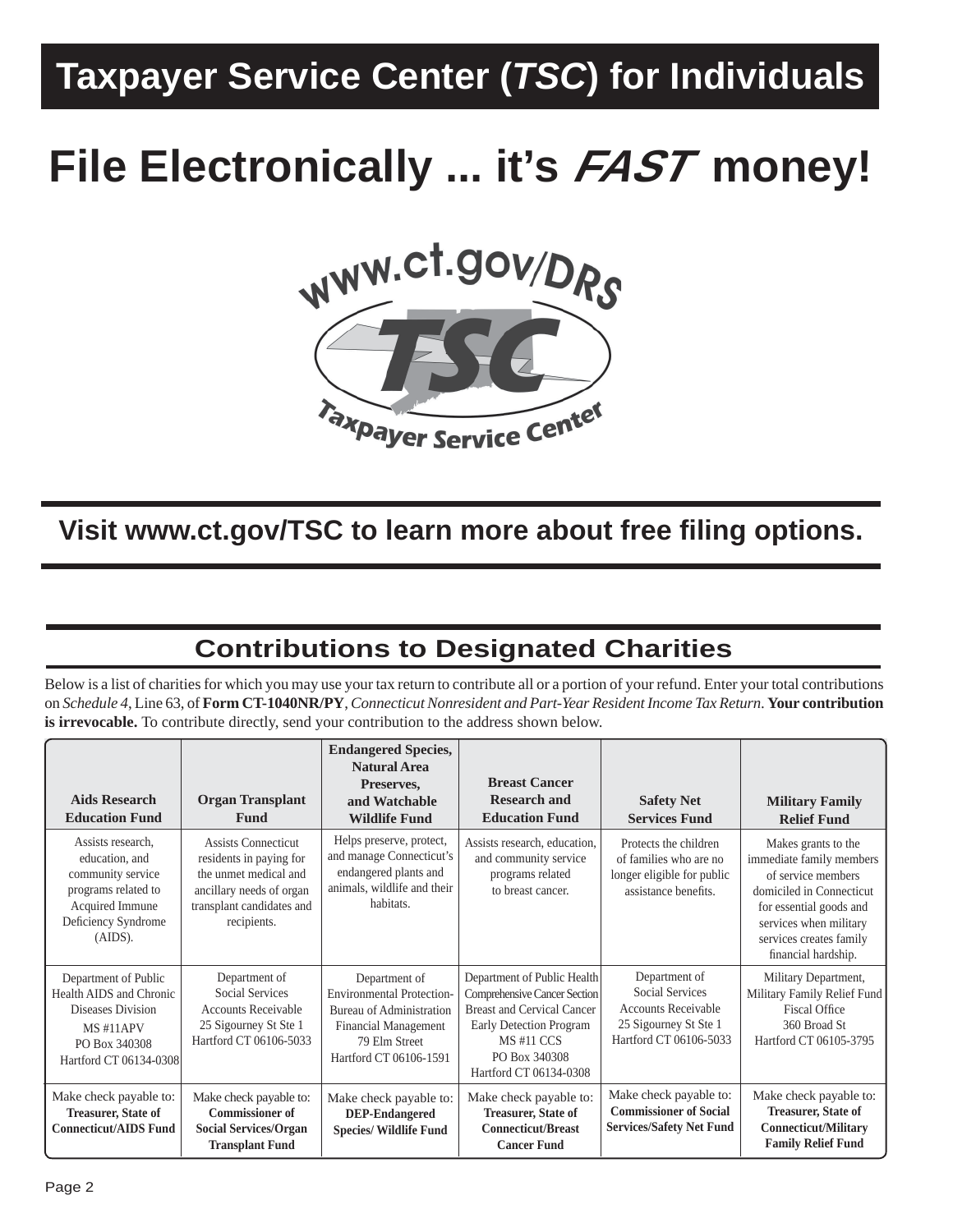## **What's New**

- **Income Tax Rates:** New legislation increases Connecticut income taxes for those with Connecticut taxable incomes over \$1 million for joint filers, \$800,000 for head of household filers, and \$500,000 for single filers and married people filing separately. It adds a third, higher-income tax bracket and increases the marginal tax rate from 5.0% to 6.5% for income in that bracket. It also increases the flat income tax rate for trusts and estates from 5.0% to 6.5%.
- • **Personal Exemption and Credits:** The annual increase to the personal exemption and credits used in calculating the tax for single filers has been delayed by three years. The personal exemptions and credits for the 2008 taxable year remain in effect for the 2009 taxable year. The scheduled increases will resume beginning with the 2012 taxable year.
- • **Property Tax Credit Limitation:** The annual increase to the property tax credit limitation thresholds for single filers has been delayed three years. The property tax credit limitation amounts in effect for the 2008 taxable year remain in effect for the 2009 taxable year. The scheduled increases will resume beginning with the 2012 taxable year.
- • **Military Spouses Residency Relief Act:** The Military Spouses Residency Relief Act provides that, effective for taxable years beginning on or after January 1, 2009, where a service member's spouse (spouse) is in Connecticut solely to be with the service member serving in compliance with military orders, income from services performed by the spouse in Connecticut shall not be deemed to be income derived from or connected with Connecticut sources unless the spouse's state of residence is Connecticut. If a spouse had income for services performed in Connecticut and had Connecticut income tax withheld from wages or made estimated payments for taxable year 2009, then he or she may file a 2009 Connecticut income tax return and request a refund.
- • **Cancellation of Debt Income:** Section 1231 of the American Recovery and Reinvestment Act of 2009 allows a taxpayer, at the taxpayer's election, to defer the inclusion in federal gross income of cancellation of debt income realized in connection with a reacquisition of an applicable debt instrument after December 31, 2008, and before January 1, 2011. The cancellation of debt income, if the deferral election is made, must be included in federal gross income ratably over a period of five taxable years beginning in 2014.

 For taxable years ending after December 31, 2008, in computing Connecticut adjusted gross income, a taxpayer making the federal deferral election must add back to his or her federal adjusted gross income the amount of cancellation of debt income deferred for federal income tax purposes.

 This addition modification must be made on *Schedule 1*, Line 35, of Form CT-1040NR/PY for taxable years beginning January 1, 2009.

 Where a taxpayer makes the federal election to defer cancellation of debt income and reports the amount as an addition modification on his or her Connecticut income tax return, and where the taxpayer is required to include those amounts ratably over the five year period beginning in 2014, the taxpayer will be allowed, in computing his or her Connecticut adjusted gross income, to

subtract the ratable amounts from his or her federal adjusted gross income.

 This provision affects partnerships, limited liability companies treated as partnerships for federal income tax purposes, S corporations, and individuals conducting a trade or business.

 For more information on Section 1231 of the American Recovery and Reinvestment Act of 2009, visit the Internal Revenue Services website at **www.irs.gov**.

• **Domestic Production Activity Deduction:** For taxable years beginning on or after January 1, 2009, an individual is required, in computing his or her Connecticut adjusted gross income, to add back the deduction allowable under I.R.C. §199, to the extent the amount is deductible in determining federal adjusted gross income.

 This addition modification must be made on *Schedule 1*, Line 39, of Form CT-1040NR/PY for taxable years beginning January 1, 2009.

- 50% of Military Retirement Pay: The subtraction modification for 50% of military retirement pay must be entered on *Schedule 1*, Line 47, of Form CT-1040NR/PY for taxable years beginning January 1, 2009. This modification was entered on Line 51 for taxable year 2008.
- • **Economic Nexus:** 2009 Conn. Pub. Act 09-3 (June Special Sess.) establishes *economic nexus* as the basis for determining whether nonresident partners or members of a partnership or S corporation are subject to Connecticut income tax on income derived from or connected with sources within the state. A partnership or S corporation has "substantial economic presence" in Connecticut if it purposefully directs business towards the state. Its purpose can be determined by such measures as the frequency, quantity, and systematic nature of its economic contact with the state.
- **International ACH Transactions:** New federal banking rules require the Department of Revenue Services (DRS) to request information about foreign bank accounts when the taxpayer requests the direct deposit of a refund into a bank account. If the refund is to be deposited in a bank outside the United States, DRS will issue a paper check.
- • **Use Tax:** Use tax is due when taxable purchases are made but Connecticut sales tax is not paid. Any individual or business purchasing taxable goods or services for use in Connecticut without paying Connecticut sales tax **must** pay use tax. See Pages 16 and 36 for more information on the use tax.
- • **Green Initiative:** In our continuing efforts to cut costs and support green initiatives, **Form CT-1040 EXT**, *Application for Extension of Time to File Connecticut Income Tax Return for Individuals*, and **Form CT-1040ES**, *Estimated Connecticut Income Tax Payment Coupon for Individuals*, are no longer included in this booklet. These forms can be filed electronically through the **TSC** at **www.ct.gov/TSC**.
- • **How to Get Help:** Walk-in assistance to complete your Connecticut income tax return is now available only at the DRS office at 25 Sigourney Street in Hartford or by telephone. See *Tax Assistance* on Page 4.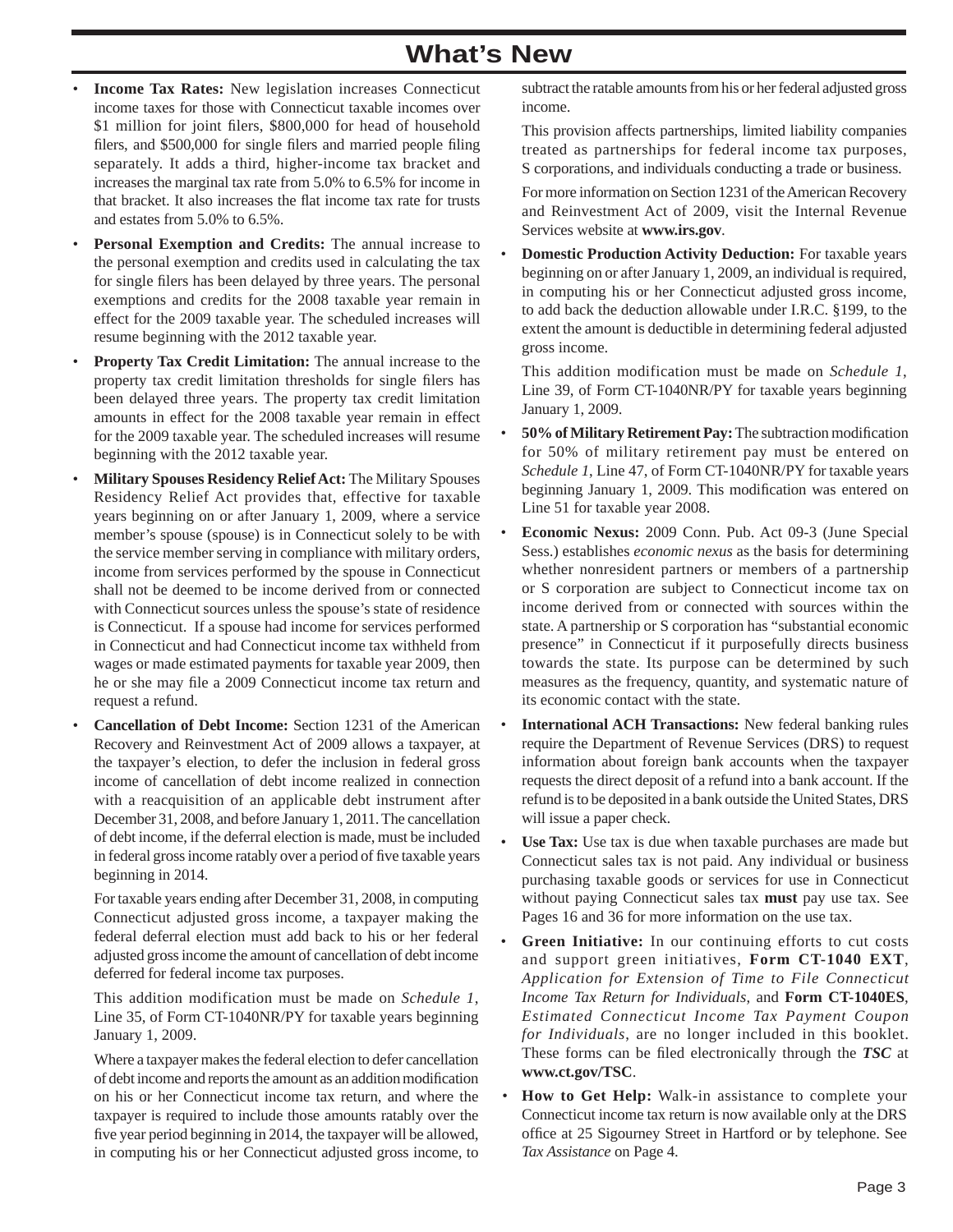## **General Information**

## **Tax Assistance**

DRS is ready to help you get answers to your Connecticut tax questions. Visit the DRS website at **www.ct.gov/DRS** or call 1-800-382-9463 (Connecticut calls outside the Greater Hartford calling area only) or 860-297-5962 (from anywhere) during business hours, 8:30 a.m to 4:30 p.m. For walk-in assistance, visit the DRS office at 25 Sigourney Street, Hartford. If you visit, be sure to bring:

- **Copy 2** of your federal Forms W-2 and any other forms showing Connecticut income tax withholding;
- Your Social Security Number (SSN) card and photo identification; and
- Your **completed** federal income tax return.

## **Forms and Publications**

Visit the DRS website at **www.ct.gov/DRS** to download and print Connecticut tax forms and publications anytime. Forms are also available at most public libraries, town halls, and post offices during the tax filing season.

## **Important Reminders**

Follow these tips to help us process your refund faster:

- $\Box$  Most taxpayers qualify to electronically file their Connecticut income tax return. See *May I File My Connecticut Income Tax Return Over the Internet* on Page 11.
- You **must** use blue or black ink only to complete your paper return.
- Remember to send all four pages of your return. If you do not provide DRS with all the completed pages of your return or do not provide all required information, the processing of your return will be delayed.

 Make sure you enter your name, mailing address, your SSN or ITIN, the name and SSN or ITIN for your spouse (if filing a joint return) and attach all required schedules or forms.

- $\Box$  Be sure you have received all your federal W-2 and 1099 forms before filing your Connecticut income tax return. Generally, you will receive these forms on or before January 31. If you receive an additional federal Form W-2 or 1099 after filing your Connecticut income tax return, you may be required to file Form CT-1040X, *Amended Connecticut Income Tax Return for Individuals*. See *Amended Returns* on Page 37.
- **Do not send W-2 or 1099 forms or Schedule CT K-1** with your Connecticut income tax return. To avoid significant delays in processing your return, be sure to complete Columns A, B, and C of Section 3 of your return. DRS will disallow your Connecticut withholding if you do not complete all the columns.
- $\Box$  Check the correct filing status on your return.
- $\Box$  Round all figures to the nearest whole dollar. See *Rounding Off to Whole Dollars* on Page 15.
- $\Box$  Sign your return. If you and your spouse are filing jointly, both of you must sign.
- $\Box$  Have your paid preparer sign the return and enter the firm's Federal Employer Identification Number (FEIN) in the space provided.
- $\Box$  Except as otherwise noted, any reference in these instructions to a spouse also refers to a party to a civil union recognized under Connecticut law or a spouse in a marriage recognized under Public Act 2009-13.
- $\Box$  Any reference in these instructions to filing jointly includes filing jointly for federal and Connecticut **and** filing jointly for Connecticut only. Likewise, filing separately includes filing separately for federal and Connecticut and filing separately for Connecticut only.
- $\Box$  If you are an executor, administrator, or spouse filing a return for a deceased taxpayer, check the box next to the deceased taxpayer's SSN.
- $\Box$  Check the box on the front of your Connecticut return if you are filing **Form CT-1040CRC**, *Claim of Right Credit.*
- $\Box$  Check the box on the front of your Connecticut return if you are filing **Form CT-8379**, *Nonobligated Spouse Claim.*
- $\Box$  Be sure both you and your spouse file your income tax returns at the same time if you filed joint estimated tax payments but elect or are required to file separate income tax returns. No refund will be processed until both Connecticut returns are received.
- $\square$  Use the correct DRS mailing label on the envelope when filing your paper return. One label is for refunds and all other tax forms without payment. The other label is for all tax forms with payment.

## **Who Must File Form CT-1040NR/PY**

You must file **Form CT-1040NR/PY** if you were a nonresident or part-year resident of Connecticut in 2009 **and** any of the following is true for the 2009 taxable year:

- You had Connecticut income tax withheld;
- You made estimated tax payments to Connecticut or made a payment with Form CT-1040 EXT;
- You were a part-year resident who meets the Gross Income Test (see below) or who had a federal alternative minimum tax liability; **or**
- You were a nonresident with Connecticut-sourced income who meets the Gross Income Test (see below) or had a federal alternative minimum tax liability. See *Connecticut-Sourced Income of a Nonresident* on Page 8.

## **If none of the above apply**, do not file Form CT-1040NR/PY.

## **Gross Income Test**

You must file a Connecticut income tax return if your gross income for the 2009 taxable year exceeds:

- \$12,000 and you are filing separately;
- \$13,000 and you are filing single;
- \$19,000 and you are filing head of household; **or**
- \$24,000 and you are filing jointly or qualifying widow(er) with dependent child.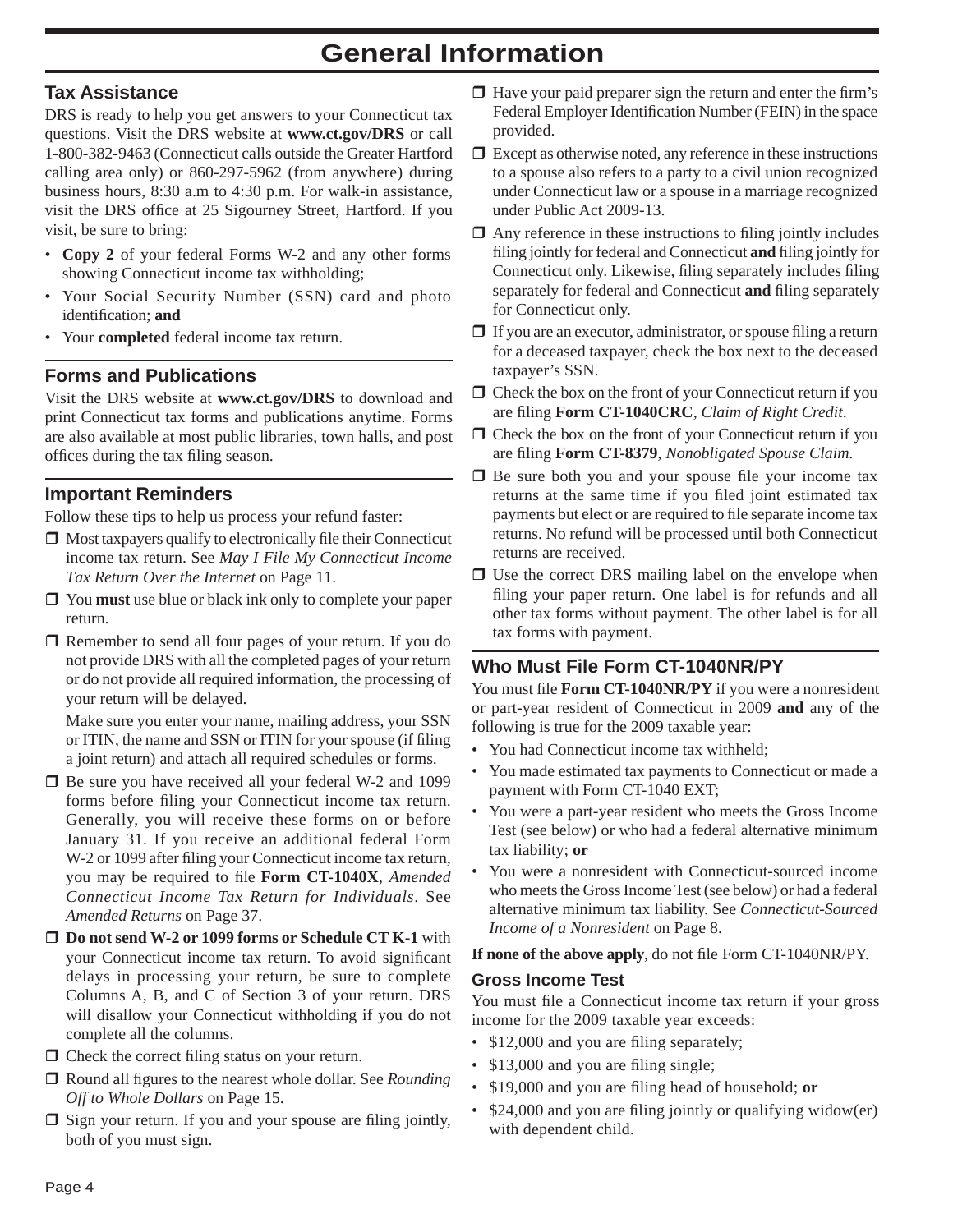*Gross income* means all income you received in the form of money, goods, property, services not exempt from federal income tax, **and** any additions to income required to be reported on Form CT-1040NR/PY, *Schedule 1*.

Gross income includes, but is not limited to:

- Compensation for services, including wages, fees, commissions, taxable fringe benefits, and similar items;
- Gross income from a business;
- Capital gains;
- Interest and dividends;
- Gross rental income;
- Gambling winnings;
- Alimony;
- Taxable pensions and annuities;
- Prizes and awards;
- Your share of income from partnerships, S corporations, estates, or trusts;
- IRA distributions;
- Unemployment compensation;
- Federally taxable Social Security benefits; and
- Federally taxable disability benefits.

The following examples explain the gross income test:

**Example 1:** A nonresident whose only income is from a sole proprietorship located in Connecticut files a federal Form 1040 and reports the following on Schedule C:

| Gross Income | \$100,000 |
|--------------|-----------|
| Expenses     | (92,000)  |
| Net Income   | 8.000     |

Because the **gross income** of \$100,000 exceeds the minimum requirement **and** the income is from a Connecticut source, this nonresident must file Form CT-1040NR/PY.

**Example 2:** A Connecticut part-year resident who files as single on Form CT-1040NR/PY received \$8,000 in federally nontaxable Social Security benefits and \$11,000 in interest income. Since nontaxable Social Security benefits are not included in gross income, the Connecticut part-year resident is not required to file a return unless Connecticut tax was withheld or estimated tax payments were made.

**Example 3:** A nonresident whose filing status is single for federal income tax purposes received \$12,750 in wage income from Connecticut employment and \$1,000 in federally-exempt interest from California state bonds. The taxpayer's federal gross income with additions from Form CT-1040NR/PY, *Schedule 1* (interest on state or local obligations other than Connecticut), is \$13,750. Therefore, the nonresident must file Form CT-1040NR/PY.

## **Relief From Joint Liability**

In general, if you and your spouse file a joint income tax return, you are both responsible for paying the full amount of tax, interest, and penalties due on your joint return. However, in very limited, specific cases, relief may be granted if you believe all or any part of the amount due should be paid only by your spouse. You may request consideration by filing **Form CT-8857**, *Request for Innocent Spouse Relief* (*And Separation of Liability and Equitable Relief)*. See **Special Notice 99(15)**, *Innocent Spouse Relief*, *Separation of Liability, and Equitable Relief*.

## **Title 19 Recipients**

Title 19 recipients must file a Connecticut income tax return if the requirements for *Who Must File Form CT-1040NR/PY* are met.

However, if you do not have funds to pay your Connecticut income tax, complete **Form CT-19IT**, *Title 19 Status Release*, and attach it to the **front** of your Connecticut income tax return if the following two conditions apply:

- You were a Title 19 recipient during 2009; **and**
- Medicaid assisted in the payment of your long-term care in a nursing or convalescent home during 2009.

Completing this form authorizes DRS to verify your Title 19 status for 2009 with the Department of Social Services.

## **Deceased Taxpayers**

An executor, administrator, or surviving spouse must file a Connecticut income tax return, for that portion of the year before the taxpayer's death, for a taxpayer who died during the year if the requirements for *Who Must File Form CT-1040NR/PY* are met. The executor, administrator, or surviving spouse must check the box next to the deceased taxpayer's SSN on the front page of the return. The person filing the return must sign for the deceased taxpayer on the signature line and indicate the date of death.

Generally, the Connecticut and federal filing status must be the same. A surviving spouse may file jointly for Connecticut if the surviving spouse filed a joint federal income tax return. A surviving civil union partner or spouse in a marriage recognized under Public Act 2009-13 may file jointly for Connecticut as a surviving spouse although this will not be their federal filing status. Write "filing as surviving spouse" in the deceased spouse's signature line on the return. If both spouses died in 2009, their legal representative must file a final return.

## **Claiming a Refund for a Deceased Taxpayer**

If you are a surviving spouse filing jointly with your deceased spouse, you may claim the refund on the jointly-filed return. If you are a court-appointed representative, file the return **and** attach a copy of the certificate that shows your appointment. All other filers requesting the deceased taxpayer's refund must file the return and attach federal Form 1310, Statement of Person Claiming Refund Due a Deceased Taxpayer.

Income received by the estate of the decedent for the portion of the year after the decedent's death, and for succeeding taxable years until the estate is closed, must be reported each year on **Form CT-1041**, *Connecticut Income Tax Return for Trusts and Estates.*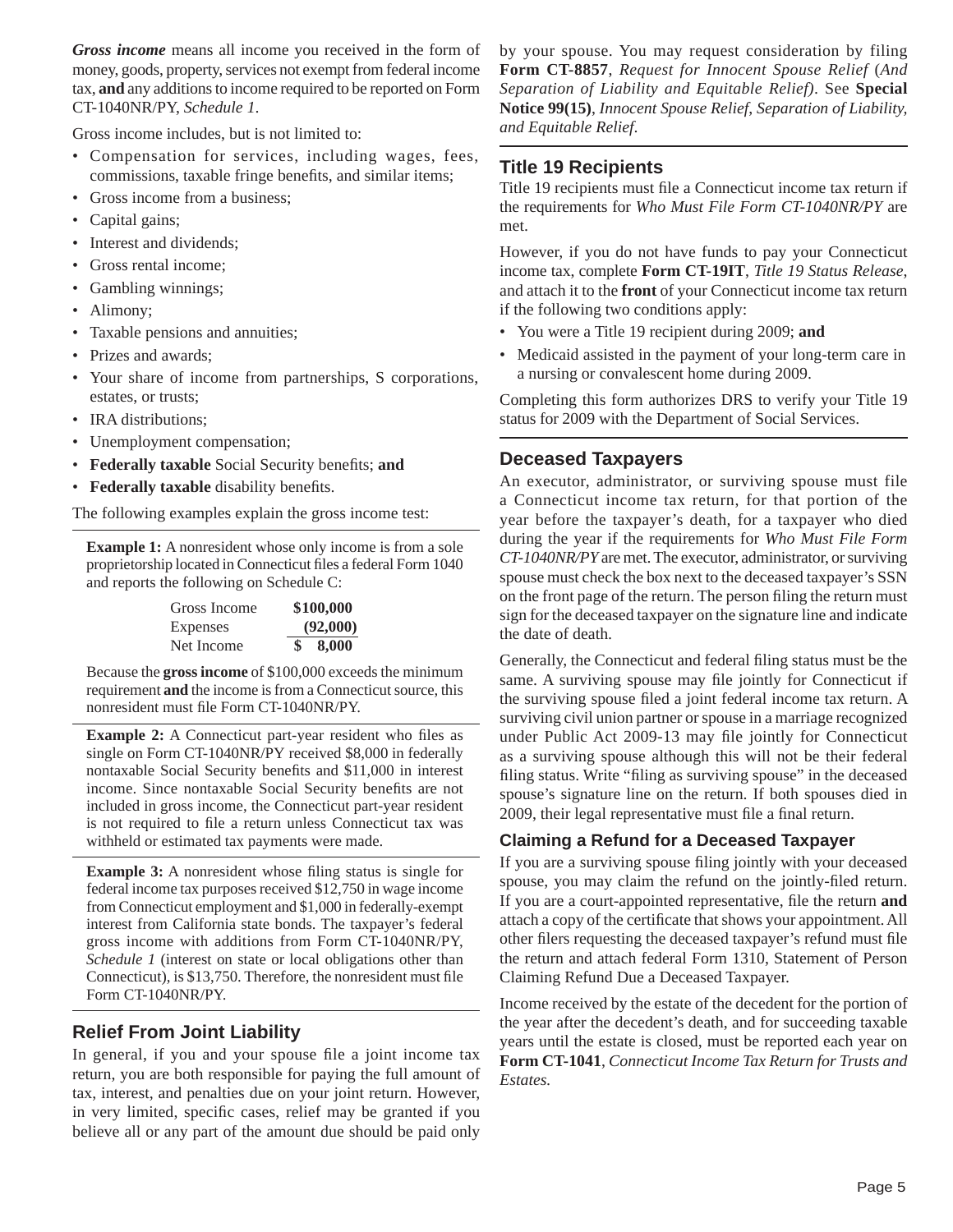## **Special Information for Nonresident Aliens**

A nonresident alien must file a Connecticut income tax return if he or she meets the requirements of *Who Must File a Connecticut Resident Return*. In determining whether the gross income test is met, the nonresident alien must take into account any income not subject to federal income tax under an income tax treaty between the United States and the country of which the nonresident alien is a citizen or resident. Income tax treaty provisions are disregarded for Connecticut income tax purposes. Any treaty income reported on federal Form 1040NR or Form 1040NR-EZ and not subject to federal income tax must be added to the nonresident alien's federal adjusted gross income. See **Form CT-1040**, *Schedule 1*, Line 38, or **Form CT-1040NR/PY**, *Schedule 1*, Line 40.

If the nonresident alien does not have and is not eligible for a Social Security Number (SSN), he or she must obtain an Individual Taxpayer Identification Number (ITIN) from the IRS and enter it in the space provided for an SSN.

DRS no longer processes income tax returns or Form CT-1040 EXT with "Applied For" or "NRA" entered in the SSN field. You must have applied for and been issued your ITIN before you file your income tax return. However, if you have not received your ITIN by April 15, file your return without the ITIN, pay the tax due, and attach a copy of the federal Form W-7. DRS will contact you upon receipt of your return and will hold your return until you receive your ITIN and you forward the information to us. If you fail to submit the information requested, the processing of your return will be delayed.

A married nonresident alien may not file a joint Connecticut income tax return unless the nonresident alien is married to a citizen or resident of the United States and they have made an election to file a joint federal income tax return and they do, in fact, file a joint federal income tax return. Any married individual filing federal Form 1040NR or federal Form 1040NR-EZ is not eligible to file a joint federal income tax return or a joint Connecticut income tax return and must file a Connecticut income tax return as a married individual filing separately except as noted below.

A civil union partner or a spouse in a marriage recognized under Public Act 2009-13 who is a nonresident alien may file a joint Connecticut income tax return as long as his or her civil union partner or spouse is a citizen or resident of the United States. A civil union partner or spouse filing federal Form 1040NR or federal Form 1040NR-EZ is not eligible to file a joint Connecticut income tax return and must file a Connecticut income tax return as filing separately for Connecticut only.

## **Resident, Part-Year Resident, or Nonresident**

The following terms are used in this section:

*Domicile* (permanent legal residence) is the place you intend to have as your permanent home. It is the place you intend to return to whenever you are away. You can have only one domicile although you may have more than one place to live. Your domicile does not change until you move to a new location and definitely intend to make your permanent home there. If you move to a new location but intend to stay there only for a limited

time (no matter how long), your domicile does not change. This also applies if you are working in a foreign country.

*Permanent place of abode* is a residence (a building or structure where a person can live) that you permanently maintain, whether or not you own it, and generally includes a residence owned by or leased to your spouse. A place of abode is not permanent if it is maintained only during a temporary stay for the accomplishment of a particular purpose.

You are a **resident** for the 2009 taxable year if:

- Connecticut was your domicile (permanent legal residence) for the entire 2009 taxable year; **or**
- You maintained a permanent place of abode in Connecticut during the entire 2009 taxable year **and** spent a total of more than 183 days in Connecticut during the 2009 taxable year.

Nonresident aliens who meet either of these conditions are considered Connecticut residents even if federal Form 1040NR-EZ or federal Form 1040NR is filed for federal income tax purposes. See also *Spouses With Different Residency Status* on Page 14 and *Special Information for Nonresident Aliens* on this page.

If you are a resident, you must file Form CT-1040 if any of the following is true for the taxable year:

- You had Connecticut income taxes withheld;
- You made estimated tax payments or a payment with Form CT-1040 EXT to Connecticut;
- You meet the gross income test; **or**
- You had a federal alternative minimum tax liability.

You are a **part-year resident** for the 2009 taxable year if you changed your permanent legal residence by moving into or out of Connecticut during the 2009 taxable year. Part-year residents may not elect to be treated as resident individuals.

If you are a part-year resident and you meet the requirements of *Who Must File Form CT-1040NR/PY* for the 2009 taxable year, you must file Form CT-1040NR/PY.

You are a **nonresident** for the 2009 taxable year if you are neither a resident nor a part-year resident for the 2009 taxable year.

If you are a nonresident and you meet the requirements of *Who Must File Form CT-1040NR/PY* for the 2009 taxable year, you must file Form CT-1040NR/PY.

Although you and your spouse file jointly for federal purposes, you may be required to file separate Connecticut returns. See *Spouses With Different Residency Status* on Page 14.

If you meet **all** of the conditions in Group A or Group B, you may be treated as a nonresident for 2009 even if your domicile was Connecticut.

## **Group A**

- 1. You did not maintain a permanent place of abode in Connecticut for the entire 2009 taxable year;
- 2. You maintained a permanent place of abode outside of Connecticut for the entire 2009 taxable year; **and**
- 3. You spent not more than 30 days in the aggregate in Connecticut during the 2009 taxable year.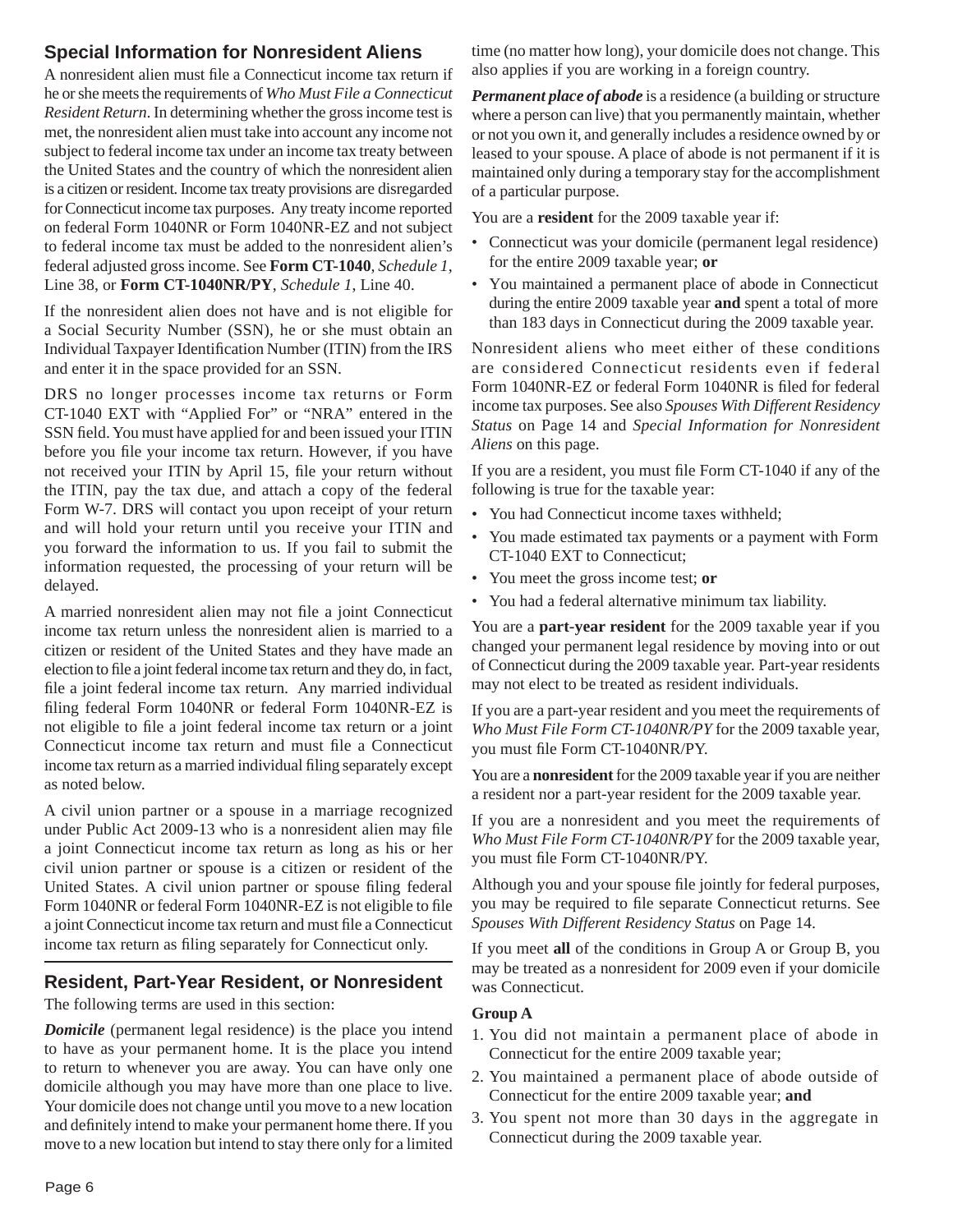## **Group B**

- 1. You were in a foreign country for at least 450 days during any period of 548 consecutive days;
- 2. During this period of 548 consecutive days, you did not spend more than 90 days in Connecticut and you did not maintain a permanent place of abode in Connecticut at which your spouse (unless legally separated) or minor children spent more than 90 days; **and**
- 3. During the nonresident portion of the taxable year in which the 548-day period begins, and during the nonresident portion of the taxable year in which the 548-day period ends, you were present in Connecticut for no more than the number of days that bears the same ratio to 90 as the number of days in such portion of the taxable year bears to 548. See the calculation below.

| Number of days in the<br>nonresident portion | 90 | $\equiv$ | <b>Maximum davs</b><br>allowed in |  |
|----------------------------------------------|----|----------|-----------------------------------|--|
| 548                                          |    |          | <b>Connecticut</b>                |  |

See **Special Notice 2000(17)**, *2000 Legislation Affecting the Connecticut Income Tax.*

## **Military Personnel Filing Requirements**

Military personnel and their spouses who claim Connecticut as a residence but are stationed elsewhere are subject to Connecticut income tax. If you enlisted in the service as a Connecticut resident and have not established a new domicile (permanent legal residence) elsewhere, you are required to file a resident income tax return unless you meet all of the conditions in Group A or Group B for being treated as a nonresident. See *Resident, Part-Year Resident, or Nonresident* on Page 6. The rate at which your other income is taxed for Connecticut income tax purposes has been affected by the enactment by Congress of the Service Members Civil Relief Act. See instructions for Form CT-1040NR/PY, Line 51, on Page 22.

If your permanent home (domicile) was outside Connecticut when you entered the military, you do not become a Connecticut resident because you are stationed and live in Connecticut. As a nonresident, your military pay is not subject to Connecticut income tax. However, income you receive from Connecticut sources while you are a nonresident may be subject to Connecticut income tax.

**Example**: Jill is a resident of Florida. She enlisted in the Navy in Florida and was stationed in Groton, Connecticut. She earned \$38,000 in military pay.

#### **If Jill had no other income . . .**

Since Jill resided and enlisted in Florida, she is considered a resident of Florida and does not have to file a Connecticut return. Military personnel are residents of the state in which they resided when they enlisted.

#### **If Jill had a part-time job in Connecticut . . .**

Her Connecticut-sourced income from nonmilitary employment is taxable. Jill must file Form CT-1040NR/PY to report this income.

Spouses of military personnel, see *What's New* on Page 3 and **Informational Publication 2009(21)**, *Connecticut Income Tax Information for Armed Forces Personnel and Veterans*.

## **Combat Zone**

The income tax return of any individual in the U.S. Armed Forces serving in a combat zone or injured and hospitalized while serving in a combat zone is due 180 days after returning. There will be no penalty or interest charged. For any individual who dies while on active duty in a combat zone or as a result of injuries received in a combat zone, no income tax or return is due for the year of death or for any prior taxable year ending on or after the first day serving in a combat zone. If any tax was previously paid for those years, the tax will be refunded to the legal representative of the estate or to the surviving spouse upon the filing of a return on behalf of the decedent. In filing the return on behalf of the decedent, the legal representative or the surviving spouse should enter zero tax due and attach a statement to the return along with a copy of the death certificate.

*Combat zone* is an area designated by the President of the United States as a combat zone by executive order. A combat zone also includes an area designated by the federal government as a *qualifi ed hazardous duty area*.

Members of the U.S. Armed Forces serving in the military operations in the Kosovo, Afghanistan, or Arabian Peninsula regions are eligible for the 180-day extension allowed to individuals serving in a combat zone. Spouses of military personnel and civilians supporting the military in these regions who are away from their permanent duty stations but are not within the designated combat zone are also eligible for the extension. Individuals requesting an extension under combat zone provisions should print both the name of the combat zone and the operation they served with at the top of their Connecticut return. This is the same combat zone or operation name that is provided on their federal income tax return. See **Informational Publication 2009(21)**, *Connecticut Income Tax Information for Armed Forces Personnel and Veterans*.

## **How Nonresidents and Part-Year Residents Are Taxed**

If you are a nonresident or a part-year resident, your tax liability is computed based upon the greater of your Connecticut adjusted gross income or your total income from Connecticut sources.

You must calculate the tax in the same manner as a resident individual. Then, prorate the tax based upon the percentage of your Connecticut adjusted gross income derived from or connected with Connecticut sources.

## **Connecticut Adjusted Gross Income**

Connecticut adjusted gross income is your federal adjusted gross income as properly reported on federal Form 1040, Line 37; federal Form 1040A, Line 21, or federal Form 1040EZ, Line 4; and any Connecticut modifications required to be reported on Form CT-1040NR/PY, *Schedule 1*.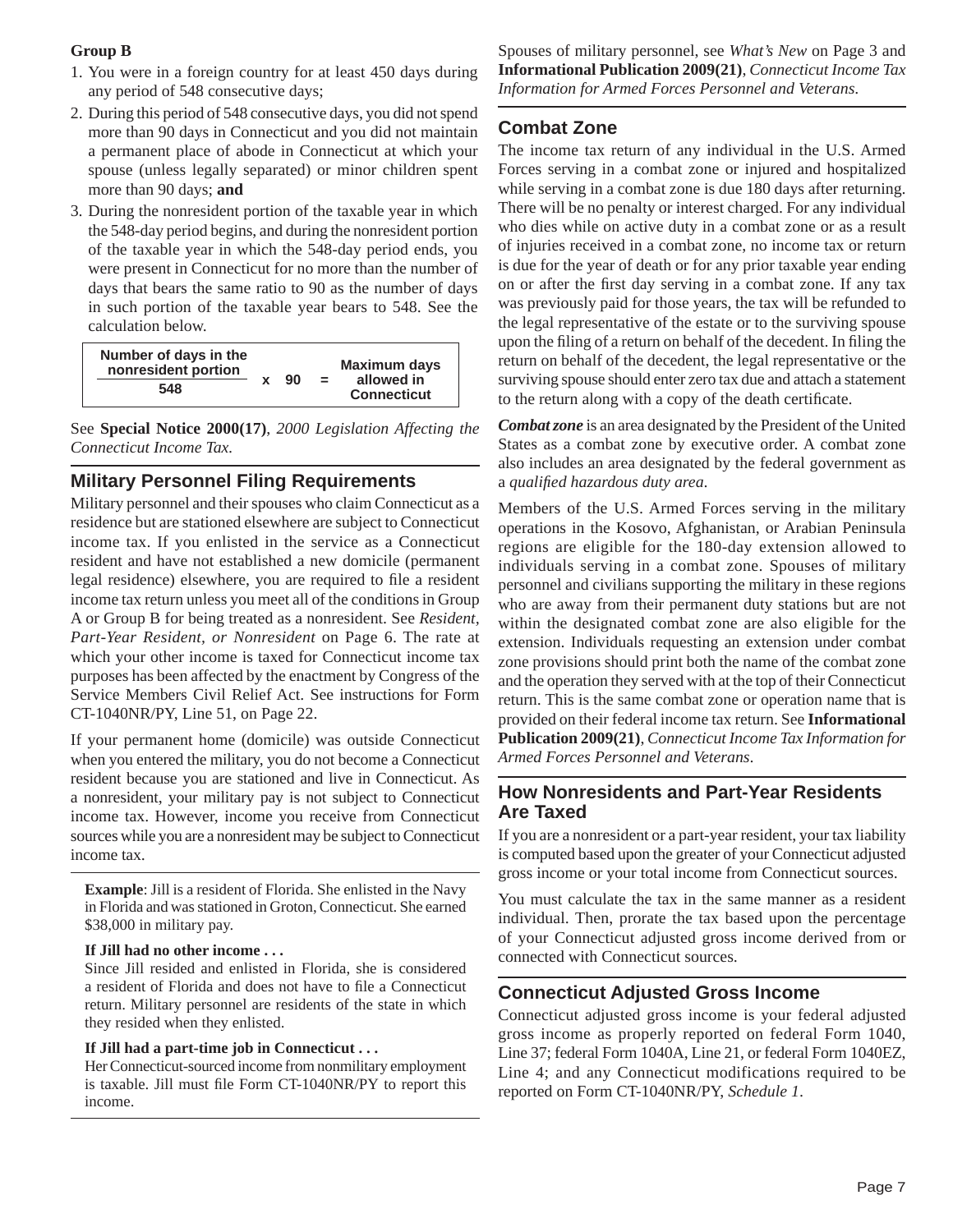## **Connecticut-Sourced Income of a Nonresident**

Connecticut-sourced income of a nonresident is income derived from or connected with sources within Connecticut when the income is:

- Attributable to ownership or disposition of real or tangible personal property within Connecticut including but not limited to the income from the rental or sale of the property;
- Attributable to compensation for services performed in Connecticut or income from a business, trade, profession, or occupation carried on in Connecticut, including income derived directly or indirectly by athletes, entertainers, or performing artists from closed-circuit and cable television transmissions of irregularly scheduled events if the transmissions are received or exhibited within Connecticut;
- Unemployment compensation received from the Connecticut Department of Labor;
- From a partnership doing business in Connecticut;
- From an S corporation doing business in Connecticut;
- From a trust or estate with income derived from or connected with sources within Connecticut;
- From a nonqualified deferred compensation plan for services performed wholly or partly within Connecticut; **or**
- From reportable Connecticut Lottery winnings. Winnings from the Connecticut Lottery, including Powerball, are reportable if the winner was issued a federal Form W-2G by the Connecticut Lottery Corporation. In general, the Connecticut Lottery Corporation is required to issue a federal Form W-2G to a winner if the Connecticut Lottery winnings, including Powerball, are \$600 or more and at least 300 times the amount of the wager. See **Informational Publication 2005(16)**, *Connecticut Income Tax Treatment of State Lottery Winnings Received by Residents and Nonresidents of Connecticut*.

In general, Connecticut-sourced income of a nonresident **does not include** the following income even if it was included in your federal adjusted gross income:

- Distributions from pension or retirement plans (such as 401K plans);
- Interest, dividends, or gains from the sale or exchange of intangible personal property unless that property is employed in a business, trade, profession, or occupation carried on in Connecticut;
- Compensation received for active service in the U.S. military;
- Dividends from a corporation doing business in Connecticut;
- Compensation you received from an interstate rail carrier, interstate motor carrier, or an interstate motor private carrier;
- Gambling winnings (other than reportable Connecticut Lottery winnings shown on federal Form W-2G). See **Informational Publication 2009(36)**, *Connecticut Income Tax Treatment of Gambling Winnings Other Than State Lottery Winnings*;
- Interest you earned from a Connecticut bank (unless earned by a Connecticut business); **or**

• Income you received from business or employment activities in Connecticut that are considered casual, isolated, or inconsequential.

## **Activities Considered Casual, Isolated, or Inconsequential**

In general, activities that meet one of the following tests are considered casual, isolated, or inconsequential:

1. **\$6,000 test** - The gross income from the presence of a nonresident in Connecticut does not exceed \$6,000 in the taxable year. However, this test does not apply to a nonresident who is a member of one or more pass-through entities with Connecticut-sourced income. In such a case, the nonresident member's activities is not considered casual, isolated, or inconsequential unless the member's Connecticutsourced income from the pass-through entity or entities is less than \$1,000.

 An employee's wages for services performed in Connecticut are taxable, regardless of the amount, unless the employee's services meet the Ancillary Activity Test. Also, reportable Connecticut Lottery winnings are taxable regardless of the amount.

2. **Ancillary Activity Test** - The nonresident's presence in Connecticut is ancillary to his or her primary business or employment duties performed at a base of operations outside of Connecticut. Ancillary activities are those activities that are secondary to the individual's primary out-of-state duties, and include such things as presence in the state for planning, training, attendance at conferences or symposia, etc.

## **Connecticut-Sourced Income of a Part-Year Resident**

Connecticut-sourced income of a part-year resident is the sum of:

- 1. Connecticut adjusted gross income for the part of the year you were a resident;
- 2. Income derived from or connected with Connecticut sources for the part of the year you were a nonresident; **and**
- 3. Special accruals.

## **Items Subject to Special Accrual**

A part-year resident must recognize and report items of income, gain, loss, or deduction on the accrual basis regardless of the method of accounting normally used. In general, an item of income is subject to special accrual if the right to receive it is fixed and the amount to be paid is determinable with reasonable accuracy at the time residency status is changed.

## **Change From Resident to Nonresident**

If you moved out of Connecticut during the taxable year, you must include, in calculating your Connecticut adjusted gross income for the period of your Connecticut residency, all items of income, gain, loss, or deduction you would be required to include if you were filing a federal income tax return for the same period on the accrual basis, together with any other accruals not otherwise includible or deductible for federal or Connecticut income tax purposes (such as deferred gains on installment obligations). Include items of special accrual with other items of income, gain, loss, and deduction reported for your residency period. See *Schedule CT-1040AW Instructions* on Page 32.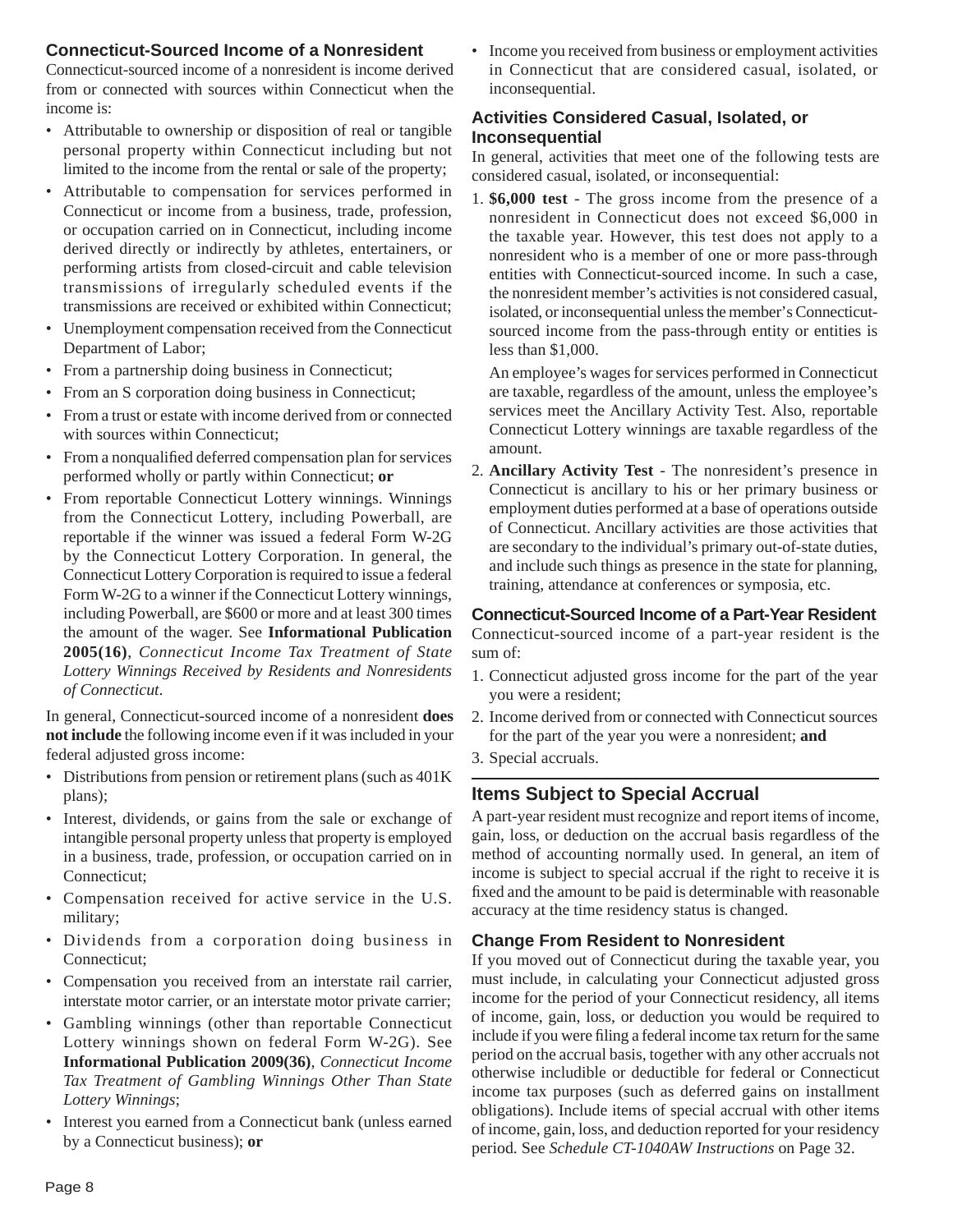**Example 1:** Laura, a part-year resident who moved out of Connecticut in June 2009, sold property on the installment basis in April 2009. She will receive annual installment payments for five years. She must accrue the entire gain on the sale of the property to the portion of 2009 when she was a resident of Connecticut because her right to receive the gain was fixed and the amount was determinable before the time she changed her residency.

**Example 2:** Rick, a resident of Connecticut, retired from his Connecticut employment on September 1, 2009, and moved to Florida. His employer notified him on August 15, 2009, that he would receive a \$1,000 bonus on September 15, 2009. He must accrue the \$1,000 bonus to the portion of 2009 when he was a resident because the right to receive the bonus was fixed and the amount was determinable before the time he changed his residency.

**Example 3:** Cindy, a Connecticut resident, won the Connecticut Lottery in 2009. The proceeds from her wager were reported on federal Form W-2G. Cindy will receive her winnings on the installment basis for 20 years. During the 2009 taxable year, Cindy moved out of Connecticut and is a part-year resident because she changed her permanent legal residence. Ordinarily, Cindy's Connecticut Lottery winnings would be subject to special accrual; however, Cindy may avoid special accrual on those lottery winnings as long as the Connecticut Lottery Corporation continues to withhold Connecticut income tax from those winnings. Cindy will remain subject to Connecticut income tax for the years during which the lottery winnings are received.

If Cindy won another state's lottery during 2009, she would be subject to Connecticut income tax while a Connecticut resident. If Cindy moves out of Connecticut, and is a part-year resident because she changes her permanent legal residence, her lottery winnings would be subject to special accrual.

## **Payment of Tax**

If you moved out of Connecticut during the taxable year and you have items of income or gain subject to special accrual, you must either:

- Include the items of accrual in the calculation of tax in the year you changed your residence; **or**
- File a surety bond or other security and pay the tax as a nonresident in the year(s) the income is actually received.

## **Surety Bond**

You may elect to defer the payment of Connecticut income tax on items of special accrual by filing a surety bond with DRS in an amount not less than the amount of the additional Connecticut income tax that would be payable if no surety bond or other security were filed. If you choose this option, you must file Form CT-1040NR/PY for the taxable year when you change your residence. Include a separate statement showing the nature and amount of each item of special accrual as of the date of change of residence together with a computation of the additional Connecticut income tax which would be due if the election to file a surety bond had not been made.

For more information on the requirements for a surety bond, contact DRS and request a copy of Conn. Agencies Regs. §12-717(c)(4)-1, **Form CT-12-717A**, *Change of Resident Status - Special Accruals, Connecticut Surety Bond Form, and* **Form CT-12-717B**, *Change of Resident Status - Special Accruals, Other Acceptable Security Form.*

## **Change From Nonresident to Resident**

If you moved into Connecticut during the taxable year, items of income, gain, loss, or deduction that accrue to the period of the year prior to your Connecticut residency are not included in your Connecticut-sourced income. However, items of income derived from or connected with Connecticut sources may **not** be accrued to the nonresident period and must be included in calculating your Connecticut-sourced income for that year.

**Example:** Jenna was a California resident from January 1, 2009, until July 31, 2009. She became a Connecticut resident on August 1. While a resident of California, Jenna earned \$10,000 for work performed in that state, but she did not receive payment for that work until September 30, 2009.

Jenna also owned a condominium in Connecticut, which she rented to a third party from January 1 to July 31, 2009. She received payment of the rent for the first four months of the year while she was living in California and she received the remaining payments after she became a Connecticut resident.

Jenna will file a Connecticut part-year resident return for 2009. The \$10,000 of California source income earned before Jenna changed her residency is accrued to her nonresidency period even though she received the payment after becoming a Connecticut resident. The rental payments from Connecticut real estate are considered Connecticut-sourced income regardless of when she received this income. Therefore, the entire amount of rental income is includable in her Connecticut adjusted gross income and none of it is subject to special accrual.

## **Forms and Schedules Included in This Booklet**

This booklet contains forms you may have to complete in addition to Form CT-1040NR/PY. Below is a description of these forms and an explanation of who should complete them. A self-employed nonresident or part-year resident (for his or her nonresidency period) who carried on business both in and outside of Connecticut may also be required to file **Schedule CT-1040BA**, *Nonresident Business Apportionment*. See Page 33 for instructions.

| <b>Form</b>                            | <b>Who Should Complete</b>                                                                                                                                                                                |
|----------------------------------------|-----------------------------------------------------------------------------------------------------------------------------------------------------------------------------------------------------------|
| <b>Schedule CT-SI</b><br>Parts 1 and 2 | All nonresidents and part-year residents                                                                                                                                                                  |
| Employee<br>Apportionment<br>Worksheet | A nonresident employee or part-year<br>employee (for his or her nonresidency<br>period) who worked in and outside of<br>Connecticut and does not know the actual<br>amount of Connecticut-sourced income. |
| <b>Schedule CT-1040AW</b>              | All part-year residents                                                                                                                                                                                   |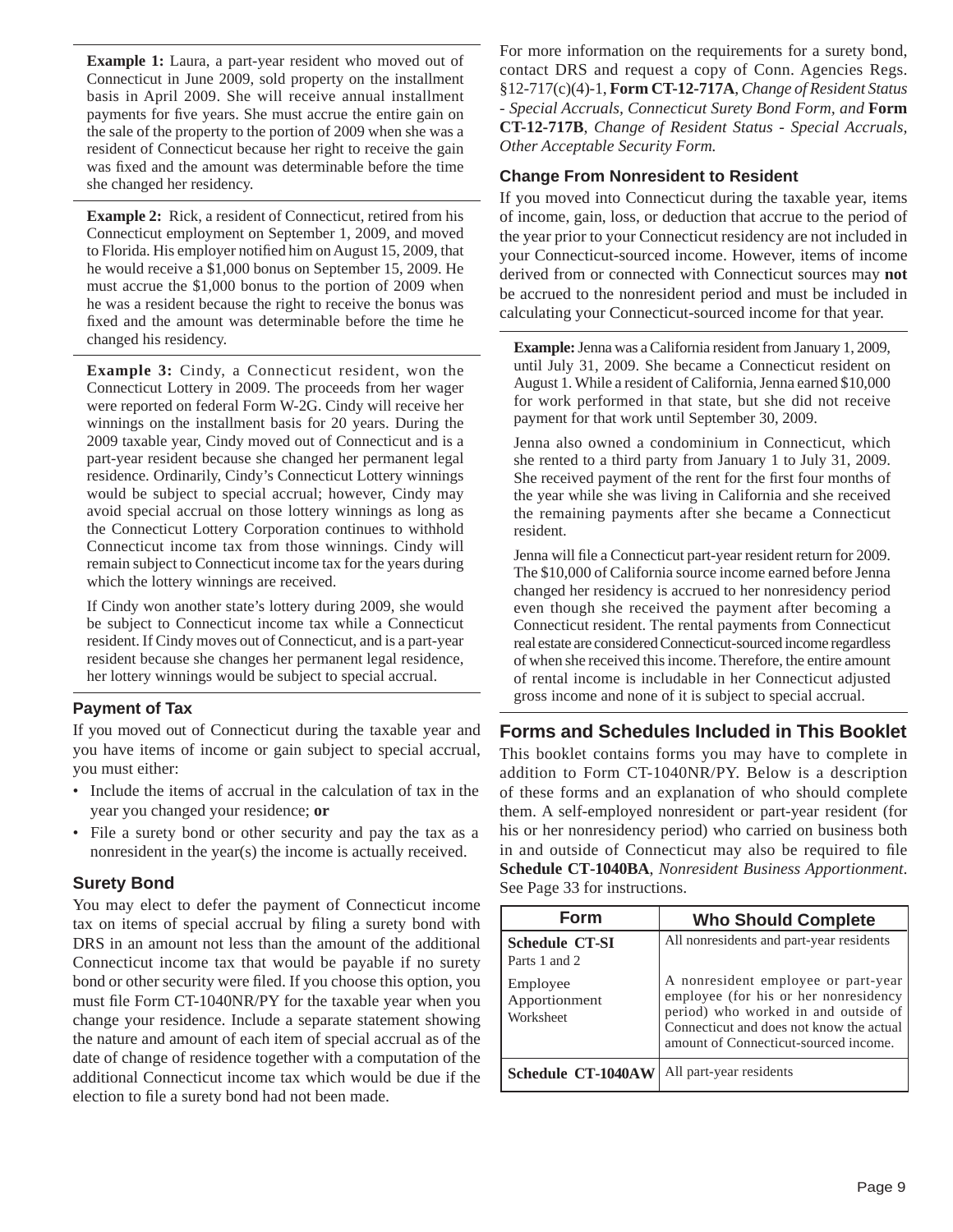## **Taxable Year and Method of Accounting**

You must use the same taxable year for Connecticut income tax purposes you use for federal income tax purposes. Most individuals use the calendar year as their taxable year for federal income tax purposes. However, if the calendar year is not your taxable year for federal income tax purposes, references in this booklet to 2009 are references to your taxable year beginning during 2009.

You must use the same method of accounting for Connecticut income tax purposes you use for federal income tax purposes.

If your taxable year or method of accounting is changed for federal income tax purposes, the same change must be made for Connecticut income tax purposes.

## **When to File**

Your Connecticut income tax return is due on or before April 15, 2010. If you are not a calendar year filer, your return is due on or before the fifteenth day of the fourth month following the close of your taxable year. If the due date falls on a Saturday, Sunday, or legal holiday, the next business day is the due date. Your return will meet the timely filed and timely payment rules if the U.S. Postal Service cancellation date, or the date recorded or marked by a designated private delivery service (PDS) using a designated type of service, is on or before the due date. Not all services provided by these designated PDSs qualify.

The following are the designated PDSs and designated types of service at the time of publication:

| <b>Federal Express</b>         | <b>United Parcel Service (UPS)</b> |
|--------------------------------|------------------------------------|
| (FedEx)                        | • UPS Next Day Air                 |
| • FedEx Priority Overnight     | • UPS Next Day Air Saver           |
| • FedEx Standard Overnight     | • UPS 2nd Day Air                  |
| • FedEx 2Day                   | • UPS 2nd Day Air A.M.             |
| • FedEx International Priority | • UPS Worldwide Express Plus       |
| • FedEx International First    | • UPS Worldwide Express            |

This list is subject to change. See **Policy Statement 2008(3)**, *Designated Private Delivery Services and Designated Types of Service*.

If Form CT-1040NR/PY is filed late or all the tax due is not paid with the return, see *Interest and Penalties* on Page 12 to determine if interest and penalty must be reported with the return.

## **Extension Requests**

## **Extension of Time to File**

To request an extension of time to file your return, you must file **Form CT-1040 EXT**, *Application for Extension of Time to File Connecticut Income Tax Return for Individuals*, and pay all the tax you expect to owe on or before the due date.

Visit www.ct.gov/TSC to file your extension over the Internet.

You do not need to file Form CT-1040 EXT if you:

• Have requested an extension of time to file your 2009 federal income tax return and you expect to owe no additional Connecticut income tax for the 2009 taxable year after taking into account any Connecticut income tax withheld from your wages and any Connecticut income tax payments you have made; **or**

• If you pay your expected 2009 Connecticut income tax due using a credit card on or before April 15.

You must file Form CT-1040 EXT if you:

- Did not request an extension of time to file your federal income tax return, but you are requesting an extension of time to file your Connecticut income tax return; or
- You have requested an extension of time to file your federal income tax return but you expect to owe additional Connecticut income tax for 2009 and wish to submit a payment with Form CT-1040 EXT.

If you file an extension request with a payment after the due date, generally April 15, DRS will deny your extension request.

Form CT-1040 EXT extends only the time to file your return; it does not extend the time to pay your tax due. See *Interest and Penalties* on Page 12 if you do not pay all the tax due with your extension request.

## **U.S. Citizens Living Abroad**

If you are a U.S. citizen or resident living outside the United States and Puerto Rico, or if you are in the armed forces of the United States serving outside the United States and Puerto Rico, and are unable to file a Connecticut income tax return on time, you must file Form CT-1040 EXT. You must also pay the amount of tax due on or before the original due date of the return.

Include with Form CT-1040 EXT a statement that you are a U.S. citizen or resident living outside the United States and Puerto Rico, or in the armed forces of the United States serving outside the United States and Puerto Rico, and that you qualify for a federal automatic extension. If your application is approved, the due date will be extended for six months. If you are still unable to file your return and you were granted an additional extension of time to file for federal purposes, you may file your Connecticut return using the federal extension due date. A copy of the federal Form 2350 approval notice must be attached to the front of your Connecticut return.

## **Extension of Time to Pay**

You may be eligible for a six-month extension of time to pay the tax due if you can show paying the tax by the due date will cause undue hardship. You may request an extension by filing **Form CT-1127**, *Application for Extension of Time for Payment of Income Tax*, on or before the due date of the original return.

Attach Form CT-1127 to the front of Form CT-1040NR/PY or Form CT-1040 EXT and send it on or before the due date. As evidence of the need for extension, you must attach:

- An explanation of why you cannot borrow money to pay the tax due;
- A statement of your assets and liabilities; **and**
- An itemized list of your receipts and disbursements for the preceding three months.

Mail payments to:

Department of Revenue Services Accounts Receivable Unit PO Box 5088 Hartford CT 06102-5088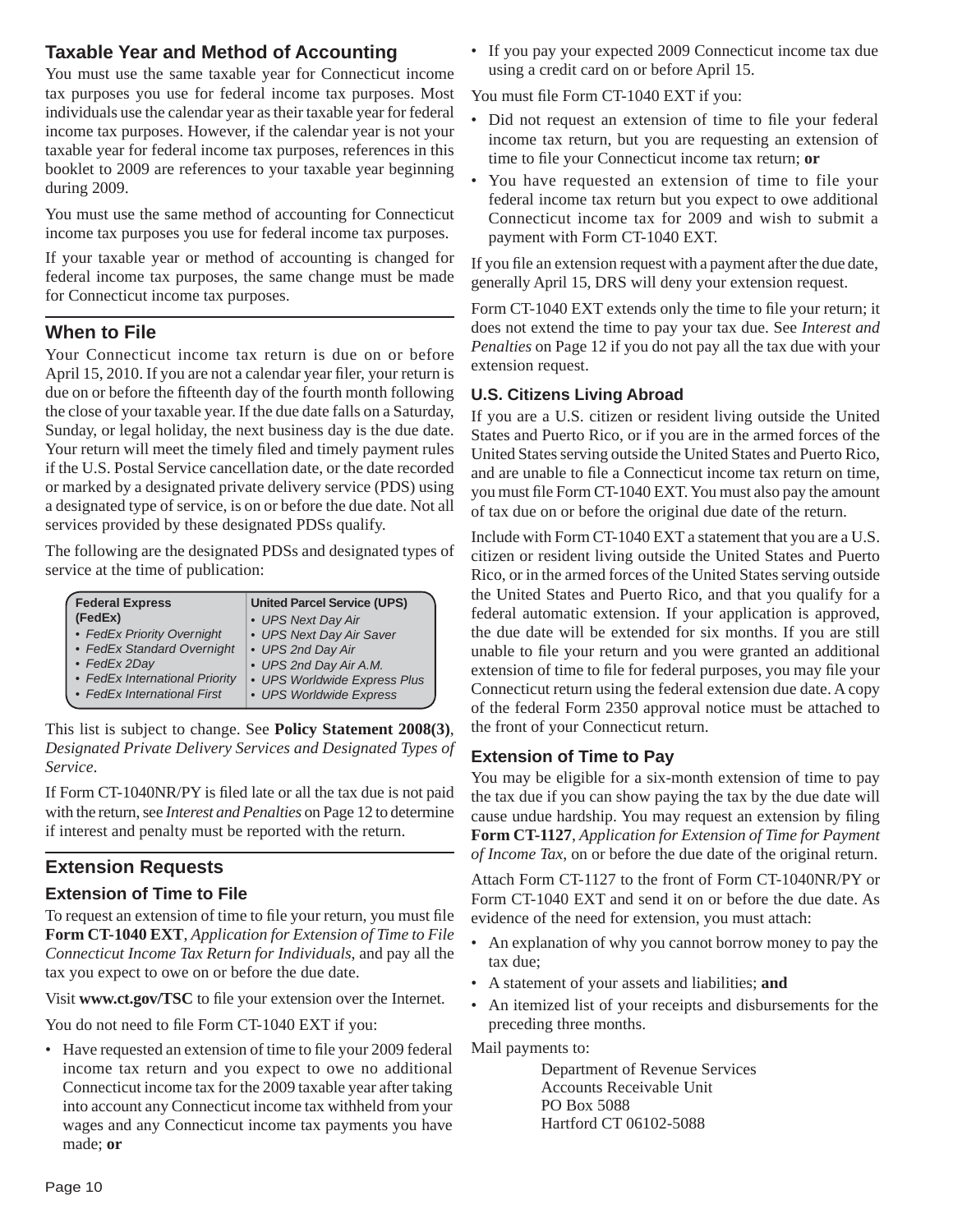If an extension of time to pay is granted and you pay all the tax due in full by the end of the extension period, a penalty will not be imposed. However, interest will accrue on any unpaid tax from the original due date. You should make payments as soon as possible to reduce the interest you would otherwise owe.

To ensure proper posting of your payment, write your SSN(s) (optional) and "**2009 Form CT-1040NR/PY**" on the front of your check.

## **May I File My Connecticut Income Tax Return Over the Internet**

Most Connecticut taxpayers may use the DRS **Taxpayer Service Center** *(TSC)* to file their Connecticut income tax return. For more information about the *TSC*, see Page 2. You may electronically file your Connecticut income tax return if all of the following are true:

 $\Box$  You filed a Connecticut income tax return in the last three years; **or**

You have never filed a Connecticut income tax return, but you have a valid Connecticut driver's license or Connecticut non-driver ID;

- $\Box$  Your filing status is the same as the last return DRS has on file. If your filing status changed from your last filing, you may be able to file electronically through the *TSC*. If the filing status you want to use is not displayed in the drop-down menu choice, you cannot file electronically through the **TSC** this year, but you may be able to file electronically through e-file.
- □ You are not filing **Form CT-8379**, *Nonobligated Spouse Claim*, with your return;
- □ You are not filing Form CT-1040CRC, *Claim of Right Credit;* **and**
- □ You have no more than ten W-2 or 1099 forms that show Connecticut income tax withheld.

## **Where to File**

For **refunds and all other tax forms without payment**  enclosed, use the mailing label with this address and mail your return to:

> Department of Revenue Services PO Box 2968 Hartford CT 06104-2968

For **all tax forms with payment** enclosed, use the mailing label with this address and mail your return with payment to:

> Department of Revenue Services PO Box 2969 Hartford CT 06104-2969

## **Estimated Tax Payments**

You must make estimated income tax payments if your Connecticut income tax (after tax credits) minus Connecticut tax withheld is \$1,000 or more, and you expect your Connecticut income tax withheld to be less than your required annual payment for the 2010 taxable year.

Your required annual payment for the 2010 taxable year is the lesser of:

- • **90%** of the income tax shown on your **2010 Connecticut income tax return**; **or**
- • **100%** of the income tax shown on your **2009 Connecticut**  income tax return if you filed a 2009 Connecticut income tax return that covered a 12-month period.

You do **not** have to make estimated income tax payments if:

- You were a Connecticut resident during the 2009 taxable year and you did not file a 2009 income tax return because you had no Connecticut income tax liability; **or**
- You were a nonresident or part-year resident with Connecticutsourced income during the 2009 taxable year and you did not file a 2009 income tax return because you had no Connecticut income tax liability.

If you were a nonresident or part-year resident and you did **not** have Connecticut-sourced income during the 2009 taxable year, you **must** use 90% of the income tax shown on your 2010 Connecticut income tax return as your required annual payment.

| <b>2010 Estimated Tax Due Dates</b>                                                                                                                                                                                                                                                                                                                                  |                                                                                                                      |  |  |  |
|----------------------------------------------------------------------------------------------------------------------------------------------------------------------------------------------------------------------------------------------------------------------------------------------------------------------------------------------------------------------|----------------------------------------------------------------------------------------------------------------------|--|--|--|
|                                                                                                                                                                                                                                                                                                                                                                      | Due dates of installments and the amount of required payments for 2010 calendar year taxpayers are:                  |  |  |  |
| <b>April 15, 2010</b>                                                                                                                                                                                                                                                                                                                                                | 25% of your required annual payment                                                                                  |  |  |  |
| <b>June 15, 2010</b>                                                                                                                                                                                                                                                                                                                                                 | 25% of your required annual payment (A total of 50% of your required annual<br>payment should be paid by this date.) |  |  |  |
| 25% of your required annual payment (A total of 75% of your required annual<br><b>September 15, 2010</b><br>payment should be paid by this date.)                                                                                                                                                                                                                    |                                                                                                                      |  |  |  |
| 25% of your required annual payment (A total of 100% of your required annual<br><b>January 15, 2011</b><br>payment should be paid by this date.)                                                                                                                                                                                                                     |                                                                                                                      |  |  |  |
| An estimate will be considered timely filed if received on or before the due date, or if the date shown by the U.S. Postal Service<br>according to control the control of the section of the companion of control of the first of the fit of the fit the fit of the fit of the fit of the fit of the fit of the fit of the fit of the fit of the fit of the fit of t |                                                                                                                      |  |  |  |

cancellation mark is on or before the due date. Taxpayers who report on other than a calendar year basis should use their federal estimated tax installment due dates. If the due date falls on a Saturday, Sunday, or legal holiday, the next business day is the due date.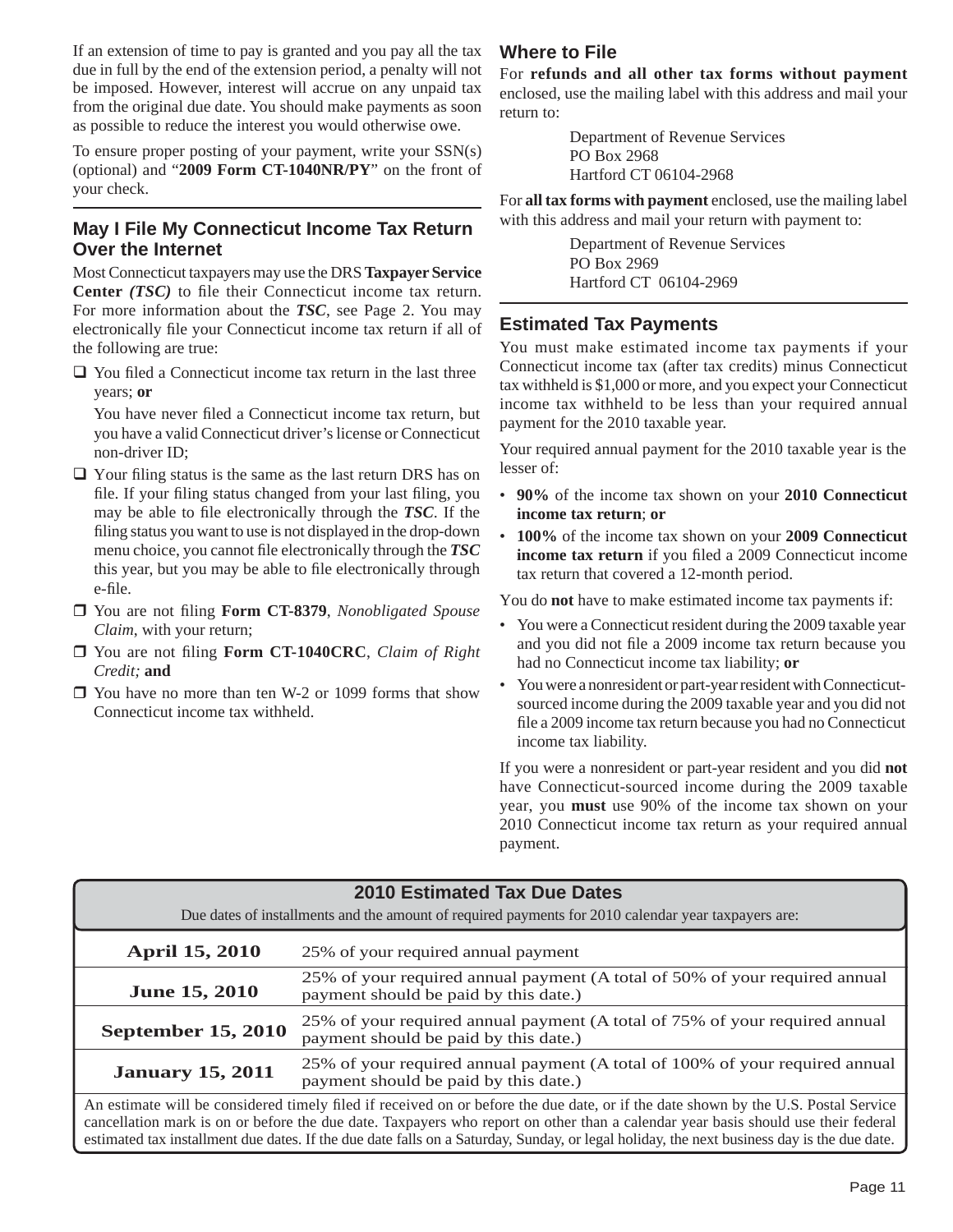## **Annualized Income Installment Method**

If your income varies throughout the year, you may be able to reduce or eliminate the amount of your estimated tax payment for one or more periods by using the annualized income installment method. See **Informational Publication 2009(30)**, *A Guide to Calculating Your Annualized Estimated Income Tax Installments and Worksheet CT-1040 AES.*

## **Filing Form CT-1040ES**

You may file and pay your Connecticut estimated tax electronically using the *TSC*. Visit our website at **www.ct.gov/TSC** for more information. You may pay your 2010 estimated Connecticut income tax payments by credit card.

Use **Form CT-1040ES**, *Estimated Connecticut Income Tax Payment Coupon for Individuals*, to make estimated Connecticut income tax payments for 2010 using a paper return. If you made estimated tax payments in 2009, you will automatically receive coupons for the 2010 taxable year in mid-January. They will be preprinted with your name, address, and SSN. To ensure your payments are properly credited, use the preprinted coupons.

If you did not make estimated tax payments in 2009, use Form CT-1040ES to make your first estimated income tax payment. If you file this form, additional preprinted coupons will be mailed to you. Form CT-1040ES is available on the DRS website at **www.ct.gov/DRS**.

To avoid making estimated tax payments, you may request that your employer withhold additional amounts from your wages to cover the taxes on other income. You can make this change by giving your employer a revised **Form CT-W4**, *Employee's Withholding Certificate*. For help in determining the correct amount of Connecticut withholding to be withheld from your wage income, see **Informational Publication 2010(7)**, *Is My Connecticut Withholding Correct?*

## **Special Rules for Farmers and Fishermen**

If you are a farmer or fisherman (as defined in I.R.C.  $§6654(i)(2)$ ) who is required to make estimated income tax payments, you must make only **one** payment. Your payment is due on or before January 15, 2011, for the 2010 taxable year. The required installment is the lesser of 662 /3% of the income tax shown on your 2010 Connecticut income tax return or 100% of the income tax shown on your 2009 Connecticut income tax return.

A farmer or fisherman who files a 2010 Connecticut income tax return on or before March 1, 2011, and pays in full the amount computed on the return as payable on or before that date, will not be charged interest for underpayment of estimated tax.

Farmers or fishermen who use these special rules **must**  complete and attach **Form CT-2210***, Underpayment of Estimated Tax by Individuals, Trusts, and Estates*, to their Connecticut income tax return to avoid being billed for interest on the underpayment of estimated income tax. Be sure to check Box D of Form CT-2210, Part I, and the box for Form CT-2210 on the front of Form CT-1040NR/PY. See **Informational Publication 2008(19)**, *Farmer's Guide to Sales and Use Taxes, Motor Vehicle Fuels Tax, Estimated Income Tax*, *and Withholding Tax,* or **Informational Publication 2009(14)**, *Fisherman's Guide to Sales and Use Taxes and Estimated Income Tax.*

## **Interest on Underpayment of Estimated Tax**

You may be charged interest if you did not pay enough tax through withholding or estimated payments, or both, by any installment due date. This is true even if you are due a refund when you file your tax return. Interest is calculated separately for each installment. Therefore, you may owe interest for an earlier installment even if you paid enough tax later to make up the underpayment. Interest at 1% per month or fraction of a month will be added to the tax due until the **earlier of** April 15, 2010, or the date on which the underpayment is paid.

A taxpayer who files a 2009 Connecticut income tax return on or before January 31, 2010, and pays in full the amount computed on the return as payable on or before that date, will not be charged interest for failing to make the estimated payment due January 15, 2010.

A farmer or fisherman who is required to make estimated income tax payments will not be charged interest for failing to make the estimated payment due January 15, 2010, if he or she files a 2009 Connecticut income tax return on or before March 1, 2010, and pays in full the amount computed on the return as payable on or before that date.

## **Filing Form CT-2210**

You may be charged interest if your 2009 Connecticut income tax (after tax credits) minus Connecticut tax withheld is \$1,000 or more. Use Form CT-2210 to calculate interest on the underpayment of estimated tax. Form CT-2210 and detailed instructions are available from DRS. However, this is a complex form and you may prefer to have DRS calculate the interest. If so, do not file Form CT-2210 and DRS will send you a bill.

## **Interest and Penalties**

In general, interest and penalty apply to any portion of the tax not paid on or before the original due date of the return.

## **Interest**

If you do not pay the tax when due, you will owe interest at 1% per month or fraction of a month until the tax is paid in full.

If you did not pay enough tax through withholding or estimated payments, or both, by any installment due date, you may be charged interest. This is true even if you are due a refund when you file your tax return. See *Interest on Underpayment of Estimated Tax* on this page.

Interest on underpayment or late payment of tax **cannot** be waived.

## **Penalty for Late Payment or Late Filing**

The penalty for late payment or underpayment of income or use tax is 10% of the tax due. If a request for an extension of time to file has been granted, you can avoid a penalty for failure to pay the full amount due by the original due date if you:

- Pay at least 90% of the income tax shown to be due on the return on or before the original due date of the return; **and**
- Pay the balance due with the return on or before the extended due date. If you file your return electronically and pay your balance due by check, then your check must be postmarked on whichever is earlier: the date of acceptance of the electronic return or the extended due date.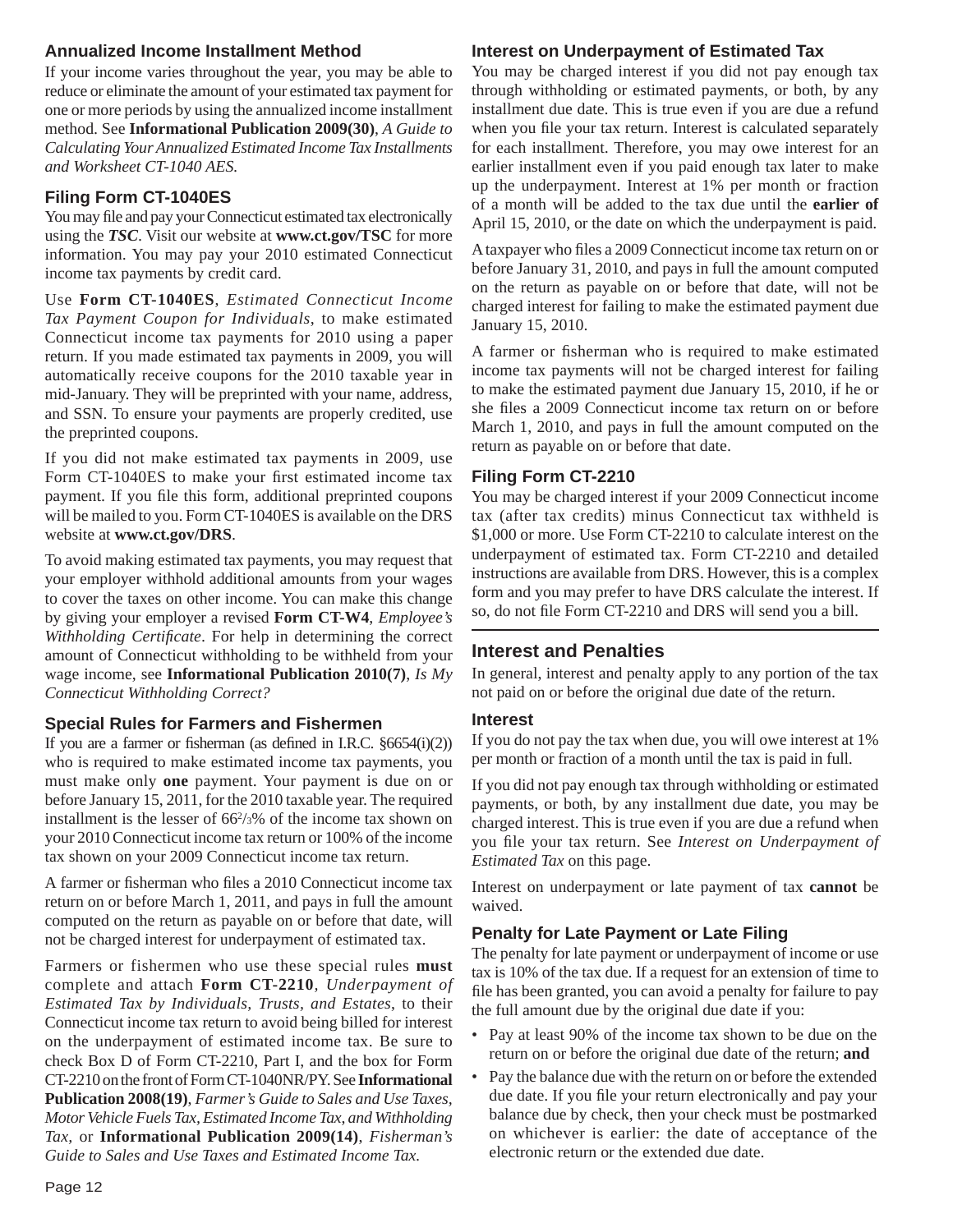If no tax is due, DRS may impose a \$50 penalty for the late filing of any return or report that is required by law to be filed.

## **Penalty for Failure to File**

If you do not file your return and DRS files a return for you, the penalty for failure to file is 10% of the balance due or \$50, whichever is greater. If you are required to file **Form CT-1040X**, *Amended Connecticut Income Tax Return for Individuals,* and fail to do so, a penalty may be imposed.

## **Waiver of Penalty**

You may request a waiver of penalty after you have filed a return and paid the tax and interest due. Your penalty may be waived if the failure to file or pay tax on time was due to a reasonable cause and was not intentional or due to neglect. Interest **cannot**  be waived.

To apply for a waiver of penalty online, visit the DRS website at **www.ct.gov/TSC**, log into your account, and select *Account Detail*.

If you submit your request in writing, you must include:

- A clear and complete written explanation;
- Your name and SSN;
- The taxable filing period;
- The name of the original form filed or billing notice received; **and**
- Documentation supporting your explanation.

Attach your request to the **front** of your tax return **or** mail separately with a copy of your tax return to:

> Department of Revenue Services Penalty Waiver Unit PO Box 5089 Hartford CT 06102-5089

## **Refund Information**

DRS issues refund checks as quickly as possible. The fastest way to get your refund is to file your return electronically and elect direct deposit of your refund. However, for returns filed on paper, you must allow eight to ten weeks from the date you mailed the return before checking on the status of your refund. Your refund could be delayed if additional review is required.

You can check on the status of your refund on the *TSC* at **www.ct.gov/myrefund** or you may call **1-800-382-9463** (Connecticut calls outside the Greater Hartford calling area only) or **860-297-5962** (from anywhere).

Be ready to provide your SSN (and your spouse's if filing jointly) and the exact amount of the refund you requested. If DRS does not issue your refund on or before the ninetieth day after we receive your claim for refund, you may be entitled to interest on your overpayment. Interest is computed at the rate of  $\frac{2}{3}\%$ for each month or fraction of a month between the ninetieth day following receipt of your properly completed claim for a refund or the due date of your return, whichever is later, and the date of notice that your refund is due.

## **Offset Against Debts**

If you are due a refund, all or part of your overpayment may be used to pay outstanding debts or taxes. Your overpayment will be applied in the following order: penalty and interest you owe; other taxes you owe DRS; debts to other Connecticut state agencies; federal taxes you owe the IRS; taxes you owe to other states; amounts designated by you to be applied to your 2010 estimated tax; and charitable contributions designated by you. Any remaining balance will be refunded to you. If your refund is reduced, you will receive an explanation for the reduction.

## **Nonobligated Spouse**

When a joint return is filed and only one spouse owes past-due child support, a debt to any Connecticut state agency, or tax due to another state, the spouse who is not obligated may be eligible to claim a share of a joint income tax refund. A nonobligated spouse who received income in 2009 and who made Connecticut income tax payments (withholding or estimates) for the 2009 taxable year may be eligible to claim his or her share of any refund if:

- A joint Connecticut tax return was filed for 2009; and
- An overpayment of tax was made.

If you are a nonobligated spouse, you may claim your share of a joint refund by filing **Form CT-8379**, *Nonobligated Spouse Claim*. When filing Form CT-8379, attach all W-2 and 1099 forms showing Connecticut income tax withheld. Remember to check the box on the front of your Connecticut income tax return and attach Form CT-8379 to the front of your return.

Do **not** use Form CT-8379 to claim your share of a Connecticut refund that was applied to federal taxes you owe to the IRS. You must contact the IRS Office of the Local Taxpayer Advocate in Hartford, Connecticut at 860-756-4555.

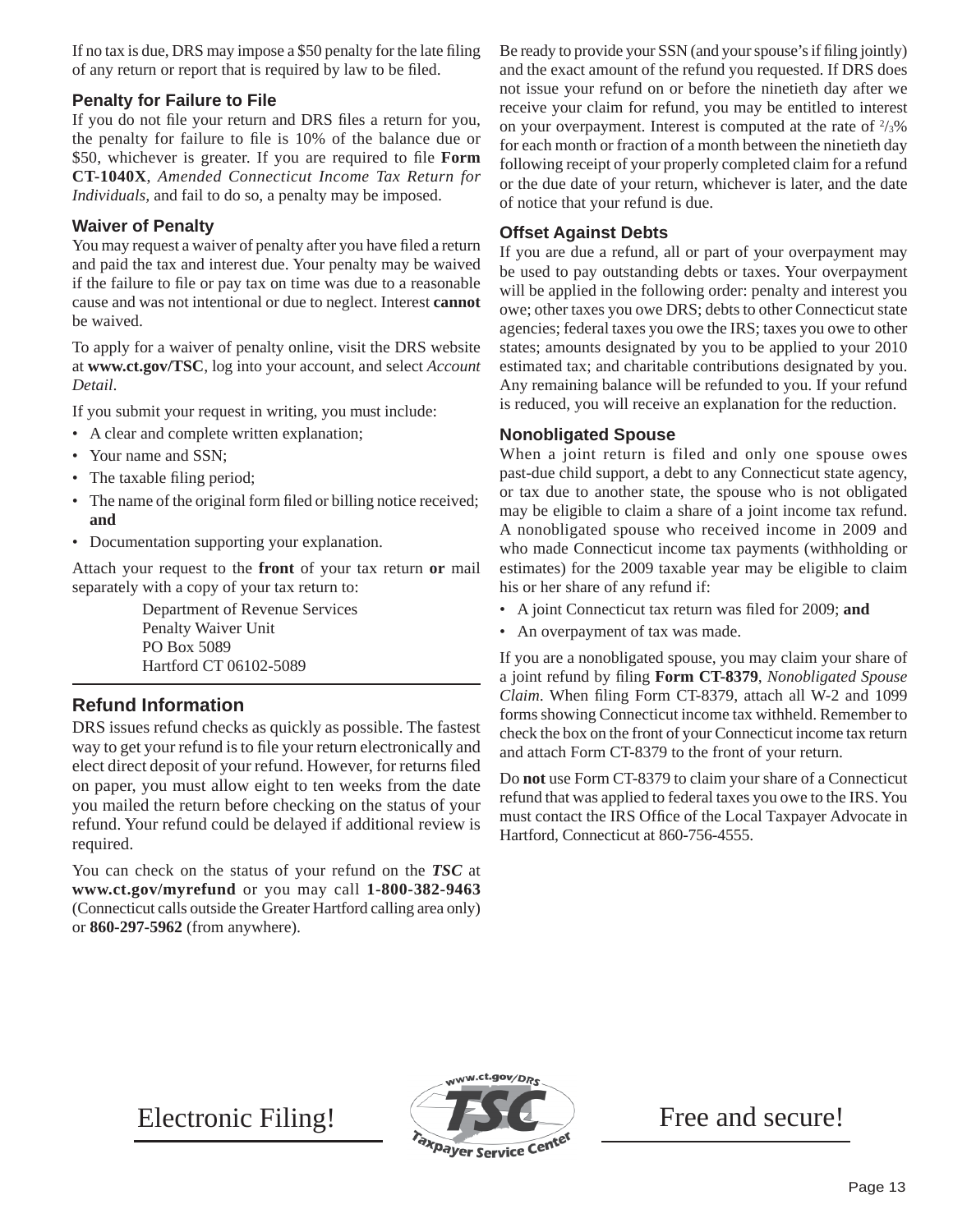## **Completing Form CT-1040NR/PY**

Before you begin, gather all your records, including all your federal W-2 and 1099 forms. Use this information to complete your federal income tax return. The information on your federal return is needed to complete your Connecticut return. Complete the return in blue or black ink only.

## **1 Taxpayer Information**

## **Filing Status**

Check the appropriate box to indicate your filing status. You may only check one box. Except as otherwise noted, any reference in these instructions to a spouse also refer to a party to a civil union recognized under Connecticut law (civil union partners).

Generally, your filing status for Connecticut income tax purposes must match your federal income tax filing status for the year except as otherwise noted.

Civil union partners or spouses in a marriage recognized under Public Act 2009-13 must use filing jointly for Connecticut only or filing separately for Connecticut only. They may not use single or, if applicable, head of household (although this will be their filing status for federal income tax purposes).

**Filing Jointly for Federal and Connecticut:** This is your Connecticut income tax filing status if your filing status for federal income tax purposes is married filing jointly except as noted below.

- If you are a **resident or nonresident** of Connecticut and your spouse is a **part-year resident** of Connecticut, filing separately for Connecticut only is your Connecticut income tax filing status.
- If you are **both part-year residents** of Connecticut but do not have the same period of residency, filing separately for Connecticut only is your Connecticut income tax filing status.
- If you are **both part-year residents** of Connecticut and have the same period of residency, filing jointly for federal and Connecticut is your Connecticut income tax filing status.
- If you are a **resident** of Connecticut and your spouse is a **nonresident** of Connecticut, filing separately for Connecticut only is your Connecticut income tax filing status unless you both elect to be treated as residents of Connecticut for the entire taxable year and to file a joint Connecticut income tax return. If an election is made, filing jointly for federal and Connecticut is your Connecticut income tax filing status.
- If you are **both nonresidents** of Connecticut and only one of you has income derived from or connected with sources within Connecticut, only that spouse is required to file a Connecticut income tax return and that spouse's Connecticut income tax filing status is filing separately for Connecticut only unless you both elect to file a joint Connecticut income tax return. If an election is made, filing jointly for federal and Connecticut is your Connecticut income tax filing status.

**Filing Jointly for Connecticut Only:** This is your Connecticut income tax filing status if you are parties to a civil union recognized under Connecticut law or if you are in a marriage

recognized under Public Act 2009-13 and have elected to file a joint Connecticut income tax return except as noted below:

- If you are a **resident or nonresident** of Connecticut and your spouse is a **part-year resident** of Connecticut, filing separately for Connecticut only is your Connecticut income tax filing status.
- If you are **both part-year residents** of Connecticut but do not have the same period of residency, filing separately for Connecticut only is your Connecticut income tax filing status.
- If you are **both part-year residents** of Connecticut and have the same period of residency, you may choose filing jointly for Connecticut only or filing separately for Connecticut only as your Connecticut income tax filing status.
- If you are a **resident** of Connecticut and your spouse is a **nonresident** of Connecticut, filing separately for Connecticut only is your Connecticut income tax filing status unless you both elect to be treated as residents of Connecticut for the entire taxable year and to file a joint Connecticut income tax return. If an election is made, filing jointly for Connecticut only is your Connecticut income tax filing status.
- If you are **both nonresidents** of Connecticut and only one of you has income derived from or connected with sources within Connecticut, only that spouse is required to file a Connecticut income tax return and that spouse's Connecticut income tax filing status is filing separately for Connecticut only, unless you both elect to file a joint Connecticut income tax return. If an election is made, filing jointly for Connecticut only is your Connecticut income tax filing status.

**Filing Separately for Federal and Connecticut:** This is your Connecticut income tax filing status if your filing status for federal income tax purposes is married filing separately.

**Filing Separately for Connecticut Only:** This is your Connecticut income tax filing status if you are civil union partners or if you are spouses in a marriage recognized under Public Act 2009-13 and have not elected to file a joint Connecticut income tax return. This is also your Connecticut income tax filing status if the instructions above so indicate.

**Qualifying Widow(er):** If your filing status is qualifying widow(er) with dependent child on federal From 1040 or 1040A, check the box on Form CT-1040NR/PY for "Qualifying widow(er) with dependent child." Do not enter your deceased spouse's name or SSN in the spaces provided for spouse's name and spouse's SSN.

## **Spouses With Different Residency Status**

When one spouse is a **nonresident alien** and the other spouse is a **citizen** or **resident** of the United States, **each** spouse who is required to file a Connecticut income tax return **must** file as filing separately for Connecticut only unless:

**•** An election is made by the nonresident alien and his or her spouse to file a joint federal income tax return and they do, in fact, file a joint federal income tax return. This requirement does not apply if you are civil union partners or spouses in a marriage recognized under Public Act 2009-13; **and**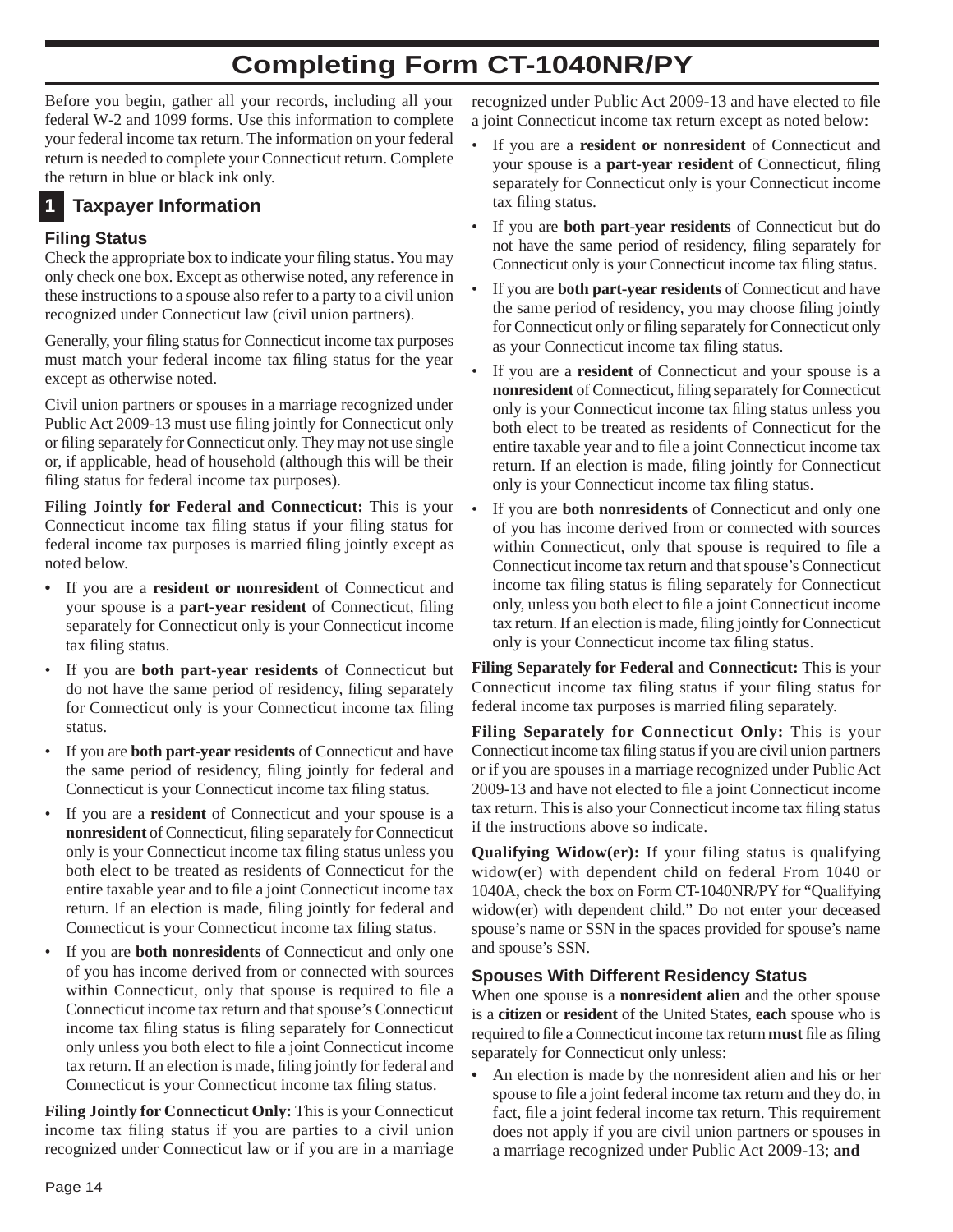• The spouses are otherwise required or permitted to file a joint Connecticut income tax return.

The election to file a joint return means the joint federal adjusted gross income **must** be used on Form CT-1040NR/PY, Line 1. It also means the spouse who might not otherwise be required to file a Connecticut income tax return will now be jointly and severally liable for any tax liability associated with the filing of a joint Connecticut income tax return.

If you are filing a joint federal return with your spouse but are required to file a separate Connecticut return, each of you has to recompute your federal adjusted gross income as if you were each filing as married filing separately for federal income tax purposes. Enter on Form CT-1040NR/PY, Line 1, your income as recalculated. This provision does not apply if you are civil union partners or spouses in a marriage recognized under Public Act 2009-13.

**Taxpayers Filing Jointly for Connecticut Only:** Taxpayers filing jointly for Connecticut only must recalculate their federal adjusted gross income as if, for federal tax purposes, they were allowed and elected to file as married filing jointly.

Employer provided health insurance coverage for an employee's civil union partner or for a spouse in a marriage recognized under Public Act 2009-13 is taxable income to the employee for federal income tax purposes. In this case, you must subtract the amount from your federal adjusted gross income and enter the result on Line 1 of your Connecticut income tax return.

## **Social Security Number, Name, and Address**

You **must** enter your Social Security Number (SSN), name, and address in the space provided. If you file a joint return, enter your SSN and your spouse's SSN in the order they appear on your federal return. If the taxpayer is deceased, see *Deceased Taxpayers* on Page 5.

If you are a nonresident alien and do not have an SSN, enter your Individual Taxpayer Identification Number (ITIN) in the space provided above your name. Nonresident aliens who have applied for an ITIN from the Internal Revenue Service by filing federal Form W-7, but have not received the ITIN, must wait for the ITIN to be issued before filing their Connecticut tax return. However, if you have not received your ITIN by April 15, file your return without the ITIN, pay the tax due, and attach a copy of the federal Form W-7. DRS will contact you upon receipt of your return. DRS will hold your return until you receive your ITIN and forward the information to us. If you fail to submit the information requested, the processing of your return will be delayed.

## **Rounding Off to Whole Dollars**

You must round off cents to the nearest whole dollar on your return and schedules. If you do not round, DRS will disregard the cents. Round down to the next lowest dollar all amounts that include 1 through 49 cents. Round up to the next highest dollar all amounts that include 50 through 99 cents. However, if you need to add two or more amounts to compute the amount to enter on a line, include cents and round off **only** the total.

**Example:** Add two amounts  $(\$1.29 + \$3.21)$  to compute the total (\$4.50) to enter on a line. \$4.50 is rounded to \$5.00 and entered on the line.

DRS does not round when issuing refunds.

## **2 Calculate Your Tax**

Except as otherwise noted, any reference in these instructions to filing jointly includes filing jointly for federal and Connecticut and filing jointly for Connecticut only. Likewise, filing separately includes filing separately for federal and Connecticut and filing separately for Connecticut only.

## **Line 1: Federal Adjusted Gross Income**

Enter your federal adjusted gross income from your 2009 federal income tax return. This is the amount reported on federal Form 1040, Line 37; federal Form 1040A, Line 21; or federal Form 1040EZ, Line 4.

Nonresident aliens, see *Special Information for Nonresident Aliens* on Page 6. Civil union partners or spouses in a marriage recognized under Public Act 2009-13, see *Taxpayers Filing Jointly for Connecticut Only* on this page.

## **Line 2: Additions**

Enter the amount from Form CT-1040NR/PY, *Schedule 1*, Line 41. See *Additions to Federal Adjusted Gross Income* on Page 19.

## **Line 3**

Add Line 1 and Line 2. Enter the total on Line 3.

## **Line 4: Subtractions**

Enter the amount from Form CT-1040NR/PY, *Schedule 1*, Line 52. See *Subtractions From Federal Adjusted Gross Income*  on Page 20.

## **Line 5: Connecticut Adjusted Gross Income**

Subtract Line 4 from Line 3 and enter the result. This is your Connecticut adjusted gross income.

## **Line 6: Income From Connecticut Sources**

Complete **Schedule CT-SI**. See *Schedule CT-SI Instructions* on Page 27. Enter the income from Connecticut sources from Schedule CT-SI, Line 30.

## **Line 7**

Enter the greater of Line 5 or Line 6 on Line 7. If Line 5 and Line 6 are equal, enter that amount on Line 7. If the amount on Line 7 is zero or less, go to Line 12 and enter "0."

## **Line 8: Income Tax**

For each filing status, if the amount on Line 7 is: \$12,000 or less for filing separately; \$13,000 or less for single; \$19,000 or less for head of household; or  $$24,000$  or less for filing jointly or qualifying widow(er) with dependent child, enter "0" on Line 8. You do not owe any income tax. Otherwise, use one of the following methods to calculate your tax:

• **Tax Tables:** If Line 7 is less than or equal to \$102,000, you may use the tax tables on Page 38 to find your tax. Be sure to use the correct column in the tax tables. After you have found the correct tax, enter that amount on Line 8.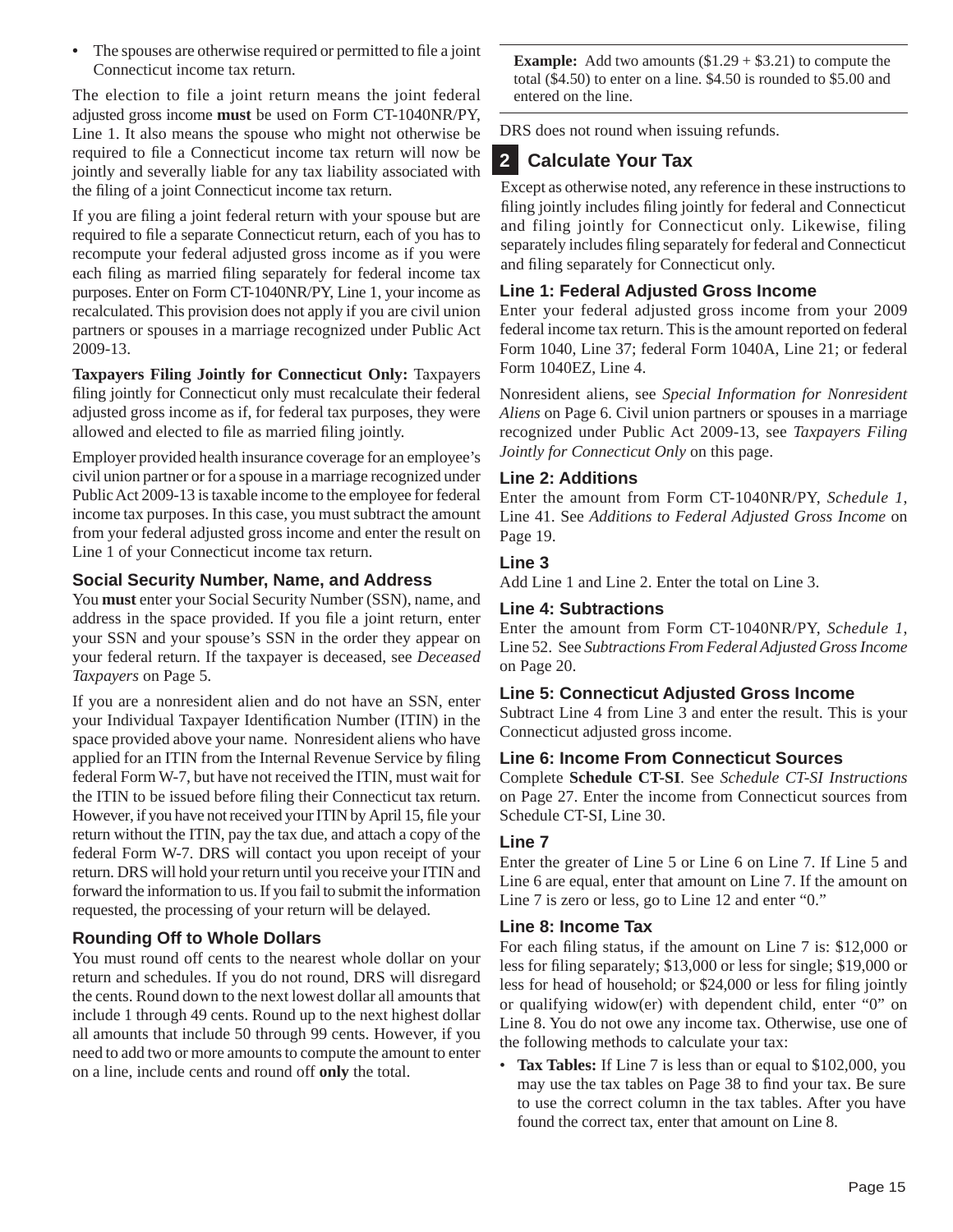• **Tax Calculation Schedule:** If your Connecticut adjusted gross income is more than \$102,000, you **must** use the *Tax Calculation Schedule* on Page 48 or visit **www.ct.gov/DRS** to use the Income Tax Calculator on the DRS website to figure your tax. You may also use the *Tax Calculation Schedule* if your Connecticut adjusted gross income is less than or equal to \$102,000.

Nonresidents or part-year residents must calculate the tax in the same manner as resident individuals. Then, nonresidents or part-year residents prorate the tax based upon the percentage of their Connecticut adjusted gross income derived from or connected with Connecticut sources.

**Example 1:** Sue, a nonresident individual whose filing status is single, worked in Connecticut during the entire 2009 taxable year. Sue enters \$40,000 on Form CT-1040NR/PY, Line 5, and \$20,000 on Form CT-1040NR/PY, Line 6. Because the amount on Line 5 is greater than the amount on Line 6, Sue enters \$40,000 on Form CT-1040NR/PY, Line 7. Sue finds the tax on \$40,000 in the tax tables and enters \$1,619 on Form CT-1040NR/PY, Line 8. Sue then divides Line 6 by Line 5 and enters 50% on Line 9. Sue's Connecticut income tax is \$810 (\$1,619 x .50) and she enters this amount on Form CT-1040NR/PY, Line 10.

**Example 2:** Ben, a part-year resident individual whose filing status is single, moved from Connecticut to Rhode Island on August 15, 2009. Ben enters \$20,000 on Form CT-1040NR/PY, Line 5, and \$40,000 on Line 6. Because the amount on Line 6 is greater than the amount on Line 5, Ben enters \$40,000 on Form CT-1040NR/PY, Line 7. Ben then finds the tax on  $$40,000$  in the tax tables and enters \$1,619 on Form CT-1040NR/PY, Line 8. Because the amount on Line 6 is greater than the amount on Line 5, Ben enters 1.0000 on Line 9. Ben's Connecticut income tax is \$1,619 (\$1,619 x 1.0000) and he enters this amount on Form CT-1040NR/PY, Line 10.

## **Line 9**

If Line 5 is greater than Line 6, divide Line 6 by Line 5 and enter the result. If the result is less than zero, enter "0." If Line 6 is equal to or greater than Line 5, enter 1.0000. **Do not** enter a number that is less than zero or greater than one. Round to four decimal places.

## **Line 10**

Multiply Line 9 by Line 8 and enter the result on Line 10.

## **Line 11: Credit for Income Taxes Paid to Qualifying Jurisdictions (Part-Year Residents Only)**

If all or part of the income reported on this return for the period of your Connecticut residency is subject to income tax in a qualifying jurisdiction and you have filed a return and paid income taxes to that jurisdiction, complete Form CT-1040NR/PY, *Schedule 2*, and enter the amount from Line 61 here. See *Schedule 2 - Credit for Income Taxes Paid to Qualifying Jurisdictions (Part-Year Residents Only)* on Page 23.

The credit for income tax paid to other jurisdictions is limited to part-year residents for the period of their Connecticut residency.

You **must attach a copy** of your return filed with the qualifying jurisdiction(s) or the credit will be disallowed.

## **Line 12**

Subtract Line 11 from Line 10 and enter the result. If Line 11 is greater than Line 10, enter "0."

## **Line 13: Connecticut Alternative Minimum Tax**

If you were required to pay the federal alternative minimum tax for 2009, you must file Form CT-6251, *Connecticut Alternative Minimum Tax Return - Individuals*. Enter on Line 13 the amount shown on Form CT-6251, Line 23.

## **Line 14**

Add Line 12 and Line 13. Enter the total on Line 14.

## **Line 15: Adjusted Net Connecticut Minimum Tax Credit**

Enter the amount from **Form CT-8801**, *Credit for Prior Year's Connecticut Minimum Tax for Individuals, Trusts, and Estates*. If you did not pay Connecticut alternative minimum tax in 1993 or after, or if you entered an amount on Form CT-1040NR/PY, Line 13, enter "0."

## **Line 16: Connecticut Income Tax**

Subtract Line 15 from Line 14 and enter the result. If less than zero, enter "0."

## **Line 17: Individual Use Tax**

Complete and attach *Schedule 3* on Page 4 of Form CT-1040NR/PY. Enter the total use tax due as reported on *Schedule 3*, Line 62. You **must** enter "0" if no Connecticut use tax is due; otherwise you will not have filed a use tax return. See Page 36 for more information on the use tax.

## **Line 18 and Line 19**

Add Line 16 and Line 17. Enter the total on Line 18 and Line 19.

## **3 Payments**

## **Line 20: Connecticut Tax Withheld**

For each federal W-2 or 1099 form or Schedule CT K-1 form where Connecticut income tax was withheld, enter the following on Lines 20a through 20g.



**Column A**: Enter the Employer Identification Number or the Payer Identification Number.

**Column B**: Enter the amount of Connecticut wages, tips, etc.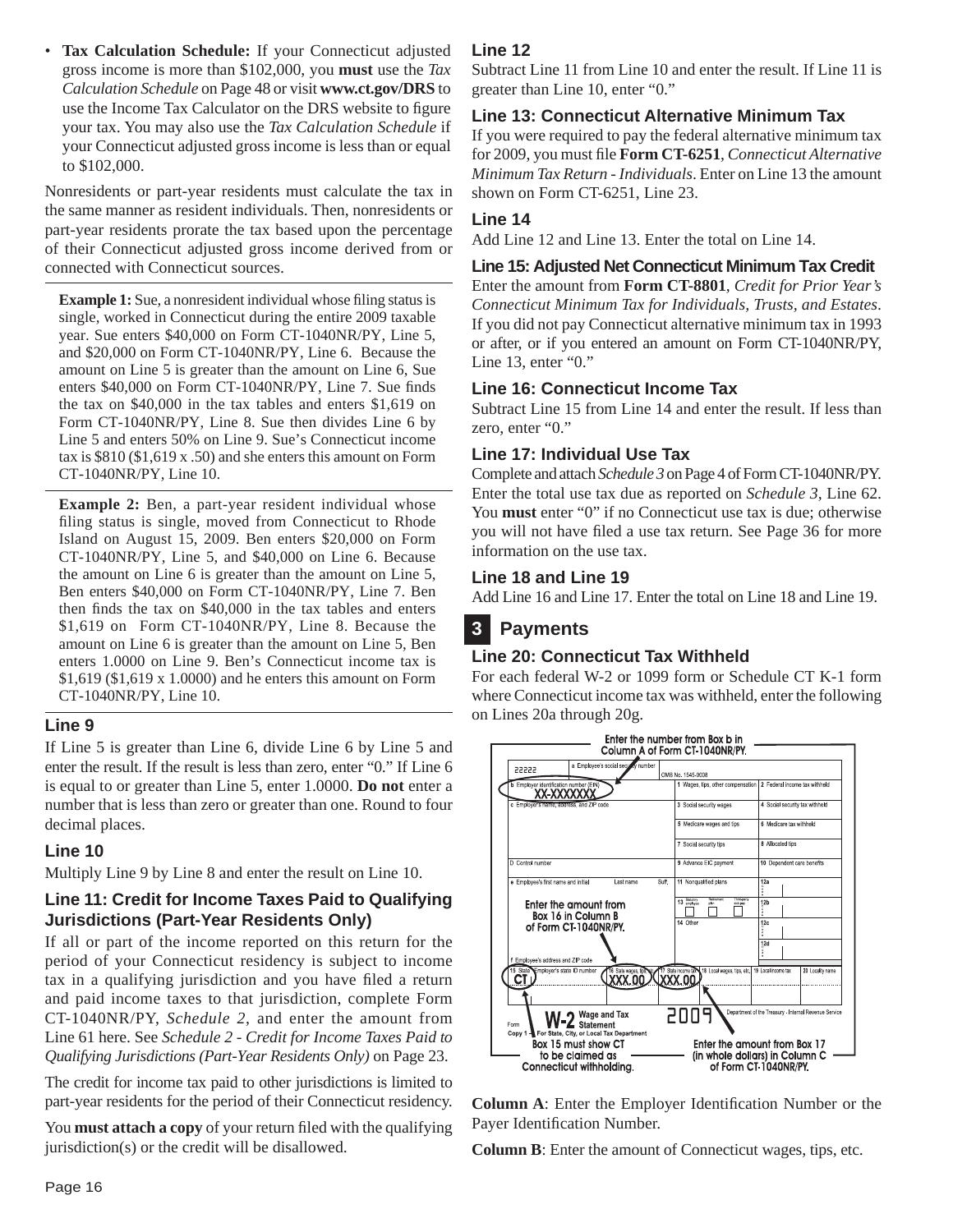**Column C**: Enter the amount of Connecticut income tax withheld.

You **must** complete all columns or your Connecticut withholding will be disallowed. Do **not** include tax withheld for other states or federal income tax withholding.

**Nonresident partners or shareholders**: Complete Columns A and C by entering information from **Schedule CT K-1**, *Member's Share of Certain Connecticut Items*, Part III, Line 1. Remember to enter the FEIN and to check the box indicating that the withholding is from Schedule CT K-1.

If you have **more than seven** federal W-2 or 1099 forms and Schedule CT K-1 forms showing Connecticut income tax withheld, you must complete and attach **Supplemental Schedule CT-1040WH**, *Connecticut Income Tax Withholding*. Enter on Supplemental Schedule CT-1040WH only Connecticut income tax withholding amounts not previously reported on Form CT-1040NR/PY. Enter the total from Supplemental Schedule CT-1040WH, Line 3, on the last line of Column C, Line 20h.

Add all entries in Column C (including the additional amount from Supplemental Schedule CT-1040WH) and enter the total Connecticut income tax withheld on Line 20.

#### **Do not send copies of W-2, 1099, and Schedule CT K-1 forms.**

Keep these for your records. DRS may request them at a later date. When filing Form CT-8379, *Nonobligated Spouse Claim*, attach all W-2 and 1099 forms showing Connecticut income tax withheld.

## **Line 21: All 2009 Estimated Payments**

Enter the total of all Connecticut estimated tax payments, advance tax payments, and any overpayments of Connecticut income tax applied from a prior year. Be sure to include any 2009 estimated tax payments made in 2010. **Do not** include any refunds received.

## **Line 22: Payments Made With Form CT-1040 EXT**

If you filed Form CT-1040 EXT, *Application for Extension of Time to File*, enter the amount you paid with that form.

## **Line 23: Total Payments**

Add Lines 20, 21, and 22 and enter the total. This is the total of all Connecticut tax payments made.

## **4 Overpayment**

## **Line 24: Amount Overpaid**

If Line 23 is greater than Line 19, subtract Line 19 from Line 23 and enter the result. This is your overpayment. To properly allocate your overpayment, go to Lines 25, 26, and 27. If Line 23 is less than Line 19, go to Line 28.

If you were required to make estimated income tax payments, but you did not pay enough tax through withholding, estimated tax, or both, by any installment due date, your refund may be reduced by the interest due on the underpayment of estimated tax. See **Form CT-2210**, *Underpayment of Estimated Income Tax by Individuals, Trusts, and Estates*.

## **Line 25: Amount of Line 24 You Want Applied to Your 2010 Estimated Tax**

Enter the amount of your 2009 overpayment that you want applied to your 2010 estimated Connecticut income tax. It will be treated as estimated tax paid on April 15, 2010, if your return is filed on time or if you filed a timely request for extension

and your return is filed within the extension period. Payments received after April 15, 2010, will be applied as of the date of receipt. Your request to apply this amount to your 2010 estimated income tax is irrevocable.

## **Line 26: Total Contributions to Designated Charities**

You may make a contribution on this return only if you are entitled to a refund. Your contribution is limited to your refund amount. Complete *Schedule 4* on Form CT-1040NR/PY. Enter the total contributions as reported on *Schedule 4*, Line 63. **Your contribution is irrevocable**.

You may also make direct contributions by following the instructions on Page 2.

#### **Line 27: Amount of Line 24 to Be Refunded to You**

Subtract the total of Line 25 and Line 26 from Line 24 and enter the result. This is the amount of your refund. Early filers receive their refunds faster. Be sure to affix the **refund label** to the envelope when mailing your return.

Get your refund faster by choosing **direct deposit**. Complete Lines 27a, 27b, and 27c to have your refund directly deposited into your checking or savings account.

Enter your nine-digit bank routing number and your bank account number in Lines 27b and 27c. Your bank routing number is the first nine-digit number printed on your check or savings withdrawal slip. Your bank account number generally follows the bank routing number. Do not include the check number as part of your account number. Bank account numbers can be up to 17 digits and must be numeric.



If any of the bank information you supply for direct deposit does not match, a paper check will automatically be issued to you. Some financial institutions do not allow a joint refund to be deposited into an individual account.

Additionally, new federal banking rules require DRS to request information about foreign bank accounts (Line 27d) when the taxpayer requests the direct deposit of a refund into a bank account. If the refund is to be deposited in a bank outside the United States, DRS will issue a paper check.

Your overpayment will be applied in the following order: penalty and interest you owe; other taxes you owe DRS; debts to other Connecticut state agencies; federal taxes you owe the IRS; taxes you owe to other states; amounts designated by you to be applied to your 2010 estimated tax; and charitable contributions designated by you. Any remaining balance will be refunded to you.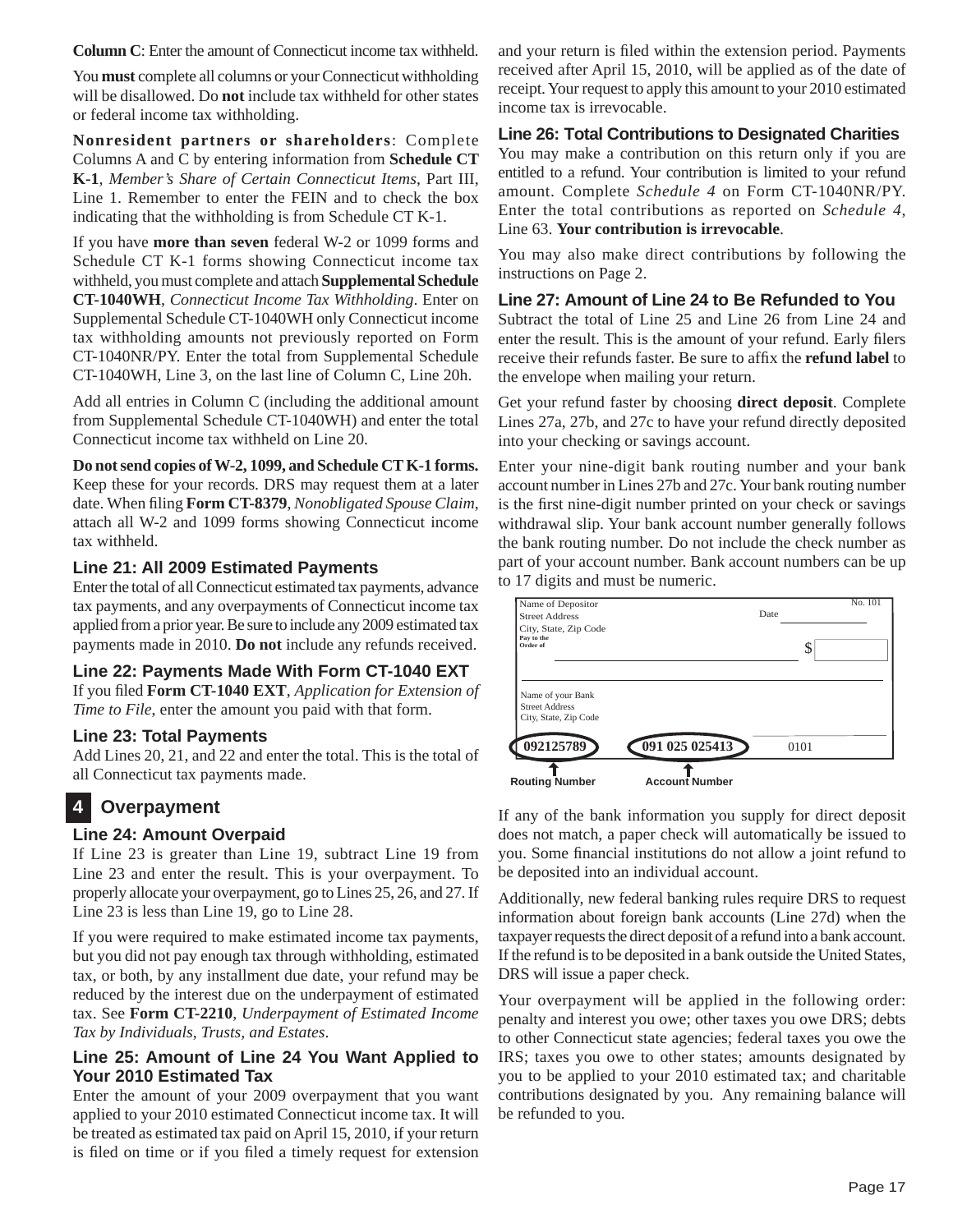## **5 Amount You Owe**

## **Line 28: Tax Due.**

If Line 19 is greater than Line 23, subtract Line 23 from Line 19 and enter the result. This is the amount of tax you owe. See *Estimated Tax Payments* on Page 11.

## **Line 29: Penalty for Late Payment or Late Filing**

**Late Payment Penalty**: The penalty for late payment or underpayment of income or use tax is 10% of the amount due. See *Penalty for Late Payment or Late Filing* on Page 12.

**Late Filing Penalty**: In the event no tax is due, DRS may impose a \$50 penalty for the late filing of any return or report that is required by law to be filed.

## **Line 30: Interest for Late Payment or Late Filing**

If you fail to pay the tax when due, interest will be charged at the rate of 1% per month or fraction of a month from the due date until payment is made.

## **Line 31: Interest on Underpayment of Estimated Tax**

If Line 16 minus Line 20 is \$1,000 or more, you may owe interest on estimated tax you either underpaid or paid late. **Form CT-2210**, *Underpayment of Estimated Income Tax by Individuals, Trusts, and Estates*, can help you determine whether you did underestimate and will help you calculate interest. However, this is a complex form and you may prefer to have DRS calculate the interest. If so, do **not** file Form CT-2210, leave this line blank and DRS will send you a bill. Interest on underpayment of estimated income tax stops accruing on the **earlier** of the day you pay your tax or April 15, 2010.

## **Line 32: Total Amount Due**

Add Lines 28 through 31 and enter the total. This is the total amount you owe. Pay the amount in full with your return.

## **Payment Options**

## **Pay Electronically**

Visit the DRS **Taxpayer Service Center** *(TSC)* at **www.ct.gov/TSC** and follow the prompts to make a direct payment or, visit **https://drsindtax.ct.gov** to make a direct payment without having to login into the *TSC*. You can authorize DRS to transfer funds from your bank account (checking or savings) to a DRS account by entering your bank account number and your bank routing transit number. You can file your return any time before the due date and designate the amount of payment and date of transfer. Your bank account will be debited on the date you indicate. You must pay the balance due on or before the due date of April 15, 2010, to avoid penalty and interest.

## **Pay by Credit Card or Debit Card**



If you filed a 2008 Connecticut income tax return, you may elect to pay your 2009 Connecticut income tax liability using a credit card (American Express®, Discover® , MasterCard® , VISA® ) or comparable debit card. A convenience fee will be charged by the credit card service provider. The fee is 2.49% of your total tax payment. You will be informed of the amount of the fee and you may elect to cancel the transaction. At the end of the transaction, you will be given a confirmation number for your records.

- Visit: **www.offi cialpayments.com** and select *State Payments*; **or**
- Call Official Payments Corporation toll-free at **1-800-2PAY-TAX** (1-800-272-9829). You will be asked to enter the Connecticut Jurisdiction Code: 1777.

Your payment will be effective on the date you make the charge.

## **Pay by Mail**

Make your check payable to **Commissioner of Revenue Services**. To ensure proper posting of your payment, write "**2009 Form CT-1040NR/PY**" and your SSN(s) (optional) on the front of your check. Be sure to sign your check and paper clip it to the front of your return. **Do not send cash.** DRS may submit your check to your bank electronically.

**Failure to file** or **failure to pay** the proper amount of tax when due **will result in penalty and interest charges**. It is to your advantage to file when your return is due whether or not you are able to make full payment.

## **6 Sign Your Return**

After you complete your Connecticut Form CT-1040NR/PY, sign your name and write the date you signed the return. Your spouse must also sign and enter the date if this is a joint return. The signature line is on Page 2 of Form CT-1040NR/PY.

If you file a joint return, you **must** review the information with your spouse. When both you and your spouse sign the return, you become jointly and severally responsible for paying the full amount of tax, interest, and penalties due.

## **Paid Preparer Signature**

Anyone you pay to prepare your return must sign and date it. Paid preparers **must** also enter their SSN or Preparer Tax Identification Number (PTIN), and their firm's Federal Employer Identification Number (FEIN) in the spaces provided.

## **Third Party Designee**

To authorize DRS to contact your friend, family member, or any other person to discuss your 2009 tax return, enter the designee's name, telephone number, and any five numbers the designee chooses as his or her personal identification number (PIN). To authorize DRS to contact the paid preparer who signed your return, enter "Preparer" in the space for the designee's name. You do not have to provide the other information requested.

If you enter a designee's name, you and your spouse, if filing a joint return, are authorizing DRS to call the designee to answer any questions that may arise during the processing of your return. You are also authorizing the designee to:

- **•** Give DRS any information missing from your return;
- **•** Call DRS for information about the processing of your return or the status of your refund or payment; **and**
- **•** Respond to certain DRS notices you have shared with the designee about math errors, offsets, and return preparation. The notices will not be sent to the designee.

Once DRS processes the return, the authorization ends. The authorization cannot be revoked. However, the authorization will automatically end no later than the due date (without regard to extensions) for filing your 2010 tax return. This is April 15, 2011, for most taxpayers.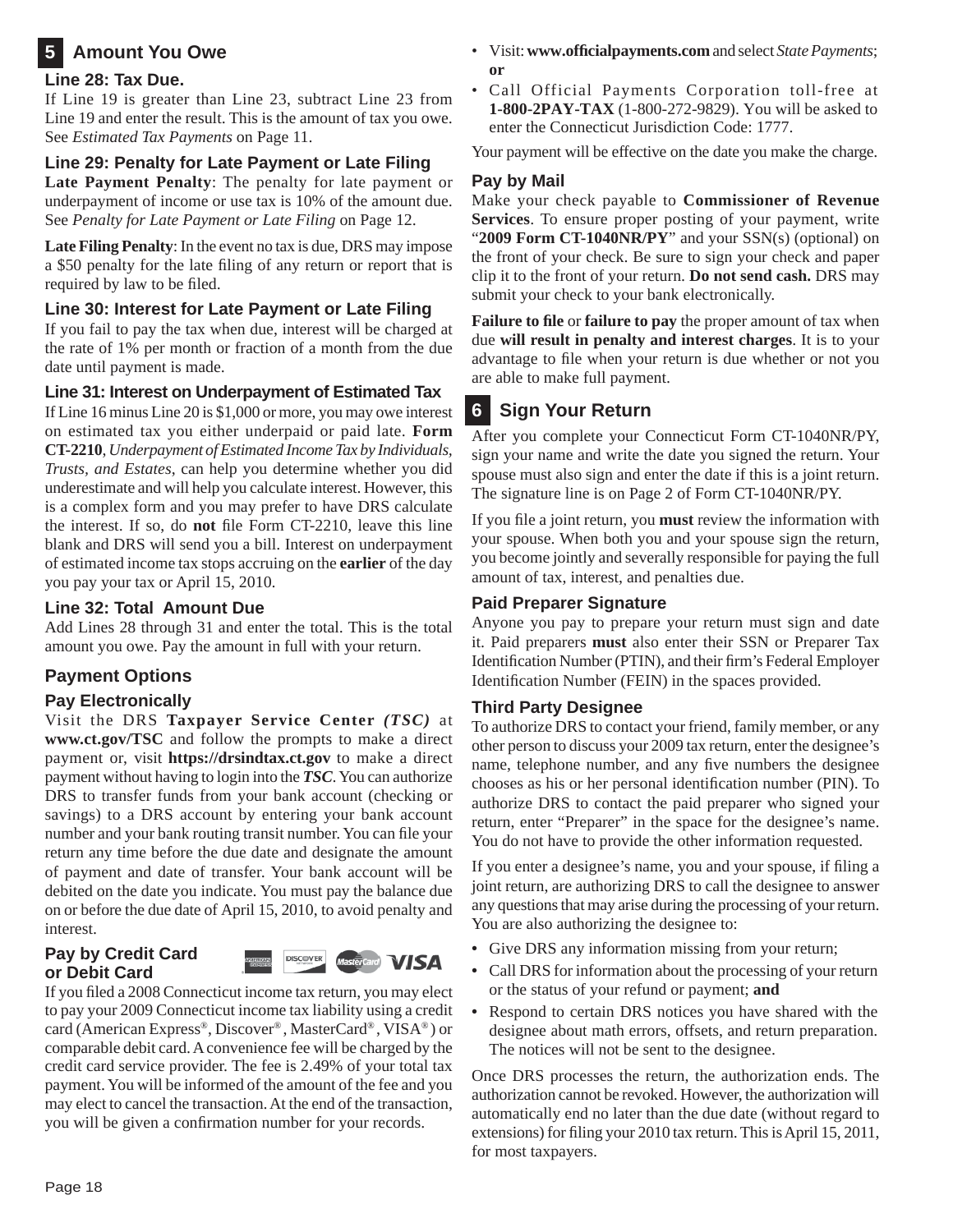Selecting a designee does not replace a power of attorney and will not authorize the designee to receive refund checks, bind you to anything (including additional tax liabilities), or represent you before DRS. To authorize another individual to represent you or act on your behalf, you must complete **LGL-001**, *Power of Attorney*.

## **Order of Attachments**

Paper clip your check in payment of the tax due to the front of the income tax form in the appropriate area marked **"Clip check here."** To ensure proper posting of your payment, write "**2009 Form CT-1040NR/PY**" and your SSN(s) (optional) on the front of your check.

In addition, if you must file any of the following forms, attach the form(s) to the **front** of your income tax return in this order:

- **Form CT-1040CRC**, *Claim of Right Credit*
- **Form CT-19IT**, *Title 19 Status Release*
- **Form CT-1127**, *Application for Extension of Time for Payment of Income Tax*
- **Form CT-8379**, *Nonobligated Spouse Claim*

Attach other required forms and schedules, including **Supplemental Schedule CT-1040WH**, *Connecticut Income Tax Withholding*, to the **back** of your return or as directed on the form. You do **not** need to attach a copy of your previously-filed Form CT-1040 EXT.

## **Filing Your Return**

Keep a copy of this return and all attachments for your records. Attach to this return copies of any required schedules and forms. Do **not** attach copies of your federal income tax return or federal schedules.

- 1. Remove both labels from the envelope flap along the perforation.
- 2. Choose the correct label for your return, moisten, and place it on the return envelope.
- 3. Affix the correct postage to the envelope.

Do not use these mailing labels to send other correspondence to DRS. Using these labels for other purposes will delay our response to you.

## **Recordkeeping**

Keep a copy of your tax return, worksheets that you used, and records of all items appearing on the return (such as W-2 and 1099 forms) until the statute of limitations expires for that return. Usually, this is three years from the date the return was due or filed, whichever is later. You may need this information to prepare future returns or to file amended returns.

## **Copies of Returns**

You may request a copy of a previously-filed Connecticut income tax return from DRS by completing **LGL-002**, *Request for Disclosure of Tax Return or Tax Return Information*. You can expect to receive your copy in approximately three weeks.

## **CT-1040 NR/PY Schedules**

The following modifications to federal adjusted gross income are provided in Conn. Gen. Stat.  $\S 12$ -701(a)(20). Your federal adjusted gross income may not be further modified in determining your Connecticut adjusted gross income except as expressly provided by Conn. Gen. Stat. §12-701(a)(20).

## **Schedule 1 - Modifications to Federal Adjusted Gross Income**

## **Additions to Federal Adjusted Gross Income**

Enter all amounts as positive numbers.

## **Line 33: Interest on State and Local Government Obligations Other Than Connecticut**

Enter the total amount of interest income derived from state and municipal government obligations, (other than obligations of the State of Connecticut or its municipalities) which is not taxed for federal income tax purposes. Do not enter interest income derived from government obligations of Puerto Rico, Guam, American Samoa, or U.S. Virgin Islands.

## **Line 34: Exempt-Interest Dividends From a Mutual Fund Derived From State or Municipal Government Obligations Other Than Connecticut**

Enter the total amount of exempt-interest dividends received from a mutual fund that are derived from state and municipal government obligations other than obligations of the State of Connecticut or its municipalities. If the exempt-interest dividends are derived from obligations of Connecticut and other states, enter only the percentage derived from non-Connecticut obligations. Do not enter exempt-interest dividends derived from government obligations of Puerto Rico, Guam, American Samoa, or U.S. Virgin Islands.

**Example:** A fund invests in obligations of many states including Connecticut. Assuming that 20% of the distribution is from Connecticut obligations, the remaining 80% would be added back on this line.

## **Line 35: Cancellation of Debt Income**

Enter the amount of cancellation of debt income deferred for federal income tax purposes if an election was made to defer the inclusion in federal gross income of cancellation of debt income realized in connection with a reacquisition of an applicable debt instrument after December 31, 2008, and before January 1, 2011.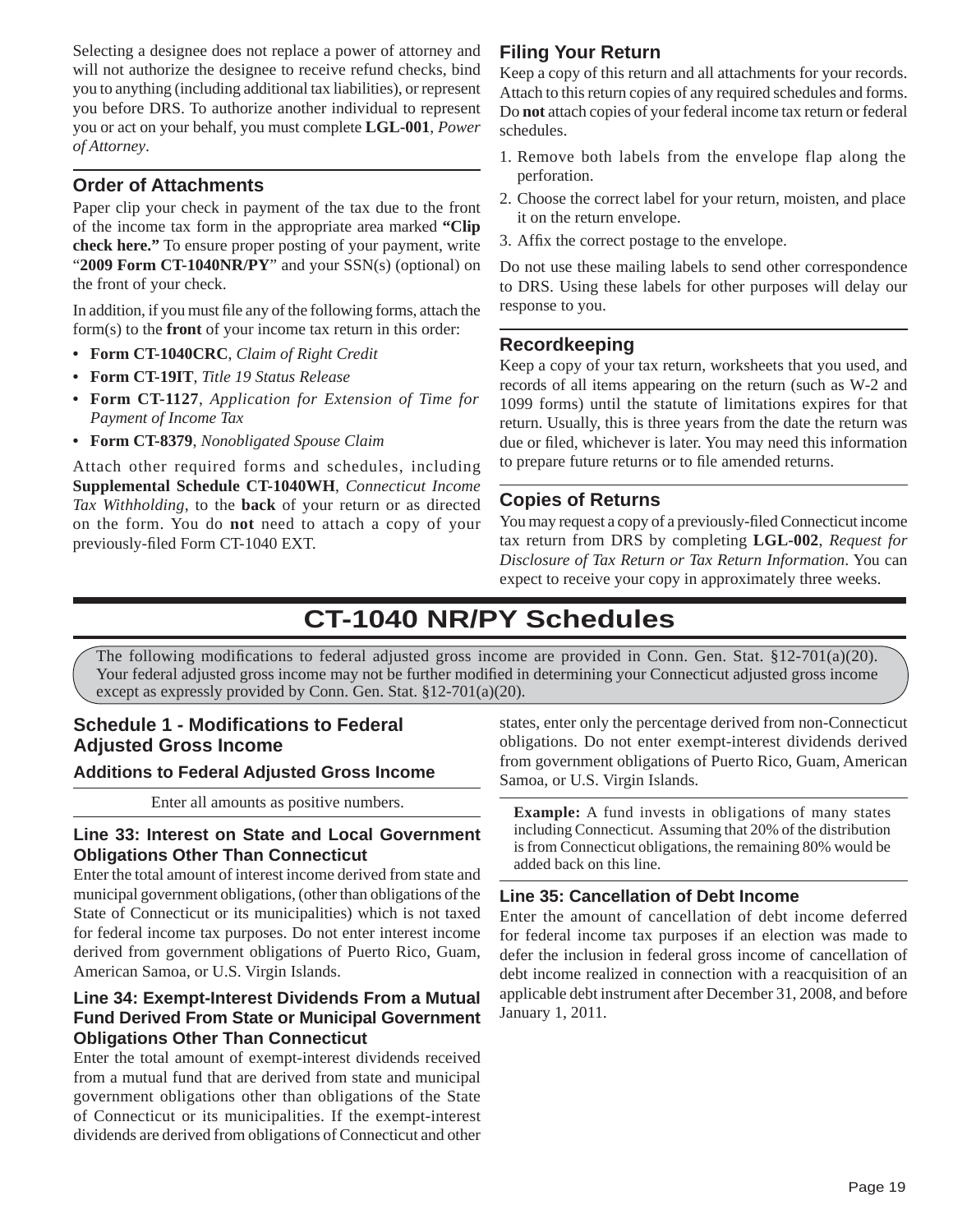## **Line 36: Taxable Amount of Lump-Sum Distributions From Qualified Plans Not Included in Federal AGI**

If you filed federal Form 4972, Tax on Lump-Sum Distributions, with your federal Form 1040 to compute the tax on any part of a distribution from a qualified plan, enter **that** part of the distribution on Line 36. Do not enter any part of the distribution reported on federal Form 1040A, Line 12a; federal Form 1040, Line 16a; or federal Form 1040, Schedule D.

Part-year residents should enter this amount on **Schedule CT-1040AW**, *Part-Year Resident Income Allocation*, Line 14, Column A.

## **Line 37: Beneficiary's Share of Connecticut Fiduciary Adjustment**

If you have any income from an estate or trust, your share of any Connecticut modifications (that is, your share of the Connecticut fiduciary adjustment) that applies to the income will be shown on **Form CT-1041**, *Connecticut Income Tax Return for Trusts and Estates, Schedule CT-1041B*, Part 1, Column 5. Your share of these modifications should be provided to you by the fiduciary. If your share of these modifications is an amount greater than zero, enter the amount on Line 37. If the amount is less than zero, enter the amount on Line 48.

If you are a beneficiary of more than one trust or estate, enter the net amount of all modifications, if greater than zero, on Line 37 or, if less than zero, on Line 48.

## **Line 38: Loss on Sale of Connecticut State and Local Government Bonds**

Enter the total losses from the sale or exchange of notes, bonds, or other obligations of the State of Connecticut or its municipalities used in determining gain (loss) for federal income tax purposes, whether or not the entire loss is used in computing federal adjusted gross income.

## **Line 39: Domestic Production Activity Deduction**

Enter the amount reported as a domestic production activity deduction on federal Form 1040, Line 35.

## **Line 40: Other**

Use Line 40 to report any of the following modifications:

- 1. Add back any treaty income reported on federal Form 1040NR-EZ or Form 1040NR if a nonresident alien. Enter the words "treaty income" in the space provided.
- 2. Add back any loss or deduction of an enrolled member of the Mashantucket Pequot Tribe who resides in Indian country of the tribe or any loss or deduction of an enrolled member of the Mohegan Tribe who resides in Indian country of the tribe where the loss or deduction is derived from or connected with Indian country of the tribe. Enter the words "Mashantucket Pequot Tribe enrolled member" or "Mohegan Tribe enrolled member" as the case may be.
- 3. Add back any Connecticut income tax deducted on the federal income tax return to arrive at federal adjusted gross income. Do not add back any Connecticut income tax deducted on federal Form 1040, Schedule A.
- 4. Add back any expenses paid or incurred for the production (including management, conservation, and maintenance of property held for the production) or collection of income exempt from Connecticut income tax which were deducted on the federal return to arrive at federal adjusted gross income.
- 5. Add back any amortizable bond premium on bonds producing interest income exempt from Connecticut income tax which premiums were deducted on the federal return to arrive at federal adjusted gross income.
- 6. Add back any interest or dividend income on obligations or securities of any authority, commission, or instrumentality of the U.S. which federal law exempts from federal income tax but does not exempt from state income taxes.
- 7. Add back to the extent deductible in determining federal adjusted gross income any interest expenses on indebtedness incurred or continued to purchase or carry obligations or securities (the income from which is exempt from Connecticut income tax).
- 8. Enter any item of income or gain subject to special accrual to the extent the item was not includible in federal adjusted gross income for the taxable year. See *Items Subject to Special Accrual* on Page 8.
- 9. Also use Line 40 to report any additions to federal adjusted gross income required for Connecticut income tax purposes which are not listed on Lines 33 through 39.

#### **Line 41: Total Additions**

Add Lines 33 through 40 and enter the total on Form CT-1040NR/PY, *Schedule 1*, Line 41.

## **Subtractions From Federal Adjusted Gross Income**

Enter all amounts as positive numbers.

## **Line 42: Interest on U.S. Government Obligations**

Enter the total amount of interest income (to the extent includible in federal adjusted gross income) derived from U.S. government obligations which federal law prohibits states from taxing (for example, U.S. government bonds such as Saving Bonds Series EE or Series HH and U.S. Treasury bills or notes).

For Series EE U.S. Savings Bonds, you are entitled to include on Line 42 **only** the amount of interest subject to federal income tax after exclusion of the amounts reported on federal Form 8815. In general, you report the net taxable amount on federal Form 1040, Schedule B, or federal Form 1040A, Schedule 1.

Do not enter the amount of interest income derived from Federal National Mortgage Association (Fannie Mae) bonds, Government National Mortgage Association (Ginnie Mae) bonds, and Federal Home Loan Mortgage Corporation (Freddie Mac) securities. Federal law does not prohibit states from taxing interest income derived from these obligations, and this interest income is taxable for Connecticut income tax purposes.

Do not enter the amount of interest paid to you on any federal income tax refund.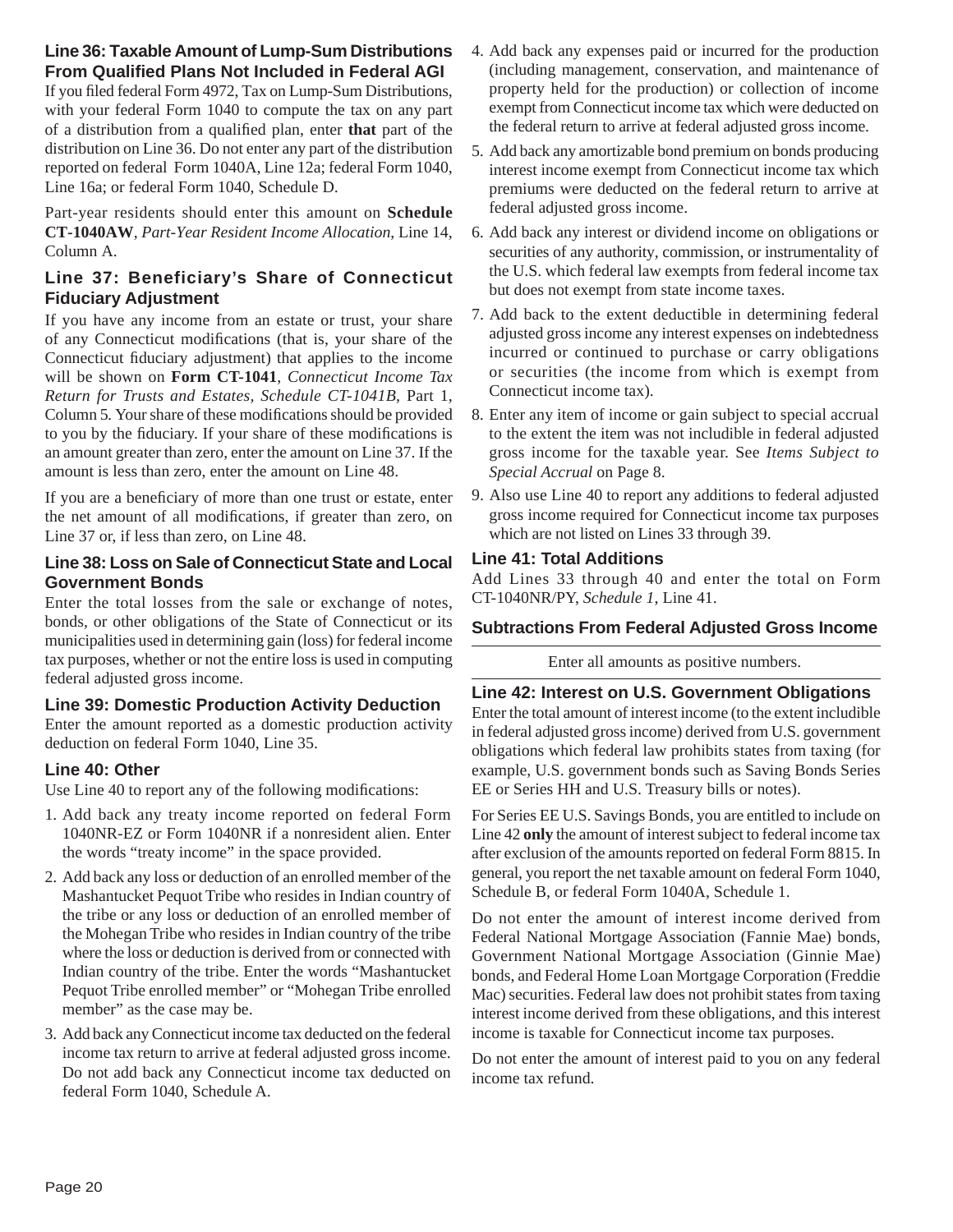| <b>Social Security Benefit Adjustment Worksheet - Line 44</b>                                                                                                                                                                                                                     |              |
|-----------------------------------------------------------------------------------------------------------------------------------------------------------------------------------------------------------------------------------------------------------------------------------|--------------|
|                                                                                                                                                                                                                                                                                   |              |
| If your filing status is <b>single</b> or <b>filing separately</b> , is the amount on Line 1 \$50,000 or more?                                                                                                                                                                    |              |
| Yes: Complete this worksheet.                                                                                                                                                                                                                                                     |              |
| No: Do not complete this worksheet. Enter the amount of federally taxable Social Security benefits you reported on federal<br>Form 1040, Line 20b, or federal Form 1040A, Line 14b, on Form CT-1040NR/PY, Line 44.                                                                |              |
| If your filing status is <b>filing jointly, qualifying widow(er)</b> , or <b>head of household</b> , is the amount on Line $1\,$ \$60,000 or more?                                                                                                                                |              |
| Yes: Complete this worksheet.                                                                                                                                                                                                                                                     |              |
| No: Do not complete this worksheet. Enter the amount of federally taxable Social Security benefits you reported on federal<br>Form 1040, Line 20b, or federal Form 1040A, Line 14b, on Form CT-1040NR/PY, Line 44.                                                                |              |
| A. Enter the amount reported on your 2009 federal Social Security Benefits Worksheet, Line 1.                                                                                                                                                                                     | A.           |
| If Line A is zero or less, stop here and enter "0" on Line 44. Otherwise, go to Line B.                                                                                                                                                                                           |              |
| B. Enter the amount reported on your 2009 federal Social Security Benefits Worksheet, Line 9.<br>However, if filing separately and you lived with your spouse at any time during 2009, enter<br>the amount reported on Line 7 of your federal Social Security Benefits Worksheet. | <b>B</b> .   |
| If Line B is zero or less, stop here. Otherwise, go to Line C.                                                                                                                                                                                                                    |              |
| C. Enter the lesser of Line A or Line B.                                                                                                                                                                                                                                          | $\mathsf{C}$ |
| D. Multiply Line C by 25% (.25).                                                                                                                                                                                                                                                  | D.           |
| E. Taxable amount of Social Security benefits reported on your 2009 federal Social Security Benefits<br>Worksheet, Line 18.                                                                                                                                                       | Е.           |
| F. Social Security Benefit Adjustment - Subtract Line D from Line E. Enter the amount here and on<br>Form CT-1040NR/PY, Schedule 1, Line 44. If Line D is greater than or equal to Line E, enter "0."                                                                             | F.           |

## **Line 43: Exempt Dividends From Certain Qualifying Mutual Funds Derived From U.S. Government Obligations**

Enter the total amount of exempt dividends received from a qualifying mutual fund derived from U.S. government obligations. A mutual fund is a qualifying fund if **at the close of each quarter** of its taxable year at least 50% of the value of its assets consists of U.S. government obligations. The percentage of dividends that are exempt dividends should be reported to you by the mutual fund.

Do not enter the amount of dividend income derived from Federal National Mortgage Association (Fannie Mae) bonds, Government National Mortgage Association (Ginnie Mae) bonds, and Federal Home Loan Mortgage Corporation (Freddie Mac) securities. Federal law does not prohibit states from taxing income derived from these obligations, and this income is taxable for Connecticut income tax purposes.

**Example**: A qualifying mutual fund pays a dividend of \$100. Of the distribution, 55% is attributable to U.S. Treasury bills and 45% to other investments. The amount that should be reported on Line 43 is \$55.

See **Policy Statement, 2005(2)**, *Connecticut Income Tax on Bonds or Obligations Issued by the United States Government, by State Governments, or Municipalities*.

## **Line 44: Social Security Benefit Adjustment**

If you receive Social Security benefits subject to federal income tax, you may reduce or eliminate the amount of your benefits subject to Connecticut income tax. Parties to a civil union recognized under Connecticut law or spouses in a marriage recognized under Public Act 2009-13 must recompute their federal adjusted gross income as if their filing status for federal income tax purposes were married filing jointly or married filing separately. Your Social Security benefits are fully exempt from Connecticut income tax if your required filing status is single or filing separately and the amount reported on Form CT-1040NR/PY, Line 1, is **less than \$50,000**, or filing jointly, qualifying widow(er) with dependent child, or head of household and the amount reported on Form CT-1040NR/PY, Line 1, is **less than \$60,000**. If this is the case, enter the amount of federally taxable Social Security benefits reported on federal Form 1040, Line 20b, or federal Form 1040A, Line 14b. Your Social Security benefits are partially exempt from Connecticut income tax if your federal adjusted gross income is above the threshold for your filing status. If you used the worksheets contained in the instructions to federal Form 1040A or federal Form 1040 to calculate the amount of taxable Social Security benefits, complete the *Social Security Benefit Adjustment Worksheet* above and enter the amount from Line F on Line 44. If you did not use these worksheets, but instead used worksheets contained in federal Publication 590 or federal Publication 915, see **Informational Publication 2009(22)**, *Connecticut Tax Tips for Senior Citizens.* 

If you are using a worksheet that is not from a federal publication, such as one you printed from a tax preparation program on your computer or one given to you by your tax preparer, you should verify the line references from these worksheets are the same as the equivalent federal publication to be certain you are using the proper amounts.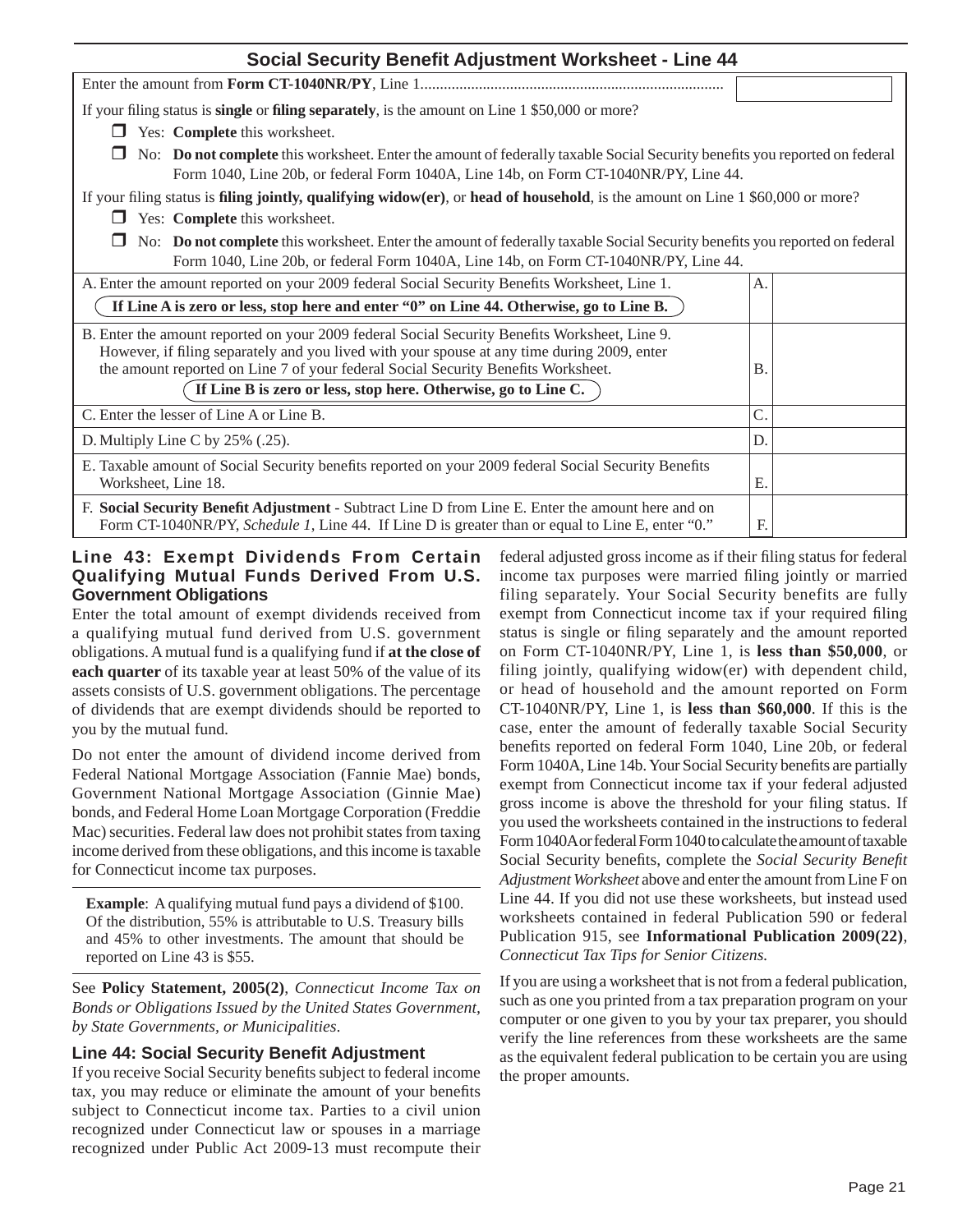## **Line 45: Refunds of State and Local Income Taxes**

Enter the amount of taxable refunds of state and local income taxes reported on federal Form 1040, Line 10. If Line 10 is blank or you filed federal Forms 1040A or 1040EZ, enter "0."

#### **Line 46: Tier 1 and Tier 2 Railroad Retirement Benefi ts and Supplemental Annuities**

If you received Tier 1 or Tier 2, or both, railroad retirement benefits, or supplemental annuities during 2009, you may deduct the amount included in your federal adjusted gross income, but only to the extent the benefits were not already subtracted from federal adjusted gross income on Line 44 (Social Security Benefit Adjustment). Enter the balance not already subtracted on Line 44 of Tier 1 and Tier 2 railroad retirement benefits reported on federal Form 1040, Line 16b or Line 20b, or federal Form 1040A, Line 12b or Line 14b. See **Informational Publication 2009(22)**, *Connecticut Tax Tips for Senior Citizens*. Likewise, enter the amount of railroad unemployment benefits, including sickness benefits paid by the Railroad Retirement Board (RRB) in lieu of unemployment benefits, to the extent included in your federal adjusted gross income. However, do not enter sickness benefits paid by the RRB resulting from an on-the-job injury because these benefits are not included in your federal adjusted gross income.

## **Line 47: 50% of Military Retirement Pay**

Subtract 50% of the income received as military retirement pay, to the extent included in federal adjusted gross income, if you are a retired member of the armed forces of the United States or the National Guard (retired military member) or if you are a beneficiary receiving survivor benefits under an option or election made by a deceased retired military member.

Payments received by a former spouse of a retired military member, under a final decree of divorce, dissolution, annulment, or legal separation or a court ordered, ratified, or approved property settlement incident to a decree dividing military retirement pay, do not qualify for the 50% retirement pay exclusion.

## **Line 48: Beneficiary's Share of Connecticut Fiduciary Adjustment**

If you have any income from an estate or trust, your share of any Connecticut modifications (that is, your share of the Connecticut fiduciary adjustment) that applies to the income will be shown on Schedule CT-1041B, Part 1, Column 5. Your share of these modifications should be provided to you by the fiduciary. If your share of these modifications is an amount less than zero, enter the amount on Line 48. If the amount is greater than zero, enter the amount on Line 37.

If you are a beneficiary of more than one trust or estate, enter the net amount of all the modifications, if less than zero, on Line 48.

## **Line 49: Gain on Sale of Connecticut State and Local Government Bonds**

Enter the total of all gains from the sale or exchange of notes, bonds, or other obligations of the State of Connecticut or its municipalities used in determining gain (loss) for federal income tax purposes.

## **Line 50: Connecticut Higher Education Trust (CHET) Contributions**

Enter your contributions to a CHET account(s). The modification cannot exceed the maximum allowable contribution. The maximum CHET contribution that may be subtracted is the lesser of (1) the amount of contributions to all CHET accounts during the taxable year; or (2)(A) \$5,000 for each individual taxpayer (including individuals whose filing status on their Connecticut income tax return is single, head of household, filing separately), or  $(B)$  \$10,000 for individuals whose filing status on their Connecticut income tax return is filing jointly or qualifying widow(er) with dependent child.

If your CHET contribution during the taxable year exceeds the maximum CHET contribution, the excess may be carried forward for the five succeeding taxable years provided the CHET contribution carried forward and subtracted from federal adjusted gross income of the succeeding taxable years does not exceed the maximum CHET contribution. CHET contributions made in the current taxable year are used before using any carryover from prior years.

Enter the CHET account number in the space provided. If you made contributions to more than one account, you enter only one account number.

See **Special Notice 2006(11),** *2006 Legislative Changes Affecting the Income Tax*.

## **Line 51: Other**

Use Line 51 to report any of the following modifications:

- 1. Subtract any income or gain of an enrolled member of the Mashantucket Pequot Tribe who resides in Indian country of the tribe or any income or gain of an enrolled member of the Mohegan Tribe who resides in Indian country of the tribe, where the income or gain is derived from or connected with Indian country of the tribe. Enter the words "Mashantucket Pequot Tribe enrolled member" or "Mohegan Tribe enrolled member" as the case may be.
- 2. Subtract the amount of interest earned on funds deposited in a Connecticut individual development account to the extent included in federal adjusted gross income.
- 3. Subtract any interest paid on indebtedness incurred to acquire investments that provide income taxable in Connecticut but are exempt for federal purposes, that is not deductible in determining federal adjusted gross income, and that is attributable to a trade or business of that individual.
- 4. Subtract expenses paid or incurred for the production (including management, conservation, and maintenance of property held for production) or collection of income taxable in Connecticut but exempt from federal income tax, that are not deductible in determining federal adjusted gross income and are attributable to a trade or business of that individual.
- 5. Subtract the amount of any distributions you received from the Connecticut Higher Education Trust Fund (CHET) as a designated beneficiary to the extent includable in your federal adjusted gross income.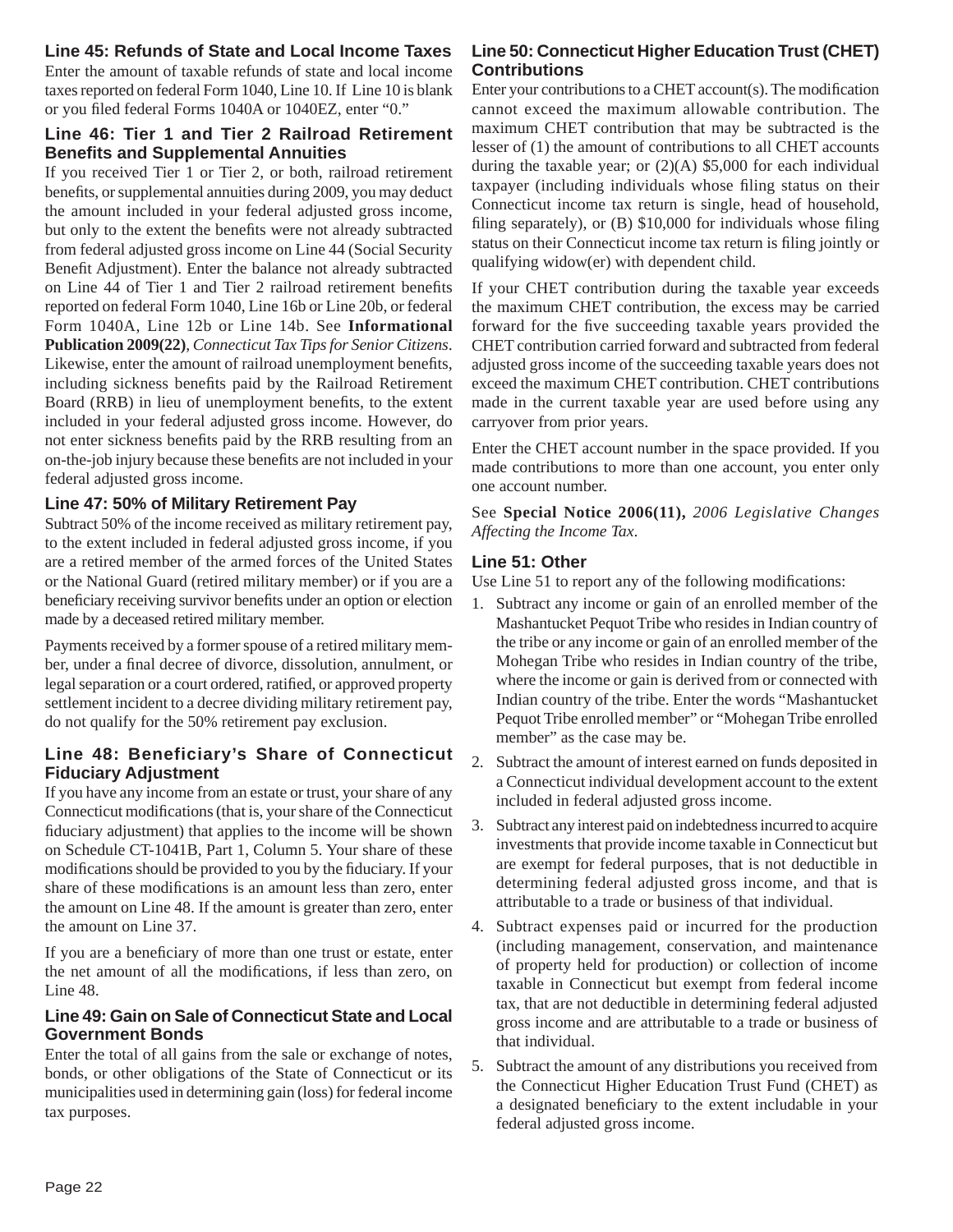Congress passed legislation excluding from federal gross income any distribution from a qualified state tuition program (such as CHET), to the extent the distribution is used to pay for qualified higher education expenses. (Pub. L. No. 107-16, §402) To the extent any distribution from CHET is excluded from federal gross income, the amount should not be reported as a subtraction modification on Line 51.

- 6. Subtract any amortizable bond premium on bonds that provide interest income taxable in Connecticut but exempt from federal income tax, which premiums were not deductible in determining federal adjusted gross income and are attributable to a trade or business of that individual.
- 7. Enter any item of loss or deduction subject to special accrual to the extent the item was not deductible in determining federal gross income for the taxable year. See *Items Subject to Special Accrual* on Page 8.
- 8. Subtract the amount of any interest income from notes, bonds, or other obligations of the State of Connecticut included in federal adjusted gross income. This modification includes any Build America Bond tax credit amount if the Build America Bond, as described in Section 1531 of the American Recovery and Reinvestment Act of 2009 was issued by the State of Connecticut or a Connecticut subdivision and only to the extent the credit amount is treated as interest includible in gross income for federal income tax purposes.
- 9. Subtract the amount of military pay received by a nonresident or part-year resident during the part-year resident's nonresidency portion of the taxable year to the extent includable in federal adjusted gross income.
- 10. Subtract the amount of any interest, dividends, or capital gains earned on contributions to accounts established for a designated beneficiary under the Connecticut Homecare Option Program for the Elderly to the extent the interest, dividends, or capital gains is properly included in the gross income of the designated beneficiary for federal income tax purposes.

Do **not** use Line 51 to subtract income subject to tax in a qualifying jurisdiction (see *Schedule 2 - Credit for Income Taxes Paid to Qualifying Jurisdictions* below) or income of a nonresident spouse. See *Spouses With Different Residency Status* on Page 14.

## **Line 52: Total Subtractions**

Add Lines 42 through 51. Enter the total on Form CT-1040NR/PY, *Schedule 1*, Line 52.

## **Schedule 2 - Credit for Income Taxes Paid to Qualifying Jurisdictions (Part-Year Residents Only)**

## **Am I Eligible for the Credit for Income Taxes Paid to Qualifying Jurisdictions**

If you are a **part-year resident** of Connecticut and if any part of your income earned during the residency portion of your taxable year was taxed by a **qualifying jurisdiction**, you **may** be able to claim a credit against your Connecticut income tax liability for qualifying income tax payments you have made.

**Nonresidents may not claim a credit for income taxes paid to other jurisdictions.**

Taxpayers seeking a credit for alternative minimum taxes paid to another jurisdiction must complete **Form CT-6251**, *Connecticut Alternative Minimum Tax Return - Individuals*, to calculate their alternative minimum tax credit.

## **Qualifying Jurisdiction**

A qualifying jurisdiction includes another state of the United States, a local government within another state, or the District of Columbia. A qualifying jurisdiction does not include the State of Connecticut, the United States, or a foreign country or its provinces (for example, Canada and Canadian provinces).

## **Qualifying Income Tax Payments**

Qualifying income tax payments are income taxes you actually paid on income:

- Derived from or connected with sources within a qualifying jurisdiction; **and**
- Subject to tax in the qualifying jurisdiction.

## **Income Derived From or Connected With Sources Within a Qualifying Jurisdiction**

- Compensation received for personal services performed in a qualifying jurisdiction;
- Income from a business, trade, or profession carried on in a qualifying jurisdiction;
- Gambling winnings from a state-conducted lottery. See **Informational Publication 2005(16)**, *Connecticut Income Tax Treatment of State Lottery Winnings Received by Residents and Nonresidents of Connecticut*; **or**
- Income from real or tangible personal property situated in a qualifying jurisdiction.

Income from intangibles, such as stocks and bonds, is not derived from or connected with sources within a qualifying jurisdiction **unless** the income is from property employed in a business, trade, or profession carried on in that jurisdiction.

## **What Payments Do Not Qualify**

- Income tax payments made to a qualifying jurisdiction on income not derived from or connected with sources within the qualifying jurisdiction (such as wages not derived from or connected with sources within the qualifying jurisdiction);
- Income tax payments made to a qualifying jurisdiction on income not included in your Connecticut adjusted gross income or Connecticut-sourced income;
- Income tax paid to a jurisdiction that is not a qualifying jurisdiction, including a foreign country or its provinces (for example, Canada and Canadian provinces);
- Alternative minimum tax paid to a qualifying jurisdiction;
- Income tax paid to a qualifying jurisdiction if you claimed credit on that jurisdiction's income tax return for income tax paid to Connecticut; **or**
- Penalties or interest on income taxes you paid to a qualifying jurisdiction.

## **Limitations to the Credit**

The total credit is limited to whichever amount is least:

• The amount of income tax paid to the qualifying jurisdiction;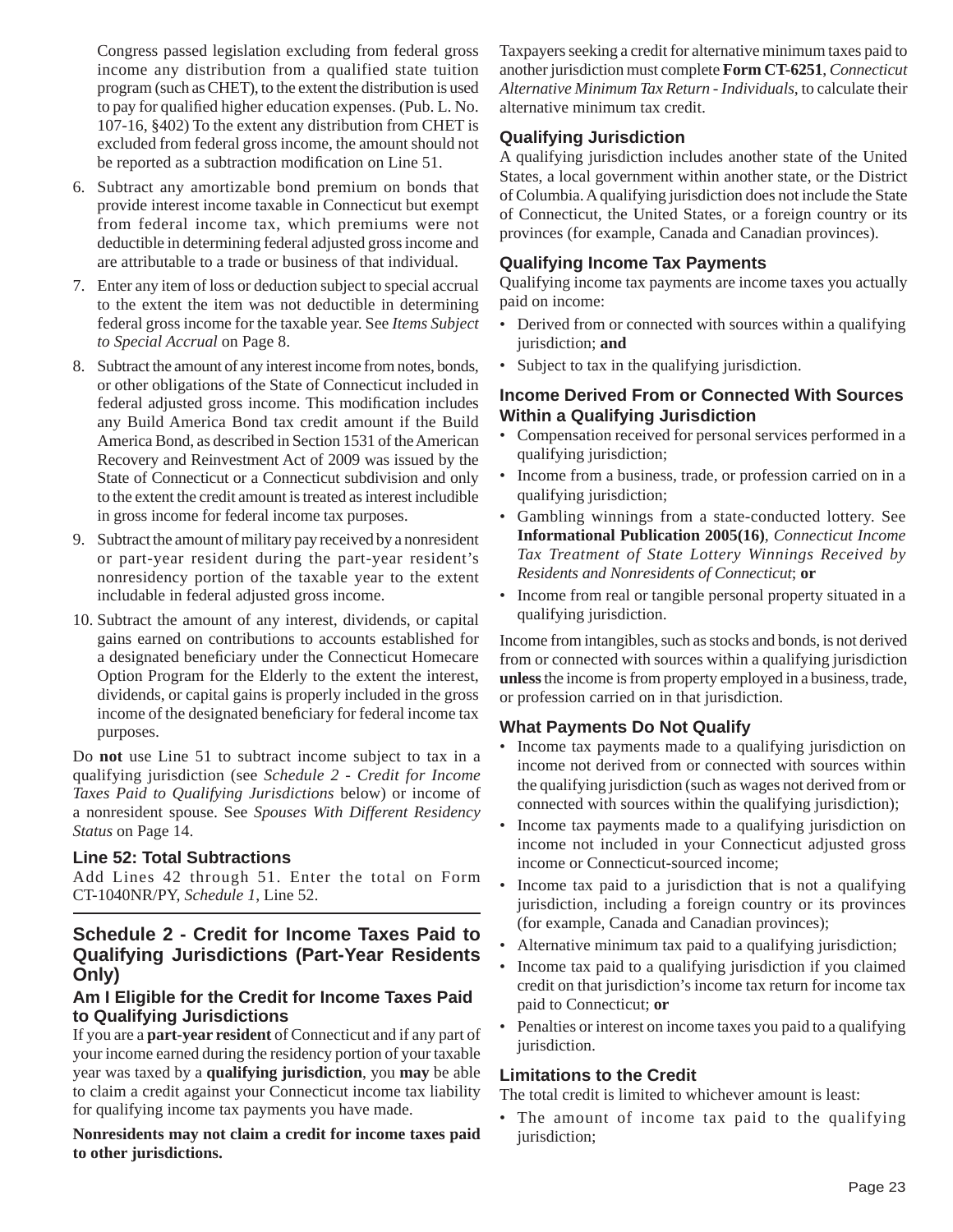- The amount of Connecticut income tax due on the portion of Connecticut adjusted gross income sourced in the qualifying jurisdiction and earned during the residency portion of your taxable year; **or**
- The amount entered on Form CT-1040NR/PY, Line 10.

## **How to Calculate the Credit**

You **must** first complete your income tax return(s) in the qualifying jurisdiction(s). Then, complete the Schedule 2 Worksheet on Page 25 to determine the amount to enter on *Schedule 2,* Line 55.

The allowable credit must be separately computed for each qualifying jurisdiction. Use separate columns for each qualifying jurisdiction for which you are claiming a credit. **Attach a copy of all income tax returns fi led with qualifying jurisdictions to your Connecticut income tax return or the credit will be disallowed.** 

*Schedule 2* provides two columns, A and B, to compute the credit for two jurisdictions. If you need more than two columns, create a worksheet identical to *Schedule 2* and attach it to the back of your Form CT-1040NR/PY.

If you are claiming credit for income taxes paid to another state **and** to one of its political subdivisions, follow these rules to determine your credit:

- A. If the **same amount** of income is taxed by both the city and state (see the Line 61 example on Page 26):
	- 1. Use only **one** column on Form CT-1040NR/PY, *Schedule 2,* to calculate your credit;
	- 2. Enter the same income taxed by both city and state in that column on *Schedule 2*; **and**
	- 3. Combine the amounts of tax paid to the city and the state and enter the total on Line 59 of that column.
- B. If the **amounts** of income taxed by both the city and state **are not the same**:
	- 1. Use **two** columns on Form CT-1040NR/PY, *Schedule 2*;
	- 2. Include only the same income taxed by both jurisdictions in the first column; and
	- 3. Include the excess income taxed by only one of the jurisdictions in the next column.

## **Schedule 2 - Worksheet Instructions**

Complete the Schedule 2 Worksheet on Page 25 to determine the portion of your Connecticut adjusted gross income during the residency portion of your taxable year derived from a qualifying jurisdiction. Enter in Column I the items of income you earned during the residency portion of your taxable year and entered on Schedule CT-1040AW, Column B. For each line in Column II, enter the items of income from Column I that meet **all** of the following conditions:

- The income was earned during the residency portion of your taxable year;
- The income is derived from or connected with sources within a qualifying jurisdiction;
- The income is reported on an income tax return filed with that qualifying jurisdiction and subject to income tax in the jurisdiction; **and**

• You have paid income tax on the income to that qualifying jurisdiction.

**Example 1:** Laura, a single taxpayer, was employed in the State of New York during the entire taxable year and moved into Connecticut on July 1. Her Connecticut adjusted gross income is \$105,000. On Form CT-1040NR/PY, Schedule CT-1040AW, Column A, Laura reported the following: \$76,000 in wages, \$4,000 in interest, and \$25,000 from dividends received November 2. Laura enters on Schedule 2 Worksheet, Column I, the amounts she entered on Form CT-1040NR/PY, Schedule CT-1040AW, Column B: Line 1, \$38,000; Line 2, \$2,000; and Line 3, \$25,000. In Column II, she enters: Line 1, \$38,000. Credit is allowed for the New York tax paid on her \$38,000 of wage income because it is derived from or connected to New York during the Connecticut residency portion of her taxable year.

**Example 2:** Luke and Leslie are part-year residents who file a joint federal Form 1040 and Form CT-1040NR/PY. Luke's wages as an employee working in Rhode Island while a resident of Connecticut are \$20,000 and Leslie's wages as an employee working in Connecticut while a resident of Connecticut are \$25,000. Their combined wages while nonresidents of Connecticut are \$25,000. On their federal Form 1040, Line 7, (and on Line 1, Column A, of their Schedule CT-1040AW), Luke and Leslie entered \$70,000. Luke and Leslie enter on the Schedule 2 Worksheet, \$45,000 in Column I, Line 1, and \$20,000 in Column II, Line 1. Luke and Leslie also enter \$20,000 on Form CT-1040NR/PY, *Schedule 2*, Line 55.

**Example 3:** Linda, a part-year resident, is a sole proprietor of a business conducted at two locations, one in Connecticut and one in Massachusetts. All of Linda's income was earned while she was a Connecticut resident. On Linda's federal Form 1040, Line 12, she entered \$100,000. Of the \$150,000 of gross income reported on federal Form 1040, Schedule C, \$90,000 is derived from the Massachusetts location. Of the \$50,000 of expenses reported on her Schedule C, \$35,000 is derived from the Massachusetts location. When completing Schedule 2 Worksheet, Linda enters \$100,000 in Column I, Line 5, and \$55,000 (\$90,000 - \$35,000), in Column II, Line 5. Linda also enters \$55,000 on Form CT-1040NR/PY, *Schedule 2*, Line 55.

## **Schedule 2 - Line Instructions**

## **Line 53: Connecticut Adjusted Gross Income During the Residency Portion of the Taxable Year**

The amount from **Schedule CT-1040AW**, *Part-Year Resident Income Allocation*, Line 30, Column B, is entered on Line 53 with the following exceptions:

- 1. **Add** to the amount on Line 30, Column B, any **net** loss during the residency portion of your taxable year derived from or connected with sources in a qualifying jurisdiction(s) where you were subject to income taxation (whether or not income tax was actually paid to the jurisdiction(s)).
- 2. For the residency portion of your taxable year, add back any item of loss or deduction and subtract any item of income or gain included in Schedule CT-1040AW, Column B, as an item of special accrual.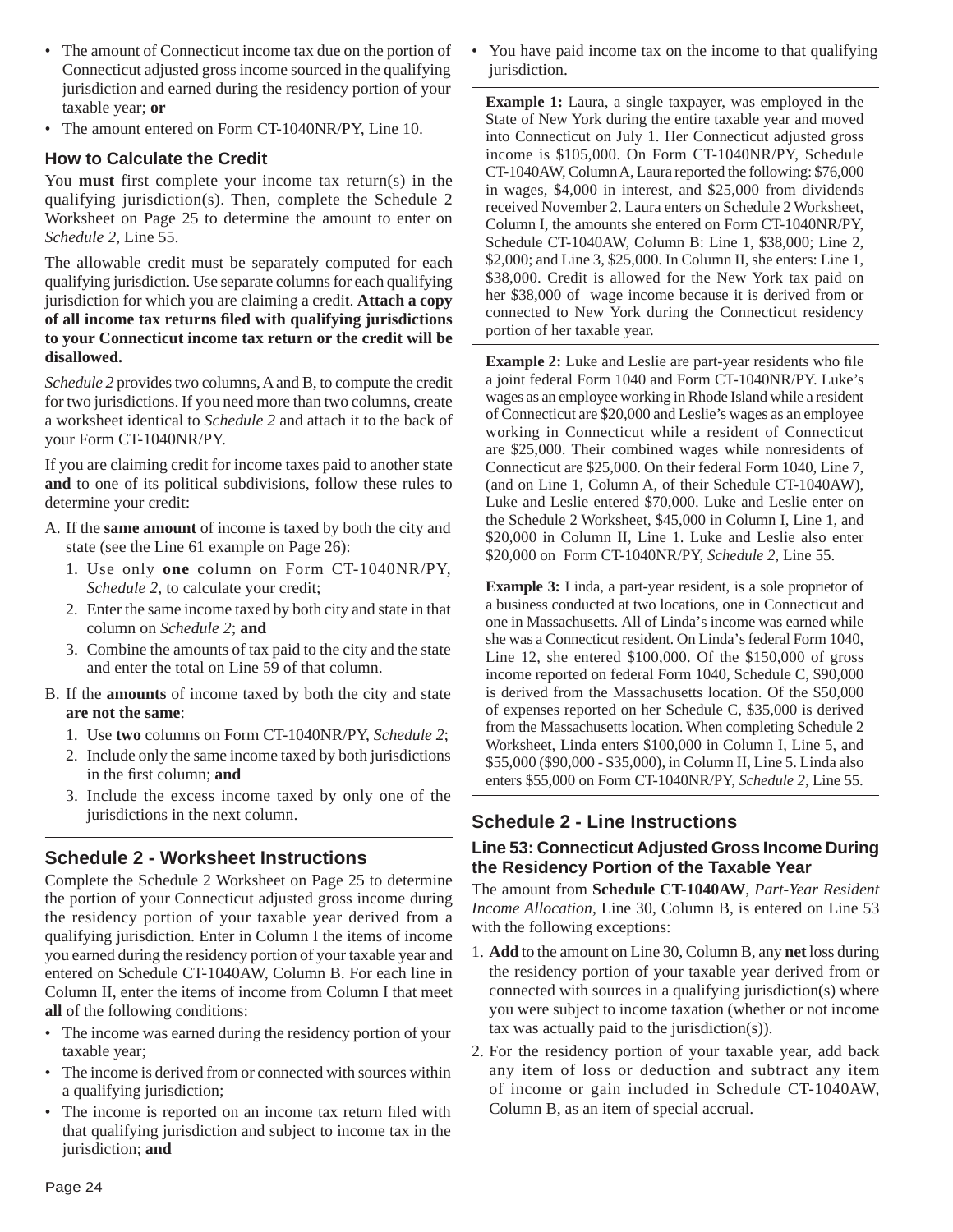|  | <b>Schedule 2 Worksheet (Part-Year Residents Only)</b> |  |  |  |
|--|--------------------------------------------------------|--|--|--|
|--|--------------------------------------------------------|--|--|--|

| Schedule 2 Worksheet (Part-Year Residents Only)                                                                                                                |                                                                                                                                                                                                                                                                                                        |                                                              |                                                                            |  |  |  |
|----------------------------------------------------------------------------------------------------------------------------------------------------------------|--------------------------------------------------------------------------------------------------------------------------------------------------------------------------------------------------------------------------------------------------------------------------------------------------------|--------------------------------------------------------------|----------------------------------------------------------------------------|--|--|--|
| <b>Column I</b><br>Enter on Lines 1 through 30,<br>Column I, the amounts<br>entered on Lines 1 through 30,                                                     | Complete this worksheet to determine the amount of income<br>earned during the residency portion of your taxable year and<br>taxed by a qualifying jurisdiction. Complete a separate<br>worksheet for each qualifying jurisdiction if you paid<br>income tax to more than one qualifying jurisdiction. | <b>Column I</b><br>(from Column B,<br>Schedule<br>CT-1040AW) | <b>Column II</b><br><b>Amount Taxable</b><br>in Qualifying<br>Jurisdiction |  |  |  |
| Column B, respectively, of<br>Schedule CT-1040AW.<br>See instructions on Page 32.                                                                              | 1. Wages, salaries, tips, etc.<br>2. Taxable interest<br>3. Ordinary dividends                                                                                                                                                                                                                         | $\mathbf{1}$<br>$\overline{2}$<br>3                          |                                                                            |  |  |  |
| <b>Column II</b><br>For each line, enter that<br>portion of the amount entered<br>on the same line of Column I<br>that you reported on an income               | 4. Alimony received<br>5. Business income or (loss)<br>6. Capital gain or (loss)<br>7. Other gains or (losses)                                                                                                                                                                                         | $\overline{4}$<br>5<br>6<br>$\tau$                           |                                                                            |  |  |  |
| tax return filed with (and on<br>which income tax was paid<br>to) the qualifying jurisdiction.<br>Enter only the portion of                                    | 8. Taxable amount of IRA distributions<br>9. Taxable amount of pensions and annuities<br>10. Rental real estate, royalties, partnerships,<br>S corporations, trusts, etc.                                                                                                                              | 8<br>9<br>10                                                 |                                                                            |  |  |  |
| Connecticut modifications,<br>if any, directly related<br>to income sourced in the<br>qualifying jurisdiction.                                                 | 11. Farm income or (loss)<br>12. Unemployment compensation<br>13. Taxable amount of social security benefits                                                                                                                                                                                           | 11<br>12<br>13                                               |                                                                            |  |  |  |
| Enter the amount from<br>Line 30, Column II, on Form<br>CT-1040NR/PY, Schedule 2,<br>Line 55.<br>To this amount, add back any<br>item of loss or deduction and | 14. Other income: See instructions.<br>15. Add lines 1 through 14.<br>16. Educator expenses<br>17. Certain business expenses of reservists,<br>artists, and fee-based government officials<br>18. Health savings account deduction                                                                     | 14<br>15<br>16<br>17<br>18                                   |                                                                            |  |  |  |
| subtract any item of income<br>or gain included in Column II<br>as an item of special accrual.<br>Enter the result on Line 55.                                 | 19. Moving expenses<br>20. One-half of self-employment tax<br>21. Self-employed SEP, SIMPLE, and qualified plans                                                                                                                                                                                       | 19<br>20<br>21<br>22                                         |                                                                            |  |  |  |
| Keep this worksheet with<br>your 2009 tax records.<br>Do not attach to your tax<br>return.                                                                     | 22. Self-employed health insurance deduction<br>23. Penalty on early withdrawal of savings<br>24. Alimony paid<br>25. IRA deduction                                                                                                                                                                    | 23<br>24<br>25                                               |                                                                            |  |  |  |
|                                                                                                                                                                | 26. Student loan interest deduction<br>27. Tuition and fees deduction<br>28. Reserved for future use<br>29. Total adjustments - Add Lines 16 through 28.<br>30. Subtract Line 29 from Line 15.                                                                                                         | 26<br>27<br>28<br>29<br>30                                   |                                                                            |  |  |  |

**Example**: Claudia's Connecticut adjusted gross income for the residency portion of her taxable year is \$60,000 which includes income of \$15,000 from business activities conducted in Massachusetts and a net loss of \$20,000 from a business conducted in Rhode Island. She must add the \$20,000 net loss to the \$60,000 and enter \$80,000 on Line 53.

## **Line 54: Taxing Jurisdiction(s)**

If you claim credit for income taxes paid to a qualifying jurisdiction, enter the name and the two-letter code of each qualifying jurisdiction for which you are claiming credit. If you are claiming credit for income taxes paid to a political subdivision of another state, enter the name and the two-letter code of the state. The codes are listed in the table on this page.

## **Standard Two-letter Codes**

| Alabama  AL             | KentuckyKY      | North CarolinaNC |
|-------------------------|-----------------|------------------|
| Arizona AZ              | Louisiana LA    | North DakotaND   |
| Arkansas AR             |                 | OhioOH           |
| California  CA          | MarylandMD      | Oklahoma OK      |
| ColoradoCO              | MassachusettsMA | $O$ regonOR      |
| Delaware  DE            | MichiganMI      | PennsylvaniaPA   |
| District of Columbia DC | Minnesota MN    | Rhode IslandRI   |
| GeorgiaGA               | MississippiMS   | South CarolinaSC |
| Hawaii  HI              | MissouriMO      | Tennessee TN     |
| Idaho  ID               | MontanaMT       | Utah UT          |
| Illinois  IL            | NebraskaNE      | Vermont VT       |
| Indiana IN              | New JerseyNJ    |                  |
| Iowa IA                 | New Mexico NM   | West VirginiaWV  |
| Kansas  KS              | New YorkNY      | Wisconsin  WI    |
|                         |                 |                  |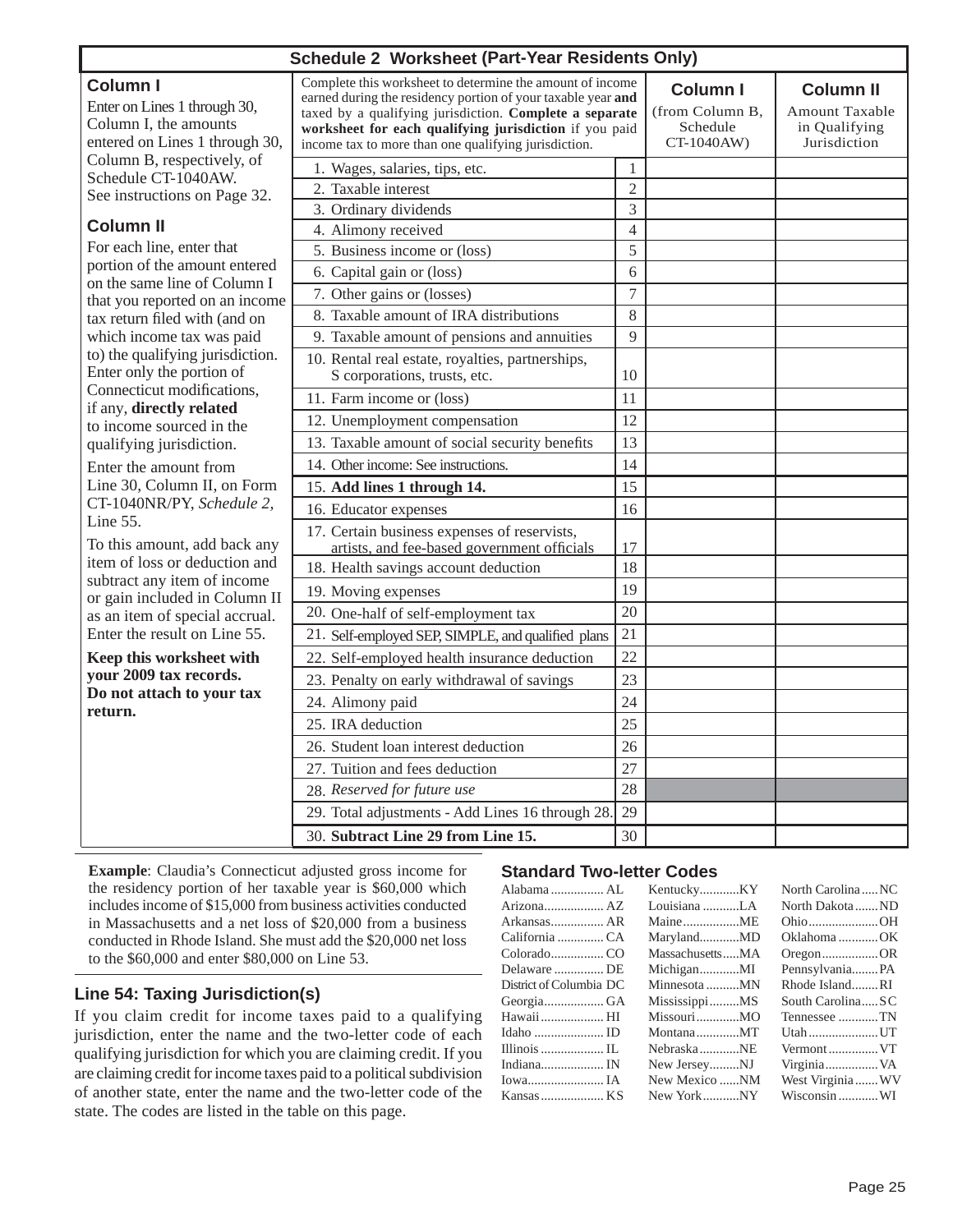## **Line 55: Non-Connecticut Income**

Complete Schedule 2 Worksheet on Page 25 to determine the total of non-Connecticut income included in your Connecticut adjusted gross income for the residency portion of your taxable year and reported on a qualifying jurisdiction's income tax return. To the amount on Schedule 2 Worksheet, Line 30, Column II, add back any item of loss or deduction and subtract any item of income or gain included in Column II as an item of special accrual. Enter the result on Line 55.

## **Line 56**

Divide the amount on Line 55 by the amount on Line 53. The result cannot exceed 1.0000. Round to four decimal places.

## **Line 57: Apportioned Income Tax**

To determine the portion of your 2009 Connecticut income tax attributable to income earned during the residency portion of your taxable year:

- 1. Divide the amount on the Schedule 2 Worksheet, Line 30, Column I, by the amount on Form CT-1040NR/PY, Line 6. Round to four decimal places. The result may not exceed 1.0000.
- 2. Multiply the result by the amount on Form CT-1040NR/PY, Line 10, and enter on Line 57.

## **Line 58**

Multiply the percentage arrived at on Line 56 by the amount reported on Line 57.

## **Line 59: Income Tax Paid to a Qualifying Jurisdiction While a Resident**

Enter the total amount of income tax paid to a qualifying jurisdiction on income derived from or connected with sources in that jurisdiction during the residency portion of your taxable year.

If the tax you paid to that jurisdiction was also based on income earned during the nonresidency portion of your taxable year, you must prorate the amount of tax for which you are claiming credit. The proration is based upon the relationship that the income earned in that jurisdiction during your Connecticut residency (from Schedule 2 Worksheet, Line 30, Column II) bears to the total amount of income you earned in that jurisdiction in the taxable year.

**Example:** George, a part-year resident, worked in Rhode Island all year and paid \$1,200 in Rhode Island tax. His total Rhode Island wages were \$20,000 of which \$15,000 was earned while he was a Connecticut resident. The income tax paid to Rhode Island during the residency portion of his taxable year is:

$$
\frac{\$~15,000}{\$~20,000} \text{ X } \$1,200 = \$900
$$
  
He should enter \\$900 on Line 59.

*Income tax paid* means the lesser of your income tax liability to the qualifying jurisdiction or the income tax paid to that jurisdiction as reported on a return filed with that jurisdiction, but not any penalty or interest. Do **not** report the amount of tax withheld for that jurisdiction directly from your W-2 or 1099 form. You **must** first complete a return for the qualifying jurisdiction to determine the amount of income tax paid.

## **Line 60**

Enter the lesser of the amounts reported on Line 58 or Line 59.

## **Line 61: Total Credit for Income Taxes Paid to Qualifying Jurisdictions**

Add the amounts from Line 60A, Line 60B, and Line 60 of any additional worksheets. The amount on Line 61 cannot exceed the amount on Line 58. Enter the total on Line 61.

#### Attach a copy of the income tax return filed with each **qualifying jurisdiction to your Connecticut income tax return or the credit will be disallowed.**

**Example:** Lynne, a part-year resident whose filing status is single, changed her permanent legal residence during the taxable year by moving from Connecticut to City Y in State X. She worked in City Y during the entire taxable year. Both State X and City Y impose an income tax. Louise's Connecticut adjusted gross income is \$75,000 (Form CT-1040NR/PY, Line 5). Lynne's income from Connecticut sources (Form CT-1040NR/PY, Line 6) and her Connecticut adjusted gross income during her Connecticut residency period (Schedule CT-1040AW, Column B, Line 30) is \$50,000. Lynne completes Schedule CT-1040AW as follows: Line 1: Column A, \$73,000; Column B, \$49,000; Column C, \$24,000; and Column D, \$0. Line 2: Column A, \$2,000; Column B, \$1,000; Column C, \$1,000; and Column D, \$0. Lynne uses the amounts in Column B when completing Schedule 2 Worksheet, Column I. Lynne's Connecticut income tax before the credit for income taxes paid to other jurisdictions is \$2,367 (Form CT-1040NR/PY, Line 10). Since the amount of income taxed by both State X and City Y are equal, Lynne uses only one column on Form CT-1040NR/PY, *Schedule 2*. Lynne enters \$49,000 (the common amount of income taxed in both State X and City Y during her residency period) on Line 55, Column A.

Lynne pays an income tax of \$6,100 to State X; however, only \$4,039 ((\$49,000/\$74,000) x \$6,100) of that amount is attributable to her income sourced to State X during her Connecticut residency period. Lynne pays an income tax of \$510 to City Y; however, only \$338 ((\$49,000/\$74,000) x \$510) is attributable to her income sourced to City Y during her Connecticut residency period. Therefore, the total tax paid to State X and City Y on the common amount of income is \$4,377  $(\$4,039 + \$338)$ . When completing Form CT-1040NR/PY, *Schedule 2*, Lynne enters \$50,000 on Line 53 and completes *Schedule 2* as follows:

| Column A  |                     |                 | Column B |    |
|-----------|---------------------|-----------------|----------|----|
| Line 54   |                     | State X, City Y |          |    |
| Line 55   | 49,000              | $00\,$          |          | 00 |
| Line 56   |                     | .9800           |          |    |
| Line 57   | 2,367               | 00              |          | 00 |
| Line 58   | 2,320               | 00              |          | 00 |
| Line 59   | 4,377               | 0 <sup>0</sup>  |          | 00 |
| Line $60$ | 2,320               | 00              |          | 00 |
| Line 61   | <b>Total Credit</b> |                 | 2.32     |    |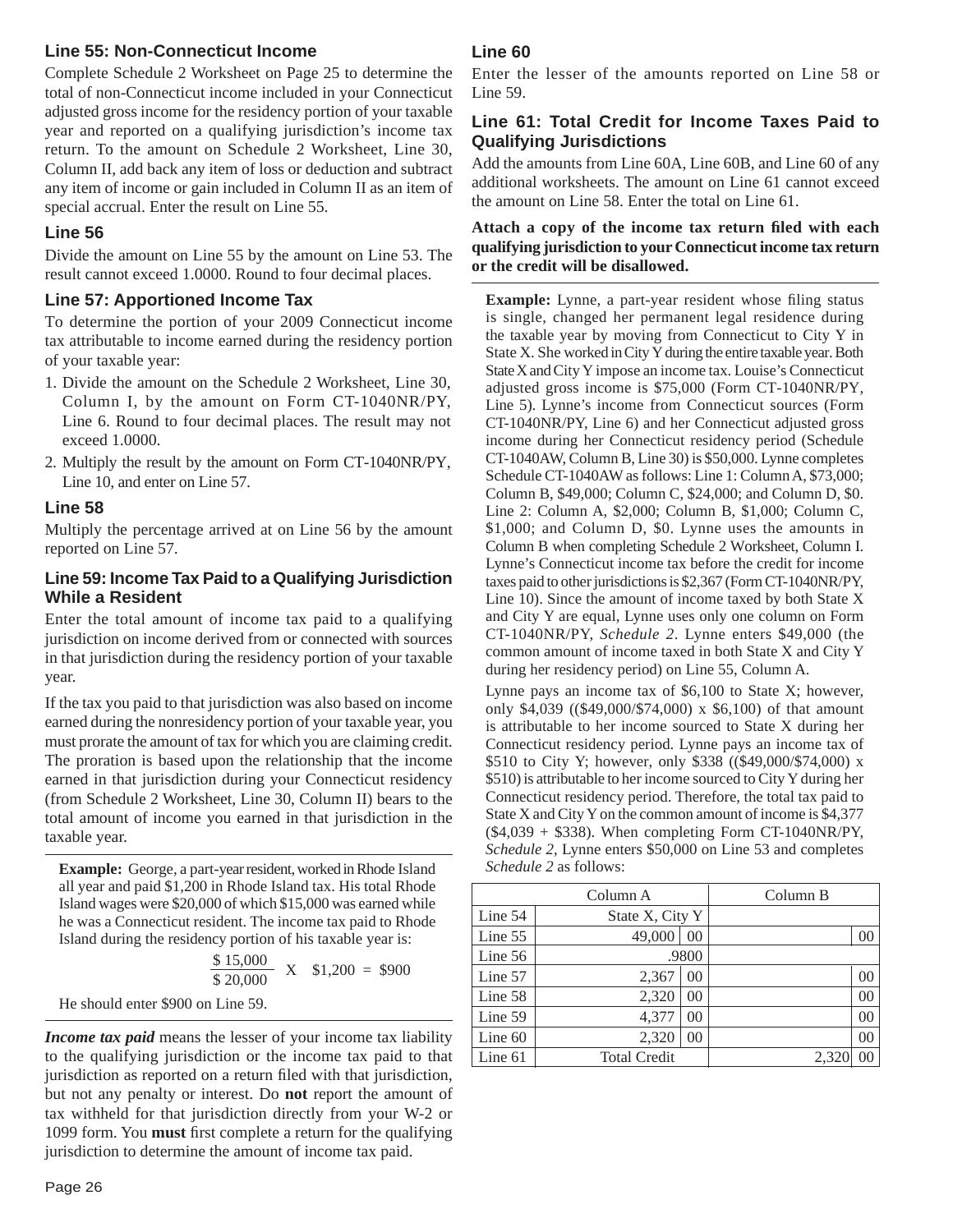## **Schedule CT-SI Instructions**

## **General Information**

If you are a nonresident or part-year resident, you must use **Schedule CT-SI**, *Nonresident or Part-Year Resident Schedule of Income From Connecticut Sources,* to report items of income, gain, loss, or deduction that make up your federal adjusted gross income derived from or connected with sources within Connecticut.

## **Nonresidents**

Report in Schedule CT-SI, Part 1, all items of income you received from Connecticut sources with modifications as described below. Report in Schedule CT-SI, Part 2, adjustments directly related to the income items in Part 1.

## **Part-Year Residents**

You **must** first complete Schedule CT-1040AW to determine your income from Connecticut sources. See instructions on Page 32. Add the amounts in Columns B and D for each line and transfer the total to the corresponding line of Schedule CT-SI.

Report in Schedule CT-SI, Part 1, the income you received from all sources earned while you were a Connecticut resident and your Connecticut-sourced income for the part of the year you were a nonresident of Connecticut. Report in Schedule CT-SI, Part 2, adjustments that are a result of transactions that occurred while you were a Connecticut resident or are directly related to Connecticut-sourced income for the part of the year you were a nonresident.

## **Modifi cations**

All amounts reported in Part 1 should include any modifications to federal adjusted gross income as provided on Form CT-1040NR/PY, *Schedule 1*. Also see the Line 14 instructions on Page 31.

**Example:** Dave, a part-year Connecticut resident received \$1,000 in taxable interest income reported on federal Form 1040 and \$1,000 in interest from New York bonds while a Connecticut resident. Dave would report \$2,000 on Schedule CT-SI, Part 1, Line 2.

## **Special Accrual**

For part-year residents, the amounts included on Schedule CT-1040AW and on Schedule CT-SI, Parts 1 and 2, should include items of income, gain, loss, and deduction that would accrue for federal income tax purposes prior to the change of residence. See *Items Subject to Special Accrual* on Page 8.

Part-year residents who file a surety bond or other security in lieu of special accruals do not include accruals in the amounts in Schedule CT-SI, Parts 1 and 2.

## **Capital Losses, Passive Activity Losses, and Net Operating Losses**

Capital losses, passive activity losses, and net operating losses generated from activities within Connecticut can reduce Connecticut adjusted gross income derived from or connected with Connecticut sources of a nonresident to the extent they are properly computed for federal income tax purposes and are offset against income derived from or connected with Connecticut

sources. A nonresident must recompute capital losses, passive activity losses, and net operating losses as if the nonresident's federal adjusted gross income consisted only of items derived from Connecticut sources.

**Example:** Brenda, a nonresident of Connecticut, reported a capital gain from sources outside of Connecticut (from the sale of securities) of \$20,000 on her federal income tax return. Brenda also reported on her federal income tax return a capital loss of \$8,000 from sources exclusively within Connecticut (from the sale of real property not used in Brenda's trade or business). For federal income tax purposes, Brenda has a gain from the sale or exchange of property of \$12,000 (\$20,000 minus \$8,000). Brenda has a capital loss of \$8,000 derived from or connected with sources within Connecticut, but may claim as a deduction only \$3,000 on her Form CT-1040NR/PY (in accordance with the federal limitation of \$3,000 of capital loss to offset ordinary income). She must carry forward the balance of the capital loss to the succeeding taxable year(s) even though, for federal income tax purposes, she will show no capital loss carryforward.

## **Election to Forego Carryback**

Where a nonresident incurs a net operating loss for Connecticut income tax purposes but does not incur a net operating loss for federal income tax purposes, the nonresident is required first to carry back the net operating loss to each of the three taxable years preceding the taxable year in which the net operating loss was incurred (except as limited by the information highlighted below) and then to carry any remaining net operating loss forward to each of the fifteen taxable years following the taxable year in which the loss was incurred. An election to forego the three-year carryback period and to carry the loss forward may be made by filing a timely Form CT-1040NR/PY for the year the loss was incurred and attaching a statement indicating that the election to forego the carryback is being made. This election may not be revoked.

## **Part 1 - Connecticut Income - Line Instructions**

The federal income tax return line references are to the federal Form 1040. If you file federal Form 1040A or federal Form 1040EZ, use the appropriate lines from those forms.

## **Line 1: Wages, Salaries, Tips, Etc.**

(federal Form 1040, Line 7)

## **• Part-Year Resident**

Enter the total of the amounts from Schedule CT-1040AW, Line 1, Column B and Column D.

## **• Nonresident**

Enter all wages, salaries, tips, and other compensation you earned for services performed in Connecticut while you were a nonresident of Connecticut.

If your wages, salaries, tips, and other compensation was earned for services performed both in and outside of Connecticut while you were a nonresident and the amount of Connecticut-sourced income is not known, complete the *Employee Apportionment Worksheet.* See the instructions on Page 31.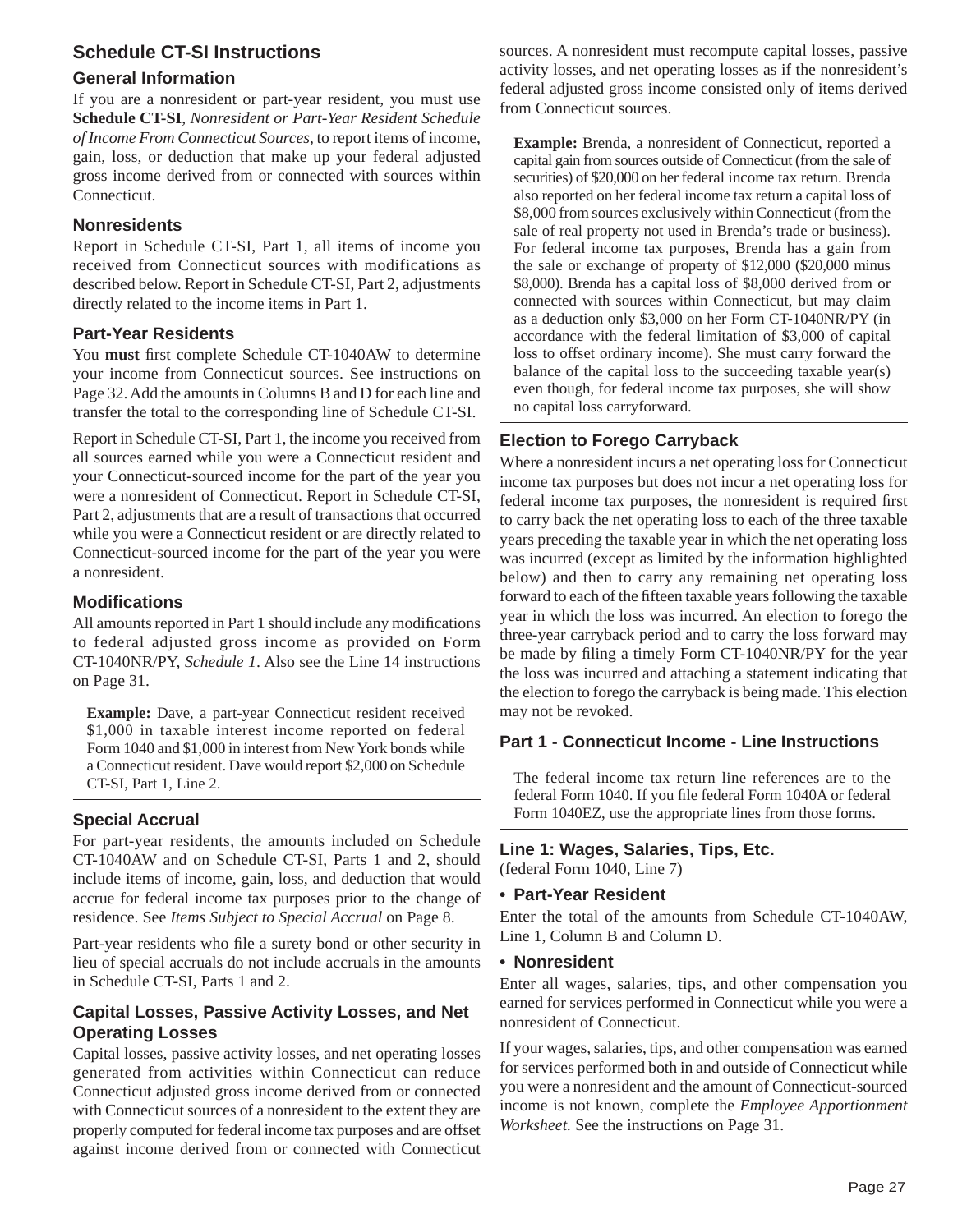Income from employment activities in Connecticut that are considered casual, isolated, or inconsequential (under the Ancillary Activity Test ) is **not** part of the Connecticut-sourced income of a nonresident. See *Ancillary Activity Test* on Page 8.

## **Line 2: Taxable Interest**

(federal Form 1040, Line 8a)

## **• Part-Year Resident**

Enter the total of Schedule CT-1040AW, Line 2, Column B and Column D.

## **• Nonresident**

Enter that part of your federal adjusted gross income (as modified by adjustments on Form CT-1040NR/PY, *Schedule 1*) that represents interest income earned as a nonresident that is part of the receipts of a business, trade, profession, or occupation carried on in Connecticut or from the ownership of an interest in a pass-through entity doing business in Connecticut and not otherwise exempt from Connecticut income tax. If the business is conducted both in and outside of Connecticut, see the instructions for Line 5.

## **Line 3: Ordinary Dividends**

(federal Form 1040, Line 9a)

## **• Part-Year Resident**

Enter the total of Schedule CT-1040AW, Line 3, Column B and Column D.

## **• Nonresident**

Enter that part of your federal adjusted gross income (as modified by adjustments on Form CT-1040NR/PY, *Schedule 1*) that represents dividend income earned as a nonresident that is part of the receipts of a business, trade, profession, or occupation carried on in Connecticut or from the ownership of an interest in a pass-through entity doing business in Connecticut and not otherwise exempt from Connecticut income tax. If the business is conducted both in and outside of Connecticut, see the instructions for Line 5.

## **Line 4: Alimony Received**

(federal Form 1040, Line 11)

## **• Part-Year Resident**

Enter the amount from Schedule CT-1040AW, Line 4, Column B.

## **• Nonresident**

This line does not apply to a nonresident.

## **Line 5: Business Income or (Loss)**

(federal Form 1040, Line 12)

## **• Part-Year Resident**

Enter the total of Schedule CT-1040AW, Line 5, Column B and Column D.

## **• Nonresident**

Enter that part of your federal adjusted gross income (as modified by adjustments on Form CT-1040NR/PY, *Schedule 1*) that represents business income (loss) you received from a business, trade, profession, or occupation carried on in Connecticut.

Income from business activities in Connecticut that are considered casual, isolated, or inconsequential is not part of the Connecticut-sourced income of a nonresident. See *Activities Considered Casual, Isolated, or Inconsequential* on Page 8.

**Where a business, trade, profession, or occupation is carried on:** Generally, you are considered to be carrying on a business, trade, profession, or occupation (not including personal services as an employee) at the location:

- 1. Where you maintain, operate, or occupy desk space, an office, a shop, a store, a warehouse, a factory, an agency, or other place where your affairs are regularly carried on (this summary is not all inclusive); **or**
- 2. Where your business is transacted with a fair measure of permanency and continuity.

**You are considered to be carrying on business outside Connecticut** if you maintain, operate, or occupy outside Connecticut, an office, a shop, a store, a warehouse, a factory, an agency, or other place where your business matters are systematically and regularly carried on.

You are not considered to be carrying on business outside Connecticut and may not allocate or apportion business income if you have an occasional or isolated business transaction outside Connecticut or if you have no regular place of business outside of Connecticut.

You are not considered to be carrying on business outside Connecticut if your business activities in Connecticut are considered casual, isolated, or inconsequential. See *Activities Considered Casual, Isolated, or Inconsequential* on Page 8.

**Example 1:** A plumber, who is a resident of Rhode Island, carries on his business from an office in Danielson, Connecticut. He has maintenance contracts with housing authorities in the Worcester, Massachusetts area which require him to regularly perform his services at various locations in and around Worcester. This taxpayer is considered to be carrying on business in Connecticut (by reason of his office in this state) and in Massachusetts (because his business is conducted there with a fair measure of permanency and continuity).

**Example 2:** Assume the same facts as in Example 1, except that the taxpayer carries on his business from an office in Auburn, Massachusetts and has maintenance contracts with housing authorities in northeast Connecticut. This taxpayer is considered to be carrying on business in Massachusetts (by reason of his office there) and in Connecticut (because his business is conducted in this state with a fair measure of permanency and continuity).

**If income is determined from books and records of the business (allocation of income):** If you are carrying on a business, trade, profession, or occupation both in and outside of Connecticut and you maintain books and records that satisfactorily disclose the portion of income derived from or connected with sources within Connecticut, enter the net profit (loss) from business carried on in Connecticut on Line 5. Complete **Schedule CT-1040BA**, *Nonresident Business Apportionment,* Schedule A. You can get Schedule CT-1040BA on the DRS website at **www.ct.gov/DRS**. If you report income using this method, your income reported to other states in which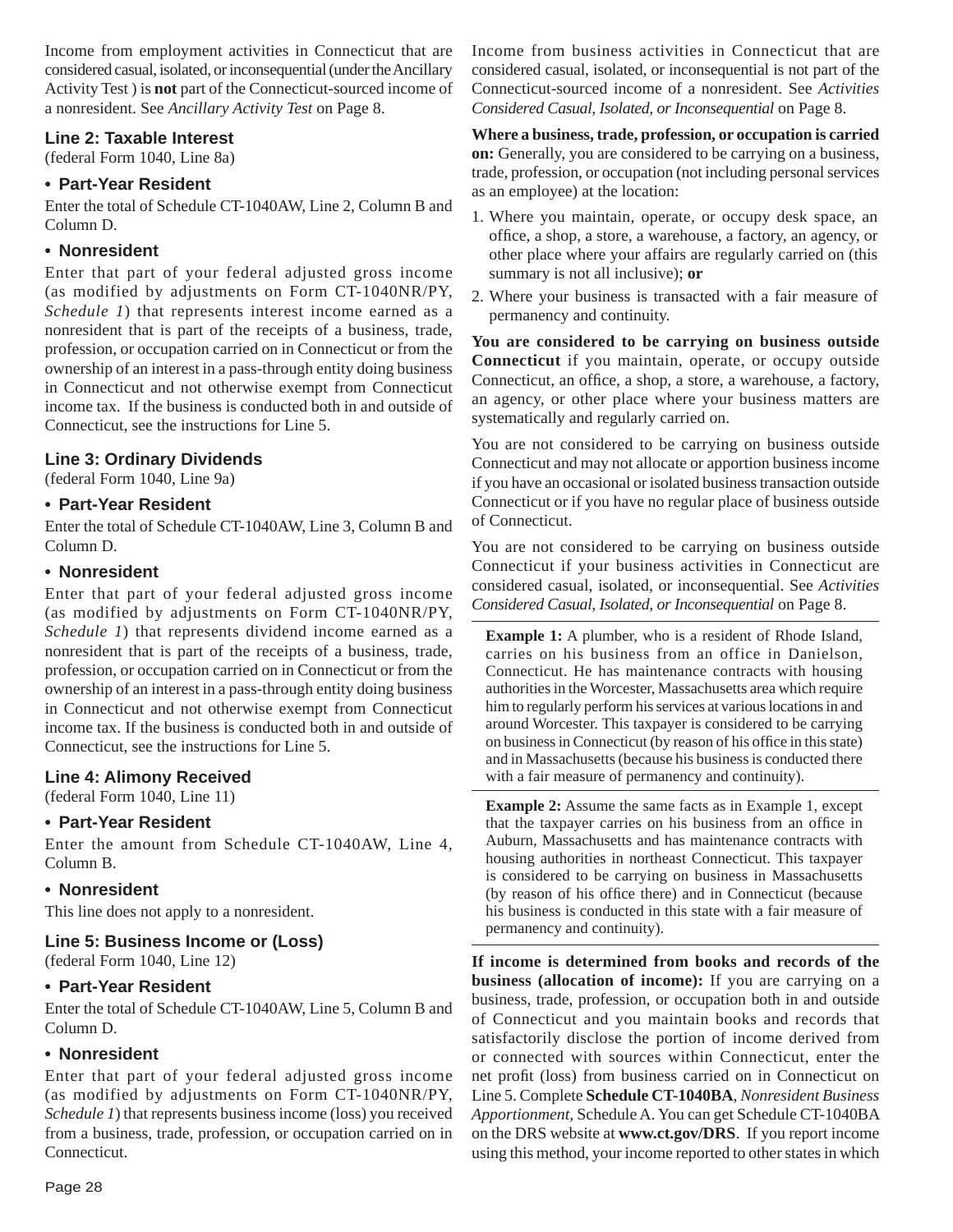you carry on your business, where the states permit allocation on the basis of separate books and records, must result in a consistent allocation of income. Where another state does not permit allocation on the basis of separate books and records, a consistent allocation of income may not be possible.

**Example 3:** In Example 1, assume the plumber allocated, on the basis of separate books and records, the income derived from his plumbing business on his Connecticut nonresident return as follows: The income from his plumbing business is \$134,000, with \$91,500 being from Connecticut business and \$42,500 from Massachusetts business. Therefore, on his Massachusetts return, this taxpayer must also allocate \$91,500 of this income to Connecticut and \$42,500 to Massachusetts since Massachusetts permits allocation on the basis of separate books and records.

**Apportionment Formula:** If your books and records do not satisfactorily disclose the portion of income derived from or connected with sources within Connecticut, income from business carried on both in and outside of Connecticut must be apportioned by using a prescribed formula or an approved alternative method. Schedule CT-1040BA, containing the formula and other instructions pertaining to the apportionment of business income, must be completed for this purpose and attached to Schedule CT-SI. If you submit an alternative method of apportionment, you must also complete Schedule CT-1040BA and submit all information about your alternative method of apportionment.

## **Line 6: Capital Gain or (Loss)**

(federal Form 1040, Line 13)

## **• Part-Year Resident**

Enter the total of Schedule, CT-1040AW, Line 6, Column B and Column D.

## **• Nonresident**

Enter that part of your federal adjusted gross income (as modified by adjustments on Form CT-1040NR/PY, *Schedule 1*) that represents capital gains (losses) from Connecticut sources in accordance with federal provisions for determining capital gains (losses). This includes a deduction for any capital loss carryover from Connecticut sources as limited by the following highlighted information. Use a copy of federal Form 1040, Schedule D, as a worksheet in determining your Connecticut capital gain (loss). Include in your computations only transactions from Connecticut sources in 2009. If these computations result in a net capital loss for Connecticut purposes, the loss is limited to \$3,000 (\$1,500 if you are married and filing separately) on the Connecticut return. Any balance of a 2009 net capital loss (in excess of the amount claimed on the 2009 return) will be treated as a carryover loss to be claimed on returns for subsequent years.

**Capital Transactions From Connecticut Sources:** Include transactions resulting in capital gains (losses) derived from real or tangible personal property located within Connecticut, whether or not connected with a trade or business, and capital gains (losses) from stocks, bonds, and other intangible personal property used in or connected with a business, trade, profession, or occupation carried on in Connecticut. Include your share of any capital gain (loss) derived from Connecticut sources of a partnership of which you are a partner, an estate or trust of which you are a beneficiary, or an S corporation of which you are a shareholder. If any capital gains (losses) are from business property (other than real property) of a business carried on both in and outside of Connecticut, apply the business apportionment method (Schedule CT-1040BA) in determining the Connecticut capital gain (loss). Gains and losses from the sale or disposition of real property are not subject to apportionment. In all cases, use the federal basis of property in computing capital gains (losses).

#### **Line 7: Other Gains or (Losses)**

(federal Form 1040, Line 14)

#### **• Part-Year Resident**

Enter the total of Schedule CT-1040AW, Line 7, Column B and Column D.

#### **• Nonresident**

Enter that part of your federal adjusted gross income (as modified by adjustments on Form CT-1040NR/PY, *Schedule 1*) that represents the gain (loss) from the sale or exchange of non-capital assets from Connecticut sources. Apply the federal provisions for determining gains (losses) from the sale or exchange of other than capital assets to your Connecticut transactions.

**Noncapital Transactions From Connecticut Sources:**  Include noncapital transactions pertaining to property used in connection with a business, trade, profession, or occupation carried on in Connecticut. Also include your share of any noncapital gain (loss) from a partnership of which you are a partner, an estate or trust of which you are a beneficiary, or an S corporation of which you are a shareholder. If any capital gains (losses) are from business property (other than real property) of a business carried on both in and outside of Connecticut, apply the business apportionment method (Schedule CT-1040BA) to determine the Connecticut capital gain (loss). Gains and losses from the sale or disposition of real property are not subject to apportionment. In all cases, use the federal basis of property to compute capital gains (losses).

#### **Line 8: Taxable Amount of IRA Distributions**

(federal Form 1040, Line 15b)

#### **• Part-Year Resident**

Enter the amount from Schedule CT-1040AW, Line 8, Column B.

#### **• Nonresident**

This line does not apply to a nonresident.

## **Line 9: Taxable Amount of Pensions and Annuities**

(federal Form 1040, Line 16b)

#### **• Part-Year Resident**

Enter the amount from Schedule CT-1040AW, Line 9, Column B.

#### **• Nonresident**

This line does not apply to a nonresident.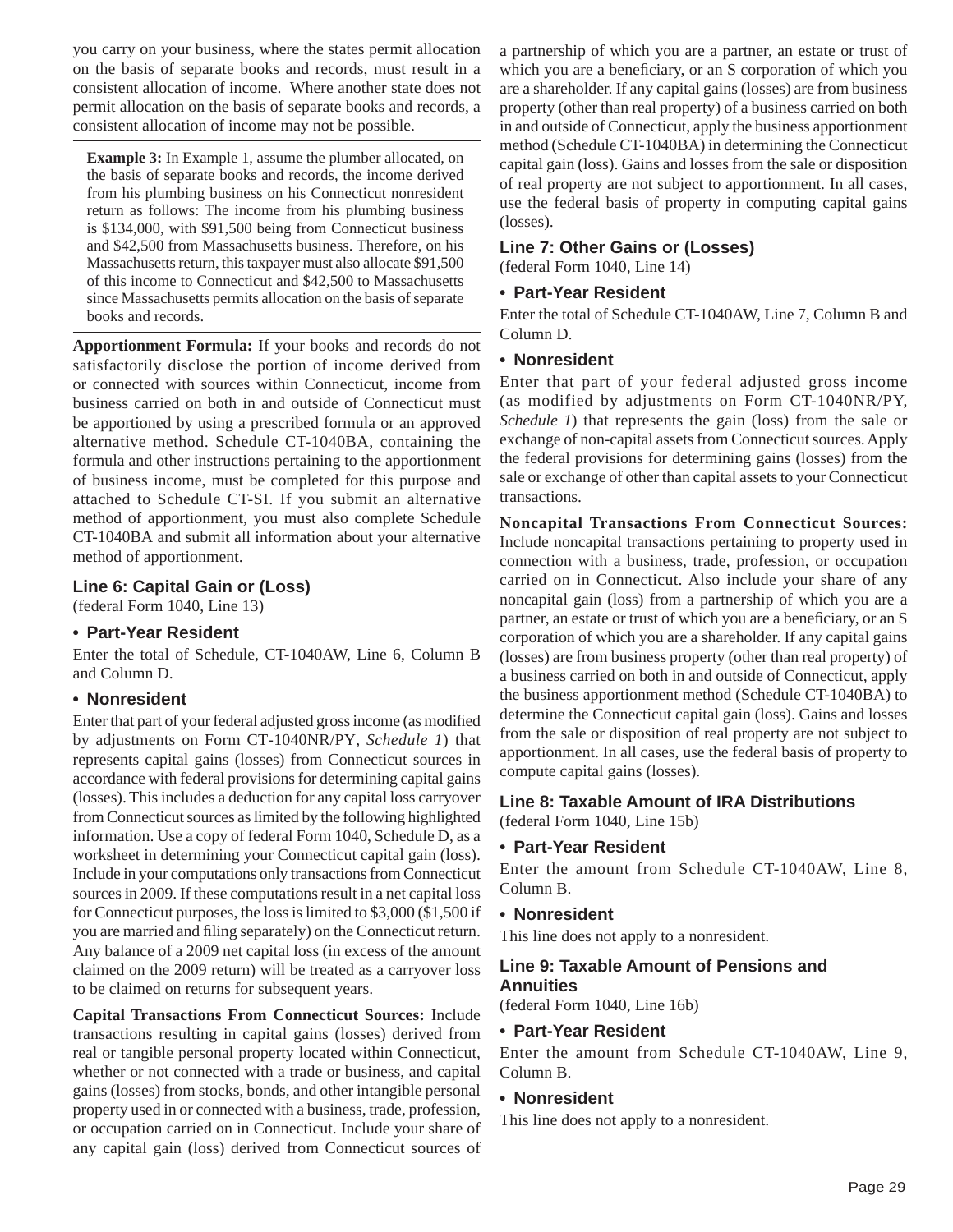## **Line 10: Rental Real Estate, Royalties, Partnerships, S Corporations, Trusts, Etc.**

(federal Form 1040, Line 17)

## **• Part-Year Resident**

Enter the total of Schedule CT-1040AW, Line 10, Column B and Column D.

## **• Nonresident**

Enter that part of your federal adjusted gross income (as modified by adjustments on Form CT-1040NR/PY, *Schedule 1*) that represents income or losses from rents, royalties, partnerships, S corporations, trusts, and estates derived from or connected with Connecticut sources.

**Rental and royalty income:** As a nonresident, enter rents and royalties from:

- 1. Real property located in Connecticut, whether or not used in connection with a business;
- 2. Tangible personal property not used in a business if the property is located in Connecticut; **and**
- 3. Tangible and intangible personal property used in or connected with a business, trade, profession, or occupation carried on in Connecticut.

If the income is earned by a business carried on both in and outside of Connecticut, apply the business apportionment percentage (Schedule CT-1040BA) or alternative method **only** to items of tangible and intangible personal property used in or connected with the business to determine the income from Connecticut sources. Do **not** apportion income from real property located in Connecticut (whether or not used in a business). That income must be entirely included in Connecticut-sourced income if the real property is located in Connecticut and entirely excluded from Connecticut-sourced income if the real property is located outside Connecticut. Do **not** apportion income from tangible personal property not used in a business. Report on this line your share of any rental or royalty income from a partnership, trust, estate, or S corporation.

Partnerships: As a nonresident, enter your distributive share of partnership income, gain, loss, and deduction derived from or connected with Connecticut sources. The partnership should furnish this information to you on **Schedule CT K-1**, *Member's Share of Certain Connecticut Items*. If your distributive share includes any other items of partnership income taxable to a nonresident, those items must be entered on the appropriate lines of Schedule CT-SI.

**Example**: Your share of a partnership's capital gain that is Connecticut source would be included in determining the amount on Line 6.

**S corporations:** As a nonresident, enter your pro rata share of the S corporation's nonseparately stated items of income or loss (to the extent includable in your Connecticut adjusted gross income) derived from or connected with Connecticut sources. Also, enter your pro rata share of the S corporation's separately stated items of income or loss (such as interest and dividends) derived from or connected with Connecticut sources on the appropriate lines of Schedule CT-SI. The S corporation should furnish this information to you on Schedule CT K-1.

Trusts and estates: As a nonresident beneficiary, enter your share of trust or estate income derived from or connected with Connecticut sources. This information should be provided to you by the fiduciary. If your share includes any items of taxable trust or estate income from Connecticut sources not reported on Line 10, those items should be included on the appropriate lines of Schedule CT-SI.

**Passive activity loss limitations:** Any deduction for passive activity losses for a nonresident must be recomputed to determine the amounts which would be allowed if the federal adjusted gross income took into account only items of income, gain, loss, or deduction derived from or connected with Connecticut sources.

If you were a **part-year resident**, you must recalculate your passive activity loss limitations as if separate federal returns were filed for your resident and nonresident periods.

## **Line 11: Farm Income or (Loss)**

(federal Form 1040, Line 18)

## **• Part-Year Resident**

Enter the total of Schedule CT-1040AW, Line 11, Column B and Column D.

## **• Nonresident**

Enter that part of your federal adjusted gross income (as modified by adjustments on Form CT-1040NR/PY, *Schedule 1*) that represents income (loss) from farming carried on in Connecticut as a nonresident.

See the instructions for reporting business income (Line 5), including the instructions for reporting income from a business carried on both in and outside of Connecticut.

## **Line 12: Unemployment Compensation**

(federal Form 1040, Line 19)

## **• Part-Year Resident**

Enter the total of Schedule CT-1040AW, Line 12, Column B and Column D.

## **• Nonresident**

Enter that part of federal adjusted gross income that represents unemployment compensation received as a nonresident and derived from or resulting from former employment in Connecticut.

If the unemployment compensation received from Connecticut sources is based on wage or salary income earned partly in and partly outside of Connecticut, figure the amount allocable to Connecticut in the same manner as the wage and salary income on which it is based.

## **Line 13: Taxable Amount of Social Security Benefi ts**

(federal Form 1040, Line 20b)

## **• Part-Year Resident**

Enter the amount from Schedule CT-1040AW, Line 13, Column B.

## **• Nonresident**

This line does not apply to a nonresident.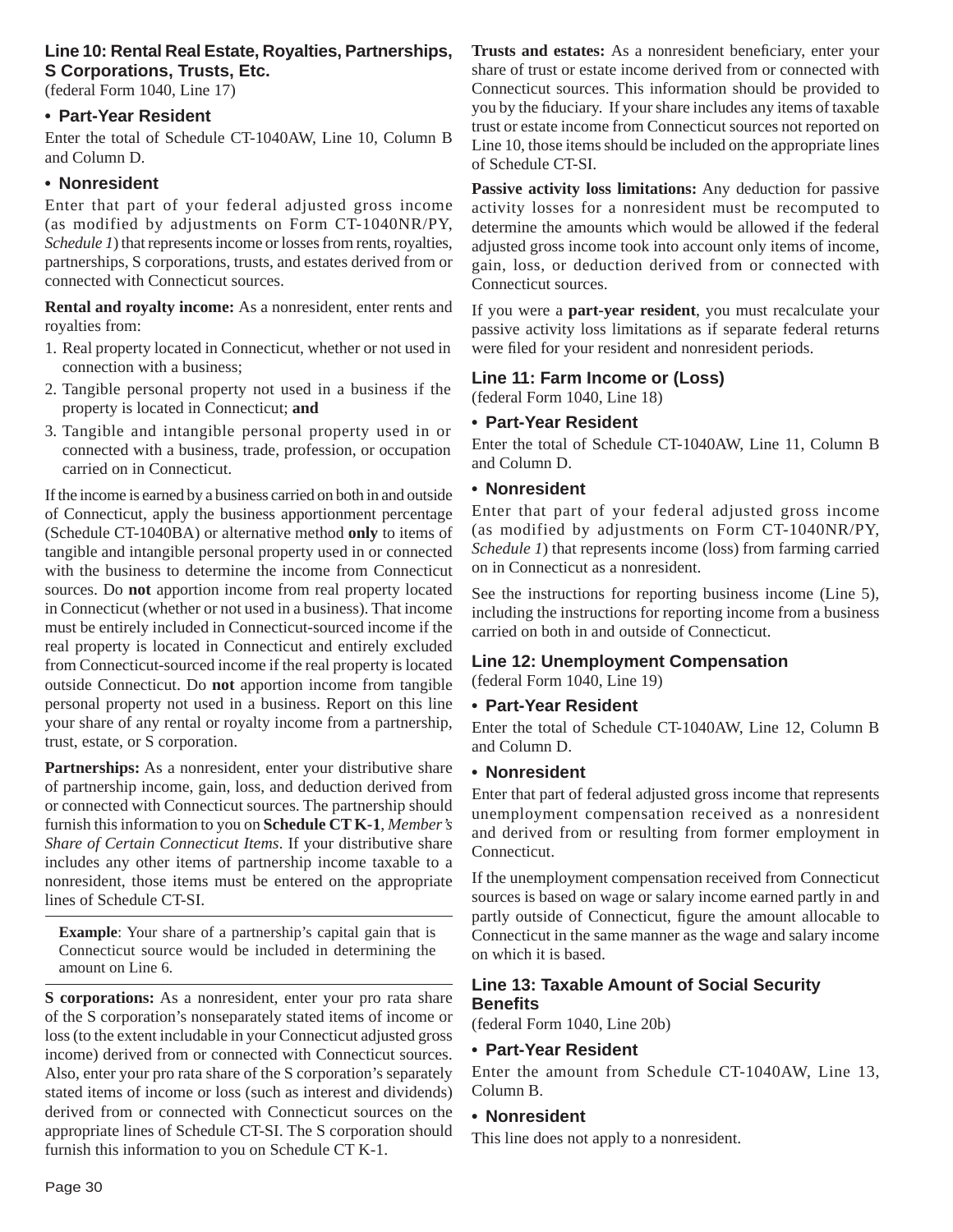## **Line 14: Other Income**

(federal Form 1040, Line 21)

#### • **Part-Year Resident**

Enter the total of Schedule CT-1040AW, Line 14, Column B and Column D.

When completing Schedule CT-1040AW, include in Column A the total taxable amount of lump-sum distributions from qualified plans not included in federal adjusted gross income. This amount should have been entered on Form CT-1040NR/PY, Line 36. In Column B, enter the amount from Column A you received during the period you were a Connecticut resident.

Include on Line 14 any cancellation of debt income. For taxable years ending after December 31, 2008, in computing Connecticut adjusted gross income, a taxpayer making the federal deferral election must add back to his or her federal adjusted gross income the amount of cancellation of debt income deferred for federal income tax purposes.

Also, use Line 14 to report any adjustments to federal adjusted gross income not included on Lines 1 through 13. However, do not include on Line 14 an adjustment for the domestic production activity deduction. There is no need to further modify federal adjusted gross income because this adjustment is not included in Part II.

## **• Nonresident**

Enter that part of federal adjusted gross income from other income derived from or connected with Connecticut sources. Connecticut Lottery winnings are taxable to a nonresident if the proceeds are reported on federal Form W-2G. See *Connecticut-Sourced Income of a Nonresident* on Page 8. Lump-sum distributions from qualified plans are **not** taxable to a nonresident.

## **Line 15: Gross Income From Connecticut Sources** Add Lines 1 through 14 and enter the total.

## **Part 2 - Adjustments to Connecticut Income - Line Instructions**

#### **Lines 16 - 27**

(federal Form 1040, Lines 23 - 34)

## **• Part-Year Resident**

Enter the totals from Schedule CT-1040AW, Lines 16 through 27, Column B and Column D.

## **• Nonresident**

Enter that part of the federal amount that represents adjustments connected with income from Connecticut sources while you were a nonresident.

Any other adjustments to income that relate to wage or salary income earned partly in Connecticut or to income from a business carried on both in and out of Connecticut must be allocated to Connecticut on the same basis as the income to which it relates. Some of these adjustments include IRA deduction, one half of self-employment tax, and self-employment SEP, SIMPLE, and qualified plans.

## **Line 29: Total Adjustments**

Add Lines 16 through 28 and enter the total.

## **Line 30: Income From Connecticut Sources**

Subtract Line 29 from Line 15. Enter the total on Schedule CT-SI, Line 30, and on Form CT-1040NR/PY, Line 6.

## **Employee Apportionment Worksheet Instructions**

Sometimes your employment requires you to work both inside and outside Connecticut, but you do not know the actual amount of income you earned from working in Connecticut. In this case, you must apportion your income. Nonresidents and part-year residents who were employed in Connecticut during the nonresidency period must use the Employee Apportionment Worksheet for this purpose. **Part-year residents may not apportion income earned while they were residents of Connecticut.**

If your business activities in Connecticut are considered casual, isolated, or inconsequential, income from those activities is not considered Connecticut-sourced income of a nonresident. See *Activities Considered Casual, Isolated, or Inconsequential* on Page 8.

## **Who May Not Apportion Income**

If you know the actual amount of your Connecticut-sourced income, you may not apportion. Simply report your income taxable in Connecticut on your Connecticut return. Examples of individuals who are not permitted to apportion include:

- 1. An employee whose actual Connecticut income is shown on federal Form W-2; **and**
- 2. An employee whose W-2 does not indicate initially his or her actual Connecticut income but whose employer issued a corrected W-2 or other statement which breaks down this amount. Since your employer is required by law to withhold Connecticut income tax on your Connecticut wages, this breakdown should be easy to obtain.

Nonresident employees who work inside and outside Connecticut should complete **CT-W4NA**, *Employee's Withholding or Exemption Certificate - Nonresident Apportionment*. The employer will use the information on Form CT-W4NA along with Form CT-W4 to withhold the correct amount of Connecticut income tax for services performed in this state.

## **Who Must Use the Employee Apportionment Worksheet**

If your employment required you to perform services both inside and outside Connecticut and **you do not know the actual amount of income you earned in Connecticut**, you must use the Employee Apportionment Worksheet if you fit into any of the categories listed below:

- 1. An employee who is compensated on an hourly, daily, weekly, or monthly basis;
- 2. An employee whose compensation depends upon sales, at least some of which take place outside of Connecticut; **or**
- 3. An employee whose compensation is based on miles.

## **How Do I Complete the Employee Apportionment Worksheet**

If you qualify to use the *Employee Apportionment Worksheet*, select the appropriate basis on Page 32 and then follow the instructions. If you have more than one job requiring the use of the worksheet, complete a worksheet for each job.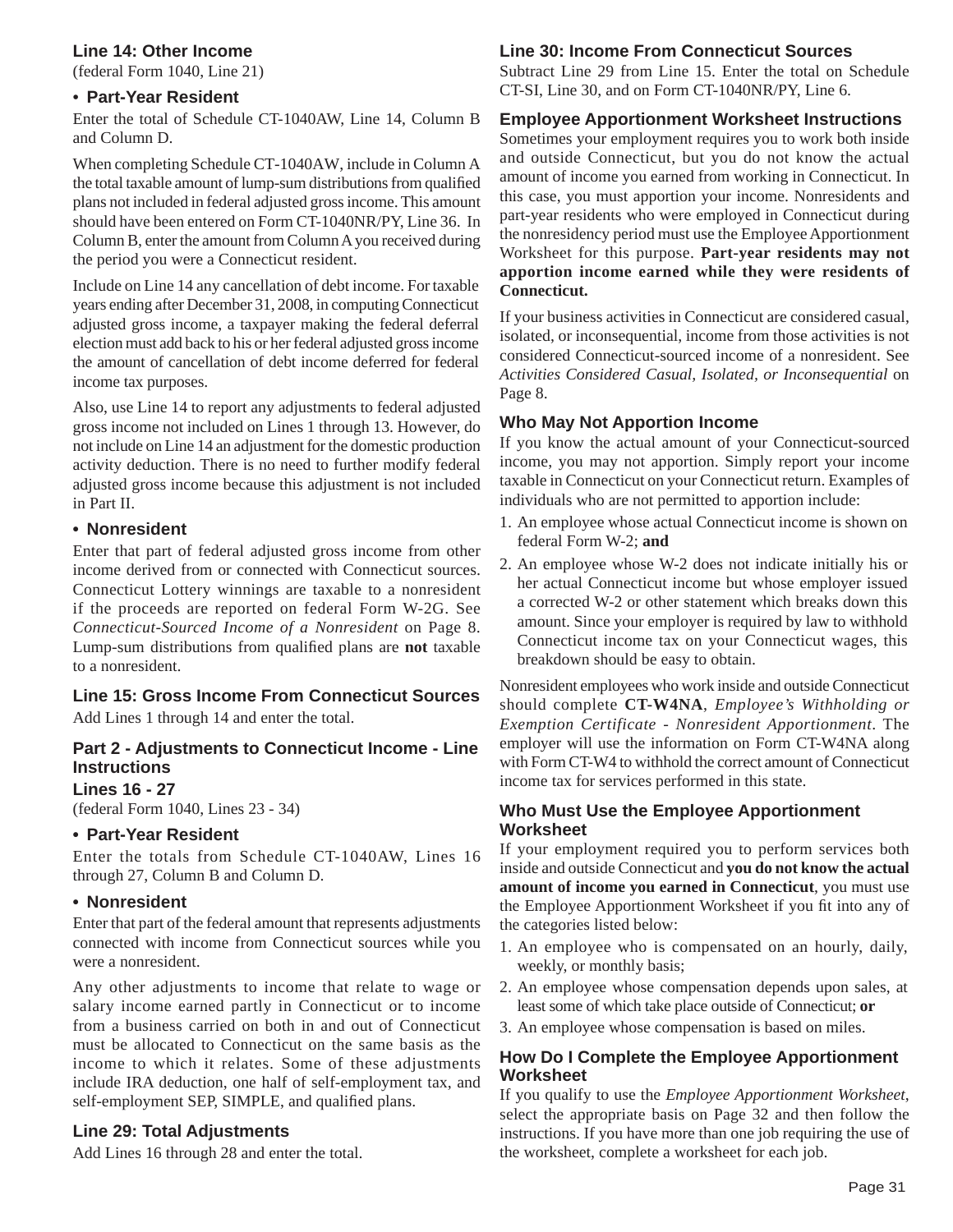## **Working Day Basis**

Employees who qualify to use the *Employee Apportionment Worksheet* and who are compensated on an hourly, daily, weekly, or monthly basis should use the working day basis to apportion their income. The income of these taxpayers is apportioned to Connecticut in the same proportion that the amount of time spent working in Connecticut bears to the total working time.

## **Line A: Working Days Outside Connecticut**

Enter the number of days you worked outside of Connecticut.

## **Line B: Working Days Inside Connecticut**

Enter the number of days you worked inside of Connecticut.

Working days do not include days on which you were not required to work, such as holidays, sick days, vacations, and paid or unpaid leave. If you spent a working day partly inside and partly outside of Connecticut, treat the day as having been spent one half inside Connecticut.

## **Line C: Total Working Days**

Add Line A and Line B and enter the total on Line C.

## **Line D: Nonworking Days**

Enter your nonworking days. Your nonworking days are those days during the year (or during the period you worked if your job lasted less than a year) that you are not required to work, such as Saturdays, Sundays, holidays, sick days, vacation, and leave with or without pay.

## **Line E: Connecticut Ratio**

Divide Line B by Line C and enter the result on Line E.

## **Line F: Total Income Being Apportioned**

Enter your total income from employment earned both inside and outside of Connecticut.

## **Line G: Connecticut Income**

Multiply Line E by Line F.

## • **Part-Year Resident**

Enter the result here and on Schedule CT-1040AW, Line 1, Column D.

## **• Nonresident**

Enter the result here and on Schedule CT-SI, Line 1.

**Example:** An auditor living in Massachusetts is employed by an accounting firm in Hartford at an annual salary of \$33,000. She works a total of 240 days in 2009, performing field audits in Rhode Island on 160 days of the year and working 80 days in Hartford. Her Connecticut adjusted gross income derived from or connected with sources within this state is \$11,000 computed as follows: computed as follows:

$$
\frac{80}{33,000} \times \frac{80}{240} = $11,000
$$

## **Basis If Other Than Working Days**

If you are using the sales or mileage basis, substitute sales or mileage for working days and complete all items in the worksheet except Line D. Indicate what basis you are using in the space provided and enter your Connecticut income from Line G on the appropriate line(s) of Schedule CT-SI.

## **Sales Basis**

Where compensation of a salesperson, agent, or other employee is based in whole or in part upon commissions from sales, Connecticut adjusted gross income derived from or connected with sources within Connecticut is determined by multiplying the gross compensation earned from sales everywhere, determined as if the nonresident were a resident, by a fraction. The numerator is the amount of sales made within Connecticut and the denominator is the amount of sales made everywhere. The amount of sales is determined on the same basis as that on which the amount of sales is determined for purposes of figuring the individual's commissions. The determination of whether sales are made within Connecticut or elsewhere is based upon where the salesperson, agent, or employee performs the activities in obtaining the order, not the location of the formal acceptance of the contract.

## **Mileage Basis**

Where an employee's wages are based on mileage, Connecticut adjusted gross income derived from or connected with sources within this state is determined by multiplying the employee's gross wages, determined as if the nonresident were a resident, wherever earned, from the employment which includes employment carried on in Connecticut, by a fraction. The numerator is the employee's total mileage traveled in Connecticut and the denominator is the employee's total mileage upon which the employer computes total wages.

## **Schedule CT-1040AW Instructions General Information**

Part-year resident individuals **must** complete **Schedule CT-1040AW**, *Part-Year Resident Income Allocation*, to calculate Connecticut-sourced income for the entire taxable year. After completing Schedule CT-1040AW, add the amount in Column B to the amount in Column D and transfer each total to the corresponding line of Schedule CT-SI.

## **Special Accrual**

Report in Column B if you moved out of Connecticut, or Column C if you moved into Connecticut, all items you would be required to report if you were filing a federal return on the accrual basis for the period before you changed your resident status. Combine these accrual amounts with the corresponding amounts on Lines 1 through 30.

A part-year resident must recognize and report items of income, gain, loss, or deduction on the accrual basis regardless of the method of accounting normally used. In general, an item of income is subject to special accrual if the right to receive it is fixed and the amount to be paid is determinable with reasonable accuracy at the time residency status is changed. See *Items Subject to Special Accrual* on Page 8.

## **Wage Apportionment**

If your salary or wages while you were a nonresident were earned partially in Connecticut, you have to determine how much should be apportioned to Connecticut and enter that amount in Column D. If you do not know the actual amount of income you earned from working in Connecticut, complete the *Employee Apportionment Worksheet* on Schedule CT-SI.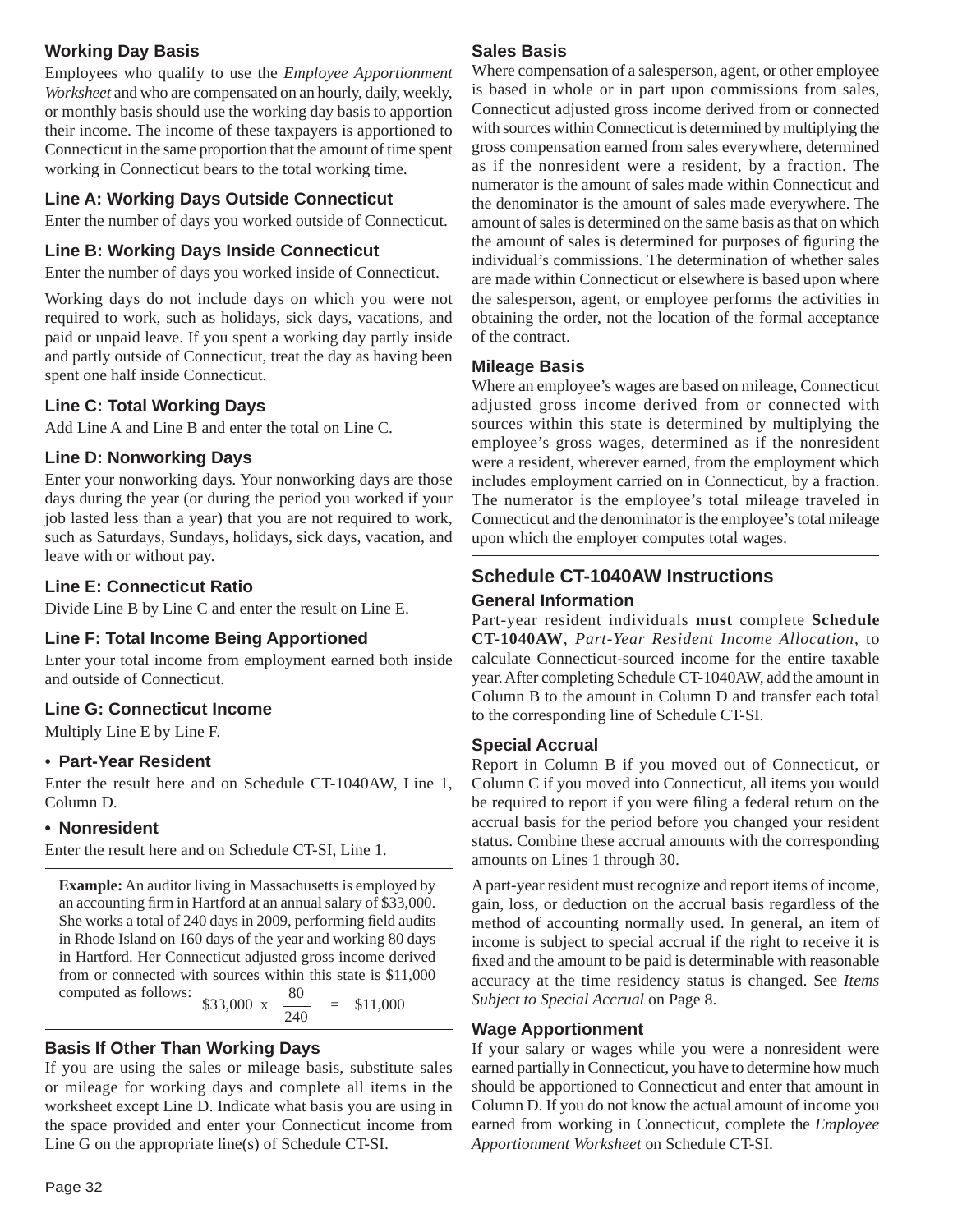## **Partners and S Corporation Shareholders**

Part-year residents must:

- Include in Column B their distributive share of partnership income, gain, loss, and deduction or their pro rata share of S corporation income, gain, loss, and deduction, to the extent included in Connecticut adjusted gross income during their taxable year, prorated to their Connecticut resident period based on the number of days they resided in Connecticut.
- Include in Column D, their distributive share of partnership income, gain, loss, and deduction or their pro rata share of S corporation income, gain, loss, and deduction, to the extent included in Connecticut adjusted gross income during their taxable year, prorated to their Connecticut nonresident period based on the number of days they resided outside of Connecticut, but only to the extent the prorated amount of income, gain, loss, and deduction is derived from or connected with Connecticut sources.

## **Part 1 – Adjusted Gross Income Column A: Federal Income as Modifi ed**

Enter the amounts of income reported on your federal return as modified by amounts on Form CT-1040NR/PY, *Schedule 1*, plus all items you would be required to include if you were filing a federal return on the accrual basis. See *Items Subject to Special Accrual* on Page 8 and *Schedule 1* – *Modifi cations to Federal Adjusted Gross Income* on Page 19.

## **Column B: Connecticut Resident Period**

Enter that part of the amount from Column A you earned during the period you were a Connecticut resident.

## **Column C: Connecticut Nonresident Period**

Enter that part of the amount from Column A you earned during the period you were a nonresident of Connecticut.

## **Column D: Nonresident Period Connecticut-Sourced Income**

Enter that part for the amount from Column C you earned while a nonresident that was derived from or connected with Connecticut sources including, but not limited to:

- 1. Services you performed in Connecticut;
- 2. Real or tangible personal property located in Connecticut; **and**
- 3. Businesses, trades, professions, or occupations conducted in Connecticut. See *Connecticut-Sourced Income of a Nonresident* on Page 8.

Refer to each specific line instruction for Schedule CT-SI, Part 1, on Page 27 to determine the income from Connecticut sources earned during your nonresident period.

## **Part 2 – Adjustments to Income**

## **Column A: Federal Income as Modified**

Enter the amounts of adjustments reported on your federal return plus all items you would be required to include if you were filing a federal return on the accrual basis. See *Items Subject to Special Accrual* on Page 8.

Line 30, Column A, must equal the amount on Form CT-1040NR/PY, Line 5.

## **Column B: Connecticut Resident Period**

Enter that part of the adjustments from Column A you earned during the period you were a Connecticut resident.

## **Column C: Connecticut Nonresident Period**

Enter that part of the adjustments from Column A you earned during the period you were a nonresident of Connecticut.

## **Column D: Nonresident Period Connecticut-Sourced Income**

See Schedule CT-SI, Part 2, Lines 16 through 30, on Page 31. Enter that part of the adjustments from Column C you earned while a nonresident that was derived from or connected with Connecticut sources.

**Example:** Mark moved from California to Connecticut on September 15. On Mark's federal return, he reported \$50,000 in total wages. \$10,000 was earned while Mark was a Connecticut resident. On Line 1, Mark enters \$50,000 in Column A, \$10,000 in Column B, \$40,000 in Column C, and \$0 is Column D. No income was earned in Connecticut prior to the move.

Mark also claimed moving expenses of \$3,000 on federal Form 1040, Line 26. This amount was specified in a contract he entered into with a moving company before he moved out of California. He also had an IRA deduction of \$2,000 on federal Form 1040 or federal Form 1040A. He would enter \$3,000 in Column A, \$0 in Column B, \$3,000 in Column C, and \$0 in Column D. The entire moving deduction is included in Column C because the moving expense was fixed and determinable before he moved out of California. For the IRA deduction, he would enter \$2,000 in Column A, \$400 in Column B (10,000/50,000 X \$2,000), \$1,600 in Column C (40,000/50,000 X \$2,000), and \$0 in Column D.

## **Part 3 – Part-Year Resident Information**

All part-year residents must complete this section in its entirety.

Attach Schedule CT-1040AW to Form CT-1040NR/PY.

## **Schedule CT-1040BA Instructions**

## **General Instructions**

**Schedule CT-1040BA**, *Nonresident Business Apportionment*, (available on the DRS website at **www.ct.gov/DRS**) must be completed by nonresidents and part-year residents (for the nonresidency portion of the year) if they are carrying on business both in and outside Connecticut and required to allocate or apportion business income.

## **Who Must Allocate or Apportion Business Income**

An allocation or apportionment of business income must be made if you are a nonresident and you are carrying on business both in and outside of Connecticut.

Generally, you are considered to be carrying on business at the location:

1. Where you maintain, operate, or occupy desk space, an office, a shop, a store, a warehouse, a factory, an agency, or other place where your affairs are regularly carried on (this summary is not all inclusive); **or**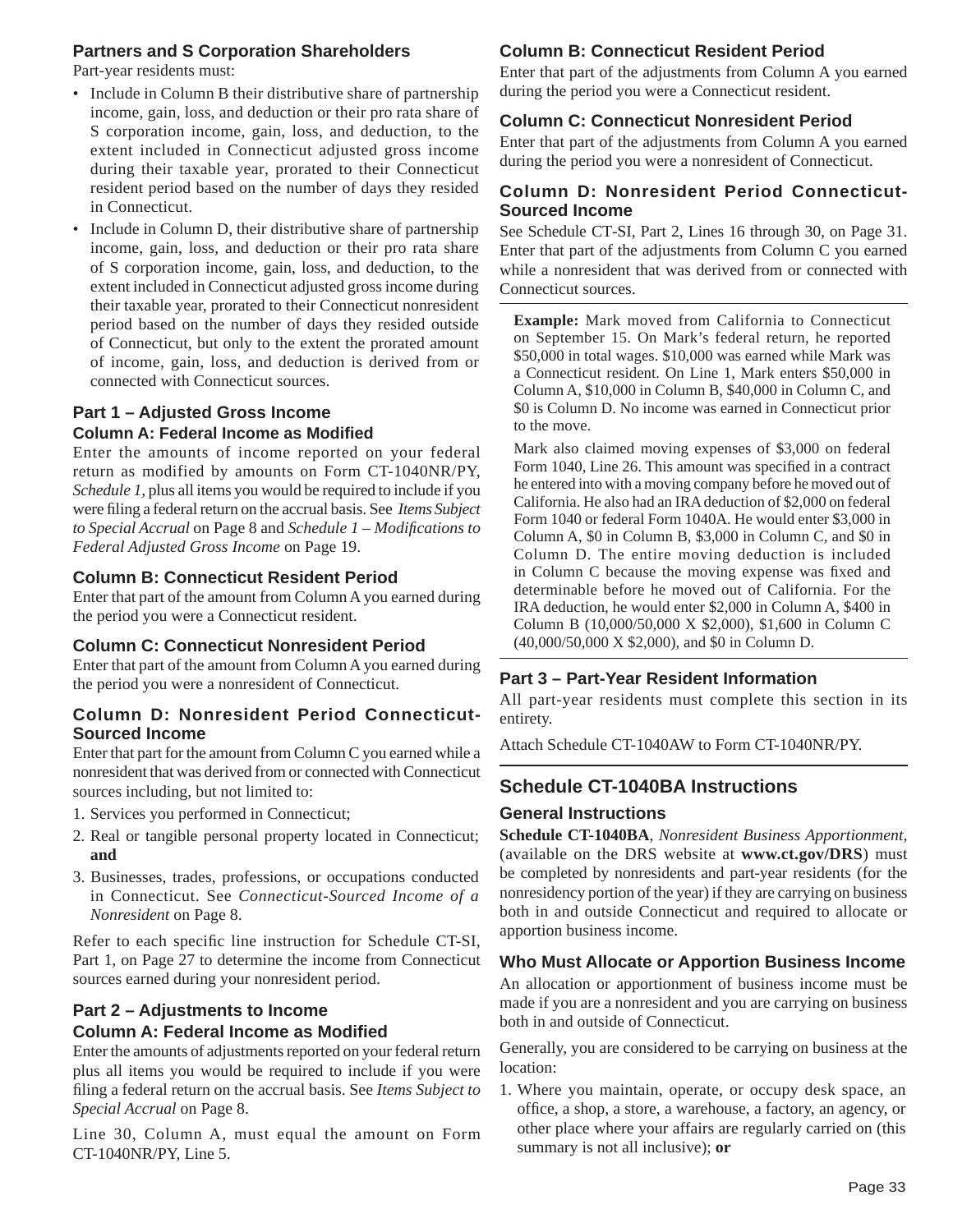2. Where your business is transacted with a fair measure of permanency and continuity.

**You are considered to be carrying on business outside Connecticut** if you maintain, operate, or occupy outside Connecticut, an office, a shop, a store, a warehouse, a factory, an agency, or other place where your business matters are systematically and regularly carried on.

You are not considered to be carrying on business outside Connecticut and may not allocate or apportion business income if you have an occasional or isolated business transaction outside Connecticut or if you have no regular place of business outside of Connecticut.

You are not considered to be carrying on business in Connecticut if your business activities in Connecticut are considered casual, isolated, or inconsequential. See *Activities Considered Casual, Isolated, or Inconsequential* on Page 8.

**Example 1:** A plumber, who is a resident of Rhode Island, carries on his business from an office in Danielson, Connecticut. He has maintenance contracts with housing authorities in the Worcester, Massachusetts, area that require him to regularly perform his services at various locations in and around Worcester. This taxpayer is considered to be carrying on business in Connecticut (by reason of his office in this state) and in Massachusetts (because his business is conducted there with a fair measure of permanency and continuity).

**Example 2:** Assume the same facts as in Example 1 except that the taxpayer carries on his business from an office in Auburn, Massachusetts, and has maintenance contracts with housing authorities in northeast Connecticut that require him to regularly perform his services at various locations in and around Connecticut. This taxpayer is considered to be carrying on business in Massachusetts (by reason of his office there) and in Connecticut (because his business is conducted here with a fair measure of permanency and continuity).

## **Who Must Complete Schedule A**

**Any nonresidents who are required to allocate or apportion income** because they carry on business both in and outside of Connecticut must complete *Schedule A*.

**If income is determined from books and records of the business (allocation of income):** If you carry on business both in and outside of Connecticut and maintain books and records that satisfactorily disclose the portion of business income derived from or connected with sources within Connecticut, check the box in the space immediately below *Schedule A.* **Do not** complete *Schedule B*.

If you report income using this method, your income reported to other states in which you carry on your business, where the states permit allocation on the basis of separate books and records, must result in a consistent allocation of income. Where another state does not permit allocation on the basis of separate books and records, such a consistent allocation of income may not be possible.

**Example 3:** Assume the same facts as in Example 1 except that the plumber allocated, on the basis of separate books and records, the income derived from his plumbing business on his Connecticut nonresident return. The income from his plumbing business is \$134,000, with \$91,500 being from Connecticut business and \$42,500 from Massachusetts business. Therefore, on his Massachusetts return, this taxpayer must also allocate \$91,500 of this income to Connecticut and \$42,500 to Massachusetts since Massachusetts permits allocation on the basis of separate books and records.

## **Who Must Complete Schedule B**

If your books and records do not satisfactorily disclose the portion of business income derived from or connected with sources within Connecticut, income from business carried on both in and outside of Connecticut must be apportioned by using the **business apportionment percentage** (arrived at by completing *Schedule B*) or by using an approved alternative method. *Schedule B* of Schedule CT-1040BA must be completed for this purpose and attached to Form CT-1040NR/PY. If you submit an alternative method of apportionment, you must also complete Schedule CT-1040BA and include with it information explaining the alternative method of apportionment.

The business apportionment percentage or alternative method is **not** applied to income from the rental of real property or gains (losses) from the sale of real property. The entire rental income from **Connecticut** real property or gain from the sale of the property is allocated to Connecticut and the entire amount of any loss from the sale is allocated to Connecticut. Rental income from real property located **outside** Connecticut or gain from the sale of this property is allocated outside Connecticut. Any loss connected with the property is allocated outside Connecticut.

The business apportionment percentage is applied to business income (loss), farm income (loss), or to the income from intangible personal property (such as annuities, dividends, interest, and gains from the disposition of intangible personal property) if the property is used in or connected with a business carried on both in and outside of Connecticut.

If you carried on more than one business for which an apportionment of business income is required on Schedule CT-1040BA, prepare a separate Schedule CT-1040BA for each business and attach all schedules to Form CT-1040NR/PY.

## **Specific Instructions Schedule A**

In Column 1 and Column 2, list the exact locations both in and outside of Connecticut where you carry on business. In Column 3, describe the places listed in Column 1 and Column 2 (for example, branch office, agency, factory, warehouse, etc.) **and** state whether you rent or own these places.

## **Schedule B**

Complete this schedule if business is carried on both in and outside of Connecticut and you do not maintain books and records that satisfactorily disclose the portion of business income derived from or connected with sources within Connecticut.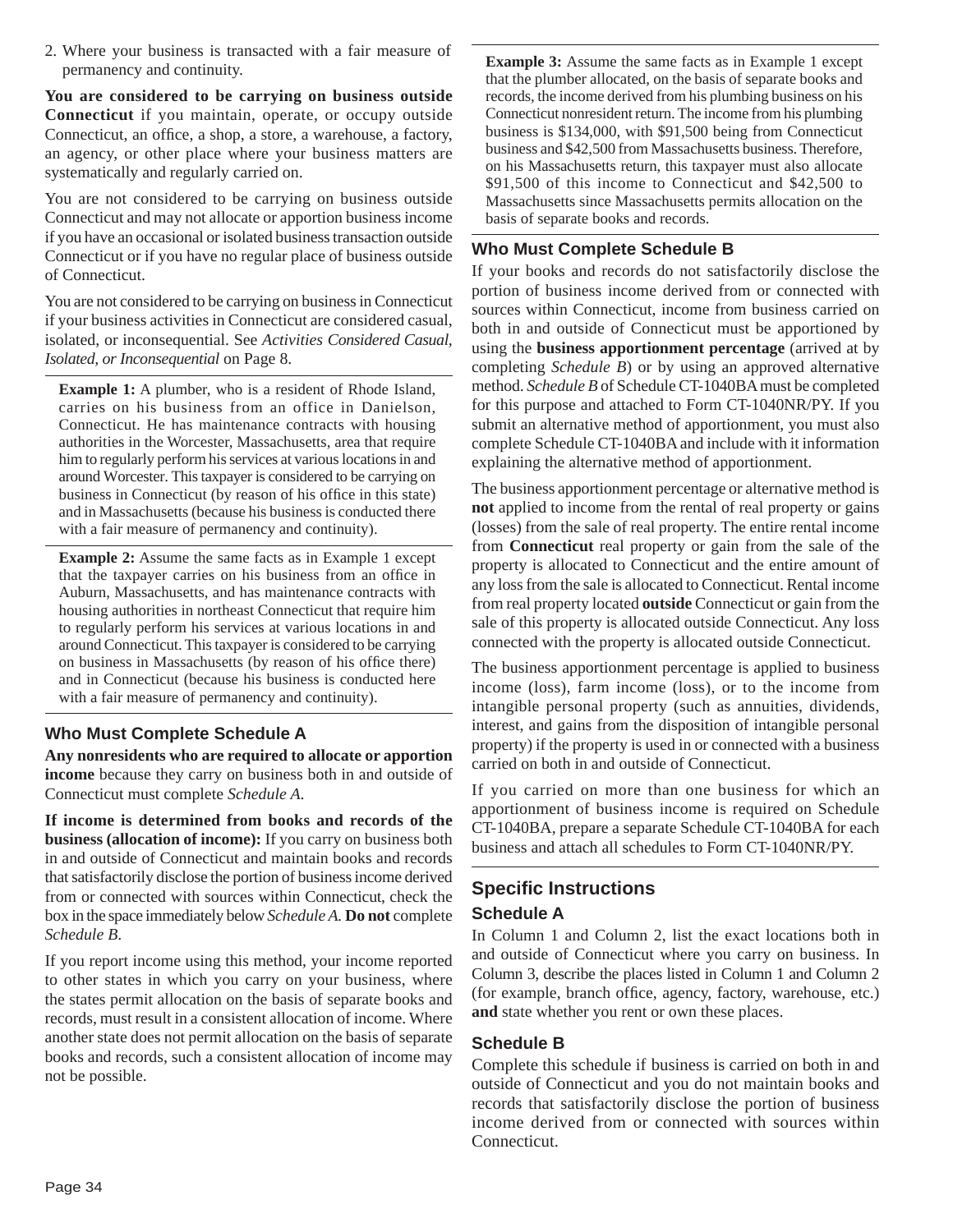## **Line 1: Real Property Owned**

Enter in Column A the average value of all real property owned, wherever located, by the business. Do not include in Column A the average value of real property rented to others or sold, exchanged, or otherwise disposed of during the taxable year. Enter in Column B the average value of real property owned by the business and located in Connecticut. Do not include in Column B the average value of Connecticut real property rented to others or sold, exchanged, or otherwise disposed of during the taxable year. Real property includes assets of a fixed nature, such as buildings and land.

The average value of property is determined by adding its fair market value at the beginning and at the end of the taxable year and dividing the result by two.

## **Line 2: Real Property Rented From Others**

Enter the value of all real property rented from others in Column A and the value of Connecticut real property rented from others in Column B.

The value of real property rented by the business and included in Line 2 generally is eight times the gross rent payable during the taxable year for which the return is filed. Gross rent includes:

- 1. Any amount payable for the use or possession of real property, or any part of it, whether designated as a fixed sum of money or as a percentage of sales, profits, or otherwise;
- 2. Any amount payable as additional rent or in lieu of rent, such as interest, taxes, insurance, repairs, or any other amount required to be paid by the terms of a lease or other agreement; **and**
- 3. A proportion of the cost of any improvement to real property made by or on behalf of the business which reverts to the owner or lessor upon termination of a lease or other arrangement. However, if a building is erected on leased land by or on behalf of the business, the value of the building is determined in the same manner as if it were owned by the business.

## **Line 3: Tangible Personal Property Owned or Rented From Others**

Enter in Column A the average value of all tangible personal property owned by the business and the value of all tangible personal property rented from others by the business. Enter in Column B the average value of tangible personal property located in Connecticut that is owned by the business and the value of tangible personal property located in Connecticut that is rented from others by the business. If tangible personal property is rented from others by the business, its value is determined by multiplying the gross rents payable during the taxable year by eight. If tangible personal property is owned by the business, its average value is determined by adding its book value at the beginning and at the end of the taxable year and dividing the result by two.

## **Line 4: Property Percentage**

Add Lines 1, 2, and 3 in Column A and Column B and enter the result.

Divide Column B by Column A. Carry the result to four decimal places and enter it as a percentage in Column C. For example, .6667 is entered as 66.67%.

## **Line 5: Payroll Percentage**

Enter wages, salaries, and other personal service compensation paid only to employees of the business. Do not include payments to independent contractors, independent sales agents, etc. Enter in Column A the total compensation paid to employees during the taxable year in connection with business operations carried on both in and outside of Connecticut. Enter in Column B the amount paid in connection with business operations carried on in Connecticut. The compensation paid for services is in connection with operations carried on in Connecticut if the employee works in or travels out of an office or other place of business located in Connecticut.

Divide Column B by Column A. Carry the result to four decimal places and enter it as a percentage in Column C. For example, .6667 is entered as 66.67%.

## **Line 6: Gross Income Percentage**

Enter in Column A total gross sales made or charges for services performed by the proprietor or by employees, agents, agencies, or independent contractors of the business in and outside of Connecticut. Enter in Column B the portion of total gross sales or charges which represents sales made, or charges for services performed, by the proprietor or by employees, agents, agencies, or independent contractors situated at, connected with, or sent out from offices of the business or its agencies located in Connecticut.

**Example:** If a salesperson working out of the Connecticut office of the business covers Connecticut, Massachusetts, and Rhode Island, all sales made by him are to be allocated to Connecticut and included on Line 6, Column B.

Divide Column B by Column A. Carry the result to four decimal places and enter it as a percentage in Column C. For example, .6667 is entered as 66.67%.

## **Line 7: Total of Percentages**

Add Lines 4, 5, and 6 in Column C and enter the total.

#### **Line 8: Business Apportionment Percentage**

Divide Line 7 by three or by the actual number of percentages if less than three. Do not divide by three if you have entered zero in Column A for Lines 4, 5, or 6. Divide by the actual number of lines where you have entered an amount other than zero in Column A. Carry the result to four decimal places and enter the result as a percentage.

Each item of business income (loss) reported on federal Form 1040, which is required by these instructions to be apportioned, is multiplied by the percentage on Line 8. Nonresidents enter the apportioned amounts on the proper lines of Schedule CT-SI. Part-year residents enter the apportioned amounts on the proper lines of Schedule CT-1040AW, Column D.

**Do not** apply the business apportionment percentage to income from the rental of real property or gains or losses from the sale of real property. The entire rental income from Connecticut real property or gain from the sale of the property is allocated to Connecticut and the entire amount of any loss from the sale is allocated to Connecticut. Rental income from real property located **outside Connecticut or any gain or loss from the sale of this property is allocated out of state.**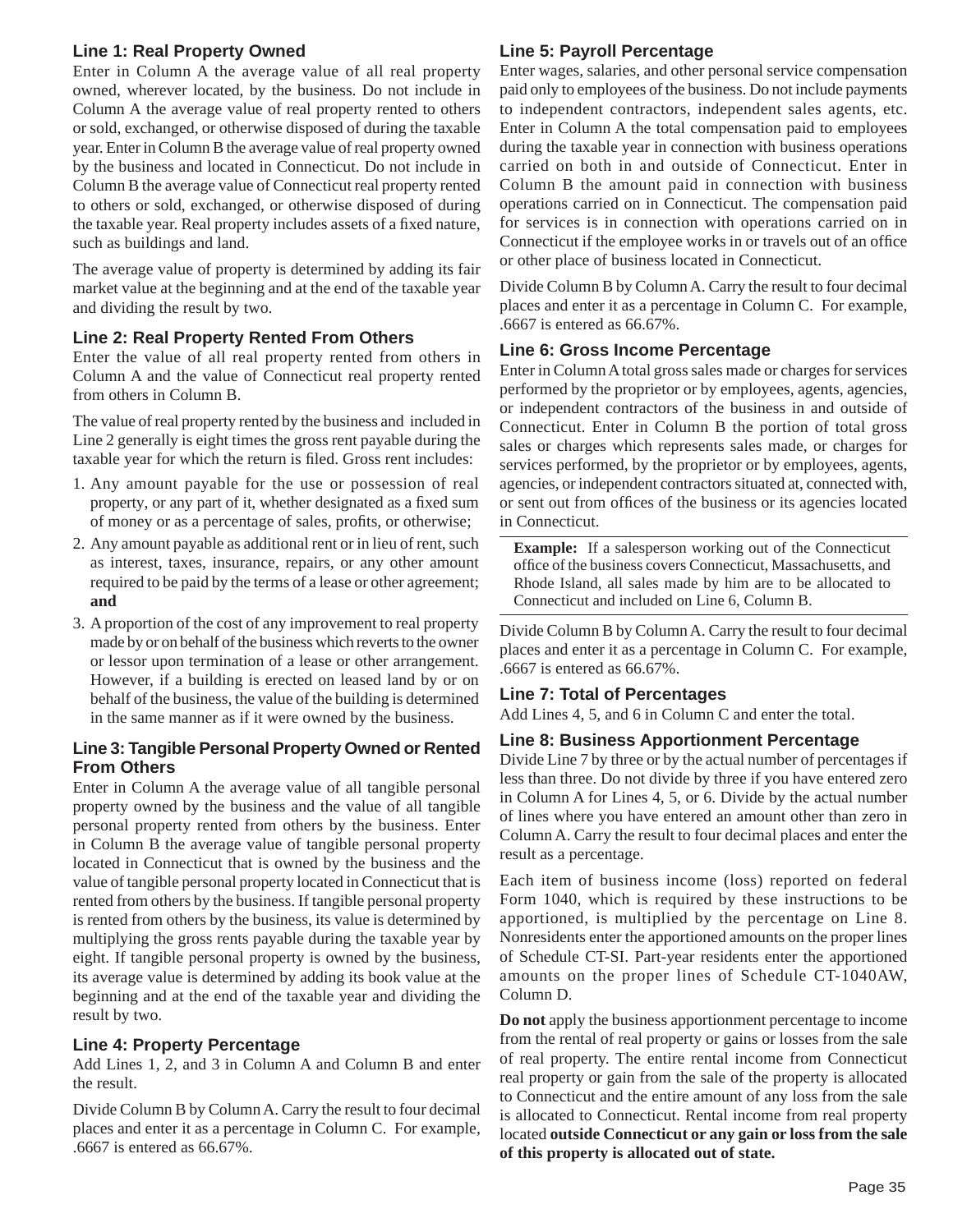## **Schedule 3 - Individual Use Tax Line Instructions**

## **Do You Owe Use Tax?**

In general, goods or services purchased out-of-state and subject to the Connecticut sales tax if those goods or services are purchased from a Connecticut retailer are subject to the Connecticut use tax. Generally, individuals who purchased goods from mail order companies or over the Internet and had those goods shipped to Connecticut and individuals who purchased goods at out-of-state locations and brought those goods back into Connecticut are subject to the Connecticut use tax if they did not pay Connecticut sales tax. Complete Form CT-1040NR/PY, *Schedule 3 - Individual Use Tax*, to calculate your use tax liability.

List separately any individual item with a purchase price of **\$300 or more**. Although you do not need to list separately any individual item with a purchase price of **less than \$300**, such items are subject to tax and the total of the purchase price of these items should be reported. Multiply the sales and use tax rate of 6% by the purchase price of the item and enter the result. Enter the total tax for all taxable purchases on *Schedule 3,*  Line 62 and Form CT-1040NR/PY, Line 17.

See **Informational Publication 2009(33)**, *Q&A on the Connecticut Individual Use Tax*.

If you require additional lines, you should create an identical schedule and attach it to the back of your Form CT-1040NR/PY.

Enter only those purchases subject to use tax that you have not previously reported on **Form OP-186**, *Connecticut Individual Use Tax Return*.

You must enter "0" on Line 17 of Form CT-1040NR/PY if no Connecticut use tax is due. If you do not make an entry on Line 17, you will not have filed a use tax return.

#### **Line 62**

Complete *Schedule 3 - Individual Use Tax* and enter the total use tax due on Line 62 and on Form CT-1040NR/PY, Line 17.

**Use tax** is due when taxable purchases are made but Connecticut sales tax is not paid. Any individual or business purchasing taxable goods or services for use in Connecticut without paying Connecticut sales tax **must** pay use tax. In general, the use tax rate for taxable goods or services is 6%. However, computer and data processing services are taxed at 1%.

The table below illustrates the use tax due for various levels of purchases subject to use tax.

| <b>Sample Use Tax Table</b>          |            |                                      |             |                                      |          |
|--------------------------------------|------------|--------------------------------------|-------------|--------------------------------------|----------|
| <b>Total Purchases</b><br>Subject to | Use Tax    | <b>Total Purchases</b><br>Subject to | Use Tax     | <b>Total Purchases</b><br>Subject to | Use Tax  |
| Use Tax                              | Due        | Use Tax                              | Due         | Use Tax                              | Due      |
| \$<br>25.00                          | \$<br>1.50 | \$1.100.00                           | \$<br>66.00 | \$3,200.00                           | \$192.00 |
| 50.00                                | 3.00       | 1.200.00                             | 72.00       | 3,300.00                             | 198.00   |
| 75.00                                | 4.50       | 1,300.00                             | 78.00       | 3,400.00                             | 204.00   |
| 100.00                               | 6.00       | 1,400.00                             | 84.00       | 3,500.00                             | 210.00   |
| 150.00                               | 9.00       | 1,500.00                             | 90.00       | 3,600.00                             | 216.00   |
| 200.00                               | 12.00      | 1,600.00                             | 96.00       | 3,700.00                             | 222.00   |
| 250.00                               | 15.00      | 1,700.00                             | 102.00      | 3,800.00                             | 228.00   |
| 300.00                               | 18.00      | 1,800.00                             | 108.00      | 3,900.00                             | 234.00   |
| 350.00                               | 21.00      | 1,900.00                             | 114.00      | 4,000.00                             | 240.00   |
| 400.00                               | 24.00      | 2,000.00                             | 120.00      | 4,100.00                             | 246.00   |
| 450.00                               | 27.00      | 2,100.00                             | 126.00      | 4,200.00                             | 252.00   |
| 500.00                               | 30.00      | 2,200.00                             | 132.00      | 4,300.00                             | 258.00   |
| 550.00                               | 33.00      | 2,300.00                             | 138.00      | 4,400.00                             | 264.00   |
| 600.00                               | 36.00      | 2,400.00                             | 144.00      | 4,500.00                             | 270.00   |
| 650.00                               | 39.00      | 2,500.00                             | 150.00      | 4,600.00                             | 276.00   |
| 700.00                               | 42.00      | 2,600.00                             | 156.00      | 4,700.00                             | 282.00   |
| 750.00                               | 45.00      | 2,700.00                             | 162.00      | 4,800.00                             | 288.00   |
| 800.00                               | 48.00      | 2,800.00                             | 168.00      | 4,900.00                             | 294.00   |
| 850.00                               | 51.00      | 2,900.00                             | 174.00      | 5,000.00                             | 300.00   |
| 900.00                               | 54.00      | 3,000.00                             | 180.00      |                                      |          |
| 1,000.00                             | 60.00      | 3,100.00                             | 186.00      |                                      |          |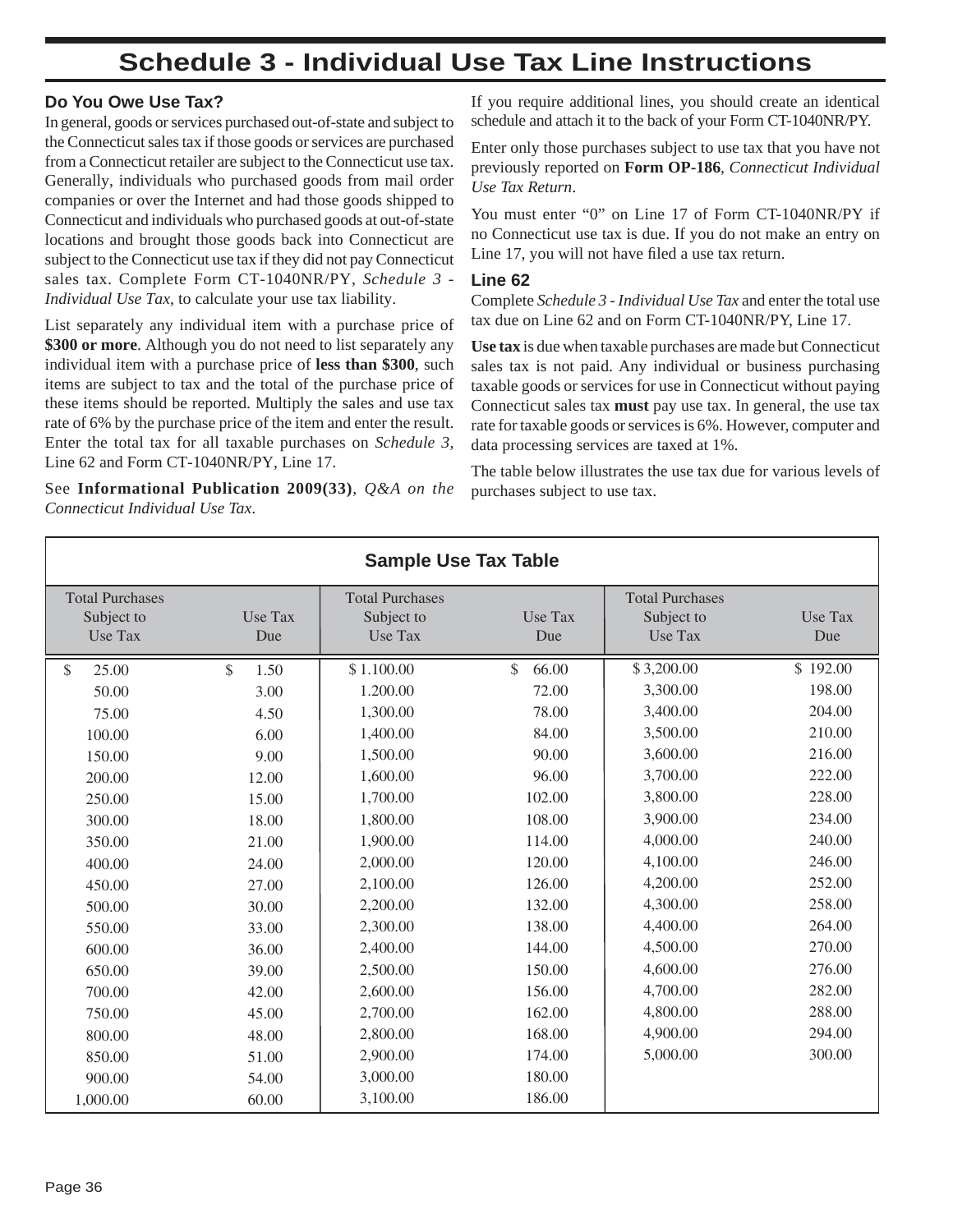## **Amended Returns**

**Purpose:** Use a 2009 Form CT-1040X to amend a previously-filed 2009 Connecticut income tax return for individuals. If Form CT-1040X is filed to have an overpayment of Connecticut income tax refunded or credited, it must be filed before the Connecticut statute of limitations expires. Generally, the Connecticut statute of limitations for refunding or crediting any Connecticut income tax overpayment expires three years after the due date of the return, but if a timely request for an extension of time to file a return was filed, the statute of

limitations expires three years after the extended due date of the return or three years after the date of filing the return, whichever is earlier. If you were required to file an amended return, but failed to do so, a penalty may be imposed. Interest will also be assessed on any additional Connecticut income tax not paid on or before the due date. See *Interest and Penalties* on Page 12.

Visit the DRS **Taxpayer Service Center** *(TSC)* at **www.ct.gov/TSC** to file Form CT-1040X online.

#### **You must fi le Form CT-1040X in the following circumstances:**

| 1. The IRS or federal courts change or correct your<br>federal income tax return and the change or<br>correction results in your Connecticut income tax<br>being overpaid or underpaid.                                                                                                                                                                                                                                  | File Form CT-1040X no later than 90 days after the final<br>determination. If you file Form CT-1040X no later than 90 days after the<br>final determination, any Connecticut income tax overpayment resulting<br>from the final determination will be refunded or credited to you, even if<br>the Connecticut statute of limitations has otherwise expired.                                                                                                                                                                  |
|--------------------------------------------------------------------------------------------------------------------------------------------------------------------------------------------------------------------------------------------------------------------------------------------------------------------------------------------------------------------------------------------------------------------------|------------------------------------------------------------------------------------------------------------------------------------------------------------------------------------------------------------------------------------------------------------------------------------------------------------------------------------------------------------------------------------------------------------------------------------------------------------------------------------------------------------------------------|
| 2. You filed a timely amended federal income tax return<br>and the amendment results in your Connecticut<br>income tax being overpaid or underpaid.                                                                                                                                                                                                                                                                      | File Form CT-1040X no later than 90 days after the date you filed<br>your timely amended federal return. If you file Form CT-1040X no later<br>than 90 days after the date of filing the timely amended federal income tax<br>return, any Connecticut income tax overpayment resulting from filing the<br>timely amended federal income tax return will be refunded or credited to<br>you, even if the Connecticut statute of limitations has otherwise expired.                                                             |
| 3. You claimed a credit for income tax paid to a<br>qualifying jurisdiction on your original income tax<br>return and the tax officials or courts of the qualifying<br>jurisdiction made a change or correction to your<br>income tax return and the change or correction results<br>in your Connecticut income tax being overpaid or<br>underpaid (by increasing or decreasing the amount<br>of your allowable credit). | File Form CT-1040X no later than 90 days after the final<br>determination. If you file Form CT-1040X no later than 90 days after<br>the final determination and you claimed credit for income tax paid to a<br>qualifying jurisdiction on your original income tax return, any Connecticut<br>income tax overpayment resulting from the final determination will be<br>refunded or credited to you, even if the Connecticut statute of limitations<br>has otherwise expired.                                                 |
| 4. You claimed a credit for income tax paid to a<br>qualifying jurisdiction on your original income<br>tax return and you filed a timely amended income<br>tax return with that qualifying jurisdiction and the<br>amendment results in your Connecticut income<br>tax being overpaid or underpaid (by increasing or<br>decreasing the amount of your allowable credit).                                                 | File Form CT-1040X no later than 90 days after the date you filed<br>your amended return with the qualifying jurisdiction. If you file Form<br>CT-1040X no later than 90 days after the final determination and you<br>claimed credit for income tax paid to a qualifying jurisdiction on your<br>original income tax return, any Connecticut income tax overpayment<br>resulting from the final determination will be refunded or credited to you,<br>even if the Connecticut statute of limitations has otherwise expired. |
| 5. If none of the above circumstances apply, but you<br>made a mistake or omission on your Connecticut<br>income tax return and the mistake or omission results<br>in your Connecticut income tax being overpaid or<br>underpaid.                                                                                                                                                                                        | File Form CT-1040X no later than three years after the due date of<br>your return, or if you filed a timely request for an extension of time to<br>file, three years after the date of filing the return or three years after the<br>extended due date, whichever is earlier.                                                                                                                                                                                                                                                |

**Do not fi le Form CT-1040X** for any of the following reasons:

- To have an overpayment refunded instead of applied to next year's estimated tax or to change your contributions to designated charities. The elections that you made on your original return **cannot** be changed by filing Form CT-1040X.
- To amend your Connecticut income tax return for an earlier year to claim a credit for income tax paid on income included in your Connecticut adjusted gross income for that year and repaid in a later taxable year. File **Form CT-1040CRC**, *Claim of Right Credit*, with your Connecticut income tax return for the later taxable year.

**Financial Disability:** If you are financially disabled, as defined in I.R.C. §6511(h)(2), the time for having an overpayment of Connecticut income tax refunded or credited to you is extended for as long as you are financially disabled. You are considered financially disabled if you are unable to manage your own affairs by reason of a medically determinable physical or mental impairment that has lasted or can be expected to last for a continuous period of not less than 12 months. You are not considered financially disabled during any period that your spouse or any other person is authorized to act on your behalf in financial matters. See Policy Statement 2001(14), *Claims for Refund Made by Financially Disabled Individuals*.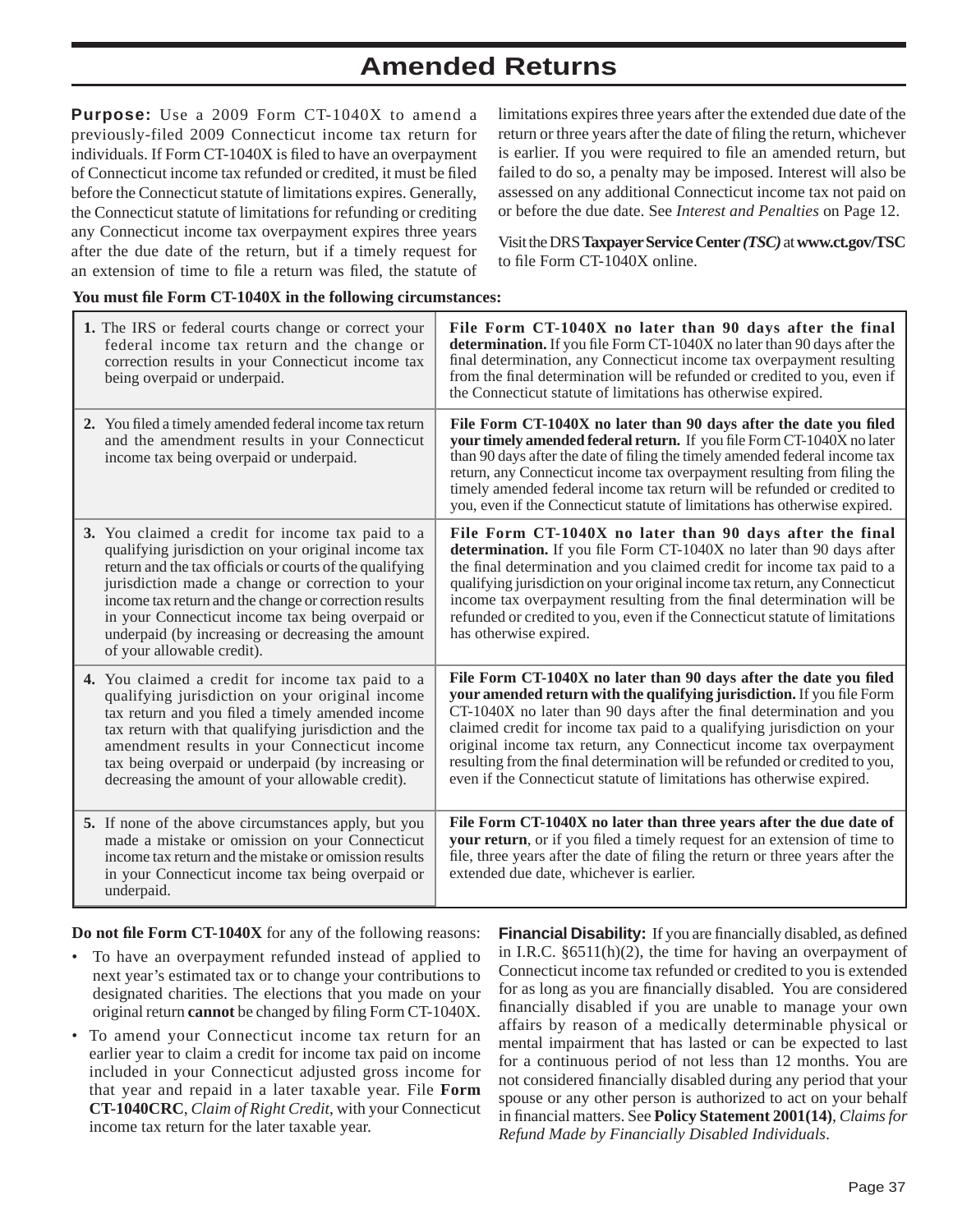|               | If CT AGI is  *** And you are      |             |                                |                                        |                             |                                |                                    | If CT AGI is  *** And you are |                                     |                                    |                                                                                                                                                         |              | If CT AGI is  *** And you are      |            |                              |                                    |                      |
|---------------|------------------------------------|-------------|--------------------------------|----------------------------------------|-----------------------------|--------------------------------|------------------------------------|-------------------------------|-------------------------------------|------------------------------------|---------------------------------------------------------------------------------------------------------------------------------------------------------|--------------|------------------------------------|------------|------------------------------|------------------------------------|----------------------|
| More<br>Than  | Less<br>Than or<br><b>Equal To</b> | Single      | ' Married<br>Filing<br>Jointly | <b>Married</b><br>Filing<br>Separately | <b>Head of</b><br>Household | More<br>Than                   | Less<br>Than or<br><b>Equal To</b> | Single                        | <b>Married</b><br>Filing<br>Jointly | ** Married<br>Filing<br>Separately | Head of<br>Household                                                                                                                                    | More<br>Than | Less<br>Than or<br><b>Equal To</b> | Single     | Married<br>Filing<br>Jointly | ** Married<br>Filing<br>Separately | Head of<br>Household |
|               | $$0 - 12,000$                      |             | <b>NO TAX DUE</b>              |                                        |                             | \$15,000                       |                                    |                               |                                     |                                    |                                                                                                                                                         | \$18,000     |                                    |            |                              |                                    |                      |
|               | 12,000 12,050                      | 0           | 0                              | $\bf{0}$                               | $\mathbf 0$                 | 15,000 15,050                  |                                    | 15                            | 0                                   | 27                                 | 0                                                                                                                                                       |              | 18,000 18,050                      | 68         | 0                            | 108                                | $\boldsymbol{0}$     |
|               | 12,050 12,100                      | 0           | 0                              | 1                                      | 0                           | 15,050 15,100                  |                                    | 16                            | 0                                   | 28                                 | $\bf{0}$                                                                                                                                                |              | 18,050 18,100                      | 69         | 0                            | 109                                | 0                    |
|               | 12,100 12,150                      | 0           | 0                              | $\mathbf{1}$                           | 0                           | 15,100 15,150                  |                                    | 16                            | 0                                   | 28                                 | 0                                                                                                                                                       |              | 18,100 18,150                      | 69         | 0                            | 110                                | 0                    |
| 12,150 12,200 |                                    | 0           | 0                              | $\mathbf{1}$                           | 0                           | 15,150 15,200                  |                                    | 16                            | 0                                   | 29                                 | 0                                                                                                                                                       |              | 18,150 18,200                      | 70         | 0                            | 111                                | $\bf{0}$             |
|               | 12,200 12,250                      | 0           | 0                              | 2                                      | 0                           | 15,200 15,250                  |                                    | 17                            | $\Omega$                            | 29                                 | 0                                                                                                                                                       |              | 18,200 18,250                      | 71         | 0                            | 112                                | 0                    |
| 12,250 12,300 |                                    | 0           | 0                              | 2                                      | 0                           | 15,250 15,300                  |                                    | 17                            | 0                                   | 29                                 | 0                                                                                                                                                       |              | 18,250 18,300                      | 71         | 0                            | 113                                | 0                    |
|               | 12,300 12,350                      | $\mathbf 0$ | 0                              | $\overline{2}$                         | 0                           | 15,300 15,350                  |                                    | 17                            | 0                                   | 30                                 | 0                                                                                                                                                       |              | 18,300 18,350                      | 80         | 0                            | 114                                | 0                    |
| 12,350 12,400 |                                    | 0           | 0                              | 3                                      | 0                           | 15,350 15,400                  |                                    | 18                            | 0                                   | 30                                 | 0                                                                                                                                                       |              | 18,350 18,400                      | 81         | 0                            | 115                                | 0                    |
| 12,400 12,450 |                                    | 0           | 0                              | 3                                      | 0                           | 15,400 15,450                  |                                    | 18                            | 0                                   | 31                                 | 0                                                                                                                                                       |              | 18,400 18,450                      | 81         | 0                            | 116                                | 0                    |
| 12,450 12,500 |                                    | 0           | 0                              | 4                                      | 0                           | 15,450 15,500                  |                                    | 19                            | 0                                   | 31                                 | 0                                                                                                                                                       |              | 18,450 18,500                      | 82         | $\mathbf 0$                  | 117                                | $\bf{0}$             |
| 12,500 12,550 |                                    | 0           | 0                              | 4                                      | 0                           | 15,500 15,550                  |                                    | 19                            | 0                                   | 37                                 | 0                                                                                                                                                       |              | 18,500 18,550                      | 83         | 0                            | 127                                | $\bf{0}$             |
| 12,550 12,600 |                                    | $\mathbf 0$ | 0                              | 4                                      | 0                           | 15,550 15,600                  |                                    | 19                            | 0                                   | 38                                 | 0                                                                                                                                                       |              | 18,550 18,600                      | 84         | 0                            | 128                                | 0                    |
| 12,600 12,650 |                                    | 0           | 0                              | 5                                      | 0                           | 15,600 15,650                  |                                    | 20                            | 0                                   | 38                                 | 0                                                                                                                                                       |              | 18,600 18,650                      | 84         | 0                            | 129                                | 0                    |
| 12,650 12,700 |                                    | 0           | 0                              | 5                                      | 0                           | 15,650 15,700                  |                                    | 20                            | 0                                   | 39                                 | 0                                                                                                                                                       |              | 18,650 18,700                      | 85         | 0                            | 130                                | 0                    |
| 12,700 12,750 |                                    | 0           | 0                              | 5                                      | 0                           | 15,700 15,750                  |                                    | 20                            | 0                                   | 39                                 | 0                                                                                                                                                       |              | 18,700 18,750                      | 86         | 0                            | 131                                | 0                    |
|               |                                    |             |                                |                                        |                             |                                |                                    |                               |                                     |                                    |                                                                                                                                                         |              |                                    |            |                              |                                    |                      |
|               | 12,750 12,800                      | 0           | 0                              | 6                                      | 0                           | 15,750 15,800                  |                                    | 21                            | 0                                   | 40                                 | 0                                                                                                                                                       |              | 18,750 18,800                      | 87         | 0                            | 132                                | 0                    |
| 12,800 12,850 |                                    | 0           | 0                              | 6                                      | 0                           | 15,800 15,850                  |                                    | 21                            | 0                                   | 40                                 | 0                                                                                                                                                       |              | 18,800 18,850                      | 96         | 0                            | 133                                | 0                    |
| 12,850 12,900 |                                    | $\mathbf 0$ | 0                              | 7                                      | 0                           | 15,850 15,900                  |                                    | 22                            | 0                                   | 41                                 | 0                                                                                                                                                       |              | 18,850 18,900                      | 97         | 0                            | 134                                | 0                    |
| 12,900 12,950 |                                    | 0           | 0                              | 7<br>7                                 | 0                           | 15,900 15,950                  |                                    | 22                            | 0                                   | 41                                 | 0                                                                                                                                                       |              | 18,900 18,950                      | 98<br>99   | 0                            | 135                                | 0                    |
| 12,950 13,000 |                                    | 0           | 0                              |                                        | $\bf{0}$                    | 15,950 16,000                  |                                    | 22                            | 0                                   | 42                                 | 0                                                                                                                                                       |              | 18,950 19,000                      |            | $\bf{0}$                     | 136                                | 0                    |
|               | \$13,000                           |             |                                |                                        |                             |                                | \$16,000                           |                               |                                     |                                    |                                                                                                                                                         |              | \$19,000                           |            |                              |                                    |                      |
| 13,000 13,050 |                                    | 0<br>1      | $\mathbf 0$<br>0               | 8                                      | $\mathbf 0$<br>$\mathbf 0$  | 16,000 16,050                  |                                    | 23                            | 0                                   | 48                                 | 0<br>$\mathbf 0$                                                                                                                                        |              | 19,000 19,050                      | 99         | $\mathbf 0$                  | 137<br>138                         | $\mathbf{0}$         |
| 13,100 13,150 | 13,050 13,100                      | 1           | 0                              | 8<br>8                                 | 0                           | 16,050 16,100<br>16,100 16,150 |                                    | 23<br>23                      | 0<br>0                              | 49<br>50                           | 0                                                                                                                                                       |              | 19,050 19,100<br>19,100 19,150     | 100<br>101 | 0<br>0                       | 139                                | 1<br>1               |
| 13,150 13,200 |                                    | 1           | 0                              | 9                                      | 0                           | 16,150 16,200                  |                                    | 24                            | 0                                   | 50                                 | $\mathbf 0$                                                                                                                                             |              | 19,150 19,200                      | 102        | 0                            | 140                                | $\mathbf{1}$         |
| 13,200 13,250 |                                    | 2           | 0                              | 9                                      | 0                           | 16,200 16,250                  |                                    | 24                            | 0                                   | 51                                 | $\bf{0}$                                                                                                                                                |              | 19,200 19,250                      | 103        | 0                            | 141                                | 2                    |
|               |                                    |             |                                |                                        |                             |                                |                                    |                               |                                     |                                    |                                                                                                                                                         |              |                                    |            |                              |                                    |                      |
| 13,250 13,300 |                                    | 2           | 0                              | 10                                     | $\mathbf 0$                 | 16,250 16,300                  |                                    | 25                            | 0                                   | 51                                 | $\mathbf 0$                                                                                                                                             |              | 19,250 19,300                      | 104        | 0                            | 142                                | 2                    |
| 13,300 13,350 |                                    | 2           | 0                              | 10                                     | $\mathbf 0$                 | 16,300 16,350                  |                                    | 30                            | 0                                   | 52                                 | 0                                                                                                                                                       |              | 19,300 19,350                      | 114        | 0                            | 143                                | 2                    |
| 13,350 13,400 |                                    | 3           | 0                              | 10                                     | 0                           | 16,350 16,400                  |                                    | 30                            | $\mathbf 0$<br>0                    | 53                                 | $\mathbf 0$                                                                                                                                             |              | 19,350 19,400                      | 115        | 0                            | 144                                | 3                    |
| 13,400 13,450 |                                    | 3<br>4      | 0<br>0                         | 11<br>11                               | 0<br>0                      | 16,400 16,450                  |                                    | 31<br>31                      | 0                                   | 53<br>54                           | $\bf{0}$<br>$\mathbf 0$                                                                                                                                 |              | 19,400 19,450                      | 116<br>117 | 0<br>0                       | 145<br>146                         | 3<br>4               |
| 13,450 13,500 |                                    |             |                                |                                        |                             | 16,450 16,500                  |                                    |                               |                                     |                                    |                                                                                                                                                         |              | 19,450 19,500                      |            |                              |                                    |                      |
| 13,500 13,550 |                                    | 4           | 0                              | 11                                     | 0                           | 16,500 16,550                  |                                    | 32                            | 0                                   | 61                                 | $\mathbf 0$                                                                                                                                             |              | 19,500 19,550                      | 117        | 0                            | 147                                | 4                    |
| 13,550 13,600 |                                    | 4           | 0                              | 12                                     | 0                           | 16,550 16,600                  |                                    | 32                            | 0                                   | 62                                 | $\bf{0}$                                                                                                                                                |              | 19,550 19,600                      | 118        | $\mathbf 0$                  | 148                                | 4                    |
| 13,600 13,650 |                                    | 5           | 0                              | 12                                     | 0                           | 16,600 16,650                  |                                    | 33                            | 0                                   | 62                                 | $\bf{0}$                                                                                                                                                |              | 19,600 19,650                      | 119        | 0                            | 149                                | 5                    |
| 13,650 13,700 |                                    | 5           | 0                              | 13                                     | 0                           | 16,650 16,700                  |                                    | 33                            | $\mathbf 0$                         | 63                                 | 0                                                                                                                                                       |              | 19,650 19,700                      | 120        | 0                            | 150                                | 5                    |
| 13,700 13,750 |                                    | 5           | 0                              | 13                                     | $\bf{0}$                    | 16,700 16,750                  |                                    | 34                            | 0                                   | 64                                 | $\bf{0}$                                                                                                                                                |              | 19,700 19,750                      | 121        | 0                            | 151                                | 5                    |
| 13,750 13,800 |                                    | 6           | 0                              | 13                                     | 0                           | 16,750 16,800                  |                                    | 34                            | 0                                   | 64                                 | $\bf{0}$                                                                                                                                                |              | 19,750 19,800                      | 122        | 0                            | 152                                | 6                    |
| 13,800 13,850 |                                    | 6           | 0                              | 14                                     | 0                           | 16,800 16,850                  |                                    | 40                            | 0                                   | 65                                 | $\bf{0}$                                                                                                                                                |              | 19,800 19,850                      | 133        | 0                            | 153                                | 6                    |
| 13,850 13,900 |                                    | 7           | 0                              | 14                                     | 0                           | 16,850 16,900                  |                                    | 41                            | 0                                   | 66                                 | $\bf{0}$                                                                                                                                                |              | 19,850 19,900                      | 134        | 0                            | 154                                | 7                    |
| 13,900 13,950 |                                    | 7           | $\Omega$                       | 14                                     | $\Omega$                    | 16,900 16,950                  |                                    | 41                            | $\Omega$                            | 66                                 | $\Omega$                                                                                                                                                |              | 19,900 19,950                      | 135        | 0                            | 155                                | 7                    |
|               | 13,950 14,000                      | 7           | 0                              | 15                                     | 0                           | 16,950 17,000                  |                                    | 42                            | 0                                   | 67                                 | 0                                                                                                                                                       |              | 19,950 20,000                      | 136        | 0                            | 156                                | 7                    |
|               | \$14,000                           |             |                                |                                        |                             |                                | \$17,000                           |                               |                                     |                                    |                                                                                                                                                         |              | \$20,000                           |            |                              |                                    |                      |
|               | 14,000 14,050<br>14,050 14,100     | 8           | 0                              | 15                                     | 0                           | 17,000 17,050                  |                                    | 42                            | 0                                   | 75                                 | 0                                                                                                                                                       |              | 20,000 20,050<br>20,050 20,100     | 137        | 0                            | 169                                | 8                    |
| 14,100 14,150 |                                    | 8<br>8      | 0<br>0                         | 16<br>16                               | 0<br>0                      | 17,050 17,100<br>17,100 17,150 |                                    | 43<br>43                      | 0<br>0                              | 76<br>77                           | 0<br>$\bf{0}$                                                                                                                                           |              | 20,100 20,150                      | 138<br>139 | 0<br>0                       | 170<br>171                         | 8<br>8               |
|               | 14,150 14,200                      | 9           | 0                              | 16                                     | 0                           | 17,150 17,200                  |                                    | 44                            | 0                                   | 78                                 | 0                                                                                                                                                       |              | 20,150 20,200                      | 140        | 0                            | 172                                | 9                    |
|               | 14,200 14,250                      | 9           | 0                              | 17                                     | 0                           | 17,200 17,250                  |                                    | 44                            | 0                                   | 78                                 | 0                                                                                                                                                       |              | 20,200 20,250                      | 141        | 0                            | 173                                | 9                    |
|               |                                    |             |                                |                                        |                             |                                |                                    |                               |                                     |                                    |                                                                                                                                                         |              |                                    |            |                              |                                    |                      |
|               | 14,250 14,300                      | 10          | 0                              | 17<br>17                               | 0                           | 17,250 17,300                  |                                    | 45                            | $\mathbf 0$<br>$\mathbf 0$          | 79                                 | 0                                                                                                                                                       |              | 20,250 20,300<br>20,300 20,350     | 142        | 0                            | 174                                | 10                   |
| 14,300 14,350 | 14,350 14,400                      | 10<br>10    | 0<br>0                         | 18                                     | 0<br>0                      | 17,300 17,350<br>17,350 17,400 |                                    | 52<br>53                      | 0                                   | 80<br>81                           | 0<br>$\mathbf{0}$                                                                                                                                       |              | 20,350 20,400                      | 143<br>144 | 0<br>0                       | 175<br>176                         | 10<br>10             |
|               | 14,400 14,450                      | 11          | 0                              | 18                                     | 0                           | 17,400 17,450                  |                                    | 53                            | 0                                   | 81                                 | 0                                                                                                                                                       |              | 20,400 20,450                      | 145        | 0                            | 177                                | 11                   |
|               | 14,450 14,500                      | 11          | 0                              | 19                                     | 0                           | 17,450 17,500                  |                                    | 54                            | 0                                   | 82                                 | 0                                                                                                                                                       |              | 20,450 20,500                      | 146        | 0                            | 178                                | 11                   |
|               |                                    |             |                                |                                        |                             |                                |                                    |                               |                                     |                                    |                                                                                                                                                         |              |                                    |            |                              |                                    |                      |
|               | 14,500 14,550                      | 11          | 0                              | 19                                     | 0                           | 17,500 17,550                  |                                    | 54                            | 0                                   | 91                                 | 0                                                                                                                                                       |              | 20,500 20,550                      | 147        | 0                            | 192                                | 11                   |
|               | 14,550 14,600                      | 12          | 0                              | 19                                     | 0                           | 17,550 17,600                  |                                    | 55                            | $\mathbf 0$                         | 92                                 | 0                                                                                                                                                       |              | 20,550 20,600                      | 148        | 0                            | 193                                | 12                   |
|               | 14,600 14,650                      | 12          | 0                              | 20                                     | 0                           | 17,600 17,650                  |                                    | 56                            | 0                                   | 93                                 | $\bf{0}$                                                                                                                                                |              | 20,600 20,650                      | 149        | 0                            | 194                                | 12                   |
|               | 14,650 14,700                      | 13<br>13    | 0<br>0                         | 20<br>20                               | 0<br>0                      | 17,650 17,700                  |                                    | 56<br>57                      | 0<br>0                              | 94<br>94                           | 0<br>0                                                                                                                                                  |              | 20,650 20,700<br>20,700 20,750     | 150        | 0<br>0                       | 195<br>196                         | 13<br>13             |
|               | 14,700 14,750                      |             |                                |                                        |                             | 17,700 17,750                  |                                    |                               |                                     |                                    |                                                                                                                                                         |              |                                    | 151        |                              |                                    |                      |
|               | 14,750 14,800                      | 13          | 0                              | 21                                     | 0                           | 17,750 17,800                  |                                    | 57                            | 0                                   | 95                                 | 0                                                                                                                                                       |              | 20,750 20,800                      | 152        | 0                            | 197                                | 13                   |
|               | 14,800 14,850                      | 14          | 0                              | 21                                     | 0                           | 17,800 17,850                  |                                    | 65                            | $\mathbf{0}$                        | 96                                 | $\mathbf{0}$                                                                                                                                            |              | 20,800 20,850                      | 153        | 0                            | 199                                | 14                   |
|               | 14,850 14,900                      | 14          | 0                              | 22                                     | 0                           | 17,850 17,900                  |                                    | 66                            | $\mathbf 0$                         | 97                                 | $\mathbf{0}$                                                                                                                                            |              | 20,850 20,900                      | 154        | 0                            | 200                                | 14                   |
|               | 14,900 14,950                      | 14          | 0                              | 22                                     | 0                           | 17,900 17,950                  |                                    | 66                            | 0                                   | 98                                 | 0                                                                                                                                                       |              | 20,900 20,950                      | 155        | 0                            | 201                                | 14                   |
|               | 14,950 15,000                      | 15          | 0                              | 22                                     | 0                           | 17,950 18,000                  |                                    | 67                            | 0                                   | 99                                 | $\Omega$                                                                                                                                                |              | 20,950 21,000                      | 156        | 0                            | 202                                | 15                   |
|               |                                    |             |                                |                                        |                             |                                |                                    |                               |                                     |                                    | * This column is also used for civil union filing jointly or by a qualifying widow(er). *** This column is also used for civil union filing separately. |              |                                    |            |                              | Continued on the next page         |                      |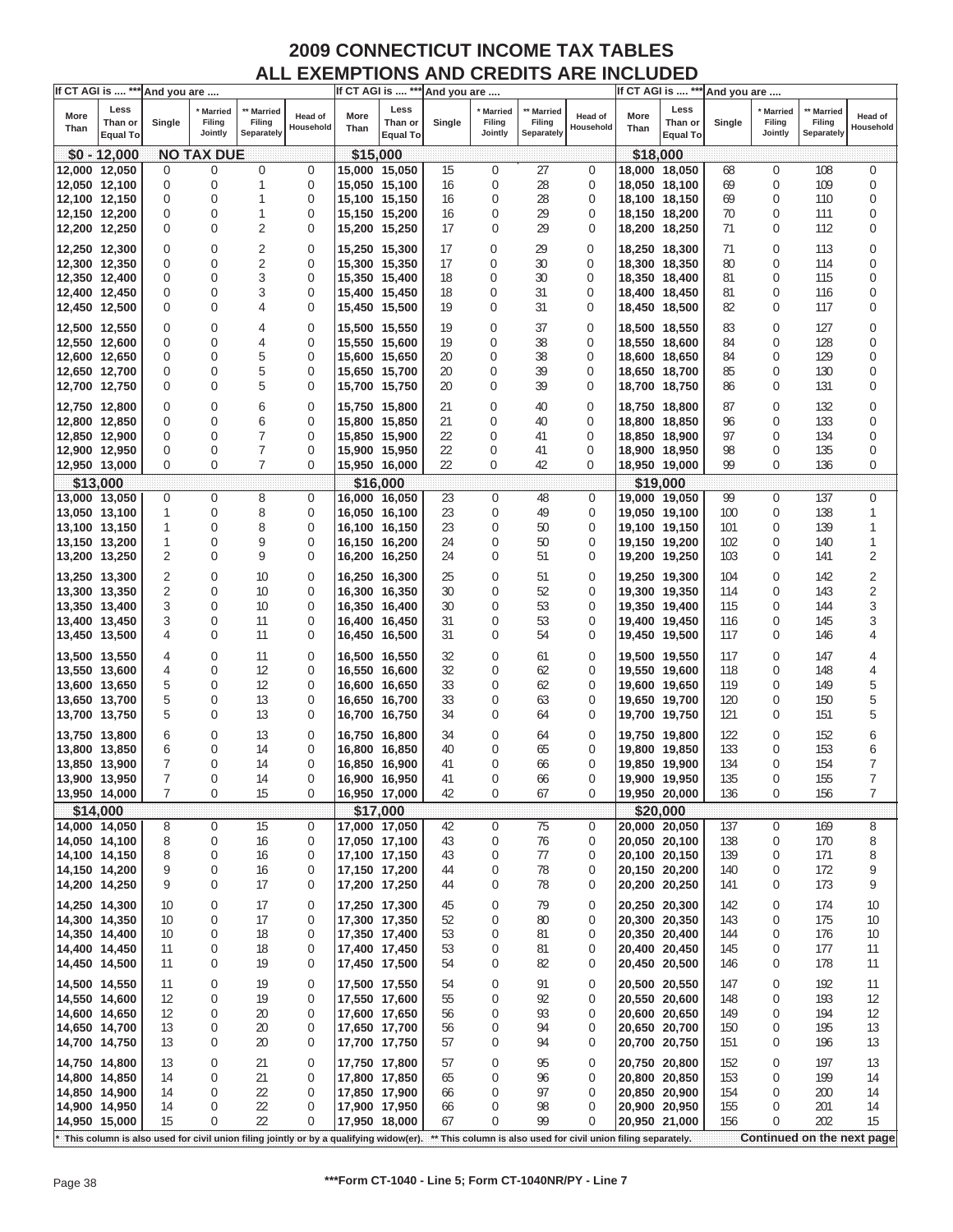|               | If CT AGI is  *** And you are |        |                                |                                    |                             |               |                 | If CT AGI is  *** And you are |                                     |                                    |                                                                                                                                                      |               | If CT AGI is  *** And you are |        |                                     |                                    |                      |
|---------------|-------------------------------|--------|--------------------------------|------------------------------------|-----------------------------|---------------|-----------------|-------------------------------|-------------------------------------|------------------------------------|------------------------------------------------------------------------------------------------------------------------------------------------------|---------------|-------------------------------|--------|-------------------------------------|------------------------------------|----------------------|
| More<br>Than  | Less<br>Than or               | Single | * Married<br>Filing<br>Jointly | ** Married<br>Filing<br>Separately | <b>Head of</b><br>Household | More<br>Than  | Less<br>Than or | Single                        | <b>Married</b><br>Filing<br>Jointly | ** Married<br>Filing<br>Separately | Head of<br>Household                                                                                                                                 | More<br>Than  | Less<br>Than or               | Single | <b>Married</b><br>Filing<br>Jointly | ** Married<br>Filing<br>Separately | Head of<br>Household |
|               | <b>Equal To</b>               |        |                                |                                    |                             |               | Equal To        |                               |                                     |                                    |                                                                                                                                                      |               | <b>Equal To</b>               |        |                                     |                                    |                      |
| 21,000 21,050 | \$21,000                      | 156    | $\overline{0}$                 | 217                                | 15                          | 24,000 24,050 | \$24,000        | 299                           | $\mathbf 0$                         | 384                                | 45                                                                                                                                                   |               | \$27,000<br>27,000 27,050     | 511    | 23                                  | 676                                | 144                  |
| 21,050 21,100 |                               | 157    | 0                              | 218                                | 16                          | 24,050 24,100 |                 | 301                           | 1                                   | 386                                | 46                                                                                                                                                   |               | 27,050 27,100                 | 513    | 23                                  | 678                                | 145                  |
| 21,100 21,150 |                               | 158    | 0                              | 219                                | 16                          | 24,100 24,150 |                 | 303                           | 1                                   | 388                                | 46                                                                                                                                                   |               | 27,100 27,150                 | 521    | 23                                  | 681                                | 146                  |
|               |                               |        |                                |                                    |                             |               |                 |                               |                                     |                                    |                                                                                                                                                      |               |                               |        |                                     |                                    |                      |
| 21,150 21,200 |                               | 159    | 0                              | 220                                | 16                          | 24,150 24,200 |                 | 305                           | 1                                   | 390                                | 47                                                                                                                                                   |               | 27,150 27,200                 | 524    | 24                                  | 683                                | 147                  |
| 21,200 21,250 |                               | 160    | 0                              | 221                                | 17                          | 24,200 24,250 |                 | 307                           | 2                                   | 392                                | 47                                                                                                                                                   |               | 27,200 27,250                 | 526    | 24                                  | 685                                | 148                  |
| 21,250 21,300 |                               | 161    | 0                              | 223                                | 17                          | 24,250 24,300 |                 | 309                           | 2                                   | 394                                | 47                                                                                                                                                   |               | 27,250 27,300                 | 528    | 25                                  | 687                                | 149                  |
| 21,300 21,350 |                               | 162    | 0                              | 224                                | 17                          | 24,300 24,350 |                 | 311                           | $\overline{2}$                      | 396                                | 48                                                                                                                                                   |               | 27,300 27,350                 | 530    | 25                                  | 690                                | 150                  |
| 21,350 21,400 |                               | 163    | 0                              | 225                                | 18                          | 24,350 24,400 |                 | 313                           | 3                                   | 398                                | 48                                                                                                                                                   |               | 27,350 27,400                 | 532    | 25                                  | 692                                | 151                  |
| 21,400 21,450 |                               | 164    | 0                              | 226                                | 18                          | 24,400 24,450 |                 | 316                           | 3                                   | 401                                | 49                                                                                                                                                   |               | 27,400 27,450                 | 534    | 26                                  | 694                                | 152                  |
| 21,450 21,500 |                               | 165    | 0                              | 227                                | 19                          | 24,450 24,500 |                 | 318                           | 4                                   | 403                                | 49                                                                                                                                                   |               | 27,450 27,500                 | 536    | 26                                  | 696                                | 153                  |
|               |                               |        |                                |                                    |                             |               |                 |                               |                                     |                                    |                                                                                                                                                      |               |                               |        |                                     |                                    |                      |
| 21,500 21,550 |                               | 166    | 0                              | 243                                | 19                          | 24,500 24,550 |                 | 320                           | 4                                   | 405                                | 58                                                                                                                                                   |               | 27,500 27,550                 | 539    | 26                                  | 699                                | 166                  |
| 21,550 21,600 |                               | 167    | 0                              | 244                                | 19                          | 24,550 24,600 |                 | 322                           | 4                                   | 407                                | 59                                                                                                                                                   |               | 27,550 27,600                 | 541    | 27                                  | 701                                | 167                  |
| 21,600 21,650 |                               | 168    | 0                              | 245                                | 20                          | 24,600 24,650 |                 | 324                           | 5                                   | 409                                | 59                                                                                                                                                   |               | 27,600 27,650                 | 549    | 27                                  | 703                                | 168                  |
| 21,650 21,700 |                               | 169    | 0                              | 247                                | 20                          | 24,650 24,700 |                 | 326                           | 5                                   | 411                                | 60                                                                                                                                                   |               | 27,650 27,700                 | 551    | 28                                  | 705                                | 169                  |
| 21,700 21,750 |                               | 183    | 0                              | 248                                | 20                          | 24,700 24,750 |                 | 328                           | 5                                   | 413                                | 60                                                                                                                                                   | 27,700 27,750 |                               | 554    | 28                                  | 708                                | 170                  |
| 21,750 21,800 |                               | 184    | 0                              | 249                                | 21                          | 24,750 24,800 |                 | 330                           | 6                                   | 415                                | 61                                                                                                                                                   |               | 27,750 27,800                 | 556    | 28                                  | 710                                | 171                  |
| 21,800 21,850 |                               | 185    | 0                              | 251                                | 21                          | 24,800 24,850 |                 | 333                           | 6                                   | 418                                | 61                                                                                                                                                   |               | 27,800 27,850                 | 558    | 29                                  | 712                                | 172                  |
| 21,850 21,900 |                               | 186    | 0                              | 252                                | 22                          | 24,850 24,900 |                 | 335                           | 7                                   | 420                                | 62                                                                                                                                                   |               | 27,850 27,900                 | 560    | 29                                  | 714                                | 173                  |
| 21,900 21,950 |                               | 187    | 0                              | 253                                | 22                          | 24,900 24,950 |                 | 337                           | 7                                   | 422                                | 62                                                                                                                                                   |               | 27,900 27,950                 | 562    | 29                                  | 717                                | 174                  |
| 21,950 22,000 |                               | 188    | 0                              | 254                                | 22                          |               | 24,950 25,000   | 339                           | $\overline{7}$                      | 424                                | 63                                                                                                                                                   | 27,950 28,000 |                               | 564    | 30                                  | 719                                | 175                  |
|               |                               |        |                                |                                    |                             |               |                 |                               |                                     |                                    |                                                                                                                                                      |               |                               |        |                                     |                                    |                      |
|               | \$22,000                      |        |                                |                                    |                             |               | \$25,000        |                               |                                     |                                    |                                                                                                                                                      |               | \$28.000                      |        |                                     |                                    |                      |
| 22,000 22,050 |                               | 190    | $\mathbf 0$                    | 256                                | 23                          | 25,000 25,050 |                 | 341                           | 8                                   | 474                                | 72                                                                                                                                                   |               | 28,000 28,050                 | 610    | 30                                  | 766                                | 176                  |
| 22,050 22,100 |                               | 191    | $\mathbf 0$                    | 258                                | 23                          | 25,050 25,100 |                 | 343                           | 8                                   | 476                                | 73                                                                                                                                                   |               | 28,050 28,100                 | 612    | 31                                  | 768                                | 177                  |
| 22,100 22,150 |                               | 192    | 0                              | 260                                | 23                          | 25,100 25,150 |                 | 345                           | 8                                   | 478                                | 74                                                                                                                                                   |               | 28,100 28,150                 | 622    | 31                                  | 771                                | 178                  |
| 22,150 22,200 |                               | 193    | $\mathbf 0$                    | 262                                | 24                          | 25,150 25,200 |                 | 347                           | 9                                   | 481                                | 74                                                                                                                                                   |               | 28,150 28,200                 | 624    | 31                                  | 773                                | 179                  |
| 22,200 22,250 |                               | 208    | 0                              | 265                                | 24                          | 25,200 25,250 |                 | 350                           | 9                                   | 483                                | 75                                                                                                                                                   | 28,200 28,250 |                               | 626    | 32                                  | 775                                | 180                  |
| 22,250 22,300 |                               | 209    | 0                              | 267                                | 25                          | 25,250 25,300 |                 | 352                           | 10                                  | 485                                | 75                                                                                                                                                   |               | 28,250 28,300                 | 628    | 32                                  | 777                                | 181                  |
| 22,300 22,350 |                               | 210    | 0                              | 269                                | 25                          | 25,300 25,350 |                 | 354                           | 10                                  | 487                                | 76                                                                                                                                                   |               | 28,300 28,350                 | 630    | 32                                  | 780                                | 182                  |
| 22,350 22,400 |                               | 211    | 0                              | 271                                | 25                          | 25,350 25,400 |                 | 356                           | 10                                  | 489                                | 77                                                                                                                                                   |               | 28,350 28,400                 | 633    | 33                                  | 782                                | 183                  |
| 22,400 22,450 |                               | 212    | 0                              | 273                                | 26                          | 25,400 25,450 |                 | 358                           | 11                                  | 491                                | 77                                                                                                                                                   |               | 28,400 28,450                 | 635    | 33                                  | 784                                | 184                  |
| 22,450 22,500 |                               | 213    | 0                              | 275                                | 26                          | 25,450 25,500 |                 | 360                           | 11                                  | 493                                | 78                                                                                                                                                   |               | 28,450 28,500                 | 637    | 34                                  | 786                                | 185                  |
|               |                               |        |                                |                                    |                             |               |                 |                               |                                     |                                    |                                                                                                                                                      |               |                               |        |                                     |                                    |                      |
| 22,500 22,550 |                               | 214    | 0                              | 277                                | 26                          | 25,500 25,550 |                 | 362                           | 11                                  | 501                                | 88                                                                                                                                                   |               | 28,500 28,550                 | 639    | 34                                  | 789                                | 186                  |
| 22,550 22,600 |                               | 215    | 0                              | 279                                | 27                          | 25,550 25,600 |                 | 364                           | 12                                  | 504                                | 89                                                                                                                                                   |               | 28,550 28,600                 | 641    | 34                                  | 791                                | 187                  |
| 22,600 22,650 |                               | 217    | 0                              | 282                                | 27                          | 25,600 25,650 |                 | 367                           | 12                                  | 506                                | 89                                                                                                                                                   |               | 28,600 28,650                 | 651    | 35                                  | 793                                | 188                  |
| 22,650 22,700 |                               | 218    | $\mathbf 0$                    | 284                                | 28                          | 25,650 25,700 |                 | 369                           | 13                                  | 508                                | 90                                                                                                                                                   |               | 28,650 28,700                 | 653    | 35                                  | 795                                | 189                  |
| 22,700 22,750 |                               | 233    | 0                              | 286                                | 28                          | 25,700 25,750 |                 | 371                           | 13                                  | 510                                | 91                                                                                                                                                   |               | 28,700 28,750                 | 655    | 35                                  | 798                                | 190                  |
| 22,750 22,800 |                               | 235    | 0                              | 288                                | 28                          | 25,750 25,800 |                 | 373                           | 13                                  | 512                                | 91                                                                                                                                                   |               | 28,750 28,800                 | 657    | 36                                  | 800                                | 191                  |
| 22,800 22,850 |                               | 236    | 0                              | 290                                | 29                          | 25,800 25,850 |                 | 375                           | 14                                  | 514                                | 92                                                                                                                                                   |               | 28,800 28,850                 | 660    | 36                                  | 802                                | 192                  |
| 22,850 22,900 |                               | 237    | 0                              | 292                                | 29                          | 25,850 25,900 |                 | 377                           | 14                                  | 517                                | 93                                                                                                                                                   |               | 28,850 28,900                 | 662    | 37                                  | 804                                | 193                  |
|               |                               | 238    | $\Omega$                       | 294                                | 29                          | 25.900 25.950 |                 | 379                           | 14                                  | 519                                | 93                                                                                                                                                   |               | 28,900 28,950                 | 664    | 37                                  | 807                                | 194                  |
| 22,900 22,950 |                               | 239    |                                | 296                                |                             |               |                 |                               |                                     |                                    |                                                                                                                                                      |               |                               |        | 37                                  | 809                                |                      |
| 22,950 23,000 |                               |        | 0                              |                                    | 30                          | 25,950 26,000 |                 | 381                           | 15                                  | 521                                | 94                                                                                                                                                   | 28,950 29,000 |                               | 666    |                                     |                                    | 195                  |
|               | \$23,000                      |        |                                |                                    |                             |               | \$26,000        |                               |                                     |                                    |                                                                                                                                                      |               | \$29,000                      |        |                                     |                                    |                      |
| 23,000 23,050 |                               | 241    | 0                              | 299                                | 30                          | 26,000 26,050 |                 | 426                           | 15                                  | 573                                | 105                                                                                                                                                  |               | 29,000 29,050                 | 713    | 38                                  | 856                                | 195                  |
| 23,050 23,100 |                               | 243    | 0                              | 301                                | 31                          | 26,050 26,100 |                 | 428                           | 16                                  | 575                                | 106                                                                                                                                                  |               | 29,050 29,100                 | 715    | 38                                  | 858                                | 196                  |
| 23,100 23,150 |                               | 245    | 0                              | 303                                | 31                          | 26,100 26,150 |                 | 430                           | 16                                  | 578                                | 107                                                                                                                                                  |               | 29,100 29,150                 | 726    | 38                                  | 861                                | 197                  |
| 23,150 23,200 |                               | 247    | 0                              | 305                                | 31                          | 26,150 26,200 |                 | 432                           | 16                                  | 580                                | 108                                                                                                                                                  |               | 29,150 29,200                 | 728    | 39                                  | 863                                | 198                  |
| 23,200 23,250 |                               | 265    | 0                              | 307                                | 32                          | 26,200 26,250 |                 | 435                           | 17                                  | 582                                | 108                                                                                                                                                  |               | 29,200 29,250                 | 730    | 39                                  | 865                                | 199                  |
| 23,250 23,300 |                               | 267    | 0                              | 309                                | 32                          | 26,250 26,300 |                 | 437                           | 17                                  | 584                                | 109                                                                                                                                                  |               | 29,250 29,300                 | 732    | 40                                  | 867                                | 200                  |
| 23,300 23,350 |                               | 269    | 0                              | 311                                | 32                          | 26,300 26,350 |                 | 439                           | 17                                  | 586                                | 110                                                                                                                                                  | 29,300 29,350 |                               | 735    | 40                                  | 870                                | 201                  |
| 23,350 23,400 |                               | 271    | 0                              | 313                                | 33                          | 26,350 26,400 |                 | 441                           | 18                                  | 589                                | 111                                                                                                                                                  |               | 29,350 29,400                 | 737    | 40                                  | 872                                | 202                  |
| 23,400 23,450 |                               | 273    | 0                              | 316                                | 33                          | 26,400 26,450 |                 | 443                           | 18                                  | 591                                | 111                                                                                                                                                  |               | 29,400 29,450                 | 739    | 41                                  | 874                                | 203                  |
| 23,450 23,500 |                               | 275    | 0                              | 318                                | 34                          | 26,450 26,500 |                 | 445                           | 19                                  | 593                                | 112                                                                                                                                                  |               | 29,450 29,500                 | 741    | 41                                  | 876                                | 204                  |
|               |                               |        |                                |                                    |                             |               |                 |                               |                                     |                                    |                                                                                                                                                      |               |                               |        |                                     |                                    |                      |
| 23,500 23,550 |                               | 277    | 0                              | 320                                | 34                          | 26,500 26,550 |                 | 447                           | 19                                  | 602                                | 124                                                                                                                                                  |               | 29,500 29,550                 | 744    | 41                                  | 879                                | 205                  |
| 23,550 23,600 |                               | 279    | 0                              | 322                                | 34                          | 26,550 26,600 |                 | 449                           | 19                                  | 604                                | 125                                                                                                                                                  |               | 29,550 29,600                 | 746    | 42                                  | 881                                | 206                  |
| 23,600 23,650 |                               | 282    | 0                              | 324                                | 35                          | 26,600 26,650 |                 | 452                           | 20                                  | 606                                | 126                                                                                                                                                  |               | 29,600 29,650                 | 748    | 42                                  | 883                                | 207                  |
| 23,650 23,700 |                               | 284    | 0                              | 326                                | 35                          | 26,650 26,700 |                 | 454                           | 20                                  | 609                                | 127                                                                                                                                                  | 29,650 29,700 |                               | 750    | 43                                  | 885                                | 208                  |
| 23,700 23,750 |                               | 286    | 0                              | 328                                | 35                          | 26,700 26,750 |                 | 456                           | 20                                  | 611                                | 127                                                                                                                                                  |               | 29,700 29,750                 | 753    | 43                                  | 888                                | 209                  |
| 23,750 23,800 |                               | 288    | 0                              | 330                                | 36                          | 26,750 26,800 |                 | 458                           | 21                                  | 613                                | 128                                                                                                                                                  |               | 29,750 29,800                 | 755    | 43                                  | 890                                | 210                  |
| 23,800 23,850 |                               | 290    | 0                              | 333                                | 36                          | 26,800 26,850 |                 | 460                           | 21                                  | 615                                | 129                                                                                                                                                  |               | 29,800 29,850                 | 757    | 44                                  | 892                                | 211                  |
| 23,850 23,900 |                               | 292    | 0                              | 335                                | 37                          | 26,850 26,900 |                 | 462                           | 22                                  | 617                                | 130                                                                                                                                                  |               | 29,850 29,900                 | 759    | 44                                  | 894                                | 212                  |
| 23,900 23,950 |                               | 294    | 0                              | 337                                | 37                          | 26,900 26,950 |                 | 464                           | 22                                  | 620                                | 131                                                                                                                                                  | 29,900 29,950 |                               | 762    | 44                                  | 897                                | 213                  |
|               |                               | 296    | 0                              | 339                                | 37                          |               |                 | 466                           | 22                                  | 622                                | 132                                                                                                                                                  |               |                               | 764    | 45                                  | 899                                |                      |
| 23,950 24,000 |                               |        |                                |                                    |                             | 26,950 27,000 |                 |                               |                                     |                                    |                                                                                                                                                      |               | 29,950 30,000                 |        |                                     |                                    | 214                  |
|               |                               |        |                                |                                    |                             |               |                 |                               |                                     |                                    | This column is also used for civil union filing jointly or by a qualifying widow(er). ** This column is also used for civil union filing separately. |               |                               |        |                                     | Continued on the next page         |                      |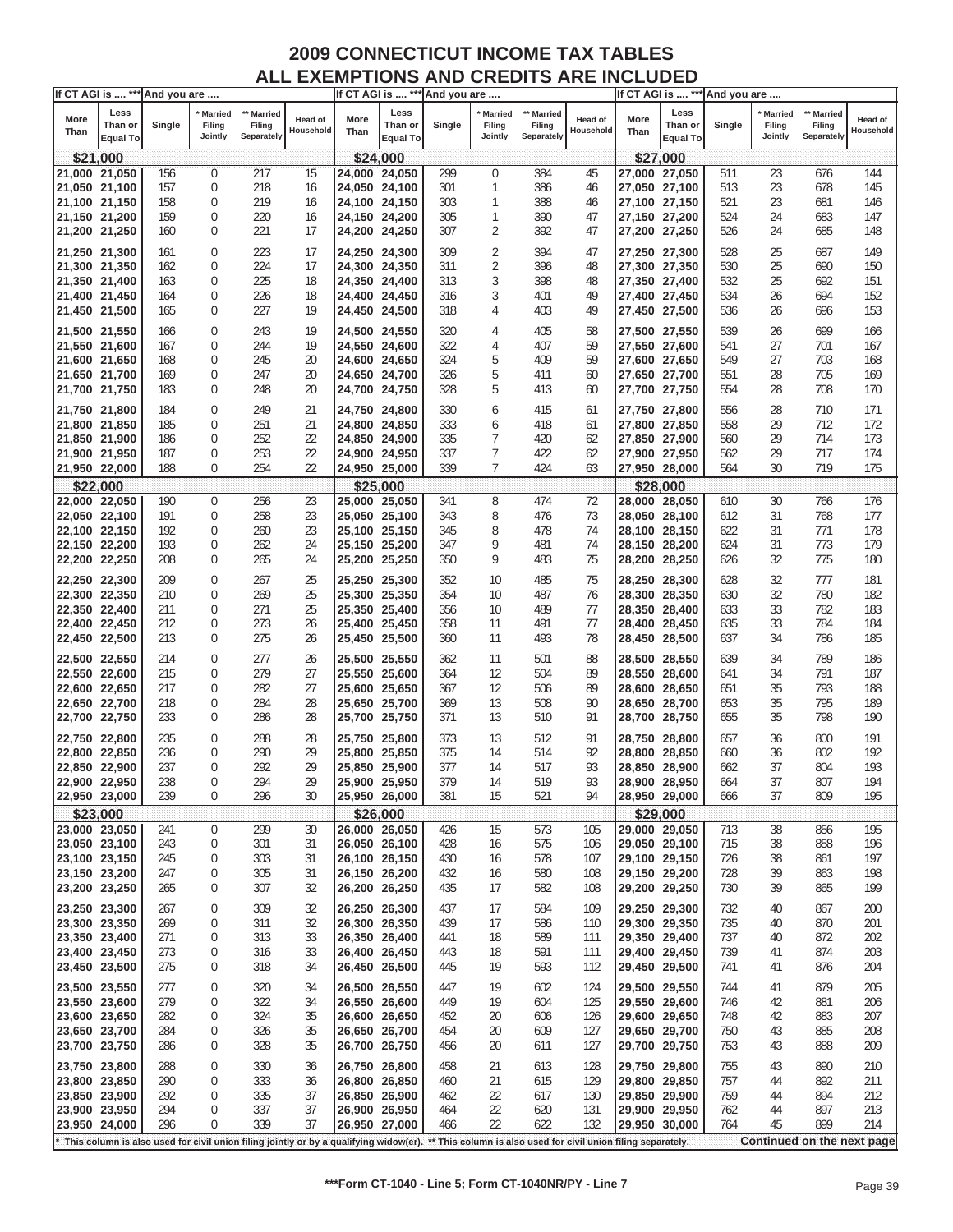| Less<br>Less<br>Less<br>** Married<br>* Married<br><b>Married</b><br>** Married<br>Married<br>** Married<br>More<br>More<br>More<br>Head of<br><b>Head of</b><br>Head of<br>Than or<br>Single<br>Filing<br>Filing<br>Than or<br>Single<br>Filing<br>Filing<br>Than or<br>Single<br>Filing<br>Filing<br>Household<br>Household<br>Than<br>Than<br>Than<br>Jointly<br>Separately<br>Jointly<br>Separately<br>Jointly<br>Separately<br><b>Equal To</b><br>Equal To<br><b>Equal To</b><br>\$33,000<br>\$36,000<br>\$30,000<br>946<br>215<br>1216<br>273<br>234<br>452<br>30,000 30,050<br>811<br>54<br>33,000 33,050<br>1081<br>162<br>36,000 36,050<br>1351<br>1441<br>55<br>948<br>235<br>454<br>30,050 30,100<br>813<br>216<br>33,050 33,100<br>1083<br>163<br>1218<br>274<br>36,050 36,100<br>1353<br>1443<br>30,100 30,150<br>816<br>55<br>951<br>217<br>1086<br>1221<br>275<br>1356<br>236<br>456<br>33,100 33,150<br>164<br>36,100 36,150<br>1446<br>30,150 30,200<br>818<br>56<br>953<br>218<br>33,150 33,200<br>1088<br>165<br>1223<br>276<br>36,150 36,200<br>1358<br>237<br>1448<br>458<br>1225<br>30,200 30,250<br>820<br>955<br>219<br>33,200 33,250<br>1090<br>277<br>36,200 36,250<br>1360<br>238<br>1450<br>460<br>56<br>166<br>30,250 30,300<br>957<br>1092<br>1227<br>36,250 36,300<br>1452<br>822<br>56<br>220<br>33,250 33,300<br>167<br>278<br>1362<br>239<br>462<br>825<br>57<br>221<br>1095<br>168<br>1230<br>279<br>1455<br>30,300 30,350<br>960<br>33,300 33,350<br>36,300 36,350<br>1365<br>240<br>464<br>827<br>57<br>222<br>1232<br>30,350 30,400<br>962<br>33,350 33,400<br>1097<br>169<br>280<br>36,350 36,400<br>1367<br>241<br>1457<br>466<br>223<br>30,400 30,450<br>829<br>58<br>964<br>33,400 33,450<br>1099<br>170<br>1234<br>281<br>36,400 36,450<br>1369<br>242<br>1459<br>469<br>1236<br>30,450 30,500<br>831<br>58<br>966<br>224<br>33,450 33,500<br>1101<br>171<br>282<br>36,450 36,500<br>1371<br>243<br>1461<br>471<br>969<br>225<br>1239<br>1374<br>473<br>30,500 30,550<br>834<br>69<br>33,500 33,550<br>1104<br>186<br>283<br>36,500 36,550<br>244<br>1464<br>971<br>187<br>1241<br>30,550 30,600<br>836<br>69<br>226<br>33,550 33,600<br>1106<br>284<br>36,550 36,600<br>1376<br>245<br>1466<br>475<br>30,600 30,650<br>838<br>973<br>227<br>188<br>285<br>1378<br>477<br>70<br>33,600 33,650<br>1108<br>1243<br>36,600 36,650<br>246<br>1468<br>975<br>228<br>30,650 30,700<br>840<br>70<br>1110<br>189<br>1245<br>286<br>36,650 36,700<br>1380<br>247<br>1470<br>479<br>33,650 33,700<br>30,700 30,750<br>843<br>71<br>978<br>229<br>33,700 33,750<br>1113<br>190<br>1248<br>287<br>36,700 36,750<br>1383<br>1473<br>481<br>248<br>980<br>1250<br>1475<br>30,750 30,800<br>845<br>71<br>230<br>33,750 33,800<br>1115<br>191<br>288<br>36,750 36,800<br>1385<br>249<br>483<br>982<br>231<br>192<br>1252<br>1387<br>250<br>1477<br>30,800 30,850<br>847<br>72<br>33,800 33,850<br>1117<br>289<br>36,800 36,850<br>486<br>849<br>72<br>984<br>232<br>193<br>1254<br>1389<br>251<br>1479<br>488<br>30,850 30,900<br>33,850 33,900<br>1119<br>290<br>36,850 36,900<br>852<br>73<br>987<br>233<br>1257<br>252<br>490<br>30,900 30,950<br>1122<br>194<br>291<br>36,900 36,950<br>1392<br>1482<br>33,900 33,950<br>30,950 31,000<br>854<br>73<br>989<br>234<br>1124<br>195<br>1259<br>292<br>1394<br>253<br>1484<br>492<br>33,950 34,000<br>36,950 37,000<br>\$31,000<br>\$34,000<br>\$37,000<br>195<br>254<br>31,000 31,050<br>901<br>84<br>1036<br>234<br>34.000 34.050<br>1171<br>1306<br>316<br>37,000 37,050<br>1441<br>1486<br>494<br>1038<br>235<br>1308<br>255<br>1488<br>496<br>31,050 31,100<br>903<br>85<br>34,050 34,100<br>1173<br>196<br>317<br>37,050 37,100<br>1443<br>1041<br>236<br>197<br>1311<br>256<br>1491<br>498<br>31,100 31,150<br>906<br>86<br>34,100 34,150<br>1176<br>318<br>37,100 37,150<br>1446<br>237<br>1313<br>1448<br>257<br>1493<br>31,150 31,200<br>908<br>1043<br>1178<br>198<br>319<br>37,150 37,200<br>500<br>86<br>34,150 34,200<br>31,200 31,250<br>910<br>87<br>1045<br>238<br>34,200 34,250<br>1180<br>199<br>1315<br>320<br>37,200 37,250<br>1450<br>258<br>1495<br>503<br>259<br>31,250 31,300<br>912<br>87<br>1047<br>239<br>1182<br>200<br>1317<br>321<br>37,250 37,300<br>1452<br>1497<br>505<br>34,250 34,300<br>507<br>31,300 31,350<br>915<br>88<br>1050<br>240<br>34,300 34,350<br>1185<br>201<br>1320<br>322<br>37,300 37,350<br>1455<br>260<br>1500<br>1052<br>202<br>1322<br>1457<br>1502<br>31,350 31,400<br>917<br>89<br>241<br>34,350 34,400<br>1187<br>323<br>37,350 37,400<br>261<br>509<br>919<br>89<br>1054<br>203<br>1324<br>1459<br>1504<br>31,400 31,450<br>242<br>34,400 34,450<br>1189<br>324<br>37,400 37,450<br>262<br>511<br>1326<br>1506<br>31,450 31,500<br>921<br>90<br>1056<br>243<br>1191<br>204<br>325<br>1461<br>263<br>513<br>34,450 34,500<br>37,450 37,500<br>924<br>102<br>1059<br>244<br>1194<br>205<br>1329<br>349<br>1464<br>264<br>1509<br>515<br>31,500 31,550<br>34,500 34,550<br>37,500 37,550<br>1331<br>31,550 31,600<br>926<br>102<br>1061<br>245<br>34,550 34,600<br>1196<br>206<br>350<br>37,550 37,600<br>1466<br>265<br>1511<br>517<br>1333<br>520<br>31,600 31,650<br>928<br>103<br>1063<br>246<br>34,600 34,650<br>1198<br>207<br>352<br>37,600 37,650<br>1468<br>266<br>1513<br>208<br>1335<br>1470<br>1515<br>522<br>31,650 31,700<br>930<br>104<br>1065<br>247<br>34,650 34,700<br>1200<br>353<br>37,650 37,700<br>267<br>209<br>1338<br>524<br>31,700 31,750<br>933<br>104<br>1068<br>248<br>1203<br>354<br>37,700 37,750<br>1473<br>1518<br>34,700 34,750<br>268<br>935<br>105<br>1070<br>249<br>1205<br>210<br>37,750 37,800<br>1475<br>269<br>1520<br>526<br>31,750 31,800<br>34,750 34,800<br>1340<br>355<br>937<br>1072<br>250<br>1207<br>211<br>1522<br>528<br>31,800 31,850<br>106<br>1342<br>356<br>37,800 37,850<br>1477<br>270<br>34,800 34,850<br>939<br>1074<br>251<br>1209<br>212<br>1344<br>357<br>1479<br>271<br>1524<br>530<br>31,850 31,900<br>106<br>34,850 34,900<br>37,850 37,900<br>31,900 31,950<br>942<br>107<br>1077<br>252<br>34,900 34,950<br>1212<br>213<br>1347<br>358<br>37,900 37,950<br>1482<br>272<br>1527<br>532<br>1529<br>944<br>108<br>1079<br>214<br>1349<br>359<br>37,950 38,000<br>1484<br>273<br>534<br>31,950 32,000<br>253<br>34,950 35,000<br>1214<br>\$32,000<br>\$35,000<br>\$38,000<br>32,000 32,050<br>991<br>120<br>1126<br>254<br>35,000 35,050<br>215<br>1396<br>385<br>38,000 38,050<br>1531<br>273<br>1531<br>579<br>1261<br>32,050 32,100<br>1398<br>387<br>38,050 38,100<br>1533<br>274<br>1533<br>993<br>121<br>1128<br>255<br>35,050 35,100<br>1263<br>216<br>581<br>32,100 32,150<br>35,100 35,150<br>1401<br>38,100 38,150<br>275<br>1536<br>996<br>122<br>1131<br>256<br>1266<br>217<br>389<br>1536<br>583<br>998<br>123<br>1133<br>218<br>1403<br>1538<br>276<br>1538<br>585<br>32,150 32,200<br>257<br>35,150 35,200<br>1268<br>391<br>38,150 38,200<br>277<br>1540<br>32,200 32,250<br>1000<br>123<br>1135<br>258<br>35,200 35,250<br>1270<br>219<br>1405<br>393<br>38,200 38,250<br>1540<br>588<br>32,250 32,300<br>1002<br>124<br>1137<br>259<br>35,250 35,300<br>1272<br>220<br>1407<br>38,250 38,300<br>1542<br>278<br>1542<br>590<br>395<br>32,300 32,350<br>1140<br>35,300 35,350<br>1275<br>221<br>1410<br>38,300 38,350<br>1545<br>279<br>1545<br>592<br>1005<br>125<br>260<br>397<br>32,350 32,400<br>1007<br>1412<br>38,350 38,400<br>1547<br>1547<br>126<br>1142<br>261<br>35,350 35,400<br>1277<br>222<br>399<br>280<br>594<br>32,400 32,450<br>223<br>38,400 38,450<br>1549<br>1009<br>126<br>1144<br>262<br>35,400 35,450<br>1279<br>1414<br>401<br>1549<br>281<br>596<br>1011<br>127<br>1551<br>32,450 32,500<br>1146<br>1281<br>224<br>1416<br>38,450 38,500<br>1551<br>282<br>598<br>263<br>35,450 35,500<br>403<br>1554<br>32,500 32,550<br>1014<br>141<br>1149<br>35,500 35,550<br>225<br>1419<br>38,500 38,550<br>1554<br>283<br>600<br>264<br>1284<br>430<br>32,550 32,600<br>1016<br>141<br>1151<br>35,550 35,600<br>226<br>1421<br>432<br>38,550 38,600<br>1556<br>284<br>1556<br>265<br>1286<br>602<br>32,600 32,650<br>1153<br>227<br>1423<br>38,600 38,650<br>1558<br>285<br>1558<br>1018<br>142<br>35,600 35,650<br>1288<br>435<br>605<br>266<br>32,650 32,700<br>1425<br>38,650 38,700<br>1560<br>1020<br>143<br>1155<br>35,650 35,700<br>1290<br>228<br>437<br>1560<br>286<br>607<br>267<br>1563<br>32,700 32,750<br>1023<br>144<br>1158<br>35,700 35,750<br>1293<br>229<br>1428<br>439<br>38,700 38,750<br>1563<br>287<br>609<br>268<br>32,750 32,800<br>1025<br>35,750 35,800<br>230<br>1430<br>38,750 38,800<br>1565<br>1565<br>145<br>1160<br>269<br>1295<br>441<br>288<br>611<br>32,800 32,850<br>1027<br>231<br>1432<br>289<br>1567<br>146<br>1162<br>270<br>35,800 35,850<br>1297<br>443<br>38,800 38,850<br>1567<br>613<br>32,850 32,900<br>1029<br>232<br>1434<br>38,850 38,900<br>1569<br>290<br>1569<br>146<br>1164<br>271<br>35,850 35,900<br>1299<br>615<br>445<br>32,900 32,950<br>1032<br>38,900 38,950<br>1572<br>147<br>1167<br>272<br>35,900 35,950<br>1302<br>233<br>1437<br>1572<br>291<br>617<br>447<br>1034<br>1169<br>273<br>234<br>1439<br>449<br>292<br>1574<br>619<br>32,950 33,000<br>148<br>35,950 36,000<br>1304<br>38,950 39,000<br>1574<br>Continued on the next page<br>This column is also used for civil union filing jointly or by a qualifying widow(er).<br>** This column is also used for civil union filing separately. | If CT AGI is  *** And you are |  |  |  |  | If CT AGI is  *** And you are |  |  | If CT AGI is  *** And you are |  |           |
|-------------------------------------------------------------------------------------------------------------------------------------------------------------------------------------------------------------------------------------------------------------------------------------------------------------------------------------------------------------------------------------------------------------------------------------------------------------------------------------------------------------------------------------------------------------------------------------------------------------------------------------------------------------------------------------------------------------------------------------------------------------------------------------------------------------------------------------------------------------------------------------------------------------------------------------------------------------------------------------------------------------------------------------------------------------------------------------------------------------------------------------------------------------------------------------------------------------------------------------------------------------------------------------------------------------------------------------------------------------------------------------------------------------------------------------------------------------------------------------------------------------------------------------------------------------------------------------------------------------------------------------------------------------------------------------------------------------------------------------------------------------------------------------------------------------------------------------------------------------------------------------------------------------------------------------------------------------------------------------------------------------------------------------------------------------------------------------------------------------------------------------------------------------------------------------------------------------------------------------------------------------------------------------------------------------------------------------------------------------------------------------------------------------------------------------------------------------------------------------------------------------------------------------------------------------------------------------------------------------------------------------------------------------------------------------------------------------------------------------------------------------------------------------------------------------------------------------------------------------------------------------------------------------------------------------------------------------------------------------------------------------------------------------------------------------------------------------------------------------------------------------------------------------------------------------------------------------------------------------------------------------------------------------------------------------------------------------------------------------------------------------------------------------------------------------------------------------------------------------------------------------------------------------------------------------------------------------------------------------------------------------------------------------------------------------------------------------------------------------------------------------------------------------------------------------------------------------------------------------------------------------------------------------------------------------------------------------------------------------------------------------------------------------------------------------------------------------------------------------------------------------------------------------------------------------------------------------------------------------------------------------------------------------------------------------------------------------------------------------------------------------------------------------------------------------------------------------------------------------------------------------------------------------------------------------------------------------------------------------------------------------------------------------------------------------------------------------------------------------------------------------------------------------------------------------------------------------------------------------------------------------------------------------------------------------------------------------------------------------------------------------------------------------------------------------------------------------------------------------------------------------------------------------------------------------------------------------------------------------------------------------------------------------------------------------------------------------------------------------------------------------------------------------------------------------------------------------------------------------------------------------------------------------------------------------------------------------------------------------------------------------------------------------------------------------------------------------------------------------------------------------------------------------------------------------------------------------------------------------------------------------------------------------------------------------------------------------------------------------------------------------------------------------------------------------------------------------------------------------------------------------------------------------------------------------------------------------------------------------------------------------------------------------------------------------------------------------------------------------------------------------------------------------------------------------------------------------------------------------------------------------------------------------------------------------------------------------------------------------------------------------------------------------------------------------------------------------------------------------------------------------------------------------------------------------------------------------------------------------------------------------------------------------------------------------------------------------------------------------------------------------------------------------------------------------------------------------------------------------------------------------------------------------------------------------------------------------------------------------------------------------------------------------------------------------------------------------------------------------------------------------------------------------------------------------------------------------------------------------------------------------------------------------------------------------------------------------------------------------------------------------------------------------------------------------------------------------------------------------------------------------------------------------------------------------------------------------------------------------------------------------------------------------------------------------------------------------------------------------------------------------------------------------------------------------------------------------------------------------------------------------------------------------------------------------------------------------------------------------------------------------------------------------------------------------------------------------------------------------------------------------------------------------------------------------------------------------------------------------------------------------------------------------------------------------------------------------------------------------------------------------------------------------------------------------------------------------------------------------------------------------------------------------------------------------------------------------------------------------------------------------------------------------------------------------------------------------------------------------------------------------------------------------------------------------------------------------------------------------------------------------------------------------------------------------------------------------------------------------------------------------------------------------------------------------------------------------------------------------------------------------------------------------------------------------------------------------------------------------------------------|-------------------------------|--|--|--|--|-------------------------------|--|--|-------------------------------|--|-----------|
|                                                                                                                                                                                                                                                                                                                                                                                                                                                                                                                                                                                                                                                                                                                                                                                                                                                                                                                                                                                                                                                                                                                                                                                                                                                                                                                                                                                                                                                                                                                                                                                                                                                                                                                                                                                                                                                                                                                                                                                                                                                                                                                                                                                                                                                                                                                                                                                                                                                                                                                                                                                                                                                                                                                                                                                                                                                                                                                                                                                                                                                                                                                                                                                                                                                                                                                                                                                                                                                                                                                                                                                                                                                                                                                                                                                                                                                                                                                                                                                                                                                                                                                                                                                                                                                                                                                                                                                                                                                                                                                                                                                                                                                                                                                                                                                                                                                                                                                                                                                                                                                                                                                                                                                                                                                                                                                                                                                                                                                                                                                                                                                                                                                                                                                                                                                                                                                                                                                                                                                                                                                                                                                                                                                                                                                                                                                                                                                                                                                                                                                                                                                                                                                                                                                                                                                                                                                                                                                                                                                                                                                                                                                                                                                                                                                                                                                                                                                                                                                                                                                                                                                                                                                                                                                                                                                                                                                                                                                                                                                                                                                                                                                                                                                                                                                                                                                                                                                                                                                                                                                                                                                                                                                                                                                                                                                                                                                                                                                                                                                                                                                                                                                                                                                                                                                                                                                                                                                                                                                                                                       |                               |  |  |  |  |                               |  |  |                               |  | Household |
|                                                                                                                                                                                                                                                                                                                                                                                                                                                                                                                                                                                                                                                                                                                                                                                                                                                                                                                                                                                                                                                                                                                                                                                                                                                                                                                                                                                                                                                                                                                                                                                                                                                                                                                                                                                                                                                                                                                                                                                                                                                                                                                                                                                                                                                                                                                                                                                                                                                                                                                                                                                                                                                                                                                                                                                                                                                                                                                                                                                                                                                                                                                                                                                                                                                                                                                                                                                                                                                                                                                                                                                                                                                                                                                                                                                                                                                                                                                                                                                                                                                                                                                                                                                                                                                                                                                                                                                                                                                                                                                                                                                                                                                                                                                                                                                                                                                                                                                                                                                                                                                                                                                                                                                                                                                                                                                                                                                                                                                                                                                                                                                                                                                                                                                                                                                                                                                                                                                                                                                                                                                                                                                                                                                                                                                                                                                                                                                                                                                                                                                                                                                                                                                                                                                                                                                                                                                                                                                                                                                                                                                                                                                                                                                                                                                                                                                                                                                                                                                                                                                                                                                                                                                                                                                                                                                                                                                                                                                                                                                                                                                                                                                                                                                                                                                                                                                                                                                                                                                                                                                                                                                                                                                                                                                                                                                                                                                                                                                                                                                                                                                                                                                                                                                                                                                                                                                                                                                                                                                                                                       |                               |  |  |  |  |                               |  |  |                               |  |           |
|                                                                                                                                                                                                                                                                                                                                                                                                                                                                                                                                                                                                                                                                                                                                                                                                                                                                                                                                                                                                                                                                                                                                                                                                                                                                                                                                                                                                                                                                                                                                                                                                                                                                                                                                                                                                                                                                                                                                                                                                                                                                                                                                                                                                                                                                                                                                                                                                                                                                                                                                                                                                                                                                                                                                                                                                                                                                                                                                                                                                                                                                                                                                                                                                                                                                                                                                                                                                                                                                                                                                                                                                                                                                                                                                                                                                                                                                                                                                                                                                                                                                                                                                                                                                                                                                                                                                                                                                                                                                                                                                                                                                                                                                                                                                                                                                                                                                                                                                                                                                                                                                                                                                                                                                                                                                                                                                                                                                                                                                                                                                                                                                                                                                                                                                                                                                                                                                                                                                                                                                                                                                                                                                                                                                                                                                                                                                                                                                                                                                                                                                                                                                                                                                                                                                                                                                                                                                                                                                                                                                                                                                                                                                                                                                                                                                                                                                                                                                                                                                                                                                                                                                                                                                                                                                                                                                                                                                                                                                                                                                                                                                                                                                                                                                                                                                                                                                                                                                                                                                                                                                                                                                                                                                                                                                                                                                                                                                                                                                                                                                                                                                                                                                                                                                                                                                                                                                                                                                                                                                                                       |                               |  |  |  |  |                               |  |  |                               |  |           |
|                                                                                                                                                                                                                                                                                                                                                                                                                                                                                                                                                                                                                                                                                                                                                                                                                                                                                                                                                                                                                                                                                                                                                                                                                                                                                                                                                                                                                                                                                                                                                                                                                                                                                                                                                                                                                                                                                                                                                                                                                                                                                                                                                                                                                                                                                                                                                                                                                                                                                                                                                                                                                                                                                                                                                                                                                                                                                                                                                                                                                                                                                                                                                                                                                                                                                                                                                                                                                                                                                                                                                                                                                                                                                                                                                                                                                                                                                                                                                                                                                                                                                                                                                                                                                                                                                                                                                                                                                                                                                                                                                                                                                                                                                                                                                                                                                                                                                                                                                                                                                                                                                                                                                                                                                                                                                                                                                                                                                                                                                                                                                                                                                                                                                                                                                                                                                                                                                                                                                                                                                                                                                                                                                                                                                                                                                                                                                                                                                                                                                                                                                                                                                                                                                                                                                                                                                                                                                                                                                                                                                                                                                                                                                                                                                                                                                                                                                                                                                                                                                                                                                                                                                                                                                                                                                                                                                                                                                                                                                                                                                                                                                                                                                                                                                                                                                                                                                                                                                                                                                                                                                                                                                                                                                                                                                                                                                                                                                                                                                                                                                                                                                                                                                                                                                                                                                                                                                                                                                                                                                                       |                               |  |  |  |  |                               |  |  |                               |  |           |
|                                                                                                                                                                                                                                                                                                                                                                                                                                                                                                                                                                                                                                                                                                                                                                                                                                                                                                                                                                                                                                                                                                                                                                                                                                                                                                                                                                                                                                                                                                                                                                                                                                                                                                                                                                                                                                                                                                                                                                                                                                                                                                                                                                                                                                                                                                                                                                                                                                                                                                                                                                                                                                                                                                                                                                                                                                                                                                                                                                                                                                                                                                                                                                                                                                                                                                                                                                                                                                                                                                                                                                                                                                                                                                                                                                                                                                                                                                                                                                                                                                                                                                                                                                                                                                                                                                                                                                                                                                                                                                                                                                                                                                                                                                                                                                                                                                                                                                                                                                                                                                                                                                                                                                                                                                                                                                                                                                                                                                                                                                                                                                                                                                                                                                                                                                                                                                                                                                                                                                                                                                                                                                                                                                                                                                                                                                                                                                                                                                                                                                                                                                                                                                                                                                                                                                                                                                                                                                                                                                                                                                                                                                                                                                                                                                                                                                                                                                                                                                                                                                                                                                                                                                                                                                                                                                                                                                                                                                                                                                                                                                                                                                                                                                                                                                                                                                                                                                                                                                                                                                                                                                                                                                                                                                                                                                                                                                                                                                                                                                                                                                                                                                                                                                                                                                                                                                                                                                                                                                                                                                       |                               |  |  |  |  |                               |  |  |                               |  |           |
|                                                                                                                                                                                                                                                                                                                                                                                                                                                                                                                                                                                                                                                                                                                                                                                                                                                                                                                                                                                                                                                                                                                                                                                                                                                                                                                                                                                                                                                                                                                                                                                                                                                                                                                                                                                                                                                                                                                                                                                                                                                                                                                                                                                                                                                                                                                                                                                                                                                                                                                                                                                                                                                                                                                                                                                                                                                                                                                                                                                                                                                                                                                                                                                                                                                                                                                                                                                                                                                                                                                                                                                                                                                                                                                                                                                                                                                                                                                                                                                                                                                                                                                                                                                                                                                                                                                                                                                                                                                                                                                                                                                                                                                                                                                                                                                                                                                                                                                                                                                                                                                                                                                                                                                                                                                                                                                                                                                                                                                                                                                                                                                                                                                                                                                                                                                                                                                                                                                                                                                                                                                                                                                                                                                                                                                                                                                                                                                                                                                                                                                                                                                                                                                                                                                                                                                                                                                                                                                                                                                                                                                                                                                                                                                                                                                                                                                                                                                                                                                                                                                                                                                                                                                                                                                                                                                                                                                                                                                                                                                                                                                                                                                                                                                                                                                                                                                                                                                                                                                                                                                                                                                                                                                                                                                                                                                                                                                                                                                                                                                                                                                                                                                                                                                                                                                                                                                                                                                                                                                                                                       |                               |  |  |  |  |                               |  |  |                               |  |           |
|                                                                                                                                                                                                                                                                                                                                                                                                                                                                                                                                                                                                                                                                                                                                                                                                                                                                                                                                                                                                                                                                                                                                                                                                                                                                                                                                                                                                                                                                                                                                                                                                                                                                                                                                                                                                                                                                                                                                                                                                                                                                                                                                                                                                                                                                                                                                                                                                                                                                                                                                                                                                                                                                                                                                                                                                                                                                                                                                                                                                                                                                                                                                                                                                                                                                                                                                                                                                                                                                                                                                                                                                                                                                                                                                                                                                                                                                                                                                                                                                                                                                                                                                                                                                                                                                                                                                                                                                                                                                                                                                                                                                                                                                                                                                                                                                                                                                                                                                                                                                                                                                                                                                                                                                                                                                                                                                                                                                                                                                                                                                                                                                                                                                                                                                                                                                                                                                                                                                                                                                                                                                                                                                                                                                                                                                                                                                                                                                                                                                                                                                                                                                                                                                                                                                                                                                                                                                                                                                                                                                                                                                                                                                                                                                                                                                                                                                                                                                                                                                                                                                                                                                                                                                                                                                                                                                                                                                                                                                                                                                                                                                                                                                                                                                                                                                                                                                                                                                                                                                                                                                                                                                                                                                                                                                                                                                                                                                                                                                                                                                                                                                                                                                                                                                                                                                                                                                                                                                                                                                                                       |                               |  |  |  |  |                               |  |  |                               |  |           |
|                                                                                                                                                                                                                                                                                                                                                                                                                                                                                                                                                                                                                                                                                                                                                                                                                                                                                                                                                                                                                                                                                                                                                                                                                                                                                                                                                                                                                                                                                                                                                                                                                                                                                                                                                                                                                                                                                                                                                                                                                                                                                                                                                                                                                                                                                                                                                                                                                                                                                                                                                                                                                                                                                                                                                                                                                                                                                                                                                                                                                                                                                                                                                                                                                                                                                                                                                                                                                                                                                                                                                                                                                                                                                                                                                                                                                                                                                                                                                                                                                                                                                                                                                                                                                                                                                                                                                                                                                                                                                                                                                                                                                                                                                                                                                                                                                                                                                                                                                                                                                                                                                                                                                                                                                                                                                                                                                                                                                                                                                                                                                                                                                                                                                                                                                                                                                                                                                                                                                                                                                                                                                                                                                                                                                                                                                                                                                                                                                                                                                                                                                                                                                                                                                                                                                                                                                                                                                                                                                                                                                                                                                                                                                                                                                                                                                                                                                                                                                                                                                                                                                                                                                                                                                                                                                                                                                                                                                                                                                                                                                                                                                                                                                                                                                                                                                                                                                                                                                                                                                                                                                                                                                                                                                                                                                                                                                                                                                                                                                                                                                                                                                                                                                                                                                                                                                                                                                                                                                                                                                                       |                               |  |  |  |  |                               |  |  |                               |  |           |
|                                                                                                                                                                                                                                                                                                                                                                                                                                                                                                                                                                                                                                                                                                                                                                                                                                                                                                                                                                                                                                                                                                                                                                                                                                                                                                                                                                                                                                                                                                                                                                                                                                                                                                                                                                                                                                                                                                                                                                                                                                                                                                                                                                                                                                                                                                                                                                                                                                                                                                                                                                                                                                                                                                                                                                                                                                                                                                                                                                                                                                                                                                                                                                                                                                                                                                                                                                                                                                                                                                                                                                                                                                                                                                                                                                                                                                                                                                                                                                                                                                                                                                                                                                                                                                                                                                                                                                                                                                                                                                                                                                                                                                                                                                                                                                                                                                                                                                                                                                                                                                                                                                                                                                                                                                                                                                                                                                                                                                                                                                                                                                                                                                                                                                                                                                                                                                                                                                                                                                                                                                                                                                                                                                                                                                                                                                                                                                                                                                                                                                                                                                                                                                                                                                                                                                                                                                                                                                                                                                                                                                                                                                                                                                                                                                                                                                                                                                                                                                                                                                                                                                                                                                                                                                                                                                                                                                                                                                                                                                                                                                                                                                                                                                                                                                                                                                                                                                                                                                                                                                                                                                                                                                                                                                                                                                                                                                                                                                                                                                                                                                                                                                                                                                                                                                                                                                                                                                                                                                                                                                       |                               |  |  |  |  |                               |  |  |                               |  |           |
|                                                                                                                                                                                                                                                                                                                                                                                                                                                                                                                                                                                                                                                                                                                                                                                                                                                                                                                                                                                                                                                                                                                                                                                                                                                                                                                                                                                                                                                                                                                                                                                                                                                                                                                                                                                                                                                                                                                                                                                                                                                                                                                                                                                                                                                                                                                                                                                                                                                                                                                                                                                                                                                                                                                                                                                                                                                                                                                                                                                                                                                                                                                                                                                                                                                                                                                                                                                                                                                                                                                                                                                                                                                                                                                                                                                                                                                                                                                                                                                                                                                                                                                                                                                                                                                                                                                                                                                                                                                                                                                                                                                                                                                                                                                                                                                                                                                                                                                                                                                                                                                                                                                                                                                                                                                                                                                                                                                                                                                                                                                                                                                                                                                                                                                                                                                                                                                                                                                                                                                                                                                                                                                                                                                                                                                                                                                                                                                                                                                                                                                                                                                                                                                                                                                                                                                                                                                                                                                                                                                                                                                                                                                                                                                                                                                                                                                                                                                                                                                                                                                                                                                                                                                                                                                                                                                                                                                                                                                                                                                                                                                                                                                                                                                                                                                                                                                                                                                                                                                                                                                                                                                                                                                                                                                                                                                                                                                                                                                                                                                                                                                                                                                                                                                                                                                                                                                                                                                                                                                                                                       |                               |  |  |  |  |                               |  |  |                               |  |           |
|                                                                                                                                                                                                                                                                                                                                                                                                                                                                                                                                                                                                                                                                                                                                                                                                                                                                                                                                                                                                                                                                                                                                                                                                                                                                                                                                                                                                                                                                                                                                                                                                                                                                                                                                                                                                                                                                                                                                                                                                                                                                                                                                                                                                                                                                                                                                                                                                                                                                                                                                                                                                                                                                                                                                                                                                                                                                                                                                                                                                                                                                                                                                                                                                                                                                                                                                                                                                                                                                                                                                                                                                                                                                                                                                                                                                                                                                                                                                                                                                                                                                                                                                                                                                                                                                                                                                                                                                                                                                                                                                                                                                                                                                                                                                                                                                                                                                                                                                                                                                                                                                                                                                                                                                                                                                                                                                                                                                                                                                                                                                                                                                                                                                                                                                                                                                                                                                                                                                                                                                                                                                                                                                                                                                                                                                                                                                                                                                                                                                                                                                                                                                                                                                                                                                                                                                                                                                                                                                                                                                                                                                                                                                                                                                                                                                                                                                                                                                                                                                                                                                                                                                                                                                                                                                                                                                                                                                                                                                                                                                                                                                                                                                                                                                                                                                                                                                                                                                                                                                                                                                                                                                                                                                                                                                                                                                                                                                                                                                                                                                                                                                                                                                                                                                                                                                                                                                                                                                                                                                                                       |                               |  |  |  |  |                               |  |  |                               |  |           |
|                                                                                                                                                                                                                                                                                                                                                                                                                                                                                                                                                                                                                                                                                                                                                                                                                                                                                                                                                                                                                                                                                                                                                                                                                                                                                                                                                                                                                                                                                                                                                                                                                                                                                                                                                                                                                                                                                                                                                                                                                                                                                                                                                                                                                                                                                                                                                                                                                                                                                                                                                                                                                                                                                                                                                                                                                                                                                                                                                                                                                                                                                                                                                                                                                                                                                                                                                                                                                                                                                                                                                                                                                                                                                                                                                                                                                                                                                                                                                                                                                                                                                                                                                                                                                                                                                                                                                                                                                                                                                                                                                                                                                                                                                                                                                                                                                                                                                                                                                                                                                                                                                                                                                                                                                                                                                                                                                                                                                                                                                                                                                                                                                                                                                                                                                                                                                                                                                                                                                                                                                                                                                                                                                                                                                                                                                                                                                                                                                                                                                                                                                                                                                                                                                                                                                                                                                                                                                                                                                                                                                                                                                                                                                                                                                                                                                                                                                                                                                                                                                                                                                                                                                                                                                                                                                                                                                                                                                                                                                                                                                                                                                                                                                                                                                                                                                                                                                                                                                                                                                                                                                                                                                                                                                                                                                                                                                                                                                                                                                                                                                                                                                                                                                                                                                                                                                                                                                                                                                                                                                                       |                               |  |  |  |  |                               |  |  |                               |  |           |
|                                                                                                                                                                                                                                                                                                                                                                                                                                                                                                                                                                                                                                                                                                                                                                                                                                                                                                                                                                                                                                                                                                                                                                                                                                                                                                                                                                                                                                                                                                                                                                                                                                                                                                                                                                                                                                                                                                                                                                                                                                                                                                                                                                                                                                                                                                                                                                                                                                                                                                                                                                                                                                                                                                                                                                                                                                                                                                                                                                                                                                                                                                                                                                                                                                                                                                                                                                                                                                                                                                                                                                                                                                                                                                                                                                                                                                                                                                                                                                                                                                                                                                                                                                                                                                                                                                                                                                                                                                                                                                                                                                                                                                                                                                                                                                                                                                                                                                                                                                                                                                                                                                                                                                                                                                                                                                                                                                                                                                                                                                                                                                                                                                                                                                                                                                                                                                                                                                                                                                                                                                                                                                                                                                                                                                                                                                                                                                                                                                                                                                                                                                                                                                                                                                                                                                                                                                                                                                                                                                                                                                                                                                                                                                                                                                                                                                                                                                                                                                                                                                                                                                                                                                                                                                                                                                                                                                                                                                                                                                                                                                                                                                                                                                                                                                                                                                                                                                                                                                                                                                                                                                                                                                                                                                                                                                                                                                                                                                                                                                                                                                                                                                                                                                                                                                                                                                                                                                                                                                                                                                       |                               |  |  |  |  |                               |  |  |                               |  |           |
|                                                                                                                                                                                                                                                                                                                                                                                                                                                                                                                                                                                                                                                                                                                                                                                                                                                                                                                                                                                                                                                                                                                                                                                                                                                                                                                                                                                                                                                                                                                                                                                                                                                                                                                                                                                                                                                                                                                                                                                                                                                                                                                                                                                                                                                                                                                                                                                                                                                                                                                                                                                                                                                                                                                                                                                                                                                                                                                                                                                                                                                                                                                                                                                                                                                                                                                                                                                                                                                                                                                                                                                                                                                                                                                                                                                                                                                                                                                                                                                                                                                                                                                                                                                                                                                                                                                                                                                                                                                                                                                                                                                                                                                                                                                                                                                                                                                                                                                                                                                                                                                                                                                                                                                                                                                                                                                                                                                                                                                                                                                                                                                                                                                                                                                                                                                                                                                                                                                                                                                                                                                                                                                                                                                                                                                                                                                                                                                                                                                                                                                                                                                                                                                                                                                                                                                                                                                                                                                                                                                                                                                                                                                                                                                                                                                                                                                                                                                                                                                                                                                                                                                                                                                                                                                                                                                                                                                                                                                                                                                                                                                                                                                                                                                                                                                                                                                                                                                                                                                                                                                                                                                                                                                                                                                                                                                                                                                                                                                                                                                                                                                                                                                                                                                                                                                                                                                                                                                                                                                                                                       |                               |  |  |  |  |                               |  |  |                               |  |           |
|                                                                                                                                                                                                                                                                                                                                                                                                                                                                                                                                                                                                                                                                                                                                                                                                                                                                                                                                                                                                                                                                                                                                                                                                                                                                                                                                                                                                                                                                                                                                                                                                                                                                                                                                                                                                                                                                                                                                                                                                                                                                                                                                                                                                                                                                                                                                                                                                                                                                                                                                                                                                                                                                                                                                                                                                                                                                                                                                                                                                                                                                                                                                                                                                                                                                                                                                                                                                                                                                                                                                                                                                                                                                                                                                                                                                                                                                                                                                                                                                                                                                                                                                                                                                                                                                                                                                                                                                                                                                                                                                                                                                                                                                                                                                                                                                                                                                                                                                                                                                                                                                                                                                                                                                                                                                                                                                                                                                                                                                                                                                                                                                                                                                                                                                                                                                                                                                                                                                                                                                                                                                                                                                                                                                                                                                                                                                                                                                                                                                                                                                                                                                                                                                                                                                                                                                                                                                                                                                                                                                                                                                                                                                                                                                                                                                                                                                                                                                                                                                                                                                                                                                                                                                                                                                                                                                                                                                                                                                                                                                                                                                                                                                                                                                                                                                                                                                                                                                                                                                                                                                                                                                                                                                                                                                                                                                                                                                                                                                                                                                                                                                                                                                                                                                                                                                                                                                                                                                                                                                                                       |                               |  |  |  |  |                               |  |  |                               |  |           |
|                                                                                                                                                                                                                                                                                                                                                                                                                                                                                                                                                                                                                                                                                                                                                                                                                                                                                                                                                                                                                                                                                                                                                                                                                                                                                                                                                                                                                                                                                                                                                                                                                                                                                                                                                                                                                                                                                                                                                                                                                                                                                                                                                                                                                                                                                                                                                                                                                                                                                                                                                                                                                                                                                                                                                                                                                                                                                                                                                                                                                                                                                                                                                                                                                                                                                                                                                                                                                                                                                                                                                                                                                                                                                                                                                                                                                                                                                                                                                                                                                                                                                                                                                                                                                                                                                                                                                                                                                                                                                                                                                                                                                                                                                                                                                                                                                                                                                                                                                                                                                                                                                                                                                                                                                                                                                                                                                                                                                                                                                                                                                                                                                                                                                                                                                                                                                                                                                                                                                                                                                                                                                                                                                                                                                                                                                                                                                                                                                                                                                                                                                                                                                                                                                                                                                                                                                                                                                                                                                                                                                                                                                                                                                                                                                                                                                                                                                                                                                                                                                                                                                                                                                                                                                                                                                                                                                                                                                                                                                                                                                                                                                                                                                                                                                                                                                                                                                                                                                                                                                                                                                                                                                                                                                                                                                                                                                                                                                                                                                                                                                                                                                                                                                                                                                                                                                                                                                                                                                                                                                                       |                               |  |  |  |  |                               |  |  |                               |  |           |
|                                                                                                                                                                                                                                                                                                                                                                                                                                                                                                                                                                                                                                                                                                                                                                                                                                                                                                                                                                                                                                                                                                                                                                                                                                                                                                                                                                                                                                                                                                                                                                                                                                                                                                                                                                                                                                                                                                                                                                                                                                                                                                                                                                                                                                                                                                                                                                                                                                                                                                                                                                                                                                                                                                                                                                                                                                                                                                                                                                                                                                                                                                                                                                                                                                                                                                                                                                                                                                                                                                                                                                                                                                                                                                                                                                                                                                                                                                                                                                                                                                                                                                                                                                                                                                                                                                                                                                                                                                                                                                                                                                                                                                                                                                                                                                                                                                                                                                                                                                                                                                                                                                                                                                                                                                                                                                                                                                                                                                                                                                                                                                                                                                                                                                                                                                                                                                                                                                                                                                                                                                                                                                                                                                                                                                                                                                                                                                                                                                                                                                                                                                                                                                                                                                                                                                                                                                                                                                                                                                                                                                                                                                                                                                                                                                                                                                                                                                                                                                                                                                                                                                                                                                                                                                                                                                                                                                                                                                                                                                                                                                                                                                                                                                                                                                                                                                                                                                                                                                                                                                                                                                                                                                                                                                                                                                                                                                                                                                                                                                                                                                                                                                                                                                                                                                                                                                                                                                                                                                                                                                       |                               |  |  |  |  |                               |  |  |                               |  |           |
|                                                                                                                                                                                                                                                                                                                                                                                                                                                                                                                                                                                                                                                                                                                                                                                                                                                                                                                                                                                                                                                                                                                                                                                                                                                                                                                                                                                                                                                                                                                                                                                                                                                                                                                                                                                                                                                                                                                                                                                                                                                                                                                                                                                                                                                                                                                                                                                                                                                                                                                                                                                                                                                                                                                                                                                                                                                                                                                                                                                                                                                                                                                                                                                                                                                                                                                                                                                                                                                                                                                                                                                                                                                                                                                                                                                                                                                                                                                                                                                                                                                                                                                                                                                                                                                                                                                                                                                                                                                                                                                                                                                                                                                                                                                                                                                                                                                                                                                                                                                                                                                                                                                                                                                                                                                                                                                                                                                                                                                                                                                                                                                                                                                                                                                                                                                                                                                                                                                                                                                                                                                                                                                                                                                                                                                                                                                                                                                                                                                                                                                                                                                                                                                                                                                                                                                                                                                                                                                                                                                                                                                                                                                                                                                                                                                                                                                                                                                                                                                                                                                                                                                                                                                                                                                                                                                                                                                                                                                                                                                                                                                                                                                                                                                                                                                                                                                                                                                                                                                                                                                                                                                                                                                                                                                                                                                                                                                                                                                                                                                                                                                                                                                                                                                                                                                                                                                                                                                                                                                                                                       |                               |  |  |  |  |                               |  |  |                               |  |           |
|                                                                                                                                                                                                                                                                                                                                                                                                                                                                                                                                                                                                                                                                                                                                                                                                                                                                                                                                                                                                                                                                                                                                                                                                                                                                                                                                                                                                                                                                                                                                                                                                                                                                                                                                                                                                                                                                                                                                                                                                                                                                                                                                                                                                                                                                                                                                                                                                                                                                                                                                                                                                                                                                                                                                                                                                                                                                                                                                                                                                                                                                                                                                                                                                                                                                                                                                                                                                                                                                                                                                                                                                                                                                                                                                                                                                                                                                                                                                                                                                                                                                                                                                                                                                                                                                                                                                                                                                                                                                                                                                                                                                                                                                                                                                                                                                                                                                                                                                                                                                                                                                                                                                                                                                                                                                                                                                                                                                                                                                                                                                                                                                                                                                                                                                                                                                                                                                                                                                                                                                                                                                                                                                                                                                                                                                                                                                                                                                                                                                                                                                                                                                                                                                                                                                                                                                                                                                                                                                                                                                                                                                                                                                                                                                                                                                                                                                                                                                                                                                                                                                                                                                                                                                                                                                                                                                                                                                                                                                                                                                                                                                                                                                                                                                                                                                                                                                                                                                                                                                                                                                                                                                                                                                                                                                                                                                                                                                                                                                                                                                                                                                                                                                                                                                                                                                                                                                                                                                                                                                                                       |                               |  |  |  |  |                               |  |  |                               |  |           |
|                                                                                                                                                                                                                                                                                                                                                                                                                                                                                                                                                                                                                                                                                                                                                                                                                                                                                                                                                                                                                                                                                                                                                                                                                                                                                                                                                                                                                                                                                                                                                                                                                                                                                                                                                                                                                                                                                                                                                                                                                                                                                                                                                                                                                                                                                                                                                                                                                                                                                                                                                                                                                                                                                                                                                                                                                                                                                                                                                                                                                                                                                                                                                                                                                                                                                                                                                                                                                                                                                                                                                                                                                                                                                                                                                                                                                                                                                                                                                                                                                                                                                                                                                                                                                                                                                                                                                                                                                                                                                                                                                                                                                                                                                                                                                                                                                                                                                                                                                                                                                                                                                                                                                                                                                                                                                                                                                                                                                                                                                                                                                                                                                                                                                                                                                                                                                                                                                                                                                                                                                                                                                                                                                                                                                                                                                                                                                                                                                                                                                                                                                                                                                                                                                                                                                                                                                                                                                                                                                                                                                                                                                                                                                                                                                                                                                                                                                                                                                                                                                                                                                                                                                                                                                                                                                                                                                                                                                                                                                                                                                                                                                                                                                                                                                                                                                                                                                                                                                                                                                                                                                                                                                                                                                                                                                                                                                                                                                                                                                                                                                                                                                                                                                                                                                                                                                                                                                                                                                                                                                                       |                               |  |  |  |  |                               |  |  |                               |  |           |
|                                                                                                                                                                                                                                                                                                                                                                                                                                                                                                                                                                                                                                                                                                                                                                                                                                                                                                                                                                                                                                                                                                                                                                                                                                                                                                                                                                                                                                                                                                                                                                                                                                                                                                                                                                                                                                                                                                                                                                                                                                                                                                                                                                                                                                                                                                                                                                                                                                                                                                                                                                                                                                                                                                                                                                                                                                                                                                                                                                                                                                                                                                                                                                                                                                                                                                                                                                                                                                                                                                                                                                                                                                                                                                                                                                                                                                                                                                                                                                                                                                                                                                                                                                                                                                                                                                                                                                                                                                                                                                                                                                                                                                                                                                                                                                                                                                                                                                                                                                                                                                                                                                                                                                                                                                                                                                                                                                                                                                                                                                                                                                                                                                                                                                                                                                                                                                                                                                                                                                                                                                                                                                                                                                                                                                                                                                                                                                                                                                                                                                                                                                                                                                                                                                                                                                                                                                                                                                                                                                                                                                                                                                                                                                                                                                                                                                                                                                                                                                                                                                                                                                                                                                                                                                                                                                                                                                                                                                                                                                                                                                                                                                                                                                                                                                                                                                                                                                                                                                                                                                                                                                                                                                                                                                                                                                                                                                                                                                                                                                                                                                                                                                                                                                                                                                                                                                                                                                                                                                                                                                       |                               |  |  |  |  |                               |  |  |                               |  |           |
|                                                                                                                                                                                                                                                                                                                                                                                                                                                                                                                                                                                                                                                                                                                                                                                                                                                                                                                                                                                                                                                                                                                                                                                                                                                                                                                                                                                                                                                                                                                                                                                                                                                                                                                                                                                                                                                                                                                                                                                                                                                                                                                                                                                                                                                                                                                                                                                                                                                                                                                                                                                                                                                                                                                                                                                                                                                                                                                                                                                                                                                                                                                                                                                                                                                                                                                                                                                                                                                                                                                                                                                                                                                                                                                                                                                                                                                                                                                                                                                                                                                                                                                                                                                                                                                                                                                                                                                                                                                                                                                                                                                                                                                                                                                                                                                                                                                                                                                                                                                                                                                                                                                                                                                                                                                                                                                                                                                                                                                                                                                                                                                                                                                                                                                                                                                                                                                                                                                                                                                                                                                                                                                                                                                                                                                                                                                                                                                                                                                                                                                                                                                                                                                                                                                                                                                                                                                                                                                                                                                                                                                                                                                                                                                                                                                                                                                                                                                                                                                                                                                                                                                                                                                                                                                                                                                                                                                                                                                                                                                                                                                                                                                                                                                                                                                                                                                                                                                                                                                                                                                                                                                                                                                                                                                                                                                                                                                                                                                                                                                                                                                                                                                                                                                                                                                                                                                                                                                                                                                                                                       |                               |  |  |  |  |                               |  |  |                               |  |           |
|                                                                                                                                                                                                                                                                                                                                                                                                                                                                                                                                                                                                                                                                                                                                                                                                                                                                                                                                                                                                                                                                                                                                                                                                                                                                                                                                                                                                                                                                                                                                                                                                                                                                                                                                                                                                                                                                                                                                                                                                                                                                                                                                                                                                                                                                                                                                                                                                                                                                                                                                                                                                                                                                                                                                                                                                                                                                                                                                                                                                                                                                                                                                                                                                                                                                                                                                                                                                                                                                                                                                                                                                                                                                                                                                                                                                                                                                                                                                                                                                                                                                                                                                                                                                                                                                                                                                                                                                                                                                                                                                                                                                                                                                                                                                                                                                                                                                                                                                                                                                                                                                                                                                                                                                                                                                                                                                                                                                                                                                                                                                                                                                                                                                                                                                                                                                                                                                                                                                                                                                                                                                                                                                                                                                                                                                                                                                                                                                                                                                                                                                                                                                                                                                                                                                                                                                                                                                                                                                                                                                                                                                                                                                                                                                                                                                                                                                                                                                                                                                                                                                                                                                                                                                                                                                                                                                                                                                                                                                                                                                                                                                                                                                                                                                                                                                                                                                                                                                                                                                                                                                                                                                                                                                                                                                                                                                                                                                                                                                                                                                                                                                                                                                                                                                                                                                                                                                                                                                                                                                                                       |                               |  |  |  |  |                               |  |  |                               |  |           |
|                                                                                                                                                                                                                                                                                                                                                                                                                                                                                                                                                                                                                                                                                                                                                                                                                                                                                                                                                                                                                                                                                                                                                                                                                                                                                                                                                                                                                                                                                                                                                                                                                                                                                                                                                                                                                                                                                                                                                                                                                                                                                                                                                                                                                                                                                                                                                                                                                                                                                                                                                                                                                                                                                                                                                                                                                                                                                                                                                                                                                                                                                                                                                                                                                                                                                                                                                                                                                                                                                                                                                                                                                                                                                                                                                                                                                                                                                                                                                                                                                                                                                                                                                                                                                                                                                                                                                                                                                                                                                                                                                                                                                                                                                                                                                                                                                                                                                                                                                                                                                                                                                                                                                                                                                                                                                                                                                                                                                                                                                                                                                                                                                                                                                                                                                                                                                                                                                                                                                                                                                                                                                                                                                                                                                                                                                                                                                                                                                                                                                                                                                                                                                                                                                                                                                                                                                                                                                                                                                                                                                                                                                                                                                                                                                                                                                                                                                                                                                                                                                                                                                                                                                                                                                                                                                                                                                                                                                                                                                                                                                                                                                                                                                                                                                                                                                                                                                                                                                                                                                                                                                                                                                                                                                                                                                                                                                                                                                                                                                                                                                                                                                                                                                                                                                                                                                                                                                                                                                                                                                                       |                               |  |  |  |  |                               |  |  |                               |  |           |
|                                                                                                                                                                                                                                                                                                                                                                                                                                                                                                                                                                                                                                                                                                                                                                                                                                                                                                                                                                                                                                                                                                                                                                                                                                                                                                                                                                                                                                                                                                                                                                                                                                                                                                                                                                                                                                                                                                                                                                                                                                                                                                                                                                                                                                                                                                                                                                                                                                                                                                                                                                                                                                                                                                                                                                                                                                                                                                                                                                                                                                                                                                                                                                                                                                                                                                                                                                                                                                                                                                                                                                                                                                                                                                                                                                                                                                                                                                                                                                                                                                                                                                                                                                                                                                                                                                                                                                                                                                                                                                                                                                                                                                                                                                                                                                                                                                                                                                                                                                                                                                                                                                                                                                                                                                                                                                                                                                                                                                                                                                                                                                                                                                                                                                                                                                                                                                                                                                                                                                                                                                                                                                                                                                                                                                                                                                                                                                                                                                                                                                                                                                                                                                                                                                                                                                                                                                                                                                                                                                                                                                                                                                                                                                                                                                                                                                                                                                                                                                                                                                                                                                                                                                                                                                                                                                                                                                                                                                                                                                                                                                                                                                                                                                                                                                                                                                                                                                                                                                                                                                                                                                                                                                                                                                                                                                                                                                                                                                                                                                                                                                                                                                                                                                                                                                                                                                                                                                                                                                                                                                       |                               |  |  |  |  |                               |  |  |                               |  |           |
|                                                                                                                                                                                                                                                                                                                                                                                                                                                                                                                                                                                                                                                                                                                                                                                                                                                                                                                                                                                                                                                                                                                                                                                                                                                                                                                                                                                                                                                                                                                                                                                                                                                                                                                                                                                                                                                                                                                                                                                                                                                                                                                                                                                                                                                                                                                                                                                                                                                                                                                                                                                                                                                                                                                                                                                                                                                                                                                                                                                                                                                                                                                                                                                                                                                                                                                                                                                                                                                                                                                                                                                                                                                                                                                                                                                                                                                                                                                                                                                                                                                                                                                                                                                                                                                                                                                                                                                                                                                                                                                                                                                                                                                                                                                                                                                                                                                                                                                                                                                                                                                                                                                                                                                                                                                                                                                                                                                                                                                                                                                                                                                                                                                                                                                                                                                                                                                                                                                                                                                                                                                                                                                                                                                                                                                                                                                                                                                                                                                                                                                                                                                                                                                                                                                                                                                                                                                                                                                                                                                                                                                                                                                                                                                                                                                                                                                                                                                                                                                                                                                                                                                                                                                                                                                                                                                                                                                                                                                                                                                                                                                                                                                                                                                                                                                                                                                                                                                                                                                                                                                                                                                                                                                                                                                                                                                                                                                                                                                                                                                                                                                                                                                                                                                                                                                                                                                                                                                                                                                                                                       |                               |  |  |  |  |                               |  |  |                               |  |           |
|                                                                                                                                                                                                                                                                                                                                                                                                                                                                                                                                                                                                                                                                                                                                                                                                                                                                                                                                                                                                                                                                                                                                                                                                                                                                                                                                                                                                                                                                                                                                                                                                                                                                                                                                                                                                                                                                                                                                                                                                                                                                                                                                                                                                                                                                                                                                                                                                                                                                                                                                                                                                                                                                                                                                                                                                                                                                                                                                                                                                                                                                                                                                                                                                                                                                                                                                                                                                                                                                                                                                                                                                                                                                                                                                                                                                                                                                                                                                                                                                                                                                                                                                                                                                                                                                                                                                                                                                                                                                                                                                                                                                                                                                                                                                                                                                                                                                                                                                                                                                                                                                                                                                                                                                                                                                                                                                                                                                                                                                                                                                                                                                                                                                                                                                                                                                                                                                                                                                                                                                                                                                                                                                                                                                                                                                                                                                                                                                                                                                                                                                                                                                                                                                                                                                                                                                                                                                                                                                                                                                                                                                                                                                                                                                                                                                                                                                                                                                                                                                                                                                                                                                                                                                                                                                                                                                                                                                                                                                                                                                                                                                                                                                                                                                                                                                                                                                                                                                                                                                                                                                                                                                                                                                                                                                                                                                                                                                                                                                                                                                                                                                                                                                                                                                                                                                                                                                                                                                                                                                                                       |                               |  |  |  |  |                               |  |  |                               |  |           |
|                                                                                                                                                                                                                                                                                                                                                                                                                                                                                                                                                                                                                                                                                                                                                                                                                                                                                                                                                                                                                                                                                                                                                                                                                                                                                                                                                                                                                                                                                                                                                                                                                                                                                                                                                                                                                                                                                                                                                                                                                                                                                                                                                                                                                                                                                                                                                                                                                                                                                                                                                                                                                                                                                                                                                                                                                                                                                                                                                                                                                                                                                                                                                                                                                                                                                                                                                                                                                                                                                                                                                                                                                                                                                                                                                                                                                                                                                                                                                                                                                                                                                                                                                                                                                                                                                                                                                                                                                                                                                                                                                                                                                                                                                                                                                                                                                                                                                                                                                                                                                                                                                                                                                                                                                                                                                                                                                                                                                                                                                                                                                                                                                                                                                                                                                                                                                                                                                                                                                                                                                                                                                                                                                                                                                                                                                                                                                                                                                                                                                                                                                                                                                                                                                                                                                                                                                                                                                                                                                                                                                                                                                                                                                                                                                                                                                                                                                                                                                                                                                                                                                                                                                                                                                                                                                                                                                                                                                                                                                                                                                                                                                                                                                                                                                                                                                                                                                                                                                                                                                                                                                                                                                                                                                                                                                                                                                                                                                                                                                                                                                                                                                                                                                                                                                                                                                                                                                                                                                                                                                                       |                               |  |  |  |  |                               |  |  |                               |  |           |
|                                                                                                                                                                                                                                                                                                                                                                                                                                                                                                                                                                                                                                                                                                                                                                                                                                                                                                                                                                                                                                                                                                                                                                                                                                                                                                                                                                                                                                                                                                                                                                                                                                                                                                                                                                                                                                                                                                                                                                                                                                                                                                                                                                                                                                                                                                                                                                                                                                                                                                                                                                                                                                                                                                                                                                                                                                                                                                                                                                                                                                                                                                                                                                                                                                                                                                                                                                                                                                                                                                                                                                                                                                                                                                                                                                                                                                                                                                                                                                                                                                                                                                                                                                                                                                                                                                                                                                                                                                                                                                                                                                                                                                                                                                                                                                                                                                                                                                                                                                                                                                                                                                                                                                                                                                                                                                                                                                                                                                                                                                                                                                                                                                                                                                                                                                                                                                                                                                                                                                                                                                                                                                                                                                                                                                                                                                                                                                                                                                                                                                                                                                                                                                                                                                                                                                                                                                                                                                                                                                                                                                                                                                                                                                                                                                                                                                                                                                                                                                                                                                                                                                                                                                                                                                                                                                                                                                                                                                                                                                                                                                                                                                                                                                                                                                                                                                                                                                                                                                                                                                                                                                                                                                                                                                                                                                                                                                                                                                                                                                                                                                                                                                                                                                                                                                                                                                                                                                                                                                                                                                       |                               |  |  |  |  |                               |  |  |                               |  |           |
|                                                                                                                                                                                                                                                                                                                                                                                                                                                                                                                                                                                                                                                                                                                                                                                                                                                                                                                                                                                                                                                                                                                                                                                                                                                                                                                                                                                                                                                                                                                                                                                                                                                                                                                                                                                                                                                                                                                                                                                                                                                                                                                                                                                                                                                                                                                                                                                                                                                                                                                                                                                                                                                                                                                                                                                                                                                                                                                                                                                                                                                                                                                                                                                                                                                                                                                                                                                                                                                                                                                                                                                                                                                                                                                                                                                                                                                                                                                                                                                                                                                                                                                                                                                                                                                                                                                                                                                                                                                                                                                                                                                                                                                                                                                                                                                                                                                                                                                                                                                                                                                                                                                                                                                                                                                                                                                                                                                                                                                                                                                                                                                                                                                                                                                                                                                                                                                                                                                                                                                                                                                                                                                                                                                                                                                                                                                                                                                                                                                                                                                                                                                                                                                                                                                                                                                                                                                                                                                                                                                                                                                                                                                                                                                                                                                                                                                                                                                                                                                                                                                                                                                                                                                                                                                                                                                                                                                                                                                                                                                                                                                                                                                                                                                                                                                                                                                                                                                                                                                                                                                                                                                                                                                                                                                                                                                                                                                                                                                                                                                                                                                                                                                                                                                                                                                                                                                                                                                                                                                                                                       |                               |  |  |  |  |                               |  |  |                               |  |           |
|                                                                                                                                                                                                                                                                                                                                                                                                                                                                                                                                                                                                                                                                                                                                                                                                                                                                                                                                                                                                                                                                                                                                                                                                                                                                                                                                                                                                                                                                                                                                                                                                                                                                                                                                                                                                                                                                                                                                                                                                                                                                                                                                                                                                                                                                                                                                                                                                                                                                                                                                                                                                                                                                                                                                                                                                                                                                                                                                                                                                                                                                                                                                                                                                                                                                                                                                                                                                                                                                                                                                                                                                                                                                                                                                                                                                                                                                                                                                                                                                                                                                                                                                                                                                                                                                                                                                                                                                                                                                                                                                                                                                                                                                                                                                                                                                                                                                                                                                                                                                                                                                                                                                                                                                                                                                                                                                                                                                                                                                                                                                                                                                                                                                                                                                                                                                                                                                                                                                                                                                                                                                                                                                                                                                                                                                                                                                                                                                                                                                                                                                                                                                                                                                                                                                                                                                                                                                                                                                                                                                                                                                                                                                                                                                                                                                                                                                                                                                                                                                                                                                                                                                                                                                                                                                                                                                                                                                                                                                                                                                                                                                                                                                                                                                                                                                                                                                                                                                                                                                                                                                                                                                                                                                                                                                                                                                                                                                                                                                                                                                                                                                                                                                                                                                                                                                                                                                                                                                                                                                                                       |                               |  |  |  |  |                               |  |  |                               |  |           |
|                                                                                                                                                                                                                                                                                                                                                                                                                                                                                                                                                                                                                                                                                                                                                                                                                                                                                                                                                                                                                                                                                                                                                                                                                                                                                                                                                                                                                                                                                                                                                                                                                                                                                                                                                                                                                                                                                                                                                                                                                                                                                                                                                                                                                                                                                                                                                                                                                                                                                                                                                                                                                                                                                                                                                                                                                                                                                                                                                                                                                                                                                                                                                                                                                                                                                                                                                                                                                                                                                                                                                                                                                                                                                                                                                                                                                                                                                                                                                                                                                                                                                                                                                                                                                                                                                                                                                                                                                                                                                                                                                                                                                                                                                                                                                                                                                                                                                                                                                                                                                                                                                                                                                                                                                                                                                                                                                                                                                                                                                                                                                                                                                                                                                                                                                                                                                                                                                                                                                                                                                                                                                                                                                                                                                                                                                                                                                                                                                                                                                                                                                                                                                                                                                                                                                                                                                                                                                                                                                                                                                                                                                                                                                                                                                                                                                                                                                                                                                                                                                                                                                                                                                                                                                                                                                                                                                                                                                                                                                                                                                                                                                                                                                                                                                                                                                                                                                                                                                                                                                                                                                                                                                                                                                                                                                                                                                                                                                                                                                                                                                                                                                                                                                                                                                                                                                                                                                                                                                                                                                                       |                               |  |  |  |  |                               |  |  |                               |  |           |
|                                                                                                                                                                                                                                                                                                                                                                                                                                                                                                                                                                                                                                                                                                                                                                                                                                                                                                                                                                                                                                                                                                                                                                                                                                                                                                                                                                                                                                                                                                                                                                                                                                                                                                                                                                                                                                                                                                                                                                                                                                                                                                                                                                                                                                                                                                                                                                                                                                                                                                                                                                                                                                                                                                                                                                                                                                                                                                                                                                                                                                                                                                                                                                                                                                                                                                                                                                                                                                                                                                                                                                                                                                                                                                                                                                                                                                                                                                                                                                                                                                                                                                                                                                                                                                                                                                                                                                                                                                                                                                                                                                                                                                                                                                                                                                                                                                                                                                                                                                                                                                                                                                                                                                                                                                                                                                                                                                                                                                                                                                                                                                                                                                                                                                                                                                                                                                                                                                                                                                                                                                                                                                                                                                                                                                                                                                                                                                                                                                                                                                                                                                                                                                                                                                                                                                                                                                                                                                                                                                                                                                                                                                                                                                                                                                                                                                                                                                                                                                                                                                                                                                                                                                                                                                                                                                                                                                                                                                                                                                                                                                                                                                                                                                                                                                                                                                                                                                                                                                                                                                                                                                                                                                                                                                                                                                                                                                                                                                                                                                                                                                                                                                                                                                                                                                                                                                                                                                                                                                                                                                       |                               |  |  |  |  |                               |  |  |                               |  |           |
|                                                                                                                                                                                                                                                                                                                                                                                                                                                                                                                                                                                                                                                                                                                                                                                                                                                                                                                                                                                                                                                                                                                                                                                                                                                                                                                                                                                                                                                                                                                                                                                                                                                                                                                                                                                                                                                                                                                                                                                                                                                                                                                                                                                                                                                                                                                                                                                                                                                                                                                                                                                                                                                                                                                                                                                                                                                                                                                                                                                                                                                                                                                                                                                                                                                                                                                                                                                                                                                                                                                                                                                                                                                                                                                                                                                                                                                                                                                                                                                                                                                                                                                                                                                                                                                                                                                                                                                                                                                                                                                                                                                                                                                                                                                                                                                                                                                                                                                                                                                                                                                                                                                                                                                                                                                                                                                                                                                                                                                                                                                                                                                                                                                                                                                                                                                                                                                                                                                                                                                                                                                                                                                                                                                                                                                                                                                                                                                                                                                                                                                                                                                                                                                                                                                                                                                                                                                                                                                                                                                                                                                                                                                                                                                                                                                                                                                                                                                                                                                                                                                                                                                                                                                                                                                                                                                                                                                                                                                                                                                                                                                                                                                                                                                                                                                                                                                                                                                                                                                                                                                                                                                                                                                                                                                                                                                                                                                                                                                                                                                                                                                                                                                                                                                                                                                                                                                                                                                                                                                                                                       |                               |  |  |  |  |                               |  |  |                               |  |           |
|                                                                                                                                                                                                                                                                                                                                                                                                                                                                                                                                                                                                                                                                                                                                                                                                                                                                                                                                                                                                                                                                                                                                                                                                                                                                                                                                                                                                                                                                                                                                                                                                                                                                                                                                                                                                                                                                                                                                                                                                                                                                                                                                                                                                                                                                                                                                                                                                                                                                                                                                                                                                                                                                                                                                                                                                                                                                                                                                                                                                                                                                                                                                                                                                                                                                                                                                                                                                                                                                                                                                                                                                                                                                                                                                                                                                                                                                                                                                                                                                                                                                                                                                                                                                                                                                                                                                                                                                                                                                                                                                                                                                                                                                                                                                                                                                                                                                                                                                                                                                                                                                                                                                                                                                                                                                                                                                                                                                                                                                                                                                                                                                                                                                                                                                                                                                                                                                                                                                                                                                                                                                                                                                                                                                                                                                                                                                                                                                                                                                                                                                                                                                                                                                                                                                                                                                                                                                                                                                                                                                                                                                                                                                                                                                                                                                                                                                                                                                                                                                                                                                                                                                                                                                                                                                                                                                                                                                                                                                                                                                                                                                                                                                                                                                                                                                                                                                                                                                                                                                                                                                                                                                                                                                                                                                                                                                                                                                                                                                                                                                                                                                                                                                                                                                                                                                                                                                                                                                                                                                                                       |                               |  |  |  |  |                               |  |  |                               |  |           |
|                                                                                                                                                                                                                                                                                                                                                                                                                                                                                                                                                                                                                                                                                                                                                                                                                                                                                                                                                                                                                                                                                                                                                                                                                                                                                                                                                                                                                                                                                                                                                                                                                                                                                                                                                                                                                                                                                                                                                                                                                                                                                                                                                                                                                                                                                                                                                                                                                                                                                                                                                                                                                                                                                                                                                                                                                                                                                                                                                                                                                                                                                                                                                                                                                                                                                                                                                                                                                                                                                                                                                                                                                                                                                                                                                                                                                                                                                                                                                                                                                                                                                                                                                                                                                                                                                                                                                                                                                                                                                                                                                                                                                                                                                                                                                                                                                                                                                                                                                                                                                                                                                                                                                                                                                                                                                                                                                                                                                                                                                                                                                                                                                                                                                                                                                                                                                                                                                                                                                                                                                                                                                                                                                                                                                                                                                                                                                                                                                                                                                                                                                                                                                                                                                                                                                                                                                                                                                                                                                                                                                                                                                                                                                                                                                                                                                                                                                                                                                                                                                                                                                                                                                                                                                                                                                                                                                                                                                                                                                                                                                                                                                                                                                                                                                                                                                                                                                                                                                                                                                                                                                                                                                                                                                                                                                                                                                                                                                                                                                                                                                                                                                                                                                                                                                                                                                                                                                                                                                                                                                                       |                               |  |  |  |  |                               |  |  |                               |  |           |
|                                                                                                                                                                                                                                                                                                                                                                                                                                                                                                                                                                                                                                                                                                                                                                                                                                                                                                                                                                                                                                                                                                                                                                                                                                                                                                                                                                                                                                                                                                                                                                                                                                                                                                                                                                                                                                                                                                                                                                                                                                                                                                                                                                                                                                                                                                                                                                                                                                                                                                                                                                                                                                                                                                                                                                                                                                                                                                                                                                                                                                                                                                                                                                                                                                                                                                                                                                                                                                                                                                                                                                                                                                                                                                                                                                                                                                                                                                                                                                                                                                                                                                                                                                                                                                                                                                                                                                                                                                                                                                                                                                                                                                                                                                                                                                                                                                                                                                                                                                                                                                                                                                                                                                                                                                                                                                                                                                                                                                                                                                                                                                                                                                                                                                                                                                                                                                                                                                                                                                                                                                                                                                                                                                                                                                                                                                                                                                                                                                                                                                                                                                                                                                                                                                                                                                                                                                                                                                                                                                                                                                                                                                                                                                                                                                                                                                                                                                                                                                                                                                                                                                                                                                                                                                                                                                                                                                                                                                                                                                                                                                                                                                                                                                                                                                                                                                                                                                                                                                                                                                                                                                                                                                                                                                                                                                                                                                                                                                                                                                                                                                                                                                                                                                                                                                                                                                                                                                                                                                                                                                       |                               |  |  |  |  |                               |  |  |                               |  |           |
|                                                                                                                                                                                                                                                                                                                                                                                                                                                                                                                                                                                                                                                                                                                                                                                                                                                                                                                                                                                                                                                                                                                                                                                                                                                                                                                                                                                                                                                                                                                                                                                                                                                                                                                                                                                                                                                                                                                                                                                                                                                                                                                                                                                                                                                                                                                                                                                                                                                                                                                                                                                                                                                                                                                                                                                                                                                                                                                                                                                                                                                                                                                                                                                                                                                                                                                                                                                                                                                                                                                                                                                                                                                                                                                                                                                                                                                                                                                                                                                                                                                                                                                                                                                                                                                                                                                                                                                                                                                                                                                                                                                                                                                                                                                                                                                                                                                                                                                                                                                                                                                                                                                                                                                                                                                                                                                                                                                                                                                                                                                                                                                                                                                                                                                                                                                                                                                                                                                                                                                                                                                                                                                                                                                                                                                                                                                                                                                                                                                                                                                                                                                                                                                                                                                                                                                                                                                                                                                                                                                                                                                                                                                                                                                                                                                                                                                                                                                                                                                                                                                                                                                                                                                                                                                                                                                                                                                                                                                                                                                                                                                                                                                                                                                                                                                                                                                                                                                                                                                                                                                                                                                                                                                                                                                                                                                                                                                                                                                                                                                                                                                                                                                                                                                                                                                                                                                                                                                                                                                                                                       |                               |  |  |  |  |                               |  |  |                               |  |           |
|                                                                                                                                                                                                                                                                                                                                                                                                                                                                                                                                                                                                                                                                                                                                                                                                                                                                                                                                                                                                                                                                                                                                                                                                                                                                                                                                                                                                                                                                                                                                                                                                                                                                                                                                                                                                                                                                                                                                                                                                                                                                                                                                                                                                                                                                                                                                                                                                                                                                                                                                                                                                                                                                                                                                                                                                                                                                                                                                                                                                                                                                                                                                                                                                                                                                                                                                                                                                                                                                                                                                                                                                                                                                                                                                                                                                                                                                                                                                                                                                                                                                                                                                                                                                                                                                                                                                                                                                                                                                                                                                                                                                                                                                                                                                                                                                                                                                                                                                                                                                                                                                                                                                                                                                                                                                                                                                                                                                                                                                                                                                                                                                                                                                                                                                                                                                                                                                                                                                                                                                                                                                                                                                                                                                                                                                                                                                                                                                                                                                                                                                                                                                                                                                                                                                                                                                                                                                                                                                                                                                                                                                                                                                                                                                                                                                                                                                                                                                                                                                                                                                                                                                                                                                                                                                                                                                                                                                                                                                                                                                                                                                                                                                                                                                                                                                                                                                                                                                                                                                                                                                                                                                                                                                                                                                                                                                                                                                                                                                                                                                                                                                                                                                                                                                                                                                                                                                                                                                                                                                                                       |                               |  |  |  |  |                               |  |  |                               |  |           |
|                                                                                                                                                                                                                                                                                                                                                                                                                                                                                                                                                                                                                                                                                                                                                                                                                                                                                                                                                                                                                                                                                                                                                                                                                                                                                                                                                                                                                                                                                                                                                                                                                                                                                                                                                                                                                                                                                                                                                                                                                                                                                                                                                                                                                                                                                                                                                                                                                                                                                                                                                                                                                                                                                                                                                                                                                                                                                                                                                                                                                                                                                                                                                                                                                                                                                                                                                                                                                                                                                                                                                                                                                                                                                                                                                                                                                                                                                                                                                                                                                                                                                                                                                                                                                                                                                                                                                                                                                                                                                                                                                                                                                                                                                                                                                                                                                                                                                                                                                                                                                                                                                                                                                                                                                                                                                                                                                                                                                                                                                                                                                                                                                                                                                                                                                                                                                                                                                                                                                                                                                                                                                                                                                                                                                                                                                                                                                                                                                                                                                                                                                                                                                                                                                                                                                                                                                                                                                                                                                                                                                                                                                                                                                                                                                                                                                                                                                                                                                                                                                                                                                                                                                                                                                                                                                                                                                                                                                                                                                                                                                                                                                                                                                                                                                                                                                                                                                                                                                                                                                                                                                                                                                                                                                                                                                                                                                                                                                                                                                                                                                                                                                                                                                                                                                                                                                                                                                                                                                                                                                                       |                               |  |  |  |  |                               |  |  |                               |  |           |
|                                                                                                                                                                                                                                                                                                                                                                                                                                                                                                                                                                                                                                                                                                                                                                                                                                                                                                                                                                                                                                                                                                                                                                                                                                                                                                                                                                                                                                                                                                                                                                                                                                                                                                                                                                                                                                                                                                                                                                                                                                                                                                                                                                                                                                                                                                                                                                                                                                                                                                                                                                                                                                                                                                                                                                                                                                                                                                                                                                                                                                                                                                                                                                                                                                                                                                                                                                                                                                                                                                                                                                                                                                                                                                                                                                                                                                                                                                                                                                                                                                                                                                                                                                                                                                                                                                                                                                                                                                                                                                                                                                                                                                                                                                                                                                                                                                                                                                                                                                                                                                                                                                                                                                                                                                                                                                                                                                                                                                                                                                                                                                                                                                                                                                                                                                                                                                                                                                                                                                                                                                                                                                                                                                                                                                                                                                                                                                                                                                                                                                                                                                                                                                                                                                                                                                                                                                                                                                                                                                                                                                                                                                                                                                                                                                                                                                                                                                                                                                                                                                                                                                                                                                                                                                                                                                                                                                                                                                                                                                                                                                                                                                                                                                                                                                                                                                                                                                                                                                                                                                                                                                                                                                                                                                                                                                                                                                                                                                                                                                                                                                                                                                                                                                                                                                                                                                                                                                                                                                                                                                       |                               |  |  |  |  |                               |  |  |                               |  |           |
|                                                                                                                                                                                                                                                                                                                                                                                                                                                                                                                                                                                                                                                                                                                                                                                                                                                                                                                                                                                                                                                                                                                                                                                                                                                                                                                                                                                                                                                                                                                                                                                                                                                                                                                                                                                                                                                                                                                                                                                                                                                                                                                                                                                                                                                                                                                                                                                                                                                                                                                                                                                                                                                                                                                                                                                                                                                                                                                                                                                                                                                                                                                                                                                                                                                                                                                                                                                                                                                                                                                                                                                                                                                                                                                                                                                                                                                                                                                                                                                                                                                                                                                                                                                                                                                                                                                                                                                                                                                                                                                                                                                                                                                                                                                                                                                                                                                                                                                                                                                                                                                                                                                                                                                                                                                                                                                                                                                                                                                                                                                                                                                                                                                                                                                                                                                                                                                                                                                                                                                                                                                                                                                                                                                                                                                                                                                                                                                                                                                                                                                                                                                                                                                                                                                                                                                                                                                                                                                                                                                                                                                                                                                                                                                                                                                                                                                                                                                                                                                                                                                                                                                                                                                                                                                                                                                                                                                                                                                                                                                                                                                                                                                                                                                                                                                                                                                                                                                                                                                                                                                                                                                                                                                                                                                                                                                                                                                                                                                                                                                                                                                                                                                                                                                                                                                                                                                                                                                                                                                                                                       |                               |  |  |  |  |                               |  |  |                               |  |           |
|                                                                                                                                                                                                                                                                                                                                                                                                                                                                                                                                                                                                                                                                                                                                                                                                                                                                                                                                                                                                                                                                                                                                                                                                                                                                                                                                                                                                                                                                                                                                                                                                                                                                                                                                                                                                                                                                                                                                                                                                                                                                                                                                                                                                                                                                                                                                                                                                                                                                                                                                                                                                                                                                                                                                                                                                                                                                                                                                                                                                                                                                                                                                                                                                                                                                                                                                                                                                                                                                                                                                                                                                                                                                                                                                                                                                                                                                                                                                                                                                                                                                                                                                                                                                                                                                                                                                                                                                                                                                                                                                                                                                                                                                                                                                                                                                                                                                                                                                                                                                                                                                                                                                                                                                                                                                                                                                                                                                                                                                                                                                                                                                                                                                                                                                                                                                                                                                                                                                                                                                                                                                                                                                                                                                                                                                                                                                                                                                                                                                                                                                                                                                                                                                                                                                                                                                                                                                                                                                                                                                                                                                                                                                                                                                                                                                                                                                                                                                                                                                                                                                                                                                                                                                                                                                                                                                                                                                                                                                                                                                                                                                                                                                                                                                                                                                                                                                                                                                                                                                                                                                                                                                                                                                                                                                                                                                                                                                                                                                                                                                                                                                                                                                                                                                                                                                                                                                                                                                                                                                                                       |                               |  |  |  |  |                               |  |  |                               |  |           |
|                                                                                                                                                                                                                                                                                                                                                                                                                                                                                                                                                                                                                                                                                                                                                                                                                                                                                                                                                                                                                                                                                                                                                                                                                                                                                                                                                                                                                                                                                                                                                                                                                                                                                                                                                                                                                                                                                                                                                                                                                                                                                                                                                                                                                                                                                                                                                                                                                                                                                                                                                                                                                                                                                                                                                                                                                                                                                                                                                                                                                                                                                                                                                                                                                                                                                                                                                                                                                                                                                                                                                                                                                                                                                                                                                                                                                                                                                                                                                                                                                                                                                                                                                                                                                                                                                                                                                                                                                                                                                                                                                                                                                                                                                                                                                                                                                                                                                                                                                                                                                                                                                                                                                                                                                                                                                                                                                                                                                                                                                                                                                                                                                                                                                                                                                                                                                                                                                                                                                                                                                                                                                                                                                                                                                                                                                                                                                                                                                                                                                                                                                                                                                                                                                                                                                                                                                                                                                                                                                                                                                                                                                                                                                                                                                                                                                                                                                                                                                                                                                                                                                                                                                                                                                                                                                                                                                                                                                                                                                                                                                                                                                                                                                                                                                                                                                                                                                                                                                                                                                                                                                                                                                                                                                                                                                                                                                                                                                                                                                                                                                                                                                                                                                                                                                                                                                                                                                                                                                                                                                                       |                               |  |  |  |  |                               |  |  |                               |  |           |
|                                                                                                                                                                                                                                                                                                                                                                                                                                                                                                                                                                                                                                                                                                                                                                                                                                                                                                                                                                                                                                                                                                                                                                                                                                                                                                                                                                                                                                                                                                                                                                                                                                                                                                                                                                                                                                                                                                                                                                                                                                                                                                                                                                                                                                                                                                                                                                                                                                                                                                                                                                                                                                                                                                                                                                                                                                                                                                                                                                                                                                                                                                                                                                                                                                                                                                                                                                                                                                                                                                                                                                                                                                                                                                                                                                                                                                                                                                                                                                                                                                                                                                                                                                                                                                                                                                                                                                                                                                                                                                                                                                                                                                                                                                                                                                                                                                                                                                                                                                                                                                                                                                                                                                                                                                                                                                                                                                                                                                                                                                                                                                                                                                                                                                                                                                                                                                                                                                                                                                                                                                                                                                                                                                                                                                                                                                                                                                                                                                                                                                                                                                                                                                                                                                                                                                                                                                                                                                                                                                                                                                                                                                                                                                                                                                                                                                                                                                                                                                                                                                                                                                                                                                                                                                                                                                                                                                                                                                                                                                                                                                                                                                                                                                                                                                                                                                                                                                                                                                                                                                                                                                                                                                                                                                                                                                                                                                                                                                                                                                                                                                                                                                                                                                                                                                                                                                                                                                                                                                                                                                       |                               |  |  |  |  |                               |  |  |                               |  |           |
|                                                                                                                                                                                                                                                                                                                                                                                                                                                                                                                                                                                                                                                                                                                                                                                                                                                                                                                                                                                                                                                                                                                                                                                                                                                                                                                                                                                                                                                                                                                                                                                                                                                                                                                                                                                                                                                                                                                                                                                                                                                                                                                                                                                                                                                                                                                                                                                                                                                                                                                                                                                                                                                                                                                                                                                                                                                                                                                                                                                                                                                                                                                                                                                                                                                                                                                                                                                                                                                                                                                                                                                                                                                                                                                                                                                                                                                                                                                                                                                                                                                                                                                                                                                                                                                                                                                                                                                                                                                                                                                                                                                                                                                                                                                                                                                                                                                                                                                                                                                                                                                                                                                                                                                                                                                                                                                                                                                                                                                                                                                                                                                                                                                                                                                                                                                                                                                                                                                                                                                                                                                                                                                                                                                                                                                                                                                                                                                                                                                                                                                                                                                                                                                                                                                                                                                                                                                                                                                                                                                                                                                                                                                                                                                                                                                                                                                                                                                                                                                                                                                                                                                                                                                                                                                                                                                                                                                                                                                                                                                                                                                                                                                                                                                                                                                                                                                                                                                                                                                                                                                                                                                                                                                                                                                                                                                                                                                                                                                                                                                                                                                                                                                                                                                                                                                                                                                                                                                                                                                                                                       |                               |  |  |  |  |                               |  |  |                               |  |           |
|                                                                                                                                                                                                                                                                                                                                                                                                                                                                                                                                                                                                                                                                                                                                                                                                                                                                                                                                                                                                                                                                                                                                                                                                                                                                                                                                                                                                                                                                                                                                                                                                                                                                                                                                                                                                                                                                                                                                                                                                                                                                                                                                                                                                                                                                                                                                                                                                                                                                                                                                                                                                                                                                                                                                                                                                                                                                                                                                                                                                                                                                                                                                                                                                                                                                                                                                                                                                                                                                                                                                                                                                                                                                                                                                                                                                                                                                                                                                                                                                                                                                                                                                                                                                                                                                                                                                                                                                                                                                                                                                                                                                                                                                                                                                                                                                                                                                                                                                                                                                                                                                                                                                                                                                                                                                                                                                                                                                                                                                                                                                                                                                                                                                                                                                                                                                                                                                                                                                                                                                                                                                                                                                                                                                                                                                                                                                                                                                                                                                                                                                                                                                                                                                                                                                                                                                                                                                                                                                                                                                                                                                                                                                                                                                                                                                                                                                                                                                                                                                                                                                                                                                                                                                                                                                                                                                                                                                                                                                                                                                                                                                                                                                                                                                                                                                                                                                                                                                                                                                                                                                                                                                                                                                                                                                                                                                                                                                                                                                                                                                                                                                                                                                                                                                                                                                                                                                                                                                                                                                                                       |                               |  |  |  |  |                               |  |  |                               |  |           |
|                                                                                                                                                                                                                                                                                                                                                                                                                                                                                                                                                                                                                                                                                                                                                                                                                                                                                                                                                                                                                                                                                                                                                                                                                                                                                                                                                                                                                                                                                                                                                                                                                                                                                                                                                                                                                                                                                                                                                                                                                                                                                                                                                                                                                                                                                                                                                                                                                                                                                                                                                                                                                                                                                                                                                                                                                                                                                                                                                                                                                                                                                                                                                                                                                                                                                                                                                                                                                                                                                                                                                                                                                                                                                                                                                                                                                                                                                                                                                                                                                                                                                                                                                                                                                                                                                                                                                                                                                                                                                                                                                                                                                                                                                                                                                                                                                                                                                                                                                                                                                                                                                                                                                                                                                                                                                                                                                                                                                                                                                                                                                                                                                                                                                                                                                                                                                                                                                                                                                                                                                                                                                                                                                                                                                                                                                                                                                                                                                                                                                                                                                                                                                                                                                                                                                                                                                                                                                                                                                                                                                                                                                                                                                                                                                                                                                                                                                                                                                                                                                                                                                                                                                                                                                                                                                                                                                                                                                                                                                                                                                                                                                                                                                                                                                                                                                                                                                                                                                                                                                                                                                                                                                                                                                                                                                                                                                                                                                                                                                                                                                                                                                                                                                                                                                                                                                                                                                                                                                                                                                                       |                               |  |  |  |  |                               |  |  |                               |  |           |
|                                                                                                                                                                                                                                                                                                                                                                                                                                                                                                                                                                                                                                                                                                                                                                                                                                                                                                                                                                                                                                                                                                                                                                                                                                                                                                                                                                                                                                                                                                                                                                                                                                                                                                                                                                                                                                                                                                                                                                                                                                                                                                                                                                                                                                                                                                                                                                                                                                                                                                                                                                                                                                                                                                                                                                                                                                                                                                                                                                                                                                                                                                                                                                                                                                                                                                                                                                                                                                                                                                                                                                                                                                                                                                                                                                                                                                                                                                                                                                                                                                                                                                                                                                                                                                                                                                                                                                                                                                                                                                                                                                                                                                                                                                                                                                                                                                                                                                                                                                                                                                                                                                                                                                                                                                                                                                                                                                                                                                                                                                                                                                                                                                                                                                                                                                                                                                                                                                                                                                                                                                                                                                                                                                                                                                                                                                                                                                                                                                                                                                                                                                                                                                                                                                                                                                                                                                                                                                                                                                                                                                                                                                                                                                                                                                                                                                                                                                                                                                                                                                                                                                                                                                                                                                                                                                                                                                                                                                                                                                                                                                                                                                                                                                                                                                                                                                                                                                                                                                                                                                                                                                                                                                                                                                                                                                                                                                                                                                                                                                                                                                                                                                                                                                                                                                                                                                                                                                                                                                                                                                       |                               |  |  |  |  |                               |  |  |                               |  |           |
|                                                                                                                                                                                                                                                                                                                                                                                                                                                                                                                                                                                                                                                                                                                                                                                                                                                                                                                                                                                                                                                                                                                                                                                                                                                                                                                                                                                                                                                                                                                                                                                                                                                                                                                                                                                                                                                                                                                                                                                                                                                                                                                                                                                                                                                                                                                                                                                                                                                                                                                                                                                                                                                                                                                                                                                                                                                                                                                                                                                                                                                                                                                                                                                                                                                                                                                                                                                                                                                                                                                                                                                                                                                                                                                                                                                                                                                                                                                                                                                                                                                                                                                                                                                                                                                                                                                                                                                                                                                                                                                                                                                                                                                                                                                                                                                                                                                                                                                                                                                                                                                                                                                                                                                                                                                                                                                                                                                                                                                                                                                                                                                                                                                                                                                                                                                                                                                                                                                                                                                                                                                                                                                                                                                                                                                                                                                                                                                                                                                                                                                                                                                                                                                                                                                                                                                                                                                                                                                                                                                                                                                                                                                                                                                                                                                                                                                                                                                                                                                                                                                                                                                                                                                                                                                                                                                                                                                                                                                                                                                                                                                                                                                                                                                                                                                                                                                                                                                                                                                                                                                                                                                                                                                                                                                                                                                                                                                                                                                                                                                                                                                                                                                                                                                                                                                                                                                                                                                                                                                                                                       |                               |  |  |  |  |                               |  |  |                               |  |           |
|                                                                                                                                                                                                                                                                                                                                                                                                                                                                                                                                                                                                                                                                                                                                                                                                                                                                                                                                                                                                                                                                                                                                                                                                                                                                                                                                                                                                                                                                                                                                                                                                                                                                                                                                                                                                                                                                                                                                                                                                                                                                                                                                                                                                                                                                                                                                                                                                                                                                                                                                                                                                                                                                                                                                                                                                                                                                                                                                                                                                                                                                                                                                                                                                                                                                                                                                                                                                                                                                                                                                                                                                                                                                                                                                                                                                                                                                                                                                                                                                                                                                                                                                                                                                                                                                                                                                                                                                                                                                                                                                                                                                                                                                                                                                                                                                                                                                                                                                                                                                                                                                                                                                                                                                                                                                                                                                                                                                                                                                                                                                                                                                                                                                                                                                                                                                                                                                                                                                                                                                                                                                                                                                                                                                                                                                                                                                                                                                                                                                                                                                                                                                                                                                                                                                                                                                                                                                                                                                                                                                                                                                                                                                                                                                                                                                                                                                                                                                                                                                                                                                                                                                                                                                                                                                                                                                                                                                                                                                                                                                                                                                                                                                                                                                                                                                                                                                                                                                                                                                                                                                                                                                                                                                                                                                                                                                                                                                                                                                                                                                                                                                                                                                                                                                                                                                                                                                                                                                                                                                                                       |                               |  |  |  |  |                               |  |  |                               |  |           |
|                                                                                                                                                                                                                                                                                                                                                                                                                                                                                                                                                                                                                                                                                                                                                                                                                                                                                                                                                                                                                                                                                                                                                                                                                                                                                                                                                                                                                                                                                                                                                                                                                                                                                                                                                                                                                                                                                                                                                                                                                                                                                                                                                                                                                                                                                                                                                                                                                                                                                                                                                                                                                                                                                                                                                                                                                                                                                                                                                                                                                                                                                                                                                                                                                                                                                                                                                                                                                                                                                                                                                                                                                                                                                                                                                                                                                                                                                                                                                                                                                                                                                                                                                                                                                                                                                                                                                                                                                                                                                                                                                                                                                                                                                                                                                                                                                                                                                                                                                                                                                                                                                                                                                                                                                                                                                                                                                                                                                                                                                                                                                                                                                                                                                                                                                                                                                                                                                                                                                                                                                                                                                                                                                                                                                                                                                                                                                                                                                                                                                                                                                                                                                                                                                                                                                                                                                                                                                                                                                                                                                                                                                                                                                                                                                                                                                                                                                                                                                                                                                                                                                                                                                                                                                                                                                                                                                                                                                                                                                                                                                                                                                                                                                                                                                                                                                                                                                                                                                                                                                                                                                                                                                                                                                                                                                                                                                                                                                                                                                                                                                                                                                                                                                                                                                                                                                                                                                                                                                                                                                                       |                               |  |  |  |  |                               |  |  |                               |  |           |
|                                                                                                                                                                                                                                                                                                                                                                                                                                                                                                                                                                                                                                                                                                                                                                                                                                                                                                                                                                                                                                                                                                                                                                                                                                                                                                                                                                                                                                                                                                                                                                                                                                                                                                                                                                                                                                                                                                                                                                                                                                                                                                                                                                                                                                                                                                                                                                                                                                                                                                                                                                                                                                                                                                                                                                                                                                                                                                                                                                                                                                                                                                                                                                                                                                                                                                                                                                                                                                                                                                                                                                                                                                                                                                                                                                                                                                                                                                                                                                                                                                                                                                                                                                                                                                                                                                                                                                                                                                                                                                                                                                                                                                                                                                                                                                                                                                                                                                                                                                                                                                                                                                                                                                                                                                                                                                                                                                                                                                                                                                                                                                                                                                                                                                                                                                                                                                                                                                                                                                                                                                                                                                                                                                                                                                                                                                                                                                                                                                                                                                                                                                                                                                                                                                                                                                                                                                                                                                                                                                                                                                                                                                                                                                                                                                                                                                                                                                                                                                                                                                                                                                                                                                                                                                                                                                                                                                                                                                                                                                                                                                                                                                                                                                                                                                                                                                                                                                                                                                                                                                                                                                                                                                                                                                                                                                                                                                                                                                                                                                                                                                                                                                                                                                                                                                                                                                                                                                                                                                                                                                       |                               |  |  |  |  |                               |  |  |                               |  |           |
|                                                                                                                                                                                                                                                                                                                                                                                                                                                                                                                                                                                                                                                                                                                                                                                                                                                                                                                                                                                                                                                                                                                                                                                                                                                                                                                                                                                                                                                                                                                                                                                                                                                                                                                                                                                                                                                                                                                                                                                                                                                                                                                                                                                                                                                                                                                                                                                                                                                                                                                                                                                                                                                                                                                                                                                                                                                                                                                                                                                                                                                                                                                                                                                                                                                                                                                                                                                                                                                                                                                                                                                                                                                                                                                                                                                                                                                                                                                                                                                                                                                                                                                                                                                                                                                                                                                                                                                                                                                                                                                                                                                                                                                                                                                                                                                                                                                                                                                                                                                                                                                                                                                                                                                                                                                                                                                                                                                                                                                                                                                                                                                                                                                                                                                                                                                                                                                                                                                                                                                                                                                                                                                                                                                                                                                                                                                                                                                                                                                                                                                                                                                                                                                                                                                                                                                                                                                                                                                                                                                                                                                                                                                                                                                                                                                                                                                                                                                                                                                                                                                                                                                                                                                                                                                                                                                                                                                                                                                                                                                                                                                                                                                                                                                                                                                                                                                                                                                                                                                                                                                                                                                                                                                                                                                                                                                                                                                                                                                                                                                                                                                                                                                                                                                                                                                                                                                                                                                                                                                                                                       |                               |  |  |  |  |                               |  |  |                               |  |           |
|                                                                                                                                                                                                                                                                                                                                                                                                                                                                                                                                                                                                                                                                                                                                                                                                                                                                                                                                                                                                                                                                                                                                                                                                                                                                                                                                                                                                                                                                                                                                                                                                                                                                                                                                                                                                                                                                                                                                                                                                                                                                                                                                                                                                                                                                                                                                                                                                                                                                                                                                                                                                                                                                                                                                                                                                                                                                                                                                                                                                                                                                                                                                                                                                                                                                                                                                                                                                                                                                                                                                                                                                                                                                                                                                                                                                                                                                                                                                                                                                                                                                                                                                                                                                                                                                                                                                                                                                                                                                                                                                                                                                                                                                                                                                                                                                                                                                                                                                                                                                                                                                                                                                                                                                                                                                                                                                                                                                                                                                                                                                                                                                                                                                                                                                                                                                                                                                                                                                                                                                                                                                                                                                                                                                                                                                                                                                                                                                                                                                                                                                                                                                                                                                                                                                                                                                                                                                                                                                                                                                                                                                                                                                                                                                                                                                                                                                                                                                                                                                                                                                                                                                                                                                                                                                                                                                                                                                                                                                                                                                                                                                                                                                                                                                                                                                                                                                                                                                                                                                                                                                                                                                                                                                                                                                                                                                                                                                                                                                                                                                                                                                                                                                                                                                                                                                                                                                                                                                                                                                                                       |                               |  |  |  |  |                               |  |  |                               |  |           |
|                                                                                                                                                                                                                                                                                                                                                                                                                                                                                                                                                                                                                                                                                                                                                                                                                                                                                                                                                                                                                                                                                                                                                                                                                                                                                                                                                                                                                                                                                                                                                                                                                                                                                                                                                                                                                                                                                                                                                                                                                                                                                                                                                                                                                                                                                                                                                                                                                                                                                                                                                                                                                                                                                                                                                                                                                                                                                                                                                                                                                                                                                                                                                                                                                                                                                                                                                                                                                                                                                                                                                                                                                                                                                                                                                                                                                                                                                                                                                                                                                                                                                                                                                                                                                                                                                                                                                                                                                                                                                                                                                                                                                                                                                                                                                                                                                                                                                                                                                                                                                                                                                                                                                                                                                                                                                                                                                                                                                                                                                                                                                                                                                                                                                                                                                                                                                                                                                                                                                                                                                                                                                                                                                                                                                                                                                                                                                                                                                                                                                                                                                                                                                                                                                                                                                                                                                                                                                                                                                                                                                                                                                                                                                                                                                                                                                                                                                                                                                                                                                                                                                                                                                                                                                                                                                                                                                                                                                                                                                                                                                                                                                                                                                                                                                                                                                                                                                                                                                                                                                                                                                                                                                                                                                                                                                                                                                                                                                                                                                                                                                                                                                                                                                                                                                                                                                                                                                                                                                                                                                                       |                               |  |  |  |  |                               |  |  |                               |  |           |
|                                                                                                                                                                                                                                                                                                                                                                                                                                                                                                                                                                                                                                                                                                                                                                                                                                                                                                                                                                                                                                                                                                                                                                                                                                                                                                                                                                                                                                                                                                                                                                                                                                                                                                                                                                                                                                                                                                                                                                                                                                                                                                                                                                                                                                                                                                                                                                                                                                                                                                                                                                                                                                                                                                                                                                                                                                                                                                                                                                                                                                                                                                                                                                                                                                                                                                                                                                                                                                                                                                                                                                                                                                                                                                                                                                                                                                                                                                                                                                                                                                                                                                                                                                                                                                                                                                                                                                                                                                                                                                                                                                                                                                                                                                                                                                                                                                                                                                                                                                                                                                                                                                                                                                                                                                                                                                                                                                                                                                                                                                                                                                                                                                                                                                                                                                                                                                                                                                                                                                                                                                                                                                                                                                                                                                                                                                                                                                                                                                                                                                                                                                                                                                                                                                                                                                                                                                                                                                                                                                                                                                                                                                                                                                                                                                                                                                                                                                                                                                                                                                                                                                                                                                                                                                                                                                                                                                                                                                                                                                                                                                                                                                                                                                                                                                                                                                                                                                                                                                                                                                                                                                                                                                                                                                                                                                                                                                                                                                                                                                                                                                                                                                                                                                                                                                                                                                                                                                                                                                                                                                       |                               |  |  |  |  |                               |  |  |                               |  |           |
|                                                                                                                                                                                                                                                                                                                                                                                                                                                                                                                                                                                                                                                                                                                                                                                                                                                                                                                                                                                                                                                                                                                                                                                                                                                                                                                                                                                                                                                                                                                                                                                                                                                                                                                                                                                                                                                                                                                                                                                                                                                                                                                                                                                                                                                                                                                                                                                                                                                                                                                                                                                                                                                                                                                                                                                                                                                                                                                                                                                                                                                                                                                                                                                                                                                                                                                                                                                                                                                                                                                                                                                                                                                                                                                                                                                                                                                                                                                                                                                                                                                                                                                                                                                                                                                                                                                                                                                                                                                                                                                                                                                                                                                                                                                                                                                                                                                                                                                                                                                                                                                                                                                                                                                                                                                                                                                                                                                                                                                                                                                                                                                                                                                                                                                                                                                                                                                                                                                                                                                                                                                                                                                                                                                                                                                                                                                                                                                                                                                                                                                                                                                                                                                                                                                                                                                                                                                                                                                                                                                                                                                                                                                                                                                                                                                                                                                                                                                                                                                                                                                                                                                                                                                                                                                                                                                                                                                                                                                                                                                                                                                                                                                                                                                                                                                                                                                                                                                                                                                                                                                                                                                                                                                                                                                                                                                                                                                                                                                                                                                                                                                                                                                                                                                                                                                                                                                                                                                                                                                                                                       |                               |  |  |  |  |                               |  |  |                               |  |           |
|                                                                                                                                                                                                                                                                                                                                                                                                                                                                                                                                                                                                                                                                                                                                                                                                                                                                                                                                                                                                                                                                                                                                                                                                                                                                                                                                                                                                                                                                                                                                                                                                                                                                                                                                                                                                                                                                                                                                                                                                                                                                                                                                                                                                                                                                                                                                                                                                                                                                                                                                                                                                                                                                                                                                                                                                                                                                                                                                                                                                                                                                                                                                                                                                                                                                                                                                                                                                                                                                                                                                                                                                                                                                                                                                                                                                                                                                                                                                                                                                                                                                                                                                                                                                                                                                                                                                                                                                                                                                                                                                                                                                                                                                                                                                                                                                                                                                                                                                                                                                                                                                                                                                                                                                                                                                                                                                                                                                                                                                                                                                                                                                                                                                                                                                                                                                                                                                                                                                                                                                                                                                                                                                                                                                                                                                                                                                                                                                                                                                                                                                                                                                                                                                                                                                                                                                                                                                                                                                                                                                                                                                                                                                                                                                                                                                                                                                                                                                                                                                                                                                                                                                                                                                                                                                                                                                                                                                                                                                                                                                                                                                                                                                                                                                                                                                                                                                                                                                                                                                                                                                                                                                                                                                                                                                                                                                                                                                                                                                                                                                                                                                                                                                                                                                                                                                                                                                                                                                                                                                                                       |                               |  |  |  |  |                               |  |  |                               |  |           |
|                                                                                                                                                                                                                                                                                                                                                                                                                                                                                                                                                                                                                                                                                                                                                                                                                                                                                                                                                                                                                                                                                                                                                                                                                                                                                                                                                                                                                                                                                                                                                                                                                                                                                                                                                                                                                                                                                                                                                                                                                                                                                                                                                                                                                                                                                                                                                                                                                                                                                                                                                                                                                                                                                                                                                                                                                                                                                                                                                                                                                                                                                                                                                                                                                                                                                                                                                                                                                                                                                                                                                                                                                                                                                                                                                                                                                                                                                                                                                                                                                                                                                                                                                                                                                                                                                                                                                                                                                                                                                                                                                                                                                                                                                                                                                                                                                                                                                                                                                                                                                                                                                                                                                                                                                                                                                                                                                                                                                                                                                                                                                                                                                                                                                                                                                                                                                                                                                                                                                                                                                                                                                                                                                                                                                                                                                                                                                                                                                                                                                                                                                                                                                                                                                                                                                                                                                                                                                                                                                                                                                                                                                                                                                                                                                                                                                                                                                                                                                                                                                                                                                                                                                                                                                                                                                                                                                                                                                                                                                                                                                                                                                                                                                                                                                                                                                                                                                                                                                                                                                                                                                                                                                                                                                                                                                                                                                                                                                                                                                                                                                                                                                                                                                                                                                                                                                                                                                                                                                                                                                                       |                               |  |  |  |  |                               |  |  |                               |  |           |
|                                                                                                                                                                                                                                                                                                                                                                                                                                                                                                                                                                                                                                                                                                                                                                                                                                                                                                                                                                                                                                                                                                                                                                                                                                                                                                                                                                                                                                                                                                                                                                                                                                                                                                                                                                                                                                                                                                                                                                                                                                                                                                                                                                                                                                                                                                                                                                                                                                                                                                                                                                                                                                                                                                                                                                                                                                                                                                                                                                                                                                                                                                                                                                                                                                                                                                                                                                                                                                                                                                                                                                                                                                                                                                                                                                                                                                                                                                                                                                                                                                                                                                                                                                                                                                                                                                                                                                                                                                                                                                                                                                                                                                                                                                                                                                                                                                                                                                                                                                                                                                                                                                                                                                                                                                                                                                                                                                                                                                                                                                                                                                                                                                                                                                                                                                                                                                                                                                                                                                                                                                                                                                                                                                                                                                                                                                                                                                                                                                                                                                                                                                                                                                                                                                                                                                                                                                                                                                                                                                                                                                                                                                                                                                                                                                                                                                                                                                                                                                                                                                                                                                                                                                                                                                                                                                                                                                                                                                                                                                                                                                                                                                                                                                                                                                                                                                                                                                                                                                                                                                                                                                                                                                                                                                                                                                                                                                                                                                                                                                                                                                                                                                                                                                                                                                                                                                                                                                                                                                                                                                       |                               |  |  |  |  |                               |  |  |                               |  |           |
|                                                                                                                                                                                                                                                                                                                                                                                                                                                                                                                                                                                                                                                                                                                                                                                                                                                                                                                                                                                                                                                                                                                                                                                                                                                                                                                                                                                                                                                                                                                                                                                                                                                                                                                                                                                                                                                                                                                                                                                                                                                                                                                                                                                                                                                                                                                                                                                                                                                                                                                                                                                                                                                                                                                                                                                                                                                                                                                                                                                                                                                                                                                                                                                                                                                                                                                                                                                                                                                                                                                                                                                                                                                                                                                                                                                                                                                                                                                                                                                                                                                                                                                                                                                                                                                                                                                                                                                                                                                                                                                                                                                                                                                                                                                                                                                                                                                                                                                                                                                                                                                                                                                                                                                                                                                                                                                                                                                                                                                                                                                                                                                                                                                                                                                                                                                                                                                                                                                                                                                                                                                                                                                                                                                                                                                                                                                                                                                                                                                                                                                                                                                                                                                                                                                                                                                                                                                                                                                                                                                                                                                                                                                                                                                                                                                                                                                                                                                                                                                                                                                                                                                                                                                                                                                                                                                                                                                                                                                                                                                                                                                                                                                                                                                                                                                                                                                                                                                                                                                                                                                                                                                                                                                                                                                                                                                                                                                                                                                                                                                                                                                                                                                                                                                                                                                                                                                                                                                                                                                                                                       |                               |  |  |  |  |                               |  |  |                               |  |           |
|                                                                                                                                                                                                                                                                                                                                                                                                                                                                                                                                                                                                                                                                                                                                                                                                                                                                                                                                                                                                                                                                                                                                                                                                                                                                                                                                                                                                                                                                                                                                                                                                                                                                                                                                                                                                                                                                                                                                                                                                                                                                                                                                                                                                                                                                                                                                                                                                                                                                                                                                                                                                                                                                                                                                                                                                                                                                                                                                                                                                                                                                                                                                                                                                                                                                                                                                                                                                                                                                                                                                                                                                                                                                                                                                                                                                                                                                                                                                                                                                                                                                                                                                                                                                                                                                                                                                                                                                                                                                                                                                                                                                                                                                                                                                                                                                                                                                                                                                                                                                                                                                                                                                                                                                                                                                                                                                                                                                                                                                                                                                                                                                                                                                                                                                                                                                                                                                                                                                                                                                                                                                                                                                                                                                                                                                                                                                                                                                                                                                                                                                                                                                                                                                                                                                                                                                                                                                                                                                                                                                                                                                                                                                                                                                                                                                                                                                                                                                                                                                                                                                                                                                                                                                                                                                                                                                                                                                                                                                                                                                                                                                                                                                                                                                                                                                                                                                                                                                                                                                                                                                                                                                                                                                                                                                                                                                                                                                                                                                                                                                                                                                                                                                                                                                                                                                                                                                                                                                                                                                                                       |                               |  |  |  |  |                               |  |  |                               |  |           |
|                                                                                                                                                                                                                                                                                                                                                                                                                                                                                                                                                                                                                                                                                                                                                                                                                                                                                                                                                                                                                                                                                                                                                                                                                                                                                                                                                                                                                                                                                                                                                                                                                                                                                                                                                                                                                                                                                                                                                                                                                                                                                                                                                                                                                                                                                                                                                                                                                                                                                                                                                                                                                                                                                                                                                                                                                                                                                                                                                                                                                                                                                                                                                                                                                                                                                                                                                                                                                                                                                                                                                                                                                                                                                                                                                                                                                                                                                                                                                                                                                                                                                                                                                                                                                                                                                                                                                                                                                                                                                                                                                                                                                                                                                                                                                                                                                                                                                                                                                                                                                                                                                                                                                                                                                                                                                                                                                                                                                                                                                                                                                                                                                                                                                                                                                                                                                                                                                                                                                                                                                                                                                                                                                                                                                                                                                                                                                                                                                                                                                                                                                                                                                                                                                                                                                                                                                                                                                                                                                                                                                                                                                                                                                                                                                                                                                                                                                                                                                                                                                                                                                                                                                                                                                                                                                                                                                                                                                                                                                                                                                                                                                                                                                                                                                                                                                                                                                                                                                                                                                                                                                                                                                                                                                                                                                                                                                                                                                                                                                                                                                                                                                                                                                                                                                                                                                                                                                                                                                                                                                                       |                               |  |  |  |  |                               |  |  |                               |  |           |
|                                                                                                                                                                                                                                                                                                                                                                                                                                                                                                                                                                                                                                                                                                                                                                                                                                                                                                                                                                                                                                                                                                                                                                                                                                                                                                                                                                                                                                                                                                                                                                                                                                                                                                                                                                                                                                                                                                                                                                                                                                                                                                                                                                                                                                                                                                                                                                                                                                                                                                                                                                                                                                                                                                                                                                                                                                                                                                                                                                                                                                                                                                                                                                                                                                                                                                                                                                                                                                                                                                                                                                                                                                                                                                                                                                                                                                                                                                                                                                                                                                                                                                                                                                                                                                                                                                                                                                                                                                                                                                                                                                                                                                                                                                                                                                                                                                                                                                                                                                                                                                                                                                                                                                                                                                                                                                                                                                                                                                                                                                                                                                                                                                                                                                                                                                                                                                                                                                                                                                                                                                                                                                                                                                                                                                                                                                                                                                                                                                                                                                                                                                                                                                                                                                                                                                                                                                                                                                                                                                                                                                                                                                                                                                                                                                                                                                                                                                                                                                                                                                                                                                                                                                                                                                                                                                                                                                                                                                                                                                                                                                                                                                                                                                                                                                                                                                                                                                                                                                                                                                                                                                                                                                                                                                                                                                                                                                                                                                                                                                                                                                                                                                                                                                                                                                                                                                                                                                                                                                                                                                       |                               |  |  |  |  |                               |  |  |                               |  |           |
|                                                                                                                                                                                                                                                                                                                                                                                                                                                                                                                                                                                                                                                                                                                                                                                                                                                                                                                                                                                                                                                                                                                                                                                                                                                                                                                                                                                                                                                                                                                                                                                                                                                                                                                                                                                                                                                                                                                                                                                                                                                                                                                                                                                                                                                                                                                                                                                                                                                                                                                                                                                                                                                                                                                                                                                                                                                                                                                                                                                                                                                                                                                                                                                                                                                                                                                                                                                                                                                                                                                                                                                                                                                                                                                                                                                                                                                                                                                                                                                                                                                                                                                                                                                                                                                                                                                                                                                                                                                                                                                                                                                                                                                                                                                                                                                                                                                                                                                                                                                                                                                                                                                                                                                                                                                                                                                                                                                                                                                                                                                                                                                                                                                                                                                                                                                                                                                                                                                                                                                                                                                                                                                                                                                                                                                                                                                                                                                                                                                                                                                                                                                                                                                                                                                                                                                                                                                                                                                                                                                                                                                                                                                                                                                                                                                                                                                                                                                                                                                                                                                                                                                                                                                                                                                                                                                                                                                                                                                                                                                                                                                                                                                                                                                                                                                                                                                                                                                                                                                                                                                                                                                                                                                                                                                                                                                                                                                                                                                                                                                                                                                                                                                                                                                                                                                                                                                                                                                                                                                                                                       |                               |  |  |  |  |                               |  |  |                               |  |           |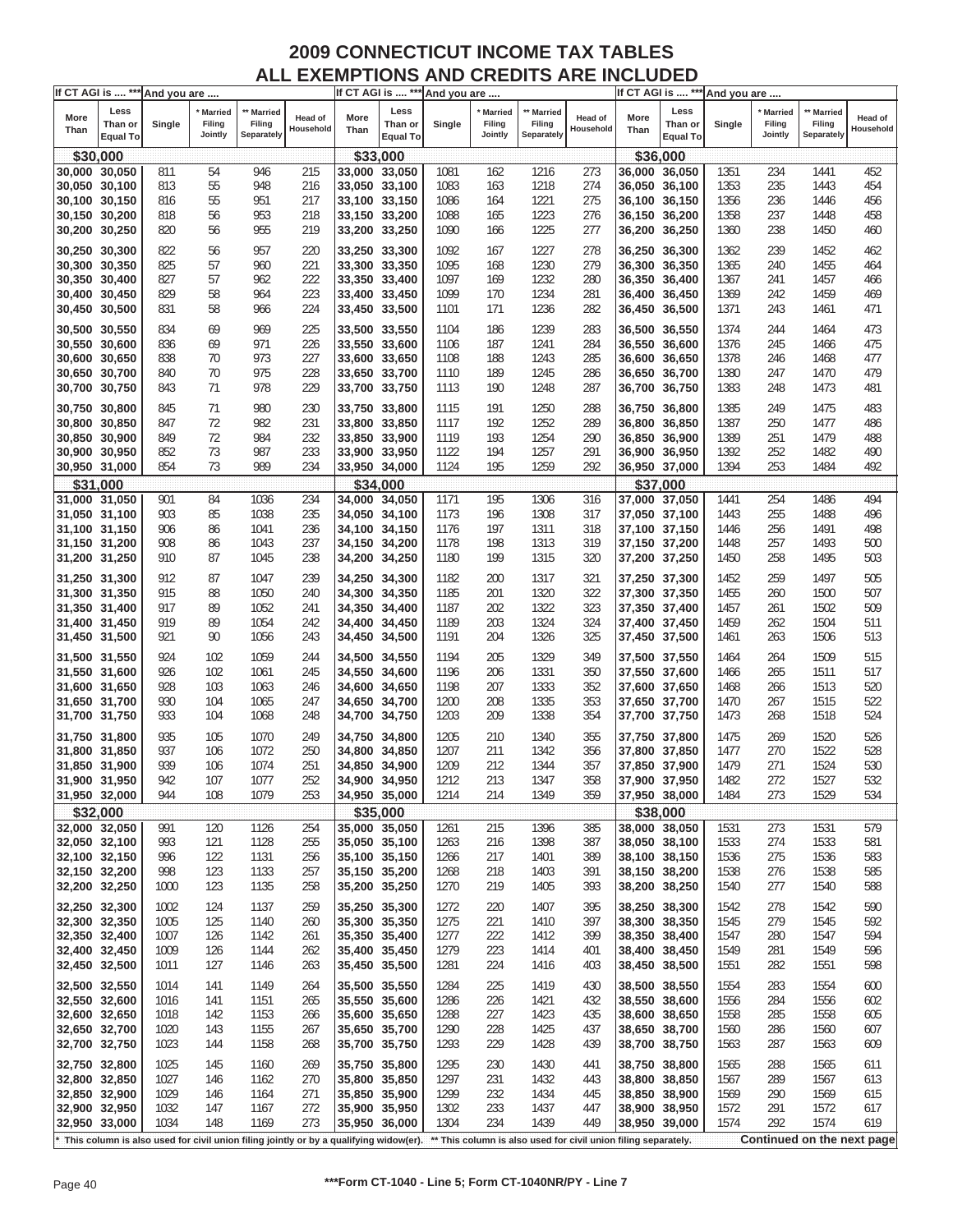|                                | If CT AGI is  *** And you are      |              |                              |                                                                                       |                             |                                |                                    | If CT AGI is  *** And you are |                                     |                                    |                                                                |                                | If CT AGI is  *** And you are      |              |                              |                                    |                      |
|--------------------------------|------------------------------------|--------------|------------------------------|---------------------------------------------------------------------------------------|-----------------------------|--------------------------------|------------------------------------|-------------------------------|-------------------------------------|------------------------------------|----------------------------------------------------------------|--------------------------------|------------------------------------|--------------|------------------------------|------------------------------------|----------------------|
| More<br>Than                   | Less<br>Than or<br><b>Equal To</b> | Single       | Married<br>Filing<br>Jointly | ** Married<br>Filing<br>Separately                                                    | <b>Head of</b><br>Household | More<br>Than                   | Less<br>Than or<br><b>Equal To</b> | Single                        | <b>Married</b><br>Filing<br>Jointly | ** Married<br>Filing<br>Separately | Head of<br>Household                                           | More<br>Than                   | Less<br>Than or<br><b>Equal To</b> | Single       | Married<br>Filing<br>Jointly | ** Married<br>Filing<br>Separately | Head of<br>Household |
|                                | \$39,000                           |              |                              |                                                                                       |                             |                                | \$42,000                           |                               |                                     |                                    |                                                                |                                | \$45,000                           |              |                              |                                    |                      |
| 39,000 39,050                  |                                    | 1576         | 293                          | 1576                                                                                  | 664                         | 42,000 42,050                  |                                    | 1711                          | 460                                 | 1711                               | 919                                                            |                                | 45,000 45,050                      | 1846         | 554                          | 1846                               | 1216                 |
| 39,050 39,100                  |                                    | 1578         | 294                          | 1578                                                                                  | 666                         | 42,050 42,100                  |                                    | 1713                          | 461                                 | 1713                               | 921                                                            |                                | 45,050 45,100                      | 1848         | 556                          | 1848                               | 1218                 |
| 39,100 39,150                  |                                    | 1581         | 295                          | 1581                                                                                  | 668                         | 42,100 42,150                  |                                    | 1716                          | 462                                 | 1716                               | 923                                                            |                                | 45,100 45,150                      | 1851         | 558                          | 1851                               | 1220                 |
| 39,150 39,200                  |                                    | 1583         | 296                          | 1583                                                                                  | 670                         | 42,150 42,200                  |                                    | 1718                          | 463                                 | 1718                               | 925                                                            |                                | 45,150 45,200                      | 1853         | 560                          | 1853                               | 1222                 |
| 39,200 39,250                  |                                    | 1585         | 297                          | 1585                                                                                  | 673                         | 42,200 42,250                  |                                    | 1720                          | 465                                 | 1720                               | 928                                                            |                                | 45,200 45,250                      | 1855         | 562                          | 1855                               | 1224                 |
| 39,250 39,300                  |                                    | 1587         | 298                          | 1587                                                                                  | 675                         | 42,250 42,300                  |                                    | 1722                          | 466                                 | 1722                               | 930                                                            |                                | 45,250 45,300                      | 1857         | 564                          | 1857                               | 1227                 |
| 39,300 39,350                  |                                    | 1590         | 299                          | 1590                                                                                  | 677                         | 42,300 42,350                  |                                    | 1725                          | 467                                 | 1725                               | 932                                                            |                                | 45,300 45,350                      | 1860         | 566                          | 1860                               | 1229                 |
| 39,350 39,400                  |                                    | 1592         | 300                          | 1592                                                                                  | 679                         | 42,350 42,400                  |                                    | 1727                          | 469                                 | 1727                               | 934                                                            |                                | 45,350 45,400                      | 1862         | 568                          | 1862                               | 1231                 |
| 39,400 39,450                  |                                    | 1594         | 301                          | 1594                                                                                  | 681                         | 42,400 42,450                  |                                    | 1729                          | 470                                 | 1729                               | 936                                                            |                                | 45,400 45,450                      | 1864         | 571                          | 1864                               | 1233                 |
| 39,450 39,500                  |                                    | 1596         | 302                          | 1596                                                                                  | 683                         | 42,450 42,500                  |                                    | 1731                          | 471                                 | 1731                               | 938                                                            |                                | 45,450 45,500                      | 1866         | 573                          | 1866                               | 1235                 |
| 39,500 39,550                  |                                    | 1599         | 303                          | 1599                                                                                  | 685                         | 42,500 42,550                  |                                    | 1734                          | 472                                 | 1734                               | 940                                                            |                                | 45,500 45,550                      | 1869         | 575                          | 1869                               | 1252                 |
| 39,550 39,600                  |                                    | 1601         | 304                          | 1601                                                                                  | 687                         | 42,550 42,600                  |                                    | 1736                          | 474                                 | 1736                               | 942                                                            |                                | 45,550 45,600                      | 1871         | 577                          | 1871                               | 1254                 |
| 39,600 39,650                  |                                    | 1603         | 305                          | 1603                                                                                  | 690                         | 42,600 42,650                  |                                    | 1738                          | 475                                 | 1738                               | 945                                                            |                                | 45,600 45,650                      | 1873         | 579                          | 1873                               | 1256                 |
| 39,650 39,700                  |                                    | 1605         | 306                          | 1605                                                                                  | 692                         | 42,650 42,700                  |                                    | 1740                          | 476                                 | 1740                               | 947                                                            |                                | 45,650 45,700                      | 1875         | 581                          | 1875                               | 1258                 |
| 39,700 39,750                  |                                    | 1608         | 307                          | 1608                                                                                  | 694                         | 42,700 42,750                  |                                    | 1743                          | 477                                 | 1743                               | 949                                                            |                                | 45,700 45,750                      | 1878         | 583                          | 1878                               | 1260                 |
|                                |                                    |              |                              |                                                                                       |                             |                                |                                    |                               |                                     |                                    |                                                                |                                |                                    |              |                              |                                    |                      |
| 39,750 39,800                  |                                    | 1610         | 308                          | 1610                                                                                  | 696                         | 42.750 42.800                  |                                    | 1745                          | 479                                 | 1745                               | 951                                                            |                                | 45,750 45,800                      | 1880         | 585                          | 1880                               | 1263                 |
| 39,800 39,850                  |                                    | 1612         | 309                          | 1612                                                                                  | 698                         | 42.800 42.850                  |                                    | 1747                          | 480                                 | 1747                               | 953                                                            |                                | 45,800 45,850                      | 1882         | 588                          | 1882                               | 1265                 |
| 39,850 39,900<br>39,900 39,950 |                                    | 1614<br>1617 | 310<br>311                   | 1614<br>1617                                                                          | 700<br>702                  | 42,850 42,900<br>42,900 42,950 |                                    | 1749<br>1752                  | 481<br>483                          | 1749<br>1752                       | 955<br>957                                                     |                                | 45,850 45,900<br>45,900 45,950     | 1884<br>1887 | 590<br>592                   | 1884<br>1887                       | 1267<br>1269         |
| 39,950 40,000                  |                                    | 1619         | 312                          | 1619                                                                                  | 704                         | 42,950 43,000                  |                                    | 1754                          | 484                                 | 1754                               | 959                                                            | 45,950 46,000                  |                                    | 1889         | 594                          | 1889                               | 1272                 |
|                                |                                    |              |                              |                                                                                       |                             |                                |                                    |                               |                                     |                                    |                                                                |                                |                                    |              |                              |                                    |                      |
| 40.000 40.050                  | \$40,000                           | 1621         | 337                          | 1621                                                                                  | 749                         | 43,000 43,050                  | \$43,000                           | 1756                          | 485                                 | 1756                               | 1004                                                           |                                | \$46,000<br>46,000 46,050          | 1891         | 596                          | 1891                               | 1333                 |
| 40,050 40,100                  |                                    | 1623         | 338                          | 1623                                                                                  | 751                         | 43,050 43,100                  |                                    | 1758                          | 486                                 | 1758                               | 1006                                                           |                                | 46,050 46,100                      | 1893         | 598                          | 1893                               | 1335                 |
| 40,100 40,150                  |                                    | 1626         | 339                          | 1626                                                                                  | 753                         | 43,100 43,150                  |                                    | 1761                          | 488                                 | 1761                               | 1008                                                           |                                | 46,100 46,150                      | 1896         | 600                          | 1896                               | 1338                 |
| 40,150 40,200                  |                                    | 1628         | 340                          | 1628                                                                                  | 755                         | 43,150 43,200                  |                                    | 1763                          | 489                                 | 1763                               | 1010                                                           |                                | 46,150 46,200                      | 1898         | 602                          | 1898                               | 1340                 |
| 40,200 40,250                  |                                    | 1630         | 341                          | 1630                                                                                  | 758                         | 43,200 43,250                  |                                    | 1765                          | 490                                 | 1765                               | 1013                                                           |                                | 46,200 46,250                      | 1900         | 605                          | 1900                               | 1342                 |
| 40,250 40,300                  |                                    | 1632         | 342                          | 1632                                                                                  | 760                         | 43,250 43,300                  |                                    | 1767                          | 492                                 | 1767                               | 1015                                                           |                                | 46,250 46,300                      | 1902         | 607                          | 1902                               | 1344                 |
| 40,300 40,350                  |                                    | 1635         | 343                          | 1635                                                                                  | 762                         | 43,300 43,350                  |                                    | 1770                          | 493                                 | 1770                               | 1017                                                           |                                | 46,300 46,350                      | 1905         | 609                          | 1905                               | 1347                 |
| 40,350 40,400                  |                                    | 1637         | 344                          | 1637                                                                                  | 764                         | 43,350 43,400                  |                                    | 1772                          | 494                                 | 1772                               | 1019                                                           |                                | 46,350 46,400                      | 1907         | 611                          | 1907                               | 1349                 |
| 40,400 40,450                  |                                    | 1639         | 345                          | 1639                                                                                  | 766                         | 43,400 43,450                  |                                    | 1774                          | 495                                 | 1774                               | 1021                                                           |                                | 46,400 46,450                      | 1909         | 613                          | 1909                               | 1351                 |
| 40,450 40,500                  |                                    | 1641         | 346                          | 1641                                                                                  | 768                         | 43,450 43,500                  |                                    | 1776                          | 497                                 | 1776                               | 1023                                                           |                                | 46,450 46,500                      | 1911         | 615                          | 1911                               | 1353                 |
|                                |                                    |              | 372                          |                                                                                       |                             |                                |                                    |                               |                                     |                                    |                                                                |                                |                                    | 1914         |                              | 1914                               |                      |
| 40,500 40,550<br>40,550 40,600 |                                    | 1644<br>1646 | 373                          | 1644<br>1646                                                                          | 770<br>772                  | 43,500 43,550<br>43,550 43,600 |                                    | 1779<br>1781                  | 498<br>499                          | 1779<br>1781                       | 1025<br>1027                                                   | 46,500 46,550<br>46,550 46,600 |                                    | 1916         | 617<br>619                   | 1916                               | 1356<br>1358         |
| 40,600 40,650                  |                                    | 1648         | 374                          | 1648                                                                                  | 775                         | 43,600 43,650                  |                                    | 1783                          | 500                                 | 1783                               | 1030                                                           |                                | 46,600 46,650                      | 1918         | 622                          | 1918                               | 1360                 |
| 40,650 40,700                  |                                    | 1650         | 375                          | 1650                                                                                  | 777                         | 43,650 43,700                  |                                    | 1785                          | 502                                 | 1785                               | 1032                                                           |                                | 46,650 46,700                      | 1920         | 624                          | 1920                               | 1362                 |
| 40,700 40,750                  |                                    | 1653         | 376                          | 1653                                                                                  | 779                         | 43,700 43,750                  |                                    | 1788                          | 503                                 | 1788                               | 1034                                                           |                                | 46,700 46,750                      | 1923         | 626                          | 1923                               | 1365                 |
|                                |                                    |              |                              |                                                                                       |                             |                                |                                    |                               |                                     |                                    |                                                                |                                |                                    |              |                              |                                    |                      |
| 40,750 40,800<br>40,800 40,850 |                                    | 1655<br>1657 | 377<br>379                   | 1655<br>1657                                                                          | 781<br>783                  | 43,750 43,800<br>43,800 43,850 |                                    | 1790<br>1792                  | 504<br>506                          | 1790<br>1792                       | 1036<br>1038                                                   |                                | 46,750 46,800<br>46,800 46,850     | 1925<br>1927 | 628<br>630                   | 1925<br>1927                       | 1367<br>1369         |
| 40,850 40,900                  |                                    | 1659         | 380                          | 1659                                                                                  | 785                         | 43,850 43,900                  |                                    | 1794                          | 507                                 | 1794                               | 1040                                                           |                                | 46,850 46,900                      | 1929         | 632                          | 1929                               | 1371                 |
| 40.900 40.950                  |                                    | 1662         | 381                          | 1662                                                                                  | 787                         | 43.900 43.950                  |                                    | 1797                          | 508                                 | 1797                               | 1042                                                           |                                | 46,900 46,950                      | 1932         | 634                          | 1932                               | 1374                 |
| 40,950 41,000                  |                                    | 1664         | 382                          | 1664                                                                                  | 789                         | 43,950 44,000                  |                                    | 1799                          | 509                                 | 1799                               | 1044                                                           |                                | 46,950 47,000                      | 1934         | 636                          | 1934                               | 1376                 |
|                                | \$41,000                           |              |                              |                                                                                       |                             |                                | \$44,000                           |                               |                                     |                                    |                                                                |                                | \$47.000                           |              |                              |                                    |                      |
| 41,000 41,050                  |                                    | 1666         | 409                          | 1666                                                                                  | 834                         | 44,000 44,050                  |                                    | 1801                          | 511                                 | 1801                               | 1102                                                           |                                | 47,000 47,050                      | 1936         | 639                          | 1936                               | 1423                 |
| 41,050 41,100                  |                                    | 1668         | 410                          | 1668                                                                                  | 836                         | 44,050 44,100                  |                                    | 1803                          | 513                                 | 1803                               | 1104                                                           |                                | 47,050 47,100                      | 1938         | 641                          | 1938                               | 1425                 |
| 41,100 41,150                  |                                    | 1671         | 411                          | 1671                                                                                  | 838                         | 44,100 44,150                  |                                    | 1806                          | 515                                 | 1806                               | 1106                                                           |                                | 47,100 47,150                      | 1941         | 643                          | 1941                               | 1428                 |
| 41,150 41,200                  |                                    | 1673         | 412                          | 1673                                                                                  | 840                         | 44,150 44,200                  |                                    | 1808                          | 517                                 | 1808                               | 1108                                                           |                                | 47,150 47,200                      | 1943         | 645                          | 1943                               | 1430                 |
| 41,200 41,250                  |                                    | 1675         | 413                          | 1675                                                                                  | 843                         | 44,200 44,250                  |                                    | 1810                          | 520                                 | 1810                               | 1110                                                           | 47,200 47,250                  |                                    | 1945         | 647                          | 1945                               | 1432                 |
| 41,250 41,300                  |                                    | 1677         | 415                          | 1677                                                                                  | 845                         | 44,250 44,300                  |                                    | 1812                          | 522                                 | 1812                               | 1113                                                           |                                | 47,250 47,300                      | 1947         | 649                          | 1947                               | 1434                 |
| 41,300 41,350                  |                                    | 1680         | 416                          | 1680                                                                                  | 847                         | 44,300 44,350                  |                                    | 1815                          | 524                                 | 1815                               | 1115                                                           |                                | 47,300 47,350                      | 1950         | 651                          | 1950                               | 1437                 |
| 41,350 41,400                  |                                    | 1682         | 417                          | 1682                                                                                  | 849                         | 44,350 44,400                  |                                    | 1817                          | 526                                 | 1817                               | 1117                                                           |                                | 47,350 47,400                      | 1952         | 653                          | 1952                               | 1439                 |
| 41,400 41,450                  |                                    | 1684         | 418                          | 1684                                                                                  | 851                         | 44,400 44,450                  |                                    | 1819                          | 528                                 | 1819                               | 1119                                                           | 47,400 47,450                  |                                    | 1954         | 656                          | 1954                               | 1441                 |
| 41,450 41,500                  |                                    | 1686         | 419                          | 1686                                                                                  | 853                         | 44,450 44,500                  |                                    | 1821                          | 530                                 | 1821                               | 1121                                                           |                                | 47,450 47,500                      | 1956         | 658                          | 1956                               | 1443                 |
| 41,500 41,550                  |                                    | 1689         | 447                          | 1689                                                                                  | 855                         | 44,500 44,550                  |                                    | 1824                          | 532                                 | 1824                               | 1136                                                           | 47,500 47,550                  |                                    | 1959         | 660                          | 1959                               | 1446                 |
| 41,550 41,600                  |                                    | 1691         | 448                          | 1691                                                                                  | 857                         | 44,550 44,600                  |                                    | 1826                          | 534                                 | 1826                               | 1139                                                           |                                | 47,550 47,600                      | 1961         | 662                          | 1961                               | 1448                 |
| 41,600 41,650                  |                                    | 1693         | 449                          | 1693                                                                                  | 860                         | 44,600 44,650                  |                                    | 1828                          | 537                                 | 1828                               | 1141                                                           |                                | 47,600 47,650                      | 1963         | 664                          | 1963                               | 1450                 |
| 41,650 41,700                  |                                    | 1695         | 451                          | 1695                                                                                  | 862                         | 44,650 44,700                  |                                    | 1830                          | 539                                 | 1830                               | 1143                                                           |                                | 47,650 47,700                      | 1965         | 666                          | 1965                               | 1452                 |
| 41,700 41,750                  |                                    | 1698         | 452                          | 1698                                                                                  | 864                         | 44,700 44,750                  |                                    | 1833                          | 541                                 | 1833                               | 1145                                                           | 47,700 47,750                  |                                    | 1968         | 668                          | 1968                               | 1455                 |
| 41,750 41,800                  |                                    | 1700         | 453                          | 1700                                                                                  | 866                         | 44,750 44,800                  |                                    | 1835                          | 543                                 | 1835                               | 1147                                                           |                                | 47,750 47,800                      | 1970         | 670                          | 1970                               | 1457                 |
| 41,800 41,850                  |                                    | 1702         | 455                          | 1702                                                                                  | 868                         | 44,800 44,850                  |                                    | 1837                          | 545                                 | 1837                               | 1149                                                           |                                | 47,800 47,850                      | 1972         | 673                          | 1972                               | 1459                 |
| 41,850 41,900                  |                                    | 1704         | 456                          | 1704                                                                                  | 870                         | 44,850 44,900                  |                                    | 1839                          | 547                                 | 1839                               | 1152                                                           |                                | 47,850 47,900                      | 1974         | 675                          | 1974                               | 1461                 |
| 41,900 41,950                  |                                    | 1707         | 457                          | 1707                                                                                  | 872                         | 44,900 44,950                  |                                    | 1842                          | 549                                 | 1842                               | 1154                                                           | 47,900 47,950                  |                                    | 1977         | 677                          | 1977                               | 1464                 |
| 41,950 42,000                  |                                    | 1709         | 458                          | 1709                                                                                  | 874                         | 44,950 45,000                  |                                    | 1844                          | 551                                 | 1844                               | 1156                                                           |                                | 47,950 48,000                      | 1979         | 679                          | 1979                               | 1466                 |
|                                |                                    |              |                              | This column is also used for civil union filing jointly or by a qualifying widow(er). |                             |                                |                                    |                               |                                     |                                    | ** This column is also used for civil union filing separately. |                                |                                    |              |                              | Continued on the next page         |                      |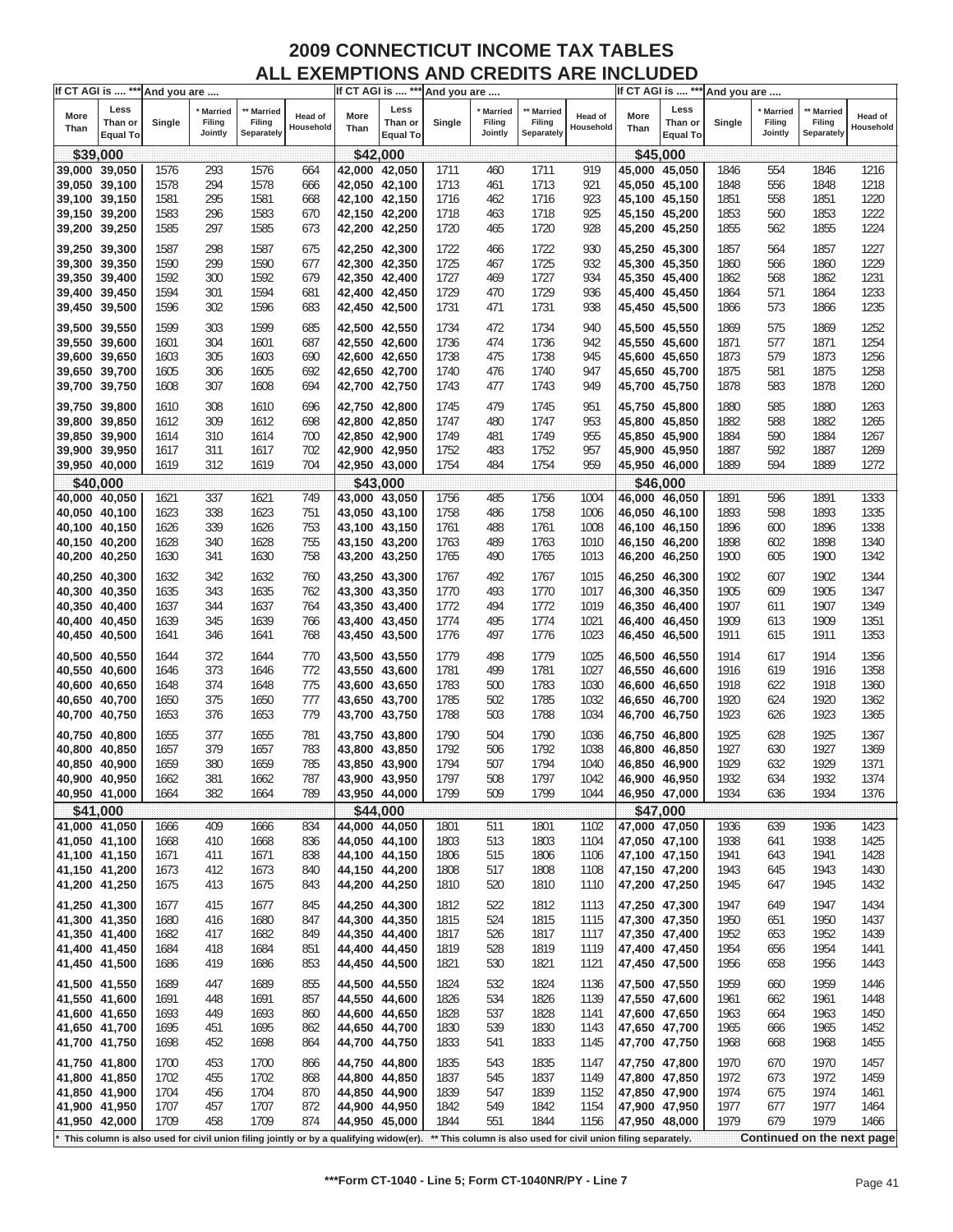|               | If CT AGI is  *** And you are |        |                   |                                                                                       |                      |               |                            | If CT AGI is  *** And you are |                   |                                                                |                      |               | If CT AGI is  *** And you are |        |                   |                            |                      |
|---------------|-------------------------------|--------|-------------------|---------------------------------------------------------------------------------------|----------------------|---------------|----------------------------|-------------------------------|-------------------|----------------------------------------------------------------|----------------------|---------------|-------------------------------|--------|-------------------|----------------------------|----------------------|
|               | Less                          |        | Married           | <b>Married</b>                                                                        |                      |               | Less                       |                               | <b>Married</b>    | ** Married                                                     |                      |               | Less                          |        | <b>Married</b>    | ** Married                 |                      |
| More<br>Than  | Than or<br><b>Equal To</b>    | Single | Filing<br>Jointly | Filing<br>Separately                                                                  | Head of<br>Household | More<br>Than  | Than or<br><b>Equal To</b> | Single                        | Filing<br>Jointly | Filing<br>Separately                                           | Head of<br>Household | More<br>Than  | Than or<br><b>Equal To</b>    | Single | Filing<br>Jointly | Filing<br>Separately       | Head of<br>Household |
|               | \$48,000                      |        |                   |                                                                                       |                      |               | \$51,000                   |                               |                   |                                                                |                      |               | \$54,000                      |        |                   |                            |                      |
|               | 48,000 48,050                 | 1981   | 724               | 2003                                                                                  | 1513                 | 51,000 51,050 |                            | 2116                          | 1013              | 2281                                                           | 1783                 |               | 54,000 54,050                 | 2376   | 1306              | 2501                       | 2053                 |
| 48,050 48,100 |                               | 1983   | 726               | 2005                                                                                  | 1515                 | 51,050 51,100 |                            | 2118                          | 1015              | 2283                                                           | 1785                 |               | 54,050 54,100                 | 2379   | 1308              | 2504                       | 2055                 |
| 48,100 48,150 |                               | 1986   | 728               | 2008                                                                                  | 1518                 | 51,100 51,150 |                            | 2121                          | 1018              | 2286                                                           | 1788                 |               | 54,100 54,150                 | 2381   | 1311              | 2506                       | 2058                 |
|               |                               |        |                   |                                                                                       |                      |               |                            |                               |                   |                                                                |                      |               |                               |        |                   |                            |                      |
| 48,150 48,200 |                               | 1988   | 730               | 2010                                                                                  | 1520                 | 51,150 51,200 |                            | 2123                          | 1020              | 2288                                                           | 1790                 |               | 54,150 54,200                 | 2383   | 1313              | 2509                       | 2060                 |
| 48,200 48,250 |                               | 1990   | 732               | 2012                                                                                  | 1522                 | 51,200 51,250 |                            | 2125                          | 1022              | 2290                                                           | 1792                 |               | 54,200 54,250                 | 2386   | 1315              | 2511                       | 2062                 |
| 48,250 48,300 |                               | 1992   | 734               | 2015                                                                                  | 1524                 | 51,250 51,300 |                            | 2127                          | 1024              | 2293                                                           | 1794                 | 54,250 54,300 |                               | 2388   | 1317              | 2514                       | 2064                 |
| 48,300 48,350 |                               | 1995   | 736               | 2017                                                                                  | 1527                 | 51,300 51,350 |                            | 2130                          | 1026              | 2295                                                           | 1797                 |               | 54,300 54,350                 | 2390   | 1320              | 2516                       | 2067                 |
| 48,350 48,400 |                               | 1997   | 738               | 2019                                                                                  | 1529                 | 51,350 51,400 |                            | 2132                          | 1029              | 2298                                                           | 1799                 |               | 54,350 54,400                 | 2393   | 1322              | 2519                       | 2069                 |
| 48,400 48,450 |                               | 1999   | 741               | 2021                                                                                  | 1531                 | 51,400 51,450 |                            | 2134                          | 1031              | 2300                                                           | 1801                 |               | 54,400 54,450                 | 2395   | 1324              | 2521                       | 2071                 |
| 48,450 48,500 |                               | 2001   | 743               | 2024                                                                                  | 1533                 | 51,450 51,500 |                            | 2136                          | 1033              | 2303                                                           | 1803                 |               | 54,450 54,500                 | 2398   | 1326              | 2524                       | 2073                 |
|               |                               |        |                   |                                                                                       |                      |               |                            |                               |                   |                                                                |                      |               |                               |        |                   |                            |                      |
| 48,500 48,550 |                               | 2004   | 745               | 2048                                                                                  | 1536                 | 51,500 51,550 |                            | 2139                          | 1047              | 2329                                                           | 1806                 | 54,500 54,550 |                               | 2425   | 1329              | 2526                       | 2076                 |
| 48,550 48,600 |                               | 2006   | 747               | 2050                                                                                  | 1538                 | 51,550 51,600 |                            | 2141                          | 1049              | 2331                                                           | 1808                 |               | 54,550 54,600                 | 2428   | 1331              | 2529                       | 2078                 |
| 48,600 48,650 |                               | 2008   | 749               | 2053                                                                                  | 1540                 | 51,600 51,650 |                            | 2143                          | 1051              | 2334                                                           | 1810                 |               | 54,600 54,650                 | 2430   | 1333              | 2531                       | 2080                 |
| 48,650 48,700 |                               | 2010   | 751               | 2055                                                                                  | 1542                 | 51,650 51,700 |                            | 2145                          | 1054              | 2336                                                           | 1812                 |               | 54,650 54,700                 | 2432   | 1335              | 2534                       | 2082                 |
| 48,700 48,750 |                               | 2013   | 753               | 2057                                                                                  | 1545                 | 51,700 51,750 |                            | 2148                          | 1056              | 2339                                                           | 1815                 |               | 54,700 54,750                 | 2435   | 1338              | 2536                       | 2085                 |
|               |                               |        |                   |                                                                                       |                      |               |                            |                               |                   |                                                                |                      |               |                               |        |                   |                            |                      |
| 48,750 48,800 |                               | 2015   | 755               | 2060                                                                                  | 1547                 | 51,750 51,800 |                            | 2150                          | 1058              | 2341                                                           | 1817                 |               | 54,750 54,800                 | 2437   | 1340              | 2539                       | 2087                 |
| 48,800 48,850 |                               | 2017   | 758               | 2062                                                                                  | 1549                 | 51,800 51,850 |                            | 2152                          | 1060              | 2343                                                           | 1819                 |               | 54,800 54,850                 | 2440   | 1342              | 2541                       | 2089                 |
| 48,850 48,900 |                               | 2019   | 760               | 2064                                                                                  | 1551                 | 51,850 51,900 |                            | 2154                          | 1062              | 2346                                                           | 1821                 | 54,850 54,900 |                               | 2442   | 1344              | 2544                       | 2091                 |
| 48,900 48,950 |                               | 2022   | 762               | 2067                                                                                  | 1554                 | 51,900 51,950 |                            | 2157                          | 1065              | 2348                                                           | 1824                 |               | 54,900 54,950                 | 2444   | 1347              | 2546                       | 2094                 |
| 48,950 49,000 |                               | 2024   | 764               | 2069                                                                                  | 1556                 | 51,950 52,000 |                            | 2159                          | 1067              | 2351                                                           | 1826                 | 54,950 55,000 |                               | 2447   | 1349              | 2549                       | 2096                 |
|               | \$49,000                      |        |                   |                                                                                       |                      |               | \$52,000                   |                               |                   |                                                                |                      |               | \$55,000                      |        |                   |                            |                      |
| 49,000 49,050 |                               | 2026   | 809               | 2094                                                                                  | 1603                 | 52,000 52,050 |                            | 2185                          | 1126              | 2377                                                           | 1873                 |               | 55,000 55,050                 | 2475   | 1396              | 2551                       | 2143                 |
| 49,050 49,100 |                               | 2028   | 811               | 2096                                                                                  | 1605                 | 52,050 52,100 |                            | 2187                          | 1128              | 2380                                                           | 1875                 |               | 55,050 55,100                 | 2477   | 1398              | 2554                       | 2145                 |
| 49,100 49,150 |                               | 2031   | 813               | 2098                                                                                  | 1608                 | 52,100 52,150 |                            | 2190                          | 1131              | 2382                                                           | 1878                 |               | 55,100 55,150                 | 2480   | 1401              | 2556                       | 2148                 |
| 49,150 49,200 |                               | 2033   | 815               | 2101                                                                                  | 1610                 | 52,150 52,200 |                            | 2192                          | 1133              | 2385                                                           | 1880                 |               | 55,150 55,200                 | 2482   | 1403              | 2559                       | 2150                 |
| 49,200 49,250 |                               | 2035   | 817               | 2103                                                                                  | 1612                 | 52,200 52,250 |                            | 2194                          | 1135              | 2387                                                           | 1882                 |               | 55,200 55,250                 | 2484   | 1405              | 2561                       | 2152                 |
|               |                               |        |                   |                                                                                       |                      |               |                            |                               |                   |                                                                |                      |               |                               |        |                   |                            |                      |
| 49,250 49,300 |                               | 2037   | 819               | 2105                                                                                  | 1614                 | 52,250 52,300 |                            | 2197                          | 1137              | 2390                                                           | 1884                 | 55,250 55,300 |                               | 2487   | 1407              | 2564                       | 2154                 |
| 49,300 49,350 |                               | 2040   | 821               | 2108                                                                                  | 1617                 | 52,300 52,350 |                            | 2199                          | 1140              | 2392                                                           | 1887                 |               | 55,300 55,350                 | 2489   | 1410              | 2566                       | 2157                 |
| 49,350 49,400 |                               | 2042   | 823               | 2110                                                                                  | 1619                 | 52,350 52,400 |                            | 2201                          | 1142              | 2395                                                           | 1889                 |               | 55,350 55,400                 | 2492   | 1412              | 2569                       | 2159                 |
| 49,400 49,450 |                               | 2044   | 826               | 2112                                                                                  | 1621                 | 52,400 52,450 |                            | 2203                          | 1144              | 2397                                                           | 1891                 |               | 55,400 55,450                 | 2494   | 1414              | 2571                       | 2161                 |
| 49,450 49,500 |                               | 2046   | 828               | 2115                                                                                  | 1623                 | 52,450 52,500 |                            | 2206                          | 1146              | 2400                                                           | 1893                 |               | 55,450 55,500                 | 2497   | 1416              | 2574                       | 2163                 |
| 49,500 49,550 |                               | 2049   | 830               | 2140                                                                                  | 1626                 | 52,500 52,550 |                            | 2232                          | 1149              | 2426                                                           | 1896                 | 55,500 55,550 |                               | 2525   | 1419              | 2576                       | 2166                 |
|               |                               |        |                   |                                                                                       |                      |               |                            |                               |                   |                                                                |                      |               |                               |        |                   |                            |                      |
| 49,550 49,600 |                               | 2051   | 832               | 2142                                                                                  | 1628                 | 52,550 52,600 |                            | 2234                          | 1151              | 2429                                                           | 1898                 |               | 55,550 55,600                 | 2527   | 1421              | 2579                       | 2168                 |
| 49,600 49,650 |                               | 2053   | 834               | 2144                                                                                  | 1630                 | 52,600 52,650 |                            | 2237                          | 1153              | 2431                                                           | 1900                 |               | 55,600 55,650                 | 2530   | 1423              | 2581                       | 2170                 |
| 49,650 49,700 |                               | 2055   | 836               | 2147                                                                                  | 1632                 | 52,650 52,700 |                            | 2239                          | 1155              | 2434                                                           | 1902                 |               | 55,650 55,700                 | 2532   | 1425              | 2584                       | 2172                 |
| 49,700 49,750 |                               | 2058   | 838               | 2149                                                                                  | 1635                 | 52,700 52,750 |                            | 2241                          | 1158              | 2436                                                           | 1905                 |               | 55,700 55,750                 | 2535   | 1428              | 2586                       | 2175                 |
| 49,750 49,800 |                               | 2060   | 840               | 2151                                                                                  | 1637                 | 52,750 52,800 |                            | 2244                          | 1160              | 2439                                                           | 1907                 |               | 55,750 55,800                 | 2537   | 1430              | 2589                       | 2177                 |
| 49,800 49,850 |                               | 2062   | 843               | 2154                                                                                  | 1639                 | 52,800 52,850 |                            | 2246                          | 1162              | 2441                                                           | 1909                 |               | 55,800 55,850                 | 2539   | 1432              | 2591                       | 2179                 |
| 49,850 49,900 |                               | 2064   | 845               | 2156                                                                                  | 1641                 | 52,850 52,900 |                            | 2248                          | 1164              | 2444                                                           | 1911                 |               | 55,850 55,900                 | 2542   | 1434              | 2594                       | 2181                 |
| 49.900 49.950 |                               | 2067   | 847               | 2158                                                                                  | 1644                 | 52.900 52.950 |                            | 2251                          | 1167              | 2446                                                           | 1914                 | 55,900 55,950 |                               | 2544   | 1437              | 2596                       | 2184                 |
| 49,950 50,000 |                               |        |                   |                                                                                       |                      |               |                            |                               |                   |                                                                |                      |               |                               |        | 1439              | 2599                       |                      |
|               |                               | 2069   | 849               | 2161                                                                                  | 1646                 | 52,950 53,000 |                            | 2253                          | 1169              | 2449                                                           | 1916                 |               | 55,950 56,000                 | 2547   |                   |                            | 2186                 |
|               | \$50,000                      |        |                   |                                                                                       |                      |               | \$53,000                   |                               |                   |                                                                |                      |               | \$56,000                      |        |                   |                            |                      |
|               | 50,000 50,050                 | 2071   | 904               | 2186                                                                                  | 1693                 | 53,000 53,050 |                            | 2280                          | 1216              | 2451                                                           | 1963                 |               | 56,000 56,050                 | 2575   | 1486              | 2601                       | 2233                 |
|               | 50,050 50,100                 | 2073   | 906               | 2189                                                                                  | 1695                 | 53,050 53,100 |                            | 2282                          | 1218              | 2454                                                           | 1965                 |               | 56,050 56,100                 | 2578   | 1488              | 2604                       | 2235                 |
| 50,100 50,150 |                               | 2076   | 908               | 2191                                                                                  | 1698                 | 53,100 53,150 |                            | 2284                          | 1221              | 2456                                                           | 1968                 |               | 56,100 56,150                 | 2580   | 1491              | 2606                       | 2238                 |
| 50,150 50,200 |                               | 2078   | 911               | 2193                                                                                  | 1700                 | 53,150 53,200 |                            | 2287                          | 1223              | 2459                                                           | 1970                 |               | 56,150 56,200                 | 2583   | 1493              | 2609                       | 2240                 |
| 50,200 50,250 |                               | 2080   | 913               | 2196                                                                                  | 1702                 | 53,200 53,250 |                            | 2289                          | 1225              | 2461                                                           | 1972                 |               | 56,200 56,250                 | 2585   | 1495              | 2611                       | 2242                 |
| 50,250 50,300 |                               | 2082   | 915               | 2198                                                                                  | 1704                 | 53,250 53,300 |                            | 2291                          | 1227              | 2464                                                           | 1974                 |               | 56,250 56,300                 | 2588   | 1497              | 2614                       | 2244                 |
| 50,300 50,350 |                               | 2085   | 917               | 2200                                                                                  | 1707                 | 53,300 53,350 |                            | 2294                          | 1230              | 2466                                                           | 1977                 | 56,300 56,350 |                               | 2590   | 1500              | 2616                       | 2247                 |
| 50,350 50,400 |                               | 2087   | 919               | 2203                                                                                  | 1709                 | 53,350 53,400 |                            | 2296                          | 1232              | 2469                                                           | 1979                 |               | 56,350 56,400                 | 2593   | 1502              | 2619                       | 2249                 |
| 50,400 50,450 |                               | 2089   | 921               | 2205                                                                                  | 1711                 | 53,400 53,450 |                            | 2298                          | 1234              | 2471                                                           | 1981                 |               | 56,400 56,450                 | 2595   | 1504              | 2621                       | 2251                 |
| 50,450 50,500 |                               | 2091   | 923               | 2208                                                                                  | 1713                 | 53,450 53,500 |                            | 2301                          | 1236              | 2474                                                           | 1983                 |               | 56,450 56,500                 | 2598   | 1506              | 2624                       | 2253                 |
|               |                               |        |                   |                                                                                       |                      |               |                            |                               |                   |                                                                |                      |               |                               |        |                   |                            |                      |
| 50,500 50,550 |                               | 2094   | 936               | 2233                                                                                  | 1716                 | 53,500 53,550 |                            | 2328                          | 1239              | 2476                                                           | 1986                 | 56,500 56,550 |                               | 2626   | 1509              | 2626                       | 2256                 |
| 50,550 50,600 |                               | 2096   | 939               | 2236                                                                                  | 1718                 | 53,550 53,600 |                            | 2330                          | 1241              | 2479                                                           | 1988                 |               | 56,550 56,600                 | 2629   | 1511              | 2629                       | 2258                 |
| 50,600 50,650 |                               | 2098   | 941               | 2238                                                                                  | 1720                 | 53,600 53,650 |                            | 2332                          | 1243              | 2481                                                           | 1990                 | 56,600 56,650 |                               | 2631   | 1513              | 2631                       | 2260                 |
| 50,650 50,700 |                               | 2100   | 943               | 2240                                                                                  | 1722                 | 53,650 53,700 |                            | 2335                          | 1245              | 2484                                                           | 1992                 |               | 56,650 56,700                 | 2634   | 1515              | 2634                       | 2262                 |
| 50,700 50,750 |                               | 2103   | 945               | 2243                                                                                  | 1725                 | 53,700 53,750 |                            | 2337                          | 1248              | 2486                                                           | 1995                 | 56,700 56,750 |                               | 2636   | 1518              | 2636                       | 2265                 |
|               |                               |        |                   |                                                                                       |                      |               |                            |                               |                   |                                                                |                      |               |                               |        |                   |                            |                      |
| 50,750 50,800 |                               | 2105   | 947               | 2245                                                                                  | 1727                 | 53,750 53,800 |                            | 2339                          | 1250              | 2489                                                           | 1997                 |               | 56,750 56,800                 | 2639   | 1520              | 2639                       | 2267                 |
| 50,800 50,850 |                               | 2107   | 949               | 2248                                                                                  | 1729                 | 53,800 53,850 |                            | 2342                          | 1252              | 2491                                                           | 1999                 |               | 56,800 56,850                 | 2641   | 1522              | 2641                       | 2269                 |
| 50,850 50,900 |                               | 2109   | 952               | 2250                                                                                  | 1731                 | 53,850 53,900 |                            | 2344                          | 1254              | 2494                                                           | 2001                 |               | 56,850 56,900                 | 2644   | 1524              | 2644                       | 2271                 |
| 50,900 50,950 |                               | 2112   | 954               | 2252                                                                                  | 1734                 | 53,900 53,950 |                            | 2346                          | 1257              | 2496                                                           | 2004                 | 56,900 56,950 |                               | 2646   | 1527              | 2646                       | 2274                 |
| 50,950 51,000 |                               | 2114   | 956               | 2255                                                                                  | 1736                 | 53,950 54,000 |                            | 2349                          | 1259              | 2499                                                           | 2006                 | 56,950 57,000 |                               | 2649   | 1529              | 2649                       | 2276                 |
|               |                               |        |                   | This column is also used for civil union filing jointly or by a qualifying widow(er). |                      |               |                            |                               |                   | ** This column is also used for civil union filing separately. |                      |               |                               |        |                   | Continued on the next page |                      |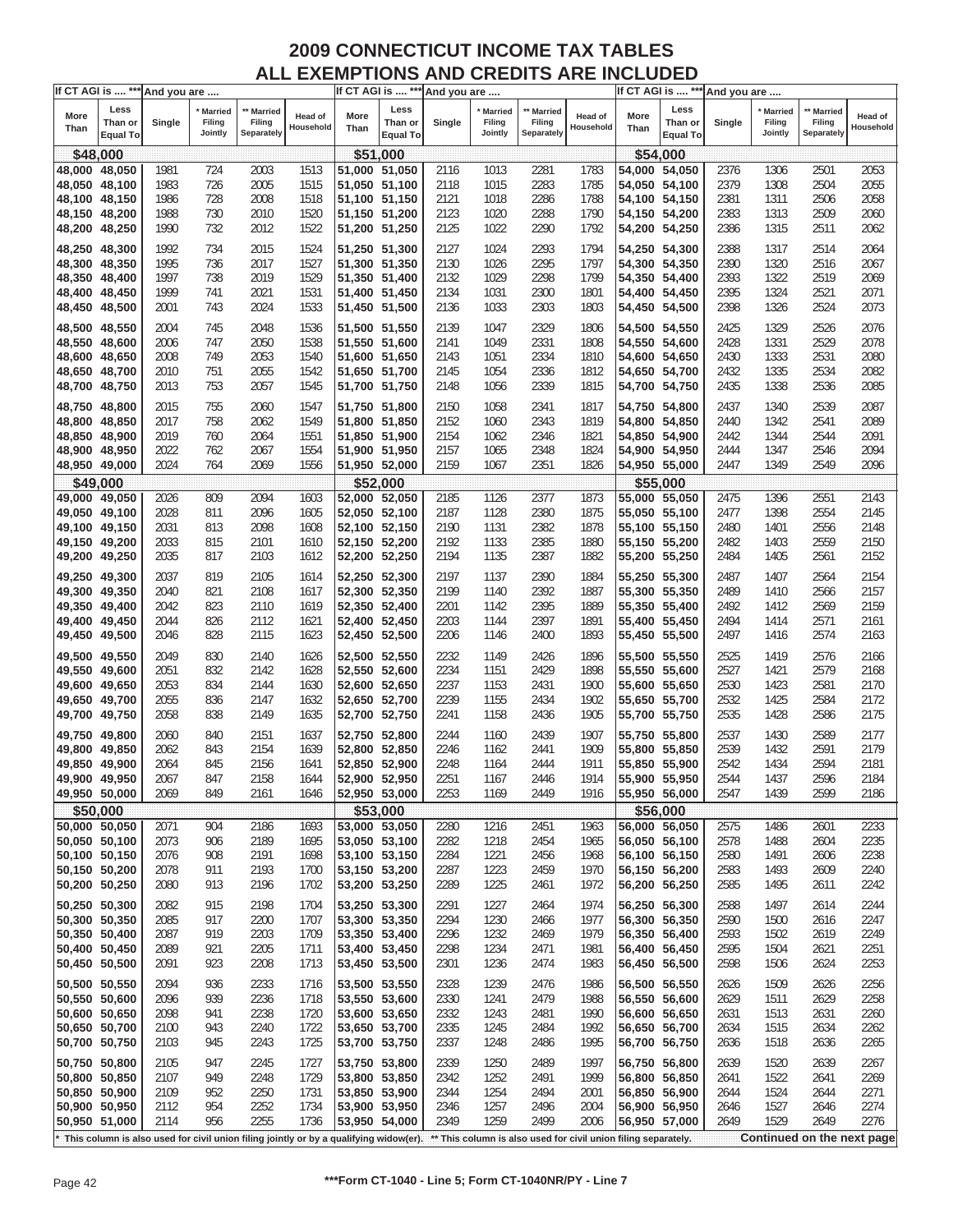| If CT AGI is  *** And you are |                 |        |           |                                                                                                                                                        |                      |               | If CT AGI is  *** And you are |        |                |            |                      |               | If CT AGI is  *** And you are |        |         |                            |                      |
|-------------------------------|-----------------|--------|-----------|--------------------------------------------------------------------------------------------------------------------------------------------------------|----------------------|---------------|-------------------------------|--------|----------------|------------|----------------------|---------------|-------------------------------|--------|---------|----------------------------|----------------------|
|                               | Less            |        | ' Married | <b>Married</b>                                                                                                                                         |                      |               | Less                          |        | <b>Married</b> | ** Married |                      |               | Less                          |        | Married | ** Married                 |                      |
| More<br>Than                  | Than or         | Single | Filing    | Filing                                                                                                                                                 | Head of<br>Household | More<br>Than  | Than or                       | Single | Filing         | Filing     | Head of<br>Household | More<br>Than  | Than or                       | Single | Filing  | Filing                     | Head of<br>Household |
|                               | <b>Equal To</b> |        | Jointly   | Separately                                                                                                                                             |                      |               | <b>Equal To</b>               |        | Jointly        | Separately |                      |               | <b>Equal To</b>               |        | Jointly | Separately                 |                      |
|                               | \$57,000        |        |           |                                                                                                                                                        |                      |               | \$60,000                      |        |                |            |                      |               | \$63,000                      |        |         |                            |                      |
| 57,000 57,050                 |                 | 2651   | 1576      | 2651                                                                                                                                                   | 2278                 | 60,000 60,050 |                               | 2801   | 1846           | 2801       | 2413                 | 63,000 63,050 |                               | 2951   | 2116    | 2951                       | 2548                 |
| 57,050 57,100                 |                 | 2654   | 1578      | 2654                                                                                                                                                   | 2280                 | 60,050 60,100 |                               | 2804   | 1848           | 2804       | 2415                 | 63,050 63,100 |                               | 2954   | 2118    | 2954                       | 2550                 |
| 57,100 57,150                 |                 | 2656   | 1581      | 2656                                                                                                                                                   | 2283                 | 60,100 60,150 |                               | 2806   | 1851           | 2806       | 2418                 | 63,100 63,150 |                               | 2956   | 2121    | 2956                       | 2553                 |
| 57,150 57,200                 |                 | 2659   | 1583      | 2659                                                                                                                                                   | 2285                 | 60,150 60,200 |                               | 2809   | 1853           | 2809       | 2420                 |               | 63,150 63,200                 | 2959   | 2123    | 2959                       | 2555                 |
| 57,200 57,250                 |                 | 2661   | 1585      | 2661                                                                                                                                                   | 2287                 | 60,200 60,250 |                               | 2811   | 1855           | 2811       | 2422                 | 63,200 63,250 |                               | 2961   | 2125    | 2961                       | 2557                 |
|                               |                 |        |           |                                                                                                                                                        |                      |               |                               |        |                |            |                      |               |                               |        |         |                            |                      |
| 57,250 57,300                 |                 | 2664   | 1587      | 2664                                                                                                                                                   | 2289                 | 60,250 60,300 |                               | 2814   | 1857           | 2814       | 2424                 | 63,250 63,300 |                               | 2964   | 2127    | 2964                       | 2559                 |
| 57,300 57,350                 |                 | 2666   | 1590      | 2666                                                                                                                                                   | 2292                 | 60,300 60,350 |                               | 2816   | 1860           | 2816       | 2427                 | 63,300 63,350 |                               | 2966   | 2130    | 2966                       | 2562                 |
| 57,350 57,400                 |                 | 2669   | 1592      | 2669                                                                                                                                                   | 2294                 | 60,350 60,400 |                               | 2819   | 1862           | 2819       | 2429                 | 63,350 63,400 |                               | 2969   | 2132    | 2969                       | 2564                 |
| 57,400 57,450                 |                 | 2671   | 1594      | 2671                                                                                                                                                   | 2296                 | 60,400 60,450 |                               | 2821   | 1864           | 2821       | 2431                 | 63,400 63,450 |                               | 2971   | 2134    | 2971                       | 2566                 |
| 57,450 57,500                 |                 | 2674   | 1596      | 2674                                                                                                                                                   | 2298                 | 60,450 60,500 |                               | 2824   | 1866           | 2824       | 2433                 |               | 63,450 63,500                 | 2974   | 2136    | 2974                       | 2568                 |
| 57,500 57,550                 |                 | 2676   | 1599      | 2676                                                                                                                                                   | 2301                 | 60,500 60,550 |                               | 2826   | 1869           | 2826       | 2436                 | 63,500 63,550 |                               | 2976   | 2139    | 2976                       | 2571                 |
| 57,550 57,600                 |                 | 2679   | 1601      | 2679                                                                                                                                                   | 2303                 | 60,550 60,600 |                               | 2829   | 1871           | 2829       | 2438                 | 63,550 63,600 |                               | 2979   | 2141    | 2979                       | 2573                 |
| 57,600 57,650                 |                 | 2681   | 1603      | 2681                                                                                                                                                   | 2305                 | 60,600 60,650 |                               | 2831   | 1873           | 2831       | 2440                 | 63,600 63,650 |                               | 2981   | 2143    | 2981                       | 2575                 |
| 57,650 57,700                 |                 | 2684   | 1605      | 2684                                                                                                                                                   | 2307                 | 60,650 60,700 |                               | 2834   | 1875           | 2834       | 2442                 | 63,650 63,700 |                               | 2984   | 2145    | 2984                       | 2577                 |
| 57,700 57,750                 |                 | 2686   | 1608      | 2686                                                                                                                                                   | 2310                 | 60,700 60,750 |                               | 2836   | 1878           | 2836       | 2445                 | 63,700 63,750 |                               | 2986   | 2148    | 2986                       | 2580                 |
|                               |                 |        |           |                                                                                                                                                        |                      |               |                               |        |                |            |                      |               |                               |        |         |                            |                      |
| 57,750 57,800                 |                 | 2689   | 1610      | 2689                                                                                                                                                   | 2312                 | 60,750 60,800 |                               | 2839   | 1880           | 2839       | 2447                 | 63,750 63,800 |                               | 2989   | 2150    | 2989                       | 2582                 |
| 57,800 57,850                 |                 | 2691   | 1612      | 2691                                                                                                                                                   | 2314                 | 60,800 60,850 |                               | 2841   | 1882           | 2841       | 2449                 | 63,800 63,850 |                               | 2991   | 2152    | 2991                       | 2584                 |
| 57,850 57,900                 |                 | 2694   | 1614      | 2694                                                                                                                                                   | 2316                 | 60,850 60,900 |                               | 2844   | 1884           | 2844       | 2451                 | 63,850 63,900 |                               | 2994   | 2154    | 2994                       | 2586                 |
| 57,900 57,950                 |                 | 2696   | 1617      | 2696                                                                                                                                                   | 2319                 | 60,900 60,950 |                               | 2846   | 1887           | 2846       | 2454                 | 63,900 63,950 |                               | 2996   | 2157    | 2996                       | 2589                 |
| 57,950 58,000                 |                 | 2699   | 1619      | 2699                                                                                                                                                   | 2321                 | 60,950 61,000 |                               | 2849   | 1889           | 2849       | 2456                 | 63,950 64,000 |                               | 2999   | 2159    | 2999                       | 2591                 |
|                               | \$58,000        |        |           |                                                                                                                                                        |                      |               | \$61,000                      |        |                |            |                      |               | \$64,000                      |        |         |                            |                      |
| 58,000 58,050                 |                 | 2701   | 1666      | 2701                                                                                                                                                   | 2323                 | 61,000 61,050 |                               | 2851   | 1936           | 2851       | 2458                 | 64,000 64,050 |                               | 3001   | 2206    | 3001                       | 2593                 |
| 58,050 58,100                 |                 | 2704   | 1668      | 2704                                                                                                                                                   | 2325                 | 61,050 61,100 |                               | 2854   | 1938           | 2854       | 2460                 | 64,050 64,100 |                               | 3004   | 2208    | 3004                       | 2595                 |
| 58,100 58,150                 |                 | 2706   | 1671      | 2706                                                                                                                                                   | 2328                 | 61,100 61,150 |                               | 2856   | 1941           | 2856       | 2463                 | 64,100 64,150 |                               | 3006   | 2211    | 3006                       | 2598                 |
| 58,150 58,200                 |                 | 2709   | 1673      | 2709                                                                                                                                                   | 2330                 | 61,150 61,200 |                               | 2859   | 1943           | 2859       | 2465                 | 64,150 64,200 |                               | 3009   | 2213    | 3009                       | 2600                 |
| 58,200 58,250                 |                 | 2711   | 1675      | 2711                                                                                                                                                   | 2332                 | 61,200 61,250 |                               | 2861   | 1945           | 2861       | 2467                 | 64,200 64,250 |                               | 3011   | 2215    | 3011                       | 2602                 |
|                               |                 |        |           |                                                                                                                                                        |                      |               |                               |        |                |            |                      |               |                               |        |         |                            |                      |
| 58,250 58,300                 |                 | 2714   | 1677      | 2714                                                                                                                                                   | 2334                 | 61,250 61,300 |                               | 2864   | 1947           | 2864       | 2469                 | 64,250 64,300 |                               | 3014   | 2217    | 3014                       | 2604                 |
| 58,300 58,350                 |                 | 2716   | 1680      | 2716                                                                                                                                                   | 2337                 | 61,300 61,350 |                               | 2866   | 1950           | 2866       | 2472                 | 64,300 64,350 |                               | 3016   | 2220    | 3016                       | 2607                 |
| 58,350 58,400                 |                 | 2719   | 1682      | 2719                                                                                                                                                   | 2339                 | 61,350 61,400 |                               | 2869   | 1952           | 2869       | 2474                 | 64,350 64,400 |                               | 3019   | 2222    | 3019                       | 2609                 |
| 58,400 58,450                 |                 | 2721   | 1684      | 2721                                                                                                                                                   | 2341                 | 61,400 61,450 |                               | 2871   | 1954           | 2871       | 2476                 | 64,400 64,450 |                               | 3021   | 2224    | 3021                       | 2611                 |
| 58,450 58,500                 |                 | 2724   | 1686      | 2724                                                                                                                                                   | 2343                 | 61,450 61,500 |                               | 2874   | 1956           | 2874       | 2478                 | 64,450 64,500 |                               | 3024   | 2226    | 3024                       | 2613                 |
| 58,500 58,550                 |                 | 2726   | 1689      | 2726                                                                                                                                                   | 2346                 | 61,500 61,550 |                               | 2876   | 1959           | 2876       | 2481                 | 64,500 64,550 |                               | 3026   | 2229    | 3026                       | 2616                 |
| 58,550 58,600                 |                 | 2729   | 1691      | 2729                                                                                                                                                   | 2348                 | 61,550 61,600 |                               | 2879   | 1961           | 2879       | 2483                 | 64,550 64,600 |                               | 3029   | 2231    | 3029                       | 2618                 |
| 58,600 58,650                 |                 | 2731   | 1693      | 2731                                                                                                                                                   | 2350                 | 61,600 61,650 |                               | 2881   | 1963           | 2881       | 2485                 | 64,600 64,650 |                               | 3031   | 2233    | 3031                       | 2620                 |
| 58,650 58,700                 |                 | 2734   | 1695      | 2734                                                                                                                                                   | 2352                 | 61,650 61,700 |                               | 2884   | 1965           | 2884       | 2487                 | 64,650 64,700 |                               | 3034   | 2235    | 3034                       | 2622                 |
| 58,700 58,750                 |                 | 2736   | 1698      | 2736                                                                                                                                                   | 2355                 | 61,700 61,750 |                               | 2886   | 1968           | 2886       | 2490                 | 64,700 64,750 |                               | 3036   | 2238    | 3036                       | 2625                 |
|                               |                 |        |           |                                                                                                                                                        |                      |               |                               |        |                |            |                      |               |                               |        |         |                            |                      |
| 58,750 58,800                 |                 | 2739   | 1700      | 2739                                                                                                                                                   | 2357                 | 61,750 61,800 |                               | 2889   | 1970           | 2889       | 2492                 | 64,750 64,800 |                               | 3039   | 2240    | 3039                       | 2627                 |
| 58,800 58,850                 |                 | 2741   | 1702      | 2741                                                                                                                                                   | 2359                 | 61,800 61,850 |                               | 2891   | 1972           | 2891       | 2494                 | 64,800 64,850 |                               | 3041   | 2242    | 3041                       | 2629                 |
| 58,850 58,900                 |                 | 2744   | 1704      | 2744                                                                                                                                                   | 2361                 | 61,850 61,900 |                               | 2894   | 1974           | 2894       | 2496                 | 64,850 64,900 |                               | 3044   | 2244    | 3044                       | 2631                 |
| 58,900 58,950                 |                 | 2746   | 1707      | 2746                                                                                                                                                   | 2364                 | 61,900 61,950 |                               | 2896   | 1977           | 2896       | 2499                 | 64,900 64,950 |                               | 3046   | 2247    | 3046                       | 2634                 |
| 58,950 59,000                 |                 | 2749   | 1709      | 2749                                                                                                                                                   | 2366                 | 61,950 62,000 |                               | 2899   | 1979           | 2899       | 2501                 | 64,950 65,000 |                               | 3049   | 2249    | 3049                       | 2636                 |
|                               | \$59,000        |        |           |                                                                                                                                                        |                      |               | \$62,000                      |        |                |            |                      |               | \$65,000                      |        |         |                            |                      |
| 59,000 59,050                 |                 | 2751   | 1756      | 2751                                                                                                                                                   | 2368                 | 62,000 62,050 |                               | 2901   | 2026           | 2901       | 2503                 | 65,000 65,050 |                               | 3051   | 2296    | 3051                       | 2638                 |
| 59,050 59,100                 |                 | 2754   | 1758      | 2754                                                                                                                                                   | 2370                 | 62,050 62,100 |                               | 2904   | 2028           | 2904       | 2505                 |               | 65,050 65,100                 | 3054   | 2298    | 3054                       | 2640                 |
| 59,100 59,150                 |                 | 2756   | 1761      | 2756                                                                                                                                                   | 2373                 | 62,100 62,150 |                               | 2906   | 2031           | 2906       | 2508                 | 65,100 65,150 |                               | 3056   | 2301    | 3056                       | 2643                 |
| 59,150 59,200                 |                 | 2759   | 1763      | 2759                                                                                                                                                   | 2375                 | 62,150 62,200 |                               | 2909   | 2033           | 2909       | 2510                 | 65,150 65,200 |                               | 3059   | 2303    | 3059                       | 2645                 |
| 59,200 59,250                 |                 | 2761   | 1765      | 2761                                                                                                                                                   | 2377                 | 62,200 62,250 |                               | 2911   | 2035           | 2911       | 2512                 | 65,200 65,250 |                               | 3061   | 2305    | 3061                       | 2647                 |
| 59,250 59,300                 |                 | 2764   | 1767      | 2764                                                                                                                                                   | 2379                 | 62,250 62,300 |                               | 2914   | 2037           | 2914       | 2514                 | 65,250 65,300 |                               | 3064   | 2307    | 3064                       | 2649                 |
| 59,300 59,350                 |                 | 2766   | 1770      | 2766                                                                                                                                                   | 2382                 | 62,300 62,350 |                               | 2916   | 2040           | 2916       | 2517                 | 65,300 65,350 |                               | 3066   | 2310    | 3066                       | 2652                 |
| 59,350 59,400                 |                 | 2769   | 1772      | 2769                                                                                                                                                   | 2384                 | 62,350 62,400 |                               | 2919   | 2042           | 2919       | 2519                 |               | 65,350 65,400                 | 3069   | 2312    | 3069                       | 2654                 |
| 59,400 59,450                 |                 | 2771   | 1774      | 2771                                                                                                                                                   | 2386                 | 62,400 62,450 |                               | 2921   | 2044           | 2921       | 2521                 | 65,400 65,450 |                               | 3071   | 2314    | 3071                       | 2656                 |
| 59,450 59,500                 |                 | 2774   | 1776      | 2774                                                                                                                                                   | 2388                 | 62,450 62,500 |                               | 2924   | 2046           | 2924       | 2523                 | 65,450 65,500 |                               | 3074   | 2316    | 3074                       | 2658                 |
|                               |                 |        |           |                                                                                                                                                        |                      |               |                               |        |                |            |                      |               |                               |        |         |                            |                      |
| 59,500 59,550                 |                 | 2776   | 1779      | 2776                                                                                                                                                   | 2391                 | 62,500 62,550 |                               | 2926   | 2049           | 2926       | 2526                 | 65,500 65,550 |                               | 3076   | 2319    | 3076                       | 2661                 |
| 59,550 59,600                 |                 | 2779   | 1781      | 2779                                                                                                                                                   | 2393                 | 62,550 62,600 |                               | 2929   | 2051           | 2929       | 2528                 | 65,550 65,600 |                               | 3079   | 2321    | 3079                       | 2663                 |
| 59,600 59,650                 |                 | 2781   | 1783      | 2781                                                                                                                                                   | 2395                 | 62,600 62,650 |                               | 2931   | 2053           | 2931       | 2530                 | 65,600 65,650 |                               | 3081   | 2323    | 3081                       | 2665                 |
| 59,650 59,700                 |                 | 2784   | 1785      | 2784                                                                                                                                                   | 2397                 | 62,650 62,700 |                               | 2934   | 2055           | 2934       | 2532                 | 65,650 65,700 |                               | 3084   | 2325    | 3084                       | 2667                 |
| 59,700 59,750                 |                 | 2786   | 1788      | 2786                                                                                                                                                   | 2400                 | 62,700 62,750 |                               | 2936   | 2058           | 2936       | 2535                 | 65,700 65,750 |                               | 3086   | 2328    | 3086                       | 2670                 |
| 59,750 59,800                 |                 | 2789   | 1790      | 2789                                                                                                                                                   | 2402                 | 62,750 62,800 |                               | 2939   | 2060           | 2939       | 2537                 | 65,750 65,800 |                               | 3089   | 2330    | 3089                       | 2672                 |
| 59,800 59,850                 |                 | 2791   | 1792      | 2791                                                                                                                                                   | 2404                 | 62,800 62,850 |                               | 2941   | 2062           | 2941       | 2539                 | 65,800 65,850 |                               | 3091   | 2332    | 3091                       | 2674                 |
| 59,850 59,900                 |                 | 2794   | 1794      | 2794                                                                                                                                                   | 2406                 | 62,850 62,900 |                               | 2944   | 2064           | 2944       | 2541                 |               | 65,850 65,900                 | 3094   | 2334    | 3094                       | 2676                 |
| 59,900 59,950                 |                 | 2796   | 1797      | 2796                                                                                                                                                   | 2409                 | 62,900 62,950 |                               | 2946   | 2067           | 2946       | 2544                 | 65,900 65,950 |                               | 3096   | 2337    | 3096                       | 2679                 |
| 59,950 60,000                 |                 | 2799   | 1799      | 2799                                                                                                                                                   | 2411                 | 62,950 63,000 |                               | 2949   | 2069           | 2949       | 2546                 | 65,950 66,000 |                               | 3099   | 2339    | 3099                       | 2681                 |
|                               |                 |        |           |                                                                                                                                                        |                      |               |                               |        |                |            |                      |               |                               |        |         |                            |                      |
|                               |                 |        |           | * This column is also used for civil union filing jointly or by a qualifying widow(er). ** This column is also used for civil union filing separately. |                      |               |                               |        |                |            |                      |               |                               |        |         | Continued on the next page |                      |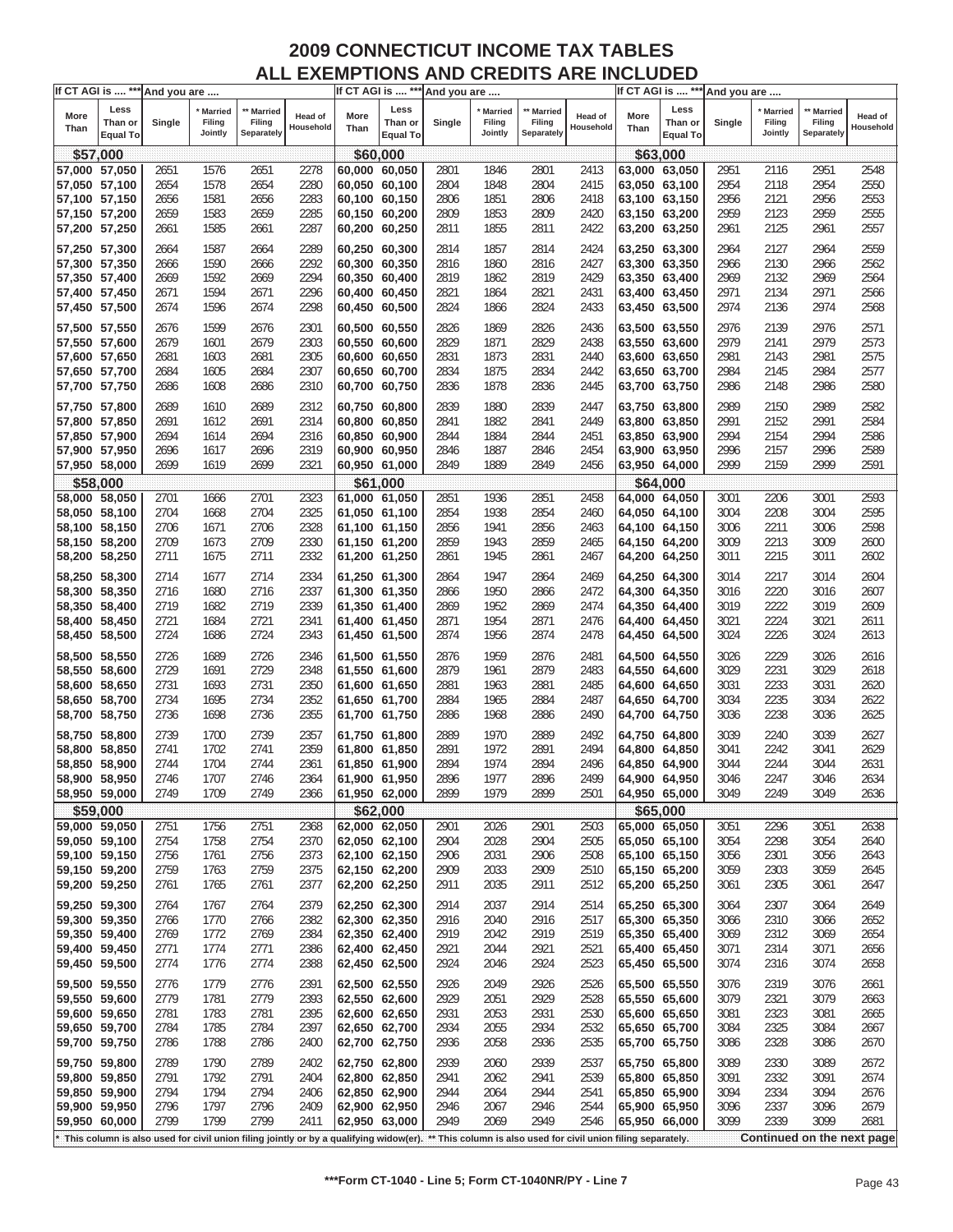| Less<br>Less<br>Less<br>** Married<br>** Married<br><b>Married</b><br><b>Married</b><br><b>Married</b><br>' Married<br>More<br>More<br>More<br>Head of<br><b>Head of</b><br>Head of<br>Filing<br>Filing<br>Filing<br>Filing<br>Filing<br>Filing<br>Than or<br>Single<br>Than or<br>Single<br>Than or<br>Single<br>Household<br>Household<br>Household<br>Than<br>Than<br>Than<br>Jointly<br>Separately<br>Separately<br>Jointly<br>Separately<br>Jointly<br><b>Equal To</b><br><b>Equal To</b><br><b>Equal To</b><br>\$66,000<br>\$72,000<br>\$69,000<br>2386<br>3101<br>2683<br>3251<br>2656<br>3251<br>2818<br>3401<br>2953<br>66,000 66,050<br>3101<br>69,000 69,050<br>72,000 72,050<br>3401<br>2881<br>66,050 66,100<br>3104<br>2388<br>3104<br>2685<br>3254<br>2658<br>3254<br>2820<br>2883<br>3404<br>2955<br>69,050 69,100<br>72,050 72,100<br>3404<br>2391<br>3256<br>2958<br>66,100 66,150<br>3106<br>3106<br>2688<br>3256<br>2661<br>2823<br>72,100 72,150<br>2886<br>3406<br>69,100 69,150<br>3406<br>3259<br>2960<br>66,150 66,200<br>3109<br>2393<br>3109<br>2690<br>69,150 69,200<br>3259<br>2663<br>2825<br>72,150 72,200<br>3409<br>2888<br>3409<br>2962<br>66,200 66,250<br>3111<br>2395<br>3111<br>2692<br>69,200 69,250<br>3261<br>2665<br>3261<br>2827<br>72,200 72,250<br>2890<br>3411<br>3411<br>66,250 66,300<br>2397<br>2694<br>69,250 69,300<br>2667<br>3264<br>2829<br>2964<br>3114<br>3114<br>3264<br>72,250 72,300<br>3414<br>2892<br>3414<br>2400<br>2697<br>2670<br>3266<br>2895<br>3416<br>2967<br>66,300 66,350<br>3116<br>3116<br>69,300 69,350<br>3266<br>2832<br>72,300 72,350<br>3416<br>66,350 66,400<br>3119<br>2402<br>3119<br>2699<br>2672<br>3269<br>2834<br>3419<br>2897<br>3419<br>2969<br>69,350 69,400<br>3269<br>72,350 72,400<br>2674<br>3271<br>2899<br>2971<br>66,400 66,450<br>3121<br>2404<br>3121<br>2701<br>3271<br>2836<br>72,400 72,450<br>3421<br>3421<br>69,400 69,450<br>66,450 66,500<br>3124<br>2406<br>3124<br>2703<br>69,450 69,500<br>3274<br>2676<br>3274<br>2838<br>3424<br>2901<br>3424<br>2973<br>72,450 72,500<br>2409<br>2706<br>2679<br>3276<br>3426<br>2976<br>66,500 66,550<br>3126<br>3126<br>69,500 69,550<br>3276<br>2841<br>72,500 72,550<br>3426<br>2904<br>3129<br>3129<br>2708<br>2681<br>3279<br>2906<br>3429<br>2978<br>66,550 66,600<br>2411<br>69,550 69,600<br>3279<br>2843<br>72,550 72,600<br>3429<br>66,600 66,650<br>3131<br>3131<br>2710<br>3281<br>2683<br>3281<br>2908<br>3431<br>2980<br>2413<br>69,600 69,650<br>2845<br>72,600 72,650<br>3431<br>2712<br>2685<br>3284<br>3434<br>2982<br>66,650 66,700<br>3134<br>2415<br>3134<br>69,650 69,700<br>3284<br>2847<br>72,650 72,700<br>3434<br>2910<br>2715<br>2985<br>66,700 66,750<br>3136<br>2418<br>3136<br>3286<br>2688<br>3286<br>2850<br>72,700 72,750<br>2913<br>3436<br>69,700 69,750<br>3436<br>3139<br>2420<br>3139<br>2717<br>3289<br>2690<br>3289<br>2852<br>2915<br>3439<br>2987<br>66,750 66,800<br>69,750 69,800<br>72,750 72,800<br>3439<br>2422<br>3141<br>2719<br>3291<br>2692<br>3291<br>2917<br>3441<br>2989<br>66,800 66,850<br>3141<br>69,800 69,850<br>2854<br>72,800 72,850<br>3441<br>2424<br>2721<br>3294<br>2694<br>3294<br>2919<br>3444<br>2991<br>66,850 66,900<br>3144<br>3144<br>69,850 69,900<br>2856<br>72,850 72,900<br>3444<br>2427<br>2724<br>3296<br>2697<br>3296<br>2922<br>2994<br>66,900 66,950<br>3146<br>3146<br>69,900 69,950<br>2859<br>72,900 72,950<br>3446<br>3446<br>2429<br>2699<br>3299<br>66,950 67,000<br>3149<br>3149<br>2726<br>69,950 70,000<br>3299<br>2861<br>72,950 73,000<br>3449<br>2924<br>3449<br>2996<br>\$67,000<br>\$70,000<br>\$73,000<br>3151<br>2476<br>3151<br>2728<br>2746<br>3301<br>2926<br>3451<br>2998<br>67,000 67,050<br>70,000 70,050<br>3301<br>2863<br>73,000 73,050<br>3451<br>2730<br>3454<br>3000<br>67,050 67,100<br>3154<br>2478<br>3154<br>70,050 70,100<br>3304<br>2748<br>3304<br>2865<br>73,050 73,100<br>3454<br>2928<br>2733<br>2751<br>2931<br>67,100 67,150<br>3156<br>2481<br>3156<br>70,100 70,150<br>3306<br>3306<br>2868<br>73,100 73,150<br>3456<br>3456<br>3003<br>2483<br>2735<br>2753<br>3309<br>2933<br>3459<br>3005<br>67,150 67,200<br>3159<br>3159<br>70,150 70,200<br>3309<br>2870<br>73,150 73,200<br>3459<br>2485<br>2737<br>2755<br>3311<br>2935<br>3007<br>67,200 67,250<br>3161<br>3161<br>70,200 70,250<br>3311<br>2872<br>73,200 73,250<br>3461<br>3461<br>2739<br>2757<br>3009<br>67,250 67,300<br>3164<br>2487<br>3164<br>70,250 70,300<br>3314<br>3314<br>2874<br>2937<br>3464<br>73,250 73,300<br>3464<br>2490<br>2742<br>2760<br>3012<br>67,300 67,350<br>3166<br>3166<br>70,300 70,350<br>3316<br>3316<br>2877<br>73,300 73,350<br>2940<br>3466<br>3466<br>2762<br>3319<br>67,350 67,400<br>3169<br>2492<br>3169<br>2744<br>70,350 70,400<br>3319<br>2879<br>73,350 73,400<br>3469<br>2942<br>3469<br>3014<br>2764<br>3321<br>67,400 67,450<br>3171<br>2494<br>3171<br>2746<br>70,400 70,450<br>3321<br>2881<br>73,400 73,450<br>3471<br>2944<br>3471<br>3016<br>3324<br>2766<br>3324<br>67,450 67,500<br>3174<br>2496<br>3174<br>2748<br>70,450 70,500<br>2883<br>73,450 73,500<br>3474<br>2946<br>3474<br>3018<br>3176<br>2499<br>3176<br>2751<br>70,500 70,550<br>3326<br>2769<br>3326<br>2886<br>73,500 73,550<br>3476<br>2949<br>3476<br>3021<br>67,500 67,550<br>67,550 67,600<br>3179<br>2501<br>3179<br>2753<br>70,550 70,600<br>3329<br>2771<br>3329<br>2888<br>73,550 73,600<br>3479<br>2951<br>3479<br>3023<br>3181<br>2755<br>2773<br>2953<br>3025<br>67,600 67,650<br>2503<br>3181<br>3331<br>3331<br>2890<br>73,600 73,650<br>3481<br>3481<br>70,600 70,650<br>67,650 67,700<br>3184<br>2505<br>3184<br>2757<br>70,650 70,700<br>3334<br>2775<br>3334<br>2892<br>73,650 73,700<br>3484<br>2955<br>3484<br>3027<br>2778<br>3336<br>67,700 67,750<br>3186<br>2508<br>3186<br>2760<br>70,700 70,750<br>3336<br>2895<br>73,700 73,750<br>3486<br>2958<br>3486<br>3030<br>3189<br>2510<br>3189<br>2762<br>2780<br>3339<br>2897<br>3489<br>3032<br>67,750 67,800<br>70,750 70,800<br>3339<br>73,750 73,800<br>3489<br>2960<br>3191<br>2512<br>3191<br>2764<br>2782<br>3341<br>2899<br>3491<br>2962<br>3491<br>3034<br>67,800 67,850<br>70,800 70,850<br>3341<br>73,800 73,850<br>2784<br>3194<br>2514<br>3194<br>2766<br>3344<br>3344<br>2901<br>3494<br>2964<br>3494<br>3036<br>67,850 67,900<br>70,850 70,900<br>73,850 73,900<br>3196<br>2517<br>2769<br>3346<br>2787<br>3346<br>73,900 73,950<br>3496<br>3039<br>67,900 67,950<br>3196<br>70,900 70,950<br>2904<br>2967<br>3496<br>3499<br>67,950 68,000<br>3199<br>2519<br>3199<br>2771<br>70,950 71,000<br>3349<br>2789<br>3349<br>2906<br>73,950 74,000<br>2969<br>3499<br>3041<br>\$68,000<br>\$71,000<br>\$74,000<br>2773<br>2836<br>3351<br>2908<br>74,000 74,050<br>2971<br>3501<br>3077<br>68,000 68,050<br>3201<br>2566<br>3201<br>71,000 71,050<br>3351<br>3501<br>3204<br>2568<br>2775<br>3354<br>2838<br>3354<br>2910<br>74,050 74,100<br>3504<br>2973<br>3504<br>3079<br>68,050 68,100<br>3204<br>71,050 71,100<br>2571<br>2778<br>3356<br>2976<br>3506<br>68,100 68,150<br>3206<br>3206<br>71,100 71,150<br>3356<br>2841<br>2913<br>74,100 74,150<br>3506<br>3081<br>3509<br>68,150 68,200<br>3209<br>2573<br>3209<br>2780<br>71,150 71,200<br>3359<br>2843<br>3359<br>2915<br>74,150 74,200<br>3509<br>2978<br>3084<br>68,200 68,250<br>3211<br>2575<br>3211<br>2782<br>71,200 71,250<br>2845<br>3361<br>2917<br>74,200 74,250<br>3511<br>2980<br>3511<br>3086<br>3361<br>68,250 68,300<br>3214<br>2577<br>2784<br>2919<br>74,250 74,300<br>2982<br>3514<br>3088<br>3214<br>71,250 71,300<br>3364<br>2847<br>3364<br>3514<br>68,300 68,350<br>2850<br>2985<br>3516<br>3091<br>3216<br>2580<br>3216<br>2787<br>71,300 71,350<br>3366<br>3366<br>2922<br>74,300 74,350<br>3516<br>68,350 68,400<br>3219<br>2582<br>2789<br>2852<br>3369<br>3519<br>2987<br>3519<br>3219<br>71,350 71,400<br>3369<br>2924<br>74,350 74,400<br>3093<br>2584<br>2791<br>2854<br>3371<br>2989<br>3521<br>3095<br>68,400 68,450<br>3221<br>3221<br>71,400 71,450<br>3371<br>2926<br>74,400 74,450<br>3521<br>68,450 68,500<br>3224<br>2586<br>3224<br>2793<br>71,450 71,500<br>3374<br>2856<br>3374<br>2928<br>74,450 74,500<br>3524<br>2991<br>3524<br>3097<br>3226<br>2589<br>2796<br>71,500 71,550<br>2859<br>3376<br>74,500 74,550<br>2994<br>3526<br>3134<br>68,500 68,550<br>3226<br>3376<br>2931<br>3526<br>68,550 68,600<br>3229<br>2591<br>3229<br>2798<br>2861<br>3379<br>74,550 74,600<br>3529<br>2996<br>3529<br>3136<br>71,550 71,600<br>3379<br>2933<br>68,600 68,650<br>3231<br>2593<br>3381<br>74,600 74,650<br>3531<br>3531<br>3138<br>3231<br>2800<br>71,600 71,650<br>3381<br>2863<br>2935<br>2998<br>3234<br>3384<br>3534<br>68,650 68,700<br>2595<br>3234<br>2802<br>71,650 71,700<br>3384<br>2865<br>2937<br>74,650 74,700<br>3534<br>3000<br>3141<br>68,700 68,750<br>3236<br>2598<br>3236<br>2805<br>71,700 71,750<br>2868<br>3386<br>2940<br>74,700 74,750<br>3536<br>3003<br>3536<br>3143<br>3386<br>68,750 68,800<br>3239<br>2600<br>3239<br>2807<br>71,750 71,800<br>2870<br>3389<br>74,750 74,800<br>3005<br>3539<br>3145<br>3389<br>2942<br>3539<br>68,800 68,850<br>3241<br>2602<br>3241<br>2809<br>71,800 71,850<br>3391<br>2872<br>3391<br>2944<br>74,800 74,850<br>3541<br>3007<br>3541<br>3148<br>3244<br>3394<br>3009<br>3544<br>68,850 68,900<br>2604<br>3244<br>2811<br>71,850 71,900<br>3394<br>2874<br>2946<br>74,850 74,900<br>3544<br>3150<br>2877<br>3152<br>68,900 68,950<br>3246<br>2607<br>3246<br>2814<br>71,900 71,950<br>3396<br>3396<br>2949<br>74,900 74,950<br>3546<br>3012<br>3546<br>3249<br>2609<br>2879<br>3399<br>3014<br>3549<br>3154<br>68,950 69,000<br>3249<br>2816<br>71,950 72,000<br>3399<br>2951<br>74,950 75,000<br>3549<br>Continued on the next page<br>This column is also used for civil union filing jointly or by a qualifying widow(er).<br>** This column is also used for civil union filing separately. | If CT AGI is  *** And you are |  |  |  |  |  | If CT AGI is  *** And you are |  |  | If CT AGI is  *** And you are |  |  |
|------------------------------------------------------------------------------------------------------------------------------------------------------------------------------------------------------------------------------------------------------------------------------------------------------------------------------------------------------------------------------------------------------------------------------------------------------------------------------------------------------------------------------------------------------------------------------------------------------------------------------------------------------------------------------------------------------------------------------------------------------------------------------------------------------------------------------------------------------------------------------------------------------------------------------------------------------------------------------------------------------------------------------------------------------------------------------------------------------------------------------------------------------------------------------------------------------------------------------------------------------------------------------------------------------------------------------------------------------------------------------------------------------------------------------------------------------------------------------------------------------------------------------------------------------------------------------------------------------------------------------------------------------------------------------------------------------------------------------------------------------------------------------------------------------------------------------------------------------------------------------------------------------------------------------------------------------------------------------------------------------------------------------------------------------------------------------------------------------------------------------------------------------------------------------------------------------------------------------------------------------------------------------------------------------------------------------------------------------------------------------------------------------------------------------------------------------------------------------------------------------------------------------------------------------------------------------------------------------------------------------------------------------------------------------------------------------------------------------------------------------------------------------------------------------------------------------------------------------------------------------------------------------------------------------------------------------------------------------------------------------------------------------------------------------------------------------------------------------------------------------------------------------------------------------------------------------------------------------------------------------------------------------------------------------------------------------------------------------------------------------------------------------------------------------------------------------------------------------------------------------------------------------------------------------------------------------------------------------------------------------------------------------------------------------------------------------------------------------------------------------------------------------------------------------------------------------------------------------------------------------------------------------------------------------------------------------------------------------------------------------------------------------------------------------------------------------------------------------------------------------------------------------------------------------------------------------------------------------------------------------------------------------------------------------------------------------------------------------------------------------------------------------------------------------------------------------------------------------------------------------------------------------------------------------------------------------------------------------------------------------------------------------------------------------------------------------------------------------------------------------------------------------------------------------------------------------------------------------------------------------------------------------------------------------------------------------------------------------------------------------------------------------------------------------------------------------------------------------------------------------------------------------------------------------------------------------------------------------------------------------------------------------------------------------------------------------------------------------------------------------------------------------------------------------------------------------------------------------------------------------------------------------------------------------------------------------------------------------------------------------------------------------------------------------------------------------------------------------------------------------------------------------------------------------------------------------------------------------------------------------------------------------------------------------------------------------------------------------------------------------------------------------------------------------------------------------------------------------------------------------------------------------------------------------------------------------------------------------------------------------------------------------------------------------------------------------------------------------------------------------------------------------------------------------------------------------------------------------------------------------------------------------------------------------------------------------------------------------------------------------------------------------------------------------------------------------------------------------------------------------------------------------------------------------------------------------------------------------------------------------------------------------------------------------------------------------------------------------------------------------------------------------------------------------------------------------------------------------------------------------------------------------------------------------------------------------------------------------------------------------------------------------------------------------------------------------------------------------------------------------------------------------------------------------------------------------------------------------------------------------------------------------------------------------------------------------------------------------------------------------------------------------------------------------------------------------------------------------------------------------------------------------------------------------------------------------------------------------------------------------------------------------------------------------------------------------------------------------------------------------------------------------------------------------------------------------------------------------------------------------------------------------------------------------------------------------------------------------------------------------------------------------------------------------------------------------------------------------------------------------------------------------------------------------------------------------------------------------------------------------------------------------------------------------------------------------------------------------------------------------------------------------------------------------------------------------------------------------------------------------------------------------------------------------------------------------------------------------------------------------------------------------------------------------------------------------------------------------------------------------------------------------------------------------------------------------------------------------------------------------------------------------------------------------------------------------------------------------------------------------------------------------------------------------------------------------------------------------------------------------------------------------------------------------------------------------------------------------------------------------------------------------------------------------------------------------------------------------------------------------------------------------------------------------------------------------------------------------------------------------------------------------------------------------------------------------------------------------------------------------------------------------------------------------------------------------------------------------------------------------------|-------------------------------|--|--|--|--|--|-------------------------------|--|--|-------------------------------|--|--|
|                                                                                                                                                                                                                                                                                                                                                                                                                                                                                                                                                                                                                                                                                                                                                                                                                                                                                                                                                                                                                                                                                                                                                                                                                                                                                                                                                                                                                                                                                                                                                                                                                                                                                                                                                                                                                                                                                                                                                                                                                                                                                                                                                                                                                                                                                                                                                                                                                                                                                                                                                                                                                                                                                                                                                                                                                                                                                                                                                                                                                                                                                                                                                                                                                                                                                                                                                                                                                                                                                                                                                                                                                                                                                                                                                                                                                                                                                                                                                                                                                                                                                                                                                                                                                                                                                                                                                                                                                                                                                                                                                                                                                                                                                                                                                                                                                                                                                                                                                                                                                                                                                                                                                                                                                                                                                                                                                                                                                                                                                                                                                                                                                                                                                                                                                                                                                                                                                                                                                                                                                                                                                                                                                                                                                                                                                                                                                                                                                                                                                                                                                                                                                                                                                                                                                                                                                                                                                                                                                                                                                                                                                                                                                                                                                                                                                                                                                                                                                                                                                                                                                                                                                                                                                                                                                                                                                                                                                                                                                                                                                                                                                                                                                                                                                                                                                                                                                                                                                                                                                                                                                                                                                                                                                                                                                                                                                                                                                                                                                                                                                                                                                                                                                                                                                                                                                                                                                                                                                                                                                                                                                                                                                                                                                                                                                                                                                                                                                                                                                                                                            |                               |  |  |  |  |  |                               |  |  |                               |  |  |
|                                                                                                                                                                                                                                                                                                                                                                                                                                                                                                                                                                                                                                                                                                                                                                                                                                                                                                                                                                                                                                                                                                                                                                                                                                                                                                                                                                                                                                                                                                                                                                                                                                                                                                                                                                                                                                                                                                                                                                                                                                                                                                                                                                                                                                                                                                                                                                                                                                                                                                                                                                                                                                                                                                                                                                                                                                                                                                                                                                                                                                                                                                                                                                                                                                                                                                                                                                                                                                                                                                                                                                                                                                                                                                                                                                                                                                                                                                                                                                                                                                                                                                                                                                                                                                                                                                                                                                                                                                                                                                                                                                                                                                                                                                                                                                                                                                                                                                                                                                                                                                                                                                                                                                                                                                                                                                                                                                                                                                                                                                                                                                                                                                                                                                                                                                                                                                                                                                                                                                                                                                                                                                                                                                                                                                                                                                                                                                                                                                                                                                                                                                                                                                                                                                                                                                                                                                                                                                                                                                                                                                                                                                                                                                                                                                                                                                                                                                                                                                                                                                                                                                                                                                                                                                                                                                                                                                                                                                                                                                                                                                                                                                                                                                                                                                                                                                                                                                                                                                                                                                                                                                                                                                                                                                                                                                                                                                                                                                                                                                                                                                                                                                                                                                                                                                                                                                                                                                                                                                                                                                                                                                                                                                                                                                                                                                                                                                                                                                                                                                                                            |                               |  |  |  |  |  |                               |  |  |                               |  |  |
|                                                                                                                                                                                                                                                                                                                                                                                                                                                                                                                                                                                                                                                                                                                                                                                                                                                                                                                                                                                                                                                                                                                                                                                                                                                                                                                                                                                                                                                                                                                                                                                                                                                                                                                                                                                                                                                                                                                                                                                                                                                                                                                                                                                                                                                                                                                                                                                                                                                                                                                                                                                                                                                                                                                                                                                                                                                                                                                                                                                                                                                                                                                                                                                                                                                                                                                                                                                                                                                                                                                                                                                                                                                                                                                                                                                                                                                                                                                                                                                                                                                                                                                                                                                                                                                                                                                                                                                                                                                                                                                                                                                                                                                                                                                                                                                                                                                                                                                                                                                                                                                                                                                                                                                                                                                                                                                                                                                                                                                                                                                                                                                                                                                                                                                                                                                                                                                                                                                                                                                                                                                                                                                                                                                                                                                                                                                                                                                                                                                                                                                                                                                                                                                                                                                                                                                                                                                                                                                                                                                                                                                                                                                                                                                                                                                                                                                                                                                                                                                                                                                                                                                                                                                                                                                                                                                                                                                                                                                                                                                                                                                                                                                                                                                                                                                                                                                                                                                                                                                                                                                                                                                                                                                                                                                                                                                                                                                                                                                                                                                                                                                                                                                                                                                                                                                                                                                                                                                                                                                                                                                                                                                                                                                                                                                                                                                                                                                                                                                                                                                                            |                               |  |  |  |  |  |                               |  |  |                               |  |  |
|                                                                                                                                                                                                                                                                                                                                                                                                                                                                                                                                                                                                                                                                                                                                                                                                                                                                                                                                                                                                                                                                                                                                                                                                                                                                                                                                                                                                                                                                                                                                                                                                                                                                                                                                                                                                                                                                                                                                                                                                                                                                                                                                                                                                                                                                                                                                                                                                                                                                                                                                                                                                                                                                                                                                                                                                                                                                                                                                                                                                                                                                                                                                                                                                                                                                                                                                                                                                                                                                                                                                                                                                                                                                                                                                                                                                                                                                                                                                                                                                                                                                                                                                                                                                                                                                                                                                                                                                                                                                                                                                                                                                                                                                                                                                                                                                                                                                                                                                                                                                                                                                                                                                                                                                                                                                                                                                                                                                                                                                                                                                                                                                                                                                                                                                                                                                                                                                                                                                                                                                                                                                                                                                                                                                                                                                                                                                                                                                                                                                                                                                                                                                                                                                                                                                                                                                                                                                                                                                                                                                                                                                                                                                                                                                                                                                                                                                                                                                                                                                                                                                                                                                                                                                                                                                                                                                                                                                                                                                                                                                                                                                                                                                                                                                                                                                                                                                                                                                                                                                                                                                                                                                                                                                                                                                                                                                                                                                                                                                                                                                                                                                                                                                                                                                                                                                                                                                                                                                                                                                                                                                                                                                                                                                                                                                                                                                                                                                                                                                                                                                            |                               |  |  |  |  |  |                               |  |  |                               |  |  |
|                                                                                                                                                                                                                                                                                                                                                                                                                                                                                                                                                                                                                                                                                                                                                                                                                                                                                                                                                                                                                                                                                                                                                                                                                                                                                                                                                                                                                                                                                                                                                                                                                                                                                                                                                                                                                                                                                                                                                                                                                                                                                                                                                                                                                                                                                                                                                                                                                                                                                                                                                                                                                                                                                                                                                                                                                                                                                                                                                                                                                                                                                                                                                                                                                                                                                                                                                                                                                                                                                                                                                                                                                                                                                                                                                                                                                                                                                                                                                                                                                                                                                                                                                                                                                                                                                                                                                                                                                                                                                                                                                                                                                                                                                                                                                                                                                                                                                                                                                                                                                                                                                                                                                                                                                                                                                                                                                                                                                                                                                                                                                                                                                                                                                                                                                                                                                                                                                                                                                                                                                                                                                                                                                                                                                                                                                                                                                                                                                                                                                                                                                                                                                                                                                                                                                                                                                                                                                                                                                                                                                                                                                                                                                                                                                                                                                                                                                                                                                                                                                                                                                                                                                                                                                                                                                                                                                                                                                                                                                                                                                                                                                                                                                                                                                                                                                                                                                                                                                                                                                                                                                                                                                                                                                                                                                                                                                                                                                                                                                                                                                                                                                                                                                                                                                                                                                                                                                                                                                                                                                                                                                                                                                                                                                                                                                                                                                                                                                                                                                                                                            |                               |  |  |  |  |  |                               |  |  |                               |  |  |
|                                                                                                                                                                                                                                                                                                                                                                                                                                                                                                                                                                                                                                                                                                                                                                                                                                                                                                                                                                                                                                                                                                                                                                                                                                                                                                                                                                                                                                                                                                                                                                                                                                                                                                                                                                                                                                                                                                                                                                                                                                                                                                                                                                                                                                                                                                                                                                                                                                                                                                                                                                                                                                                                                                                                                                                                                                                                                                                                                                                                                                                                                                                                                                                                                                                                                                                                                                                                                                                                                                                                                                                                                                                                                                                                                                                                                                                                                                                                                                                                                                                                                                                                                                                                                                                                                                                                                                                                                                                                                                                                                                                                                                                                                                                                                                                                                                                                                                                                                                                                                                                                                                                                                                                                                                                                                                                                                                                                                                                                                                                                                                                                                                                                                                                                                                                                                                                                                                                                                                                                                                                                                                                                                                                                                                                                                                                                                                                                                                                                                                                                                                                                                                                                                                                                                                                                                                                                                                                                                                                                                                                                                                                                                                                                                                                                                                                                                                                                                                                                                                                                                                                                                                                                                                                                                                                                                                                                                                                                                                                                                                                                                                                                                                                                                                                                                                                                                                                                                                                                                                                                                                                                                                                                                                                                                                                                                                                                                                                                                                                                                                                                                                                                                                                                                                                                                                                                                                                                                                                                                                                                                                                                                                                                                                                                                                                                                                                                                                                                                                                                            |                               |  |  |  |  |  |                               |  |  |                               |  |  |
|                                                                                                                                                                                                                                                                                                                                                                                                                                                                                                                                                                                                                                                                                                                                                                                                                                                                                                                                                                                                                                                                                                                                                                                                                                                                                                                                                                                                                                                                                                                                                                                                                                                                                                                                                                                                                                                                                                                                                                                                                                                                                                                                                                                                                                                                                                                                                                                                                                                                                                                                                                                                                                                                                                                                                                                                                                                                                                                                                                                                                                                                                                                                                                                                                                                                                                                                                                                                                                                                                                                                                                                                                                                                                                                                                                                                                                                                                                                                                                                                                                                                                                                                                                                                                                                                                                                                                                                                                                                                                                                                                                                                                                                                                                                                                                                                                                                                                                                                                                                                                                                                                                                                                                                                                                                                                                                                                                                                                                                                                                                                                                                                                                                                                                                                                                                                                                                                                                                                                                                                                                                                                                                                                                                                                                                                                                                                                                                                                                                                                                                                                                                                                                                                                                                                                                                                                                                                                                                                                                                                                                                                                                                                                                                                                                                                                                                                                                                                                                                                                                                                                                                                                                                                                                                                                                                                                                                                                                                                                                                                                                                                                                                                                                                                                                                                                                                                                                                                                                                                                                                                                                                                                                                                                                                                                                                                                                                                                                                                                                                                                                                                                                                                                                                                                                                                                                                                                                                                                                                                                                                                                                                                                                                                                                                                                                                                                                                                                                                                                                                                            |                               |  |  |  |  |  |                               |  |  |                               |  |  |
|                                                                                                                                                                                                                                                                                                                                                                                                                                                                                                                                                                                                                                                                                                                                                                                                                                                                                                                                                                                                                                                                                                                                                                                                                                                                                                                                                                                                                                                                                                                                                                                                                                                                                                                                                                                                                                                                                                                                                                                                                                                                                                                                                                                                                                                                                                                                                                                                                                                                                                                                                                                                                                                                                                                                                                                                                                                                                                                                                                                                                                                                                                                                                                                                                                                                                                                                                                                                                                                                                                                                                                                                                                                                                                                                                                                                                                                                                                                                                                                                                                                                                                                                                                                                                                                                                                                                                                                                                                                                                                                                                                                                                                                                                                                                                                                                                                                                                                                                                                                                                                                                                                                                                                                                                                                                                                                                                                                                                                                                                                                                                                                                                                                                                                                                                                                                                                                                                                                                                                                                                                                                                                                                                                                                                                                                                                                                                                                                                                                                                                                                                                                                                                                                                                                                                                                                                                                                                                                                                                                                                                                                                                                                                                                                                                                                                                                                                                                                                                                                                                                                                                                                                                                                                                                                                                                                                                                                                                                                                                                                                                                                                                                                                                                                                                                                                                                                                                                                                                                                                                                                                                                                                                                                                                                                                                                                                                                                                                                                                                                                                                                                                                                                                                                                                                                                                                                                                                                                                                                                                                                                                                                                                                                                                                                                                                                                                                                                                                                                                                                                            |                               |  |  |  |  |  |                               |  |  |                               |  |  |
|                                                                                                                                                                                                                                                                                                                                                                                                                                                                                                                                                                                                                                                                                                                                                                                                                                                                                                                                                                                                                                                                                                                                                                                                                                                                                                                                                                                                                                                                                                                                                                                                                                                                                                                                                                                                                                                                                                                                                                                                                                                                                                                                                                                                                                                                                                                                                                                                                                                                                                                                                                                                                                                                                                                                                                                                                                                                                                                                                                                                                                                                                                                                                                                                                                                                                                                                                                                                                                                                                                                                                                                                                                                                                                                                                                                                                                                                                                                                                                                                                                                                                                                                                                                                                                                                                                                                                                                                                                                                                                                                                                                                                                                                                                                                                                                                                                                                                                                                                                                                                                                                                                                                                                                                                                                                                                                                                                                                                                                                                                                                                                                                                                                                                                                                                                                                                                                                                                                                                                                                                                                                                                                                                                                                                                                                                                                                                                                                                                                                                                                                                                                                                                                                                                                                                                                                                                                                                                                                                                                                                                                                                                                                                                                                                                                                                                                                                                                                                                                                                                                                                                                                                                                                                                                                                                                                                                                                                                                                                                                                                                                                                                                                                                                                                                                                                                                                                                                                                                                                                                                                                                                                                                                                                                                                                                                                                                                                                                                                                                                                                                                                                                                                                                                                                                                                                                                                                                                                                                                                                                                                                                                                                                                                                                                                                                                                                                                                                                                                                                                                            |                               |  |  |  |  |  |                               |  |  |                               |  |  |
|                                                                                                                                                                                                                                                                                                                                                                                                                                                                                                                                                                                                                                                                                                                                                                                                                                                                                                                                                                                                                                                                                                                                                                                                                                                                                                                                                                                                                                                                                                                                                                                                                                                                                                                                                                                                                                                                                                                                                                                                                                                                                                                                                                                                                                                                                                                                                                                                                                                                                                                                                                                                                                                                                                                                                                                                                                                                                                                                                                                                                                                                                                                                                                                                                                                                                                                                                                                                                                                                                                                                                                                                                                                                                                                                                                                                                                                                                                                                                                                                                                                                                                                                                                                                                                                                                                                                                                                                                                                                                                                                                                                                                                                                                                                                                                                                                                                                                                                                                                                                                                                                                                                                                                                                                                                                                                                                                                                                                                                                                                                                                                                                                                                                                                                                                                                                                                                                                                                                                                                                                                                                                                                                                                                                                                                                                                                                                                                                                                                                                                                                                                                                                                                                                                                                                                                                                                                                                                                                                                                                                                                                                                                                                                                                                                                                                                                                                                                                                                                                                                                                                                                                                                                                                                                                                                                                                                                                                                                                                                                                                                                                                                                                                                                                                                                                                                                                                                                                                                                                                                                                                                                                                                                                                                                                                                                                                                                                                                                                                                                                                                                                                                                                                                                                                                                                                                                                                                                                                                                                                                                                                                                                                                                                                                                                                                                                                                                                                                                                                                                                            |                               |  |  |  |  |  |                               |  |  |                               |  |  |
|                                                                                                                                                                                                                                                                                                                                                                                                                                                                                                                                                                                                                                                                                                                                                                                                                                                                                                                                                                                                                                                                                                                                                                                                                                                                                                                                                                                                                                                                                                                                                                                                                                                                                                                                                                                                                                                                                                                                                                                                                                                                                                                                                                                                                                                                                                                                                                                                                                                                                                                                                                                                                                                                                                                                                                                                                                                                                                                                                                                                                                                                                                                                                                                                                                                                                                                                                                                                                                                                                                                                                                                                                                                                                                                                                                                                                                                                                                                                                                                                                                                                                                                                                                                                                                                                                                                                                                                                                                                                                                                                                                                                                                                                                                                                                                                                                                                                                                                                                                                                                                                                                                                                                                                                                                                                                                                                                                                                                                                                                                                                                                                                                                                                                                                                                                                                                                                                                                                                                                                                                                                                                                                                                                                                                                                                                                                                                                                                                                                                                                                                                                                                                                                                                                                                                                                                                                                                                                                                                                                                                                                                                                                                                                                                                                                                                                                                                                                                                                                                                                                                                                                                                                                                                                                                                                                                                                                                                                                                                                                                                                                                                                                                                                                                                                                                                                                                                                                                                                                                                                                                                                                                                                                                                                                                                                                                                                                                                                                                                                                                                                                                                                                                                                                                                                                                                                                                                                                                                                                                                                                                                                                                                                                                                                                                                                                                                                                                                                                                                                                                            |                               |  |  |  |  |  |                               |  |  |                               |  |  |
|                                                                                                                                                                                                                                                                                                                                                                                                                                                                                                                                                                                                                                                                                                                                                                                                                                                                                                                                                                                                                                                                                                                                                                                                                                                                                                                                                                                                                                                                                                                                                                                                                                                                                                                                                                                                                                                                                                                                                                                                                                                                                                                                                                                                                                                                                                                                                                                                                                                                                                                                                                                                                                                                                                                                                                                                                                                                                                                                                                                                                                                                                                                                                                                                                                                                                                                                                                                                                                                                                                                                                                                                                                                                                                                                                                                                                                                                                                                                                                                                                                                                                                                                                                                                                                                                                                                                                                                                                                                                                                                                                                                                                                                                                                                                                                                                                                                                                                                                                                                                                                                                                                                                                                                                                                                                                                                                                                                                                                                                                                                                                                                                                                                                                                                                                                                                                                                                                                                                                                                                                                                                                                                                                                                                                                                                                                                                                                                                                                                                                                                                                                                                                                                                                                                                                                                                                                                                                                                                                                                                                                                                                                                                                                                                                                                                                                                                                                                                                                                                                                                                                                                                                                                                                                                                                                                                                                                                                                                                                                                                                                                                                                                                                                                                                                                                                                                                                                                                                                                                                                                                                                                                                                                                                                                                                                                                                                                                                                                                                                                                                                                                                                                                                                                                                                                                                                                                                                                                                                                                                                                                                                                                                                                                                                                                                                                                                                                                                                                                                                                                            |                               |  |  |  |  |  |                               |  |  |                               |  |  |
|                                                                                                                                                                                                                                                                                                                                                                                                                                                                                                                                                                                                                                                                                                                                                                                                                                                                                                                                                                                                                                                                                                                                                                                                                                                                                                                                                                                                                                                                                                                                                                                                                                                                                                                                                                                                                                                                                                                                                                                                                                                                                                                                                                                                                                                                                                                                                                                                                                                                                                                                                                                                                                                                                                                                                                                                                                                                                                                                                                                                                                                                                                                                                                                                                                                                                                                                                                                                                                                                                                                                                                                                                                                                                                                                                                                                                                                                                                                                                                                                                                                                                                                                                                                                                                                                                                                                                                                                                                                                                                                                                                                                                                                                                                                                                                                                                                                                                                                                                                                                                                                                                                                                                                                                                                                                                                                                                                                                                                                                                                                                                                                                                                                                                                                                                                                                                                                                                                                                                                                                                                                                                                                                                                                                                                                                                                                                                                                                                                                                                                                                                                                                                                                                                                                                                                                                                                                                                                                                                                                                                                                                                                                                                                                                                                                                                                                                                                                                                                                                                                                                                                                                                                                                                                                                                                                                                                                                                                                                                                                                                                                                                                                                                                                                                                                                                                                                                                                                                                                                                                                                                                                                                                                                                                                                                                                                                                                                                                                                                                                                                                                                                                                                                                                                                                                                                                                                                                                                                                                                                                                                                                                                                                                                                                                                                                                                                                                                                                                                                                                                            |                               |  |  |  |  |  |                               |  |  |                               |  |  |
|                                                                                                                                                                                                                                                                                                                                                                                                                                                                                                                                                                                                                                                                                                                                                                                                                                                                                                                                                                                                                                                                                                                                                                                                                                                                                                                                                                                                                                                                                                                                                                                                                                                                                                                                                                                                                                                                                                                                                                                                                                                                                                                                                                                                                                                                                                                                                                                                                                                                                                                                                                                                                                                                                                                                                                                                                                                                                                                                                                                                                                                                                                                                                                                                                                                                                                                                                                                                                                                                                                                                                                                                                                                                                                                                                                                                                                                                                                                                                                                                                                                                                                                                                                                                                                                                                                                                                                                                                                                                                                                                                                                                                                                                                                                                                                                                                                                                                                                                                                                                                                                                                                                                                                                                                                                                                                                                                                                                                                                                                                                                                                                                                                                                                                                                                                                                                                                                                                                                                                                                                                                                                                                                                                                                                                                                                                                                                                                                                                                                                                                                                                                                                                                                                                                                                                                                                                                                                                                                                                                                                                                                                                                                                                                                                                                                                                                                                                                                                                                                                                                                                                                                                                                                                                                                                                                                                                                                                                                                                                                                                                                                                                                                                                                                                                                                                                                                                                                                                                                                                                                                                                                                                                                                                                                                                                                                                                                                                                                                                                                                                                                                                                                                                                                                                                                                                                                                                                                                                                                                                                                                                                                                                                                                                                                                                                                                                                                                                                                                                                                                            |                               |  |  |  |  |  |                               |  |  |                               |  |  |
|                                                                                                                                                                                                                                                                                                                                                                                                                                                                                                                                                                                                                                                                                                                                                                                                                                                                                                                                                                                                                                                                                                                                                                                                                                                                                                                                                                                                                                                                                                                                                                                                                                                                                                                                                                                                                                                                                                                                                                                                                                                                                                                                                                                                                                                                                                                                                                                                                                                                                                                                                                                                                                                                                                                                                                                                                                                                                                                                                                                                                                                                                                                                                                                                                                                                                                                                                                                                                                                                                                                                                                                                                                                                                                                                                                                                                                                                                                                                                                                                                                                                                                                                                                                                                                                                                                                                                                                                                                                                                                                                                                                                                                                                                                                                                                                                                                                                                                                                                                                                                                                                                                                                                                                                                                                                                                                                                                                                                                                                                                                                                                                                                                                                                                                                                                                                                                                                                                                                                                                                                                                                                                                                                                                                                                                                                                                                                                                                                                                                                                                                                                                                                                                                                                                                                                                                                                                                                                                                                                                                                                                                                                                                                                                                                                                                                                                                                                                                                                                                                                                                                                                                                                                                                                                                                                                                                                                                                                                                                                                                                                                                                                                                                                                                                                                                                                                                                                                                                                                                                                                                                                                                                                                                                                                                                                                                                                                                                                                                                                                                                                                                                                                                                                                                                                                                                                                                                                                                                                                                                                                                                                                                                                                                                                                                                                                                                                                                                                                                                                                                            |                               |  |  |  |  |  |                               |  |  |                               |  |  |
|                                                                                                                                                                                                                                                                                                                                                                                                                                                                                                                                                                                                                                                                                                                                                                                                                                                                                                                                                                                                                                                                                                                                                                                                                                                                                                                                                                                                                                                                                                                                                                                                                                                                                                                                                                                                                                                                                                                                                                                                                                                                                                                                                                                                                                                                                                                                                                                                                                                                                                                                                                                                                                                                                                                                                                                                                                                                                                                                                                                                                                                                                                                                                                                                                                                                                                                                                                                                                                                                                                                                                                                                                                                                                                                                                                                                                                                                                                                                                                                                                                                                                                                                                                                                                                                                                                                                                                                                                                                                                                                                                                                                                                                                                                                                                                                                                                                                                                                                                                                                                                                                                                                                                                                                                                                                                                                                                                                                                                                                                                                                                                                                                                                                                                                                                                                                                                                                                                                                                                                                                                                                                                                                                                                                                                                                                                                                                                                                                                                                                                                                                                                                                                                                                                                                                                                                                                                                                                                                                                                                                                                                                                                                                                                                                                                                                                                                                                                                                                                                                                                                                                                                                                                                                                                                                                                                                                                                                                                                                                                                                                                                                                                                                                                                                                                                                                                                                                                                                                                                                                                                                                                                                                                                                                                                                                                                                                                                                                                                                                                                                                                                                                                                                                                                                                                                                                                                                                                                                                                                                                                                                                                                                                                                                                                                                                                                                                                                                                                                                                                                            |                               |  |  |  |  |  |                               |  |  |                               |  |  |
|                                                                                                                                                                                                                                                                                                                                                                                                                                                                                                                                                                                                                                                                                                                                                                                                                                                                                                                                                                                                                                                                                                                                                                                                                                                                                                                                                                                                                                                                                                                                                                                                                                                                                                                                                                                                                                                                                                                                                                                                                                                                                                                                                                                                                                                                                                                                                                                                                                                                                                                                                                                                                                                                                                                                                                                                                                                                                                                                                                                                                                                                                                                                                                                                                                                                                                                                                                                                                                                                                                                                                                                                                                                                                                                                                                                                                                                                                                                                                                                                                                                                                                                                                                                                                                                                                                                                                                                                                                                                                                                                                                                                                                                                                                                                                                                                                                                                                                                                                                                                                                                                                                                                                                                                                                                                                                                                                                                                                                                                                                                                                                                                                                                                                                                                                                                                                                                                                                                                                                                                                                                                                                                                                                                                                                                                                                                                                                                                                                                                                                                                                                                                                                                                                                                                                                                                                                                                                                                                                                                                                                                                                                                                                                                                                                                                                                                                                                                                                                                                                                                                                                                                                                                                                                                                                                                                                                                                                                                                                                                                                                                                                                                                                                                                                                                                                                                                                                                                                                                                                                                                                                                                                                                                                                                                                                                                                                                                                                                                                                                                                                                                                                                                                                                                                                                                                                                                                                                                                                                                                                                                                                                                                                                                                                                                                                                                                                                                                                                                                                                                            |                               |  |  |  |  |  |                               |  |  |                               |  |  |
|                                                                                                                                                                                                                                                                                                                                                                                                                                                                                                                                                                                                                                                                                                                                                                                                                                                                                                                                                                                                                                                                                                                                                                                                                                                                                                                                                                                                                                                                                                                                                                                                                                                                                                                                                                                                                                                                                                                                                                                                                                                                                                                                                                                                                                                                                                                                                                                                                                                                                                                                                                                                                                                                                                                                                                                                                                                                                                                                                                                                                                                                                                                                                                                                                                                                                                                                                                                                                                                                                                                                                                                                                                                                                                                                                                                                                                                                                                                                                                                                                                                                                                                                                                                                                                                                                                                                                                                                                                                                                                                                                                                                                                                                                                                                                                                                                                                                                                                                                                                                                                                                                                                                                                                                                                                                                                                                                                                                                                                                                                                                                                                                                                                                                                                                                                                                                                                                                                                                                                                                                                                                                                                                                                                                                                                                                                                                                                                                                                                                                                                                                                                                                                                                                                                                                                                                                                                                                                                                                                                                                                                                                                                                                                                                                                                                                                                                                                                                                                                                                                                                                                                                                                                                                                                                                                                                                                                                                                                                                                                                                                                                                                                                                                                                                                                                                                                                                                                                                                                                                                                                                                                                                                                                                                                                                                                                                                                                                                                                                                                                                                                                                                                                                                                                                                                                                                                                                                                                                                                                                                                                                                                                                                                                                                                                                                                                                                                                                                                                                                                                            |                               |  |  |  |  |  |                               |  |  |                               |  |  |
|                                                                                                                                                                                                                                                                                                                                                                                                                                                                                                                                                                                                                                                                                                                                                                                                                                                                                                                                                                                                                                                                                                                                                                                                                                                                                                                                                                                                                                                                                                                                                                                                                                                                                                                                                                                                                                                                                                                                                                                                                                                                                                                                                                                                                                                                                                                                                                                                                                                                                                                                                                                                                                                                                                                                                                                                                                                                                                                                                                                                                                                                                                                                                                                                                                                                                                                                                                                                                                                                                                                                                                                                                                                                                                                                                                                                                                                                                                                                                                                                                                                                                                                                                                                                                                                                                                                                                                                                                                                                                                                                                                                                                                                                                                                                                                                                                                                                                                                                                                                                                                                                                                                                                                                                                                                                                                                                                                                                                                                                                                                                                                                                                                                                                                                                                                                                                                                                                                                                                                                                                                                                                                                                                                                                                                                                                                                                                                                                                                                                                                                                                                                                                                                                                                                                                                                                                                                                                                                                                                                                                                                                                                                                                                                                                                                                                                                                                                                                                                                                                                                                                                                                                                                                                                                                                                                                                                                                                                                                                                                                                                                                                                                                                                                                                                                                                                                                                                                                                                                                                                                                                                                                                                                                                                                                                                                                                                                                                                                                                                                                                                                                                                                                                                                                                                                                                                                                                                                                                                                                                                                                                                                                                                                                                                                                                                                                                                                                                                                                                                                                            |                               |  |  |  |  |  |                               |  |  |                               |  |  |
|                                                                                                                                                                                                                                                                                                                                                                                                                                                                                                                                                                                                                                                                                                                                                                                                                                                                                                                                                                                                                                                                                                                                                                                                                                                                                                                                                                                                                                                                                                                                                                                                                                                                                                                                                                                                                                                                                                                                                                                                                                                                                                                                                                                                                                                                                                                                                                                                                                                                                                                                                                                                                                                                                                                                                                                                                                                                                                                                                                                                                                                                                                                                                                                                                                                                                                                                                                                                                                                                                                                                                                                                                                                                                                                                                                                                                                                                                                                                                                                                                                                                                                                                                                                                                                                                                                                                                                                                                                                                                                                                                                                                                                                                                                                                                                                                                                                                                                                                                                                                                                                                                                                                                                                                                                                                                                                                                                                                                                                                                                                                                                                                                                                                                                                                                                                                                                                                                                                                                                                                                                                                                                                                                                                                                                                                                                                                                                                                                                                                                                                                                                                                                                                                                                                                                                                                                                                                                                                                                                                                                                                                                                                                                                                                                                                                                                                                                                                                                                                                                                                                                                                                                                                                                                                                                                                                                                                                                                                                                                                                                                                                                                                                                                                                                                                                                                                                                                                                                                                                                                                                                                                                                                                                                                                                                                                                                                                                                                                                                                                                                                                                                                                                                                                                                                                                                                                                                                                                                                                                                                                                                                                                                                                                                                                                                                                                                                                                                                                                                                                                            |                               |  |  |  |  |  |                               |  |  |                               |  |  |
|                                                                                                                                                                                                                                                                                                                                                                                                                                                                                                                                                                                                                                                                                                                                                                                                                                                                                                                                                                                                                                                                                                                                                                                                                                                                                                                                                                                                                                                                                                                                                                                                                                                                                                                                                                                                                                                                                                                                                                                                                                                                                                                                                                                                                                                                                                                                                                                                                                                                                                                                                                                                                                                                                                                                                                                                                                                                                                                                                                                                                                                                                                                                                                                                                                                                                                                                                                                                                                                                                                                                                                                                                                                                                                                                                                                                                                                                                                                                                                                                                                                                                                                                                                                                                                                                                                                                                                                                                                                                                                                                                                                                                                                                                                                                                                                                                                                                                                                                                                                                                                                                                                                                                                                                                                                                                                                                                                                                                                                                                                                                                                                                                                                                                                                                                                                                                                                                                                                                                                                                                                                                                                                                                                                                                                                                                                                                                                                                                                                                                                                                                                                                                                                                                                                                                                                                                                                                                                                                                                                                                                                                                                                                                                                                                                                                                                                                                                                                                                                                                                                                                                                                                                                                                                                                                                                                                                                                                                                                                                                                                                                                                                                                                                                                                                                                                                                                                                                                                                                                                                                                                                                                                                                                                                                                                                                                                                                                                                                                                                                                                                                                                                                                                                                                                                                                                                                                                                                                                                                                                                                                                                                                                                                                                                                                                                                                                                                                                                                                                                                                            |                               |  |  |  |  |  |                               |  |  |                               |  |  |
|                                                                                                                                                                                                                                                                                                                                                                                                                                                                                                                                                                                                                                                                                                                                                                                                                                                                                                                                                                                                                                                                                                                                                                                                                                                                                                                                                                                                                                                                                                                                                                                                                                                                                                                                                                                                                                                                                                                                                                                                                                                                                                                                                                                                                                                                                                                                                                                                                                                                                                                                                                                                                                                                                                                                                                                                                                                                                                                                                                                                                                                                                                                                                                                                                                                                                                                                                                                                                                                                                                                                                                                                                                                                                                                                                                                                                                                                                                                                                                                                                                                                                                                                                                                                                                                                                                                                                                                                                                                                                                                                                                                                                                                                                                                                                                                                                                                                                                                                                                                                                                                                                                                                                                                                                                                                                                                                                                                                                                                                                                                                                                                                                                                                                                                                                                                                                                                                                                                                                                                                                                                                                                                                                                                                                                                                                                                                                                                                                                                                                                                                                                                                                                                                                                                                                                                                                                                                                                                                                                                                                                                                                                                                                                                                                                                                                                                                                                                                                                                                                                                                                                                                                                                                                                                                                                                                                                                                                                                                                                                                                                                                                                                                                                                                                                                                                                                                                                                                                                                                                                                                                                                                                                                                                                                                                                                                                                                                                                                                                                                                                                                                                                                                                                                                                                                                                                                                                                                                                                                                                                                                                                                                                                                                                                                                                                                                                                                                                                                                                                                                            |                               |  |  |  |  |  |                               |  |  |                               |  |  |
|                                                                                                                                                                                                                                                                                                                                                                                                                                                                                                                                                                                                                                                                                                                                                                                                                                                                                                                                                                                                                                                                                                                                                                                                                                                                                                                                                                                                                                                                                                                                                                                                                                                                                                                                                                                                                                                                                                                                                                                                                                                                                                                                                                                                                                                                                                                                                                                                                                                                                                                                                                                                                                                                                                                                                                                                                                                                                                                                                                                                                                                                                                                                                                                                                                                                                                                                                                                                                                                                                                                                                                                                                                                                                                                                                                                                                                                                                                                                                                                                                                                                                                                                                                                                                                                                                                                                                                                                                                                                                                                                                                                                                                                                                                                                                                                                                                                                                                                                                                                                                                                                                                                                                                                                                                                                                                                                                                                                                                                                                                                                                                                                                                                                                                                                                                                                                                                                                                                                                                                                                                                                                                                                                                                                                                                                                                                                                                                                                                                                                                                                                                                                                                                                                                                                                                                                                                                                                                                                                                                                                                                                                                                                                                                                                                                                                                                                                                                                                                                                                                                                                                                                                                                                                                                                                                                                                                                                                                                                                                                                                                                                                                                                                                                                                                                                                                                                                                                                                                                                                                                                                                                                                                                                                                                                                                                                                                                                                                                                                                                                                                                                                                                                                                                                                                                                                                                                                                                                                                                                                                                                                                                                                                                                                                                                                                                                                                                                                                                                                                                                            |                               |  |  |  |  |  |                               |  |  |                               |  |  |
|                                                                                                                                                                                                                                                                                                                                                                                                                                                                                                                                                                                                                                                                                                                                                                                                                                                                                                                                                                                                                                                                                                                                                                                                                                                                                                                                                                                                                                                                                                                                                                                                                                                                                                                                                                                                                                                                                                                                                                                                                                                                                                                                                                                                                                                                                                                                                                                                                                                                                                                                                                                                                                                                                                                                                                                                                                                                                                                                                                                                                                                                                                                                                                                                                                                                                                                                                                                                                                                                                                                                                                                                                                                                                                                                                                                                                                                                                                                                                                                                                                                                                                                                                                                                                                                                                                                                                                                                                                                                                                                                                                                                                                                                                                                                                                                                                                                                                                                                                                                                                                                                                                                                                                                                                                                                                                                                                                                                                                                                                                                                                                                                                                                                                                                                                                                                                                                                                                                                                                                                                                                                                                                                                                                                                                                                                                                                                                                                                                                                                                                                                                                                                                                                                                                                                                                                                                                                                                                                                                                                                                                                                                                                                                                                                                                                                                                                                                                                                                                                                                                                                                                                                                                                                                                                                                                                                                                                                                                                                                                                                                                                                                                                                                                                                                                                                                                                                                                                                                                                                                                                                                                                                                                                                                                                                                                                                                                                                                                                                                                                                                                                                                                                                                                                                                                                                                                                                                                                                                                                                                                                                                                                                                                                                                                                                                                                                                                                                                                                                                                                            |                               |  |  |  |  |  |                               |  |  |                               |  |  |
|                                                                                                                                                                                                                                                                                                                                                                                                                                                                                                                                                                                                                                                                                                                                                                                                                                                                                                                                                                                                                                                                                                                                                                                                                                                                                                                                                                                                                                                                                                                                                                                                                                                                                                                                                                                                                                                                                                                                                                                                                                                                                                                                                                                                                                                                                                                                                                                                                                                                                                                                                                                                                                                                                                                                                                                                                                                                                                                                                                                                                                                                                                                                                                                                                                                                                                                                                                                                                                                                                                                                                                                                                                                                                                                                                                                                                                                                                                                                                                                                                                                                                                                                                                                                                                                                                                                                                                                                                                                                                                                                                                                                                                                                                                                                                                                                                                                                                                                                                                                                                                                                                                                                                                                                                                                                                                                                                                                                                                                                                                                                                                                                                                                                                                                                                                                                                                                                                                                                                                                                                                                                                                                                                                                                                                                                                                                                                                                                                                                                                                                                                                                                                                                                                                                                                                                                                                                                                                                                                                                                                                                                                                                                                                                                                                                                                                                                                                                                                                                                                                                                                                                                                                                                                                                                                                                                                                                                                                                                                                                                                                                                                                                                                                                                                                                                                                                                                                                                                                                                                                                                                                                                                                                                                                                                                                                                                                                                                                                                                                                                                                                                                                                                                                                                                                                                                                                                                                                                                                                                                                                                                                                                                                                                                                                                                                                                                                                                                                                                                                                                            |                               |  |  |  |  |  |                               |  |  |                               |  |  |
|                                                                                                                                                                                                                                                                                                                                                                                                                                                                                                                                                                                                                                                                                                                                                                                                                                                                                                                                                                                                                                                                                                                                                                                                                                                                                                                                                                                                                                                                                                                                                                                                                                                                                                                                                                                                                                                                                                                                                                                                                                                                                                                                                                                                                                                                                                                                                                                                                                                                                                                                                                                                                                                                                                                                                                                                                                                                                                                                                                                                                                                                                                                                                                                                                                                                                                                                                                                                                                                                                                                                                                                                                                                                                                                                                                                                                                                                                                                                                                                                                                                                                                                                                                                                                                                                                                                                                                                                                                                                                                                                                                                                                                                                                                                                                                                                                                                                                                                                                                                                                                                                                                                                                                                                                                                                                                                                                                                                                                                                                                                                                                                                                                                                                                                                                                                                                                                                                                                                                                                                                                                                                                                                                                                                                                                                                                                                                                                                                                                                                                                                                                                                                                                                                                                                                                                                                                                                                                                                                                                                                                                                                                                                                                                                                                                                                                                                                                                                                                                                                                                                                                                                                                                                                                                                                                                                                                                                                                                                                                                                                                                                                                                                                                                                                                                                                                                                                                                                                                                                                                                                                                                                                                                                                                                                                                                                                                                                                                                                                                                                                                                                                                                                                                                                                                                                                                                                                                                                                                                                                                                                                                                                                                                                                                                                                                                                                                                                                                                                                                                                            |                               |  |  |  |  |  |                               |  |  |                               |  |  |
|                                                                                                                                                                                                                                                                                                                                                                                                                                                                                                                                                                                                                                                                                                                                                                                                                                                                                                                                                                                                                                                                                                                                                                                                                                                                                                                                                                                                                                                                                                                                                                                                                                                                                                                                                                                                                                                                                                                                                                                                                                                                                                                                                                                                                                                                                                                                                                                                                                                                                                                                                                                                                                                                                                                                                                                                                                                                                                                                                                                                                                                                                                                                                                                                                                                                                                                                                                                                                                                                                                                                                                                                                                                                                                                                                                                                                                                                                                                                                                                                                                                                                                                                                                                                                                                                                                                                                                                                                                                                                                                                                                                                                                                                                                                                                                                                                                                                                                                                                                                                                                                                                                                                                                                                                                                                                                                                                                                                                                                                                                                                                                                                                                                                                                                                                                                                                                                                                                                                                                                                                                                                                                                                                                                                                                                                                                                                                                                                                                                                                                                                                                                                                                                                                                                                                                                                                                                                                                                                                                                                                                                                                                                                                                                                                                                                                                                                                                                                                                                                                                                                                                                                                                                                                                                                                                                                                                                                                                                                                                                                                                                                                                                                                                                                                                                                                                                                                                                                                                                                                                                                                                                                                                                                                                                                                                                                                                                                                                                                                                                                                                                                                                                                                                                                                                                                                                                                                                                                                                                                                                                                                                                                                                                                                                                                                                                                                                                                                                                                                                                                            |                               |  |  |  |  |  |                               |  |  |                               |  |  |
|                                                                                                                                                                                                                                                                                                                                                                                                                                                                                                                                                                                                                                                                                                                                                                                                                                                                                                                                                                                                                                                                                                                                                                                                                                                                                                                                                                                                                                                                                                                                                                                                                                                                                                                                                                                                                                                                                                                                                                                                                                                                                                                                                                                                                                                                                                                                                                                                                                                                                                                                                                                                                                                                                                                                                                                                                                                                                                                                                                                                                                                                                                                                                                                                                                                                                                                                                                                                                                                                                                                                                                                                                                                                                                                                                                                                                                                                                                                                                                                                                                                                                                                                                                                                                                                                                                                                                                                                                                                                                                                                                                                                                                                                                                                                                                                                                                                                                                                                                                                                                                                                                                                                                                                                                                                                                                                                                                                                                                                                                                                                                                                                                                                                                                                                                                                                                                                                                                                                                                                                                                                                                                                                                                                                                                                                                                                                                                                                                                                                                                                                                                                                                                                                                                                                                                                                                                                                                                                                                                                                                                                                                                                                                                                                                                                                                                                                                                                                                                                                                                                                                                                                                                                                                                                                                                                                                                                                                                                                                                                                                                                                                                                                                                                                                                                                                                                                                                                                                                                                                                                                                                                                                                                                                                                                                                                                                                                                                                                                                                                                                                                                                                                                                                                                                                                                                                                                                                                                                                                                                                                                                                                                                                                                                                                                                                                                                                                                                                                                                                                                            |                               |  |  |  |  |  |                               |  |  |                               |  |  |
|                                                                                                                                                                                                                                                                                                                                                                                                                                                                                                                                                                                                                                                                                                                                                                                                                                                                                                                                                                                                                                                                                                                                                                                                                                                                                                                                                                                                                                                                                                                                                                                                                                                                                                                                                                                                                                                                                                                                                                                                                                                                                                                                                                                                                                                                                                                                                                                                                                                                                                                                                                                                                                                                                                                                                                                                                                                                                                                                                                                                                                                                                                                                                                                                                                                                                                                                                                                                                                                                                                                                                                                                                                                                                                                                                                                                                                                                                                                                                                                                                                                                                                                                                                                                                                                                                                                                                                                                                                                                                                                                                                                                                                                                                                                                                                                                                                                                                                                                                                                                                                                                                                                                                                                                                                                                                                                                                                                                                                                                                                                                                                                                                                                                                                                                                                                                                                                                                                                                                                                                                                                                                                                                                                                                                                                                                                                                                                                                                                                                                                                                                                                                                                                                                                                                                                                                                                                                                                                                                                                                                                                                                                                                                                                                                                                                                                                                                                                                                                                                                                                                                                                                                                                                                                                                                                                                                                                                                                                                                                                                                                                                                                                                                                                                                                                                                                                                                                                                                                                                                                                                                                                                                                                                                                                                                                                                                                                                                                                                                                                                                                                                                                                                                                                                                                                                                                                                                                                                                                                                                                                                                                                                                                                                                                                                                                                                                                                                                                                                                                                                            |                               |  |  |  |  |  |                               |  |  |                               |  |  |
|                                                                                                                                                                                                                                                                                                                                                                                                                                                                                                                                                                                                                                                                                                                                                                                                                                                                                                                                                                                                                                                                                                                                                                                                                                                                                                                                                                                                                                                                                                                                                                                                                                                                                                                                                                                                                                                                                                                                                                                                                                                                                                                                                                                                                                                                                                                                                                                                                                                                                                                                                                                                                                                                                                                                                                                                                                                                                                                                                                                                                                                                                                                                                                                                                                                                                                                                                                                                                                                                                                                                                                                                                                                                                                                                                                                                                                                                                                                                                                                                                                                                                                                                                                                                                                                                                                                                                                                                                                                                                                                                                                                                                                                                                                                                                                                                                                                                                                                                                                                                                                                                                                                                                                                                                                                                                                                                                                                                                                                                                                                                                                                                                                                                                                                                                                                                                                                                                                                                                                                                                                                                                                                                                                                                                                                                                                                                                                                                                                                                                                                                                                                                                                                                                                                                                                                                                                                                                                                                                                                                                                                                                                                                                                                                                                                                                                                                                                                                                                                                                                                                                                                                                                                                                                                                                                                                                                                                                                                                                                                                                                                                                                                                                                                                                                                                                                                                                                                                                                                                                                                                                                                                                                                                                                                                                                                                                                                                                                                                                                                                                                                                                                                                                                                                                                                                                                                                                                                                                                                                                                                                                                                                                                                                                                                                                                                                                                                                                                                                                                                                            |                               |  |  |  |  |  |                               |  |  |                               |  |  |
|                                                                                                                                                                                                                                                                                                                                                                                                                                                                                                                                                                                                                                                                                                                                                                                                                                                                                                                                                                                                                                                                                                                                                                                                                                                                                                                                                                                                                                                                                                                                                                                                                                                                                                                                                                                                                                                                                                                                                                                                                                                                                                                                                                                                                                                                                                                                                                                                                                                                                                                                                                                                                                                                                                                                                                                                                                                                                                                                                                                                                                                                                                                                                                                                                                                                                                                                                                                                                                                                                                                                                                                                                                                                                                                                                                                                                                                                                                                                                                                                                                                                                                                                                                                                                                                                                                                                                                                                                                                                                                                                                                                                                                                                                                                                                                                                                                                                                                                                                                                                                                                                                                                                                                                                                                                                                                                                                                                                                                                                                                                                                                                                                                                                                                                                                                                                                                                                                                                                                                                                                                                                                                                                                                                                                                                                                                                                                                                                                                                                                                                                                                                                                                                                                                                                                                                                                                                                                                                                                                                                                                                                                                                                                                                                                                                                                                                                                                                                                                                                                                                                                                                                                                                                                                                                                                                                                                                                                                                                                                                                                                                                                                                                                                                                                                                                                                                                                                                                                                                                                                                                                                                                                                                                                                                                                                                                                                                                                                                                                                                                                                                                                                                                                                                                                                                                                                                                                                                                                                                                                                                                                                                                                                                                                                                                                                                                                                                                                                                                                                                                            |                               |  |  |  |  |  |                               |  |  |                               |  |  |
|                                                                                                                                                                                                                                                                                                                                                                                                                                                                                                                                                                                                                                                                                                                                                                                                                                                                                                                                                                                                                                                                                                                                                                                                                                                                                                                                                                                                                                                                                                                                                                                                                                                                                                                                                                                                                                                                                                                                                                                                                                                                                                                                                                                                                                                                                                                                                                                                                                                                                                                                                                                                                                                                                                                                                                                                                                                                                                                                                                                                                                                                                                                                                                                                                                                                                                                                                                                                                                                                                                                                                                                                                                                                                                                                                                                                                                                                                                                                                                                                                                                                                                                                                                                                                                                                                                                                                                                                                                                                                                                                                                                                                                                                                                                                                                                                                                                                                                                                                                                                                                                                                                                                                                                                                                                                                                                                                                                                                                                                                                                                                                                                                                                                                                                                                                                                                                                                                                                                                                                                                                                                                                                                                                                                                                                                                                                                                                                                                                                                                                                                                                                                                                                                                                                                                                                                                                                                                                                                                                                                                                                                                                                                                                                                                                                                                                                                                                                                                                                                                                                                                                                                                                                                                                                                                                                                                                                                                                                                                                                                                                                                                                                                                                                                                                                                                                                                                                                                                                                                                                                                                                                                                                                                                                                                                                                                                                                                                                                                                                                                                                                                                                                                                                                                                                                                                                                                                                                                                                                                                                                                                                                                                                                                                                                                                                                                                                                                                                                                                                                                            |                               |  |  |  |  |  |                               |  |  |                               |  |  |
|                                                                                                                                                                                                                                                                                                                                                                                                                                                                                                                                                                                                                                                                                                                                                                                                                                                                                                                                                                                                                                                                                                                                                                                                                                                                                                                                                                                                                                                                                                                                                                                                                                                                                                                                                                                                                                                                                                                                                                                                                                                                                                                                                                                                                                                                                                                                                                                                                                                                                                                                                                                                                                                                                                                                                                                                                                                                                                                                                                                                                                                                                                                                                                                                                                                                                                                                                                                                                                                                                                                                                                                                                                                                                                                                                                                                                                                                                                                                                                                                                                                                                                                                                                                                                                                                                                                                                                                                                                                                                                                                                                                                                                                                                                                                                                                                                                                                                                                                                                                                                                                                                                                                                                                                                                                                                                                                                                                                                                                                                                                                                                                                                                                                                                                                                                                                                                                                                                                                                                                                                                                                                                                                                                                                                                                                                                                                                                                                                                                                                                                                                                                                                                                                                                                                                                                                                                                                                                                                                                                                                                                                                                                                                                                                                                                                                                                                                                                                                                                                                                                                                                                                                                                                                                                                                                                                                                                                                                                                                                                                                                                                                                                                                                                                                                                                                                                                                                                                                                                                                                                                                                                                                                                                                                                                                                                                                                                                                                                                                                                                                                                                                                                                                                                                                                                                                                                                                                                                                                                                                                                                                                                                                                                                                                                                                                                                                                                                                                                                                                                                            |                               |  |  |  |  |  |                               |  |  |                               |  |  |
|                                                                                                                                                                                                                                                                                                                                                                                                                                                                                                                                                                                                                                                                                                                                                                                                                                                                                                                                                                                                                                                                                                                                                                                                                                                                                                                                                                                                                                                                                                                                                                                                                                                                                                                                                                                                                                                                                                                                                                                                                                                                                                                                                                                                                                                                                                                                                                                                                                                                                                                                                                                                                                                                                                                                                                                                                                                                                                                                                                                                                                                                                                                                                                                                                                                                                                                                                                                                                                                                                                                                                                                                                                                                                                                                                                                                                                                                                                                                                                                                                                                                                                                                                                                                                                                                                                                                                                                                                                                                                                                                                                                                                                                                                                                                                                                                                                                                                                                                                                                                                                                                                                                                                                                                                                                                                                                                                                                                                                                                                                                                                                                                                                                                                                                                                                                                                                                                                                                                                                                                                                                                                                                                                                                                                                                                                                                                                                                                                                                                                                                                                                                                                                                                                                                                                                                                                                                                                                                                                                                                                                                                                                                                                                                                                                                                                                                                                                                                                                                                                                                                                                                                                                                                                                                                                                                                                                                                                                                                                                                                                                                                                                                                                                                                                                                                                                                                                                                                                                                                                                                                                                                                                                                                                                                                                                                                                                                                                                                                                                                                                                                                                                                                                                                                                                                                                                                                                                                                                                                                                                                                                                                                                                                                                                                                                                                                                                                                                                                                                                                                            |                               |  |  |  |  |  |                               |  |  |                               |  |  |
|                                                                                                                                                                                                                                                                                                                                                                                                                                                                                                                                                                                                                                                                                                                                                                                                                                                                                                                                                                                                                                                                                                                                                                                                                                                                                                                                                                                                                                                                                                                                                                                                                                                                                                                                                                                                                                                                                                                                                                                                                                                                                                                                                                                                                                                                                                                                                                                                                                                                                                                                                                                                                                                                                                                                                                                                                                                                                                                                                                                                                                                                                                                                                                                                                                                                                                                                                                                                                                                                                                                                                                                                                                                                                                                                                                                                                                                                                                                                                                                                                                                                                                                                                                                                                                                                                                                                                                                                                                                                                                                                                                                                                                                                                                                                                                                                                                                                                                                                                                                                                                                                                                                                                                                                                                                                                                                                                                                                                                                                                                                                                                                                                                                                                                                                                                                                                                                                                                                                                                                                                                                                                                                                                                                                                                                                                                                                                                                                                                                                                                                                                                                                                                                                                                                                                                                                                                                                                                                                                                                                                                                                                                                                                                                                                                                                                                                                                                                                                                                                                                                                                                                                                                                                                                                                                                                                                                                                                                                                                                                                                                                                                                                                                                                                                                                                                                                                                                                                                                                                                                                                                                                                                                                                                                                                                                                                                                                                                                                                                                                                                                                                                                                                                                                                                                                                                                                                                                                                                                                                                                                                                                                                                                                                                                                                                                                                                                                                                                                                                                                                            |                               |  |  |  |  |  |                               |  |  |                               |  |  |
|                                                                                                                                                                                                                                                                                                                                                                                                                                                                                                                                                                                                                                                                                                                                                                                                                                                                                                                                                                                                                                                                                                                                                                                                                                                                                                                                                                                                                                                                                                                                                                                                                                                                                                                                                                                                                                                                                                                                                                                                                                                                                                                                                                                                                                                                                                                                                                                                                                                                                                                                                                                                                                                                                                                                                                                                                                                                                                                                                                                                                                                                                                                                                                                                                                                                                                                                                                                                                                                                                                                                                                                                                                                                                                                                                                                                                                                                                                                                                                                                                                                                                                                                                                                                                                                                                                                                                                                                                                                                                                                                                                                                                                                                                                                                                                                                                                                                                                                                                                                                                                                                                                                                                                                                                                                                                                                                                                                                                                                                                                                                                                                                                                                                                                                                                                                                                                                                                                                                                                                                                                                                                                                                                                                                                                                                                                                                                                                                                                                                                                                                                                                                                                                                                                                                                                                                                                                                                                                                                                                                                                                                                                                                                                                                                                                                                                                                                                                                                                                                                                                                                                                                                                                                                                                                                                                                                                                                                                                                                                                                                                                                                                                                                                                                                                                                                                                                                                                                                                                                                                                                                                                                                                                                                                                                                                                                                                                                                                                                                                                                                                                                                                                                                                                                                                                                                                                                                                                                                                                                                                                                                                                                                                                                                                                                                                                                                                                                                                                                                                                                            |                               |  |  |  |  |  |                               |  |  |                               |  |  |
|                                                                                                                                                                                                                                                                                                                                                                                                                                                                                                                                                                                                                                                                                                                                                                                                                                                                                                                                                                                                                                                                                                                                                                                                                                                                                                                                                                                                                                                                                                                                                                                                                                                                                                                                                                                                                                                                                                                                                                                                                                                                                                                                                                                                                                                                                                                                                                                                                                                                                                                                                                                                                                                                                                                                                                                                                                                                                                                                                                                                                                                                                                                                                                                                                                                                                                                                                                                                                                                                                                                                                                                                                                                                                                                                                                                                                                                                                                                                                                                                                                                                                                                                                                                                                                                                                                                                                                                                                                                                                                                                                                                                                                                                                                                                                                                                                                                                                                                                                                                                                                                                                                                                                                                                                                                                                                                                                                                                                                                                                                                                                                                                                                                                                                                                                                                                                                                                                                                                                                                                                                                                                                                                                                                                                                                                                                                                                                                                                                                                                                                                                                                                                                                                                                                                                                                                                                                                                                                                                                                                                                                                                                                                                                                                                                                                                                                                                                                                                                                                                                                                                                                                                                                                                                                                                                                                                                                                                                                                                                                                                                                                                                                                                                                                                                                                                                                                                                                                                                                                                                                                                                                                                                                                                                                                                                                                                                                                                                                                                                                                                                                                                                                                                                                                                                                                                                                                                                                                                                                                                                                                                                                                                                                                                                                                                                                                                                                                                                                                                                                                            |                               |  |  |  |  |  |                               |  |  |                               |  |  |
|                                                                                                                                                                                                                                                                                                                                                                                                                                                                                                                                                                                                                                                                                                                                                                                                                                                                                                                                                                                                                                                                                                                                                                                                                                                                                                                                                                                                                                                                                                                                                                                                                                                                                                                                                                                                                                                                                                                                                                                                                                                                                                                                                                                                                                                                                                                                                                                                                                                                                                                                                                                                                                                                                                                                                                                                                                                                                                                                                                                                                                                                                                                                                                                                                                                                                                                                                                                                                                                                                                                                                                                                                                                                                                                                                                                                                                                                                                                                                                                                                                                                                                                                                                                                                                                                                                                                                                                                                                                                                                                                                                                                                                                                                                                                                                                                                                                                                                                                                                                                                                                                                                                                                                                                                                                                                                                                                                                                                                                                                                                                                                                                                                                                                                                                                                                                                                                                                                                                                                                                                                                                                                                                                                                                                                                                                                                                                                                                                                                                                                                                                                                                                                                                                                                                                                                                                                                                                                                                                                                                                                                                                                                                                                                                                                                                                                                                                                                                                                                                                                                                                                                                                                                                                                                                                                                                                                                                                                                                                                                                                                                                                                                                                                                                                                                                                                                                                                                                                                                                                                                                                                                                                                                                                                                                                                                                                                                                                                                                                                                                                                                                                                                                                                                                                                                                                                                                                                                                                                                                                                                                                                                                                                                                                                                                                                                                                                                                                                                                                                                                            |                               |  |  |  |  |  |                               |  |  |                               |  |  |
|                                                                                                                                                                                                                                                                                                                                                                                                                                                                                                                                                                                                                                                                                                                                                                                                                                                                                                                                                                                                                                                                                                                                                                                                                                                                                                                                                                                                                                                                                                                                                                                                                                                                                                                                                                                                                                                                                                                                                                                                                                                                                                                                                                                                                                                                                                                                                                                                                                                                                                                                                                                                                                                                                                                                                                                                                                                                                                                                                                                                                                                                                                                                                                                                                                                                                                                                                                                                                                                                                                                                                                                                                                                                                                                                                                                                                                                                                                                                                                                                                                                                                                                                                                                                                                                                                                                                                                                                                                                                                                                                                                                                                                                                                                                                                                                                                                                                                                                                                                                                                                                                                                                                                                                                                                                                                                                                                                                                                                                                                                                                                                                                                                                                                                                                                                                                                                                                                                                                                                                                                                                                                                                                                                                                                                                                                                                                                                                                                                                                                                                                                                                                                                                                                                                                                                                                                                                                                                                                                                                                                                                                                                                                                                                                                                                                                                                                                                                                                                                                                                                                                                                                                                                                                                                                                                                                                                                                                                                                                                                                                                                                                                                                                                                                                                                                                                                                                                                                                                                                                                                                                                                                                                                                                                                                                                                                                                                                                                                                                                                                                                                                                                                                                                                                                                                                                                                                                                                                                                                                                                                                                                                                                                                                                                                                                                                                                                                                                                                                                                                                            |                               |  |  |  |  |  |                               |  |  |                               |  |  |
|                                                                                                                                                                                                                                                                                                                                                                                                                                                                                                                                                                                                                                                                                                                                                                                                                                                                                                                                                                                                                                                                                                                                                                                                                                                                                                                                                                                                                                                                                                                                                                                                                                                                                                                                                                                                                                                                                                                                                                                                                                                                                                                                                                                                                                                                                                                                                                                                                                                                                                                                                                                                                                                                                                                                                                                                                                                                                                                                                                                                                                                                                                                                                                                                                                                                                                                                                                                                                                                                                                                                                                                                                                                                                                                                                                                                                                                                                                                                                                                                                                                                                                                                                                                                                                                                                                                                                                                                                                                                                                                                                                                                                                                                                                                                                                                                                                                                                                                                                                                                                                                                                                                                                                                                                                                                                                                                                                                                                                                                                                                                                                                                                                                                                                                                                                                                                                                                                                                                                                                                                                                                                                                                                                                                                                                                                                                                                                                                                                                                                                                                                                                                                                                                                                                                                                                                                                                                                                                                                                                                                                                                                                                                                                                                                                                                                                                                                                                                                                                                                                                                                                                                                                                                                                                                                                                                                                                                                                                                                                                                                                                                                                                                                                                                                                                                                                                                                                                                                                                                                                                                                                                                                                                                                                                                                                                                                                                                                                                                                                                                                                                                                                                                                                                                                                                                                                                                                                                                                                                                                                                                                                                                                                                                                                                                                                                                                                                                                                                                                                                                            |                               |  |  |  |  |  |                               |  |  |                               |  |  |
|                                                                                                                                                                                                                                                                                                                                                                                                                                                                                                                                                                                                                                                                                                                                                                                                                                                                                                                                                                                                                                                                                                                                                                                                                                                                                                                                                                                                                                                                                                                                                                                                                                                                                                                                                                                                                                                                                                                                                                                                                                                                                                                                                                                                                                                                                                                                                                                                                                                                                                                                                                                                                                                                                                                                                                                                                                                                                                                                                                                                                                                                                                                                                                                                                                                                                                                                                                                                                                                                                                                                                                                                                                                                                                                                                                                                                                                                                                                                                                                                                                                                                                                                                                                                                                                                                                                                                                                                                                                                                                                                                                                                                                                                                                                                                                                                                                                                                                                                                                                                                                                                                                                                                                                                                                                                                                                                                                                                                                                                                                                                                                                                                                                                                                                                                                                                                                                                                                                                                                                                                                                                                                                                                                                                                                                                                                                                                                                                                                                                                                                                                                                                                                                                                                                                                                                                                                                                                                                                                                                                                                                                                                                                                                                                                                                                                                                                                                                                                                                                                                                                                                                                                                                                                                                                                                                                                                                                                                                                                                                                                                                                                                                                                                                                                                                                                                                                                                                                                                                                                                                                                                                                                                                                                                                                                                                                                                                                                                                                                                                                                                                                                                                                                                                                                                                                                                                                                                                                                                                                                                                                                                                                                                                                                                                                                                                                                                                                                                                                                                                                            |                               |  |  |  |  |  |                               |  |  |                               |  |  |
|                                                                                                                                                                                                                                                                                                                                                                                                                                                                                                                                                                                                                                                                                                                                                                                                                                                                                                                                                                                                                                                                                                                                                                                                                                                                                                                                                                                                                                                                                                                                                                                                                                                                                                                                                                                                                                                                                                                                                                                                                                                                                                                                                                                                                                                                                                                                                                                                                                                                                                                                                                                                                                                                                                                                                                                                                                                                                                                                                                                                                                                                                                                                                                                                                                                                                                                                                                                                                                                                                                                                                                                                                                                                                                                                                                                                                                                                                                                                                                                                                                                                                                                                                                                                                                                                                                                                                                                                                                                                                                                                                                                                                                                                                                                                                                                                                                                                                                                                                                                                                                                                                                                                                                                                                                                                                                                                                                                                                                                                                                                                                                                                                                                                                                                                                                                                                                                                                                                                                                                                                                                                                                                                                                                                                                                                                                                                                                                                                                                                                                                                                                                                                                                                                                                                                                                                                                                                                                                                                                                                                                                                                                                                                                                                                                                                                                                                                                                                                                                                                                                                                                                                                                                                                                                                                                                                                                                                                                                                                                                                                                                                                                                                                                                                                                                                                                                                                                                                                                                                                                                                                                                                                                                                                                                                                                                                                                                                                                                                                                                                                                                                                                                                                                                                                                                                                                                                                                                                                                                                                                                                                                                                                                                                                                                                                                                                                                                                                                                                                                                                            |                               |  |  |  |  |  |                               |  |  |                               |  |  |
|                                                                                                                                                                                                                                                                                                                                                                                                                                                                                                                                                                                                                                                                                                                                                                                                                                                                                                                                                                                                                                                                                                                                                                                                                                                                                                                                                                                                                                                                                                                                                                                                                                                                                                                                                                                                                                                                                                                                                                                                                                                                                                                                                                                                                                                                                                                                                                                                                                                                                                                                                                                                                                                                                                                                                                                                                                                                                                                                                                                                                                                                                                                                                                                                                                                                                                                                                                                                                                                                                                                                                                                                                                                                                                                                                                                                                                                                                                                                                                                                                                                                                                                                                                                                                                                                                                                                                                                                                                                                                                                                                                                                                                                                                                                                                                                                                                                                                                                                                                                                                                                                                                                                                                                                                                                                                                                                                                                                                                                                                                                                                                                                                                                                                                                                                                                                                                                                                                                                                                                                                                                                                                                                                                                                                                                                                                                                                                                                                                                                                                                                                                                                                                                                                                                                                                                                                                                                                                                                                                                                                                                                                                                                                                                                                                                                                                                                                                                                                                                                                                                                                                                                                                                                                                                                                                                                                                                                                                                                                                                                                                                                                                                                                                                                                                                                                                                                                                                                                                                                                                                                                                                                                                                                                                                                                                                                                                                                                                                                                                                                                                                                                                                                                                                                                                                                                                                                                                                                                                                                                                                                                                                                                                                                                                                                                                                                                                                                                                                                                                                                            |                               |  |  |  |  |  |                               |  |  |                               |  |  |
|                                                                                                                                                                                                                                                                                                                                                                                                                                                                                                                                                                                                                                                                                                                                                                                                                                                                                                                                                                                                                                                                                                                                                                                                                                                                                                                                                                                                                                                                                                                                                                                                                                                                                                                                                                                                                                                                                                                                                                                                                                                                                                                                                                                                                                                                                                                                                                                                                                                                                                                                                                                                                                                                                                                                                                                                                                                                                                                                                                                                                                                                                                                                                                                                                                                                                                                                                                                                                                                                                                                                                                                                                                                                                                                                                                                                                                                                                                                                                                                                                                                                                                                                                                                                                                                                                                                                                                                                                                                                                                                                                                                                                                                                                                                                                                                                                                                                                                                                                                                                                                                                                                                                                                                                                                                                                                                                                                                                                                                                                                                                                                                                                                                                                                                                                                                                                                                                                                                                                                                                                                                                                                                                                                                                                                                                                                                                                                                                                                                                                                                                                                                                                                                                                                                                                                                                                                                                                                                                                                                                                                                                                                                                                                                                                                                                                                                                                                                                                                                                                                                                                                                                                                                                                                                                                                                                                                                                                                                                                                                                                                                                                                                                                                                                                                                                                                                                                                                                                                                                                                                                                                                                                                                                                                                                                                                                                                                                                                                                                                                                                                                                                                                                                                                                                                                                                                                                                                                                                                                                                                                                                                                                                                                                                                                                                                                                                                                                                                                                                                                                            |                               |  |  |  |  |  |                               |  |  |                               |  |  |
|                                                                                                                                                                                                                                                                                                                                                                                                                                                                                                                                                                                                                                                                                                                                                                                                                                                                                                                                                                                                                                                                                                                                                                                                                                                                                                                                                                                                                                                                                                                                                                                                                                                                                                                                                                                                                                                                                                                                                                                                                                                                                                                                                                                                                                                                                                                                                                                                                                                                                                                                                                                                                                                                                                                                                                                                                                                                                                                                                                                                                                                                                                                                                                                                                                                                                                                                                                                                                                                                                                                                                                                                                                                                                                                                                                                                                                                                                                                                                                                                                                                                                                                                                                                                                                                                                                                                                                                                                                                                                                                                                                                                                                                                                                                                                                                                                                                                                                                                                                                                                                                                                                                                                                                                                                                                                                                                                                                                                                                                                                                                                                                                                                                                                                                                                                                                                                                                                                                                                                                                                                                                                                                                                                                                                                                                                                                                                                                                                                                                                                                                                                                                                                                                                                                                                                                                                                                                                                                                                                                                                                                                                                                                                                                                                                                                                                                                                                                                                                                                                                                                                                                                                                                                                                                                                                                                                                                                                                                                                                                                                                                                                                                                                                                                                                                                                                                                                                                                                                                                                                                                                                                                                                                                                                                                                                                                                                                                                                                                                                                                                                                                                                                                                                                                                                                                                                                                                                                                                                                                                                                                                                                                                                                                                                                                                                                                                                                                                                                                                                                                            |                               |  |  |  |  |  |                               |  |  |                               |  |  |
|                                                                                                                                                                                                                                                                                                                                                                                                                                                                                                                                                                                                                                                                                                                                                                                                                                                                                                                                                                                                                                                                                                                                                                                                                                                                                                                                                                                                                                                                                                                                                                                                                                                                                                                                                                                                                                                                                                                                                                                                                                                                                                                                                                                                                                                                                                                                                                                                                                                                                                                                                                                                                                                                                                                                                                                                                                                                                                                                                                                                                                                                                                                                                                                                                                                                                                                                                                                                                                                                                                                                                                                                                                                                                                                                                                                                                                                                                                                                                                                                                                                                                                                                                                                                                                                                                                                                                                                                                                                                                                                                                                                                                                                                                                                                                                                                                                                                                                                                                                                                                                                                                                                                                                                                                                                                                                                                                                                                                                                                                                                                                                                                                                                                                                                                                                                                                                                                                                                                                                                                                                                                                                                                                                                                                                                                                                                                                                                                                                                                                                                                                                                                                                                                                                                                                                                                                                                                                                                                                                                                                                                                                                                                                                                                                                                                                                                                                                                                                                                                                                                                                                                                                                                                                                                                                                                                                                                                                                                                                                                                                                                                                                                                                                                                                                                                                                                                                                                                                                                                                                                                                                                                                                                                                                                                                                                                                                                                                                                                                                                                                                                                                                                                                                                                                                                                                                                                                                                                                                                                                                                                                                                                                                                                                                                                                                                                                                                                                                                                                                                                            |                               |  |  |  |  |  |                               |  |  |                               |  |  |
|                                                                                                                                                                                                                                                                                                                                                                                                                                                                                                                                                                                                                                                                                                                                                                                                                                                                                                                                                                                                                                                                                                                                                                                                                                                                                                                                                                                                                                                                                                                                                                                                                                                                                                                                                                                                                                                                                                                                                                                                                                                                                                                                                                                                                                                                                                                                                                                                                                                                                                                                                                                                                                                                                                                                                                                                                                                                                                                                                                                                                                                                                                                                                                                                                                                                                                                                                                                                                                                                                                                                                                                                                                                                                                                                                                                                                                                                                                                                                                                                                                                                                                                                                                                                                                                                                                                                                                                                                                                                                                                                                                                                                                                                                                                                                                                                                                                                                                                                                                                                                                                                                                                                                                                                                                                                                                                                                                                                                                                                                                                                                                                                                                                                                                                                                                                                                                                                                                                                                                                                                                                                                                                                                                                                                                                                                                                                                                                                                                                                                                                                                                                                                                                                                                                                                                                                                                                                                                                                                                                                                                                                                                                                                                                                                                                                                                                                                                                                                                                                                                                                                                                                                                                                                                                                                                                                                                                                                                                                                                                                                                                                                                                                                                                                                                                                                                                                                                                                                                                                                                                                                                                                                                                                                                                                                                                                                                                                                                                                                                                                                                                                                                                                                                                                                                                                                                                                                                                                                                                                                                                                                                                                                                                                                                                                                                                                                                                                                                                                                                                                            |                               |  |  |  |  |  |                               |  |  |                               |  |  |
|                                                                                                                                                                                                                                                                                                                                                                                                                                                                                                                                                                                                                                                                                                                                                                                                                                                                                                                                                                                                                                                                                                                                                                                                                                                                                                                                                                                                                                                                                                                                                                                                                                                                                                                                                                                                                                                                                                                                                                                                                                                                                                                                                                                                                                                                                                                                                                                                                                                                                                                                                                                                                                                                                                                                                                                                                                                                                                                                                                                                                                                                                                                                                                                                                                                                                                                                                                                                                                                                                                                                                                                                                                                                                                                                                                                                                                                                                                                                                                                                                                                                                                                                                                                                                                                                                                                                                                                                                                                                                                                                                                                                                                                                                                                                                                                                                                                                                                                                                                                                                                                                                                                                                                                                                                                                                                                                                                                                                                                                                                                                                                                                                                                                                                                                                                                                                                                                                                                                                                                                                                                                                                                                                                                                                                                                                                                                                                                                                                                                                                                                                                                                                                                                                                                                                                                                                                                                                                                                                                                                                                                                                                                                                                                                                                                                                                                                                                                                                                                                                                                                                                                                                                                                                                                                                                                                                                                                                                                                                                                                                                                                                                                                                                                                                                                                                                                                                                                                                                                                                                                                                                                                                                                                                                                                                                                                                                                                                                                                                                                                                                                                                                                                                                                                                                                                                                                                                                                                                                                                                                                                                                                                                                                                                                                                                                                                                                                                                                                                                                                                            |                               |  |  |  |  |  |                               |  |  |                               |  |  |
|                                                                                                                                                                                                                                                                                                                                                                                                                                                                                                                                                                                                                                                                                                                                                                                                                                                                                                                                                                                                                                                                                                                                                                                                                                                                                                                                                                                                                                                                                                                                                                                                                                                                                                                                                                                                                                                                                                                                                                                                                                                                                                                                                                                                                                                                                                                                                                                                                                                                                                                                                                                                                                                                                                                                                                                                                                                                                                                                                                                                                                                                                                                                                                                                                                                                                                                                                                                                                                                                                                                                                                                                                                                                                                                                                                                                                                                                                                                                                                                                                                                                                                                                                                                                                                                                                                                                                                                                                                                                                                                                                                                                                                                                                                                                                                                                                                                                                                                                                                                                                                                                                                                                                                                                                                                                                                                                                                                                                                                                                                                                                                                                                                                                                                                                                                                                                                                                                                                                                                                                                                                                                                                                                                                                                                                                                                                                                                                                                                                                                                                                                                                                                                                                                                                                                                                                                                                                                                                                                                                                                                                                                                                                                                                                                                                                                                                                                                                                                                                                                                                                                                                                                                                                                                                                                                                                                                                                                                                                                                                                                                                                                                                                                                                                                                                                                                                                                                                                                                                                                                                                                                                                                                                                                                                                                                                                                                                                                                                                                                                                                                                                                                                                                                                                                                                                                                                                                                                                                                                                                                                                                                                                                                                                                                                                                                                                                                                                                                                                                                                                            |                               |  |  |  |  |  |                               |  |  |                               |  |  |
|                                                                                                                                                                                                                                                                                                                                                                                                                                                                                                                                                                                                                                                                                                                                                                                                                                                                                                                                                                                                                                                                                                                                                                                                                                                                                                                                                                                                                                                                                                                                                                                                                                                                                                                                                                                                                                                                                                                                                                                                                                                                                                                                                                                                                                                                                                                                                                                                                                                                                                                                                                                                                                                                                                                                                                                                                                                                                                                                                                                                                                                                                                                                                                                                                                                                                                                                                                                                                                                                                                                                                                                                                                                                                                                                                                                                                                                                                                                                                                                                                                                                                                                                                                                                                                                                                                                                                                                                                                                                                                                                                                                                                                                                                                                                                                                                                                                                                                                                                                                                                                                                                                                                                                                                                                                                                                                                                                                                                                                                                                                                                                                                                                                                                                                                                                                                                                                                                                                                                                                                                                                                                                                                                                                                                                                                                                                                                                                                                                                                                                                                                                                                                                                                                                                                                                                                                                                                                                                                                                                                                                                                                                                                                                                                                                                                                                                                                                                                                                                                                                                                                                                                                                                                                                                                                                                                                                                                                                                                                                                                                                                                                                                                                                                                                                                                                                                                                                                                                                                                                                                                                                                                                                                                                                                                                                                                                                                                                                                                                                                                                                                                                                                                                                                                                                                                                                                                                                                                                                                                                                                                                                                                                                                                                                                                                                                                                                                                                                                                                                                                            |                               |  |  |  |  |  |                               |  |  |                               |  |  |
|                                                                                                                                                                                                                                                                                                                                                                                                                                                                                                                                                                                                                                                                                                                                                                                                                                                                                                                                                                                                                                                                                                                                                                                                                                                                                                                                                                                                                                                                                                                                                                                                                                                                                                                                                                                                                                                                                                                                                                                                                                                                                                                                                                                                                                                                                                                                                                                                                                                                                                                                                                                                                                                                                                                                                                                                                                                                                                                                                                                                                                                                                                                                                                                                                                                                                                                                                                                                                                                                                                                                                                                                                                                                                                                                                                                                                                                                                                                                                                                                                                                                                                                                                                                                                                                                                                                                                                                                                                                                                                                                                                                                                                                                                                                                                                                                                                                                                                                                                                                                                                                                                                                                                                                                                                                                                                                                                                                                                                                                                                                                                                                                                                                                                                                                                                                                                                                                                                                                                                                                                                                                                                                                                                                                                                                                                                                                                                                                                                                                                                                                                                                                                                                                                                                                                                                                                                                                                                                                                                                                                                                                                                                                                                                                                                                                                                                                                                                                                                                                                                                                                                                                                                                                                                                                                                                                                                                                                                                                                                                                                                                                                                                                                                                                                                                                                                                                                                                                                                                                                                                                                                                                                                                                                                                                                                                                                                                                                                                                                                                                                                                                                                                                                                                                                                                                                                                                                                                                                                                                                                                                                                                                                                                                                                                                                                                                                                                                                                                                                                                                            |                               |  |  |  |  |  |                               |  |  |                               |  |  |
|                                                                                                                                                                                                                                                                                                                                                                                                                                                                                                                                                                                                                                                                                                                                                                                                                                                                                                                                                                                                                                                                                                                                                                                                                                                                                                                                                                                                                                                                                                                                                                                                                                                                                                                                                                                                                                                                                                                                                                                                                                                                                                                                                                                                                                                                                                                                                                                                                                                                                                                                                                                                                                                                                                                                                                                                                                                                                                                                                                                                                                                                                                                                                                                                                                                                                                                                                                                                                                                                                                                                                                                                                                                                                                                                                                                                                                                                                                                                                                                                                                                                                                                                                                                                                                                                                                                                                                                                                                                                                                                                                                                                                                                                                                                                                                                                                                                                                                                                                                                                                                                                                                                                                                                                                                                                                                                                                                                                                                                                                                                                                                                                                                                                                                                                                                                                                                                                                                                                                                                                                                                                                                                                                                                                                                                                                                                                                                                                                                                                                                                                                                                                                                                                                                                                                                                                                                                                                                                                                                                                                                                                                                                                                                                                                                                                                                                                                                                                                                                                                                                                                                                                                                                                                                                                                                                                                                                                                                                                                                                                                                                                                                                                                                                                                                                                                                                                                                                                                                                                                                                                                                                                                                                                                                                                                                                                                                                                                                                                                                                                                                                                                                                                                                                                                                                                                                                                                                                                                                                                                                                                                                                                                                                                                                                                                                                                                                                                                                                                                                                                            |                               |  |  |  |  |  |                               |  |  |                               |  |  |
|                                                                                                                                                                                                                                                                                                                                                                                                                                                                                                                                                                                                                                                                                                                                                                                                                                                                                                                                                                                                                                                                                                                                                                                                                                                                                                                                                                                                                                                                                                                                                                                                                                                                                                                                                                                                                                                                                                                                                                                                                                                                                                                                                                                                                                                                                                                                                                                                                                                                                                                                                                                                                                                                                                                                                                                                                                                                                                                                                                                                                                                                                                                                                                                                                                                                                                                                                                                                                                                                                                                                                                                                                                                                                                                                                                                                                                                                                                                                                                                                                                                                                                                                                                                                                                                                                                                                                                                                                                                                                                                                                                                                                                                                                                                                                                                                                                                                                                                                                                                                                                                                                                                                                                                                                                                                                                                                                                                                                                                                                                                                                                                                                                                                                                                                                                                                                                                                                                                                                                                                                                                                                                                                                                                                                                                                                                                                                                                                                                                                                                                                                                                                                                                                                                                                                                                                                                                                                                                                                                                                                                                                                                                                                                                                                                                                                                                                                                                                                                                                                                                                                                                                                                                                                                                                                                                                                                                                                                                                                                                                                                                                                                                                                                                                                                                                                                                                                                                                                                                                                                                                                                                                                                                                                                                                                                                                                                                                                                                                                                                                                                                                                                                                                                                                                                                                                                                                                                                                                                                                                                                                                                                                                                                                                                                                                                                                                                                                                                                                                                                                            |                               |  |  |  |  |  |                               |  |  |                               |  |  |
|                                                                                                                                                                                                                                                                                                                                                                                                                                                                                                                                                                                                                                                                                                                                                                                                                                                                                                                                                                                                                                                                                                                                                                                                                                                                                                                                                                                                                                                                                                                                                                                                                                                                                                                                                                                                                                                                                                                                                                                                                                                                                                                                                                                                                                                                                                                                                                                                                                                                                                                                                                                                                                                                                                                                                                                                                                                                                                                                                                                                                                                                                                                                                                                                                                                                                                                                                                                                                                                                                                                                                                                                                                                                                                                                                                                                                                                                                                                                                                                                                                                                                                                                                                                                                                                                                                                                                                                                                                                                                                                                                                                                                                                                                                                                                                                                                                                                                                                                                                                                                                                                                                                                                                                                                                                                                                                                                                                                                                                                                                                                                                                                                                                                                                                                                                                                                                                                                                                                                                                                                                                                                                                                                                                                                                                                                                                                                                                                                                                                                                                                                                                                                                                                                                                                                                                                                                                                                                                                                                                                                                                                                                                                                                                                                                                                                                                                                                                                                                                                                                                                                                                                                                                                                                                                                                                                                                                                                                                                                                                                                                                                                                                                                                                                                                                                                                                                                                                                                                                                                                                                                                                                                                                                                                                                                                                                                                                                                                                                                                                                                                                                                                                                                                                                                                                                                                                                                                                                                                                                                                                                                                                                                                                                                                                                                                                                                                                                                                                                                                                                            |                               |  |  |  |  |  |                               |  |  |                               |  |  |
|                                                                                                                                                                                                                                                                                                                                                                                                                                                                                                                                                                                                                                                                                                                                                                                                                                                                                                                                                                                                                                                                                                                                                                                                                                                                                                                                                                                                                                                                                                                                                                                                                                                                                                                                                                                                                                                                                                                                                                                                                                                                                                                                                                                                                                                                                                                                                                                                                                                                                                                                                                                                                                                                                                                                                                                                                                                                                                                                                                                                                                                                                                                                                                                                                                                                                                                                                                                                                                                                                                                                                                                                                                                                                                                                                                                                                                                                                                                                                                                                                                                                                                                                                                                                                                                                                                                                                                                                                                                                                                                                                                                                                                                                                                                                                                                                                                                                                                                                                                                                                                                                                                                                                                                                                                                                                                                                                                                                                                                                                                                                                                                                                                                                                                                                                                                                                                                                                                                                                                                                                                                                                                                                                                                                                                                                                                                                                                                                                                                                                                                                                                                                                                                                                                                                                                                                                                                                                                                                                                                                                                                                                                                                                                                                                                                                                                                                                                                                                                                                                                                                                                                                                                                                                                                                                                                                                                                                                                                                                                                                                                                                                                                                                                                                                                                                                                                                                                                                                                                                                                                                                                                                                                                                                                                                                                                                                                                                                                                                                                                                                                                                                                                                                                                                                                                                                                                                                                                                                                                                                                                                                                                                                                                                                                                                                                                                                                                                                                                                                                                                            |                               |  |  |  |  |  |                               |  |  |                               |  |  |
|                                                                                                                                                                                                                                                                                                                                                                                                                                                                                                                                                                                                                                                                                                                                                                                                                                                                                                                                                                                                                                                                                                                                                                                                                                                                                                                                                                                                                                                                                                                                                                                                                                                                                                                                                                                                                                                                                                                                                                                                                                                                                                                                                                                                                                                                                                                                                                                                                                                                                                                                                                                                                                                                                                                                                                                                                                                                                                                                                                                                                                                                                                                                                                                                                                                                                                                                                                                                                                                                                                                                                                                                                                                                                                                                                                                                                                                                                                                                                                                                                                                                                                                                                                                                                                                                                                                                                                                                                                                                                                                                                                                                                                                                                                                                                                                                                                                                                                                                                                                                                                                                                                                                                                                                                                                                                                                                                                                                                                                                                                                                                                                                                                                                                                                                                                                                                                                                                                                                                                                                                                                                                                                                                                                                                                                                                                                                                                                                                                                                                                                                                                                                                                                                                                                                                                                                                                                                                                                                                                                                                                                                                                                                                                                                                                                                                                                                                                                                                                                                                                                                                                                                                                                                                                                                                                                                                                                                                                                                                                                                                                                                                                                                                                                                                                                                                                                                                                                                                                                                                                                                                                                                                                                                                                                                                                                                                                                                                                                                                                                                                                                                                                                                                                                                                                                                                                                                                                                                                                                                                                                                                                                                                                                                                                                                                                                                                                                                                                                                                                                                            |                               |  |  |  |  |  |                               |  |  |                               |  |  |
|                                                                                                                                                                                                                                                                                                                                                                                                                                                                                                                                                                                                                                                                                                                                                                                                                                                                                                                                                                                                                                                                                                                                                                                                                                                                                                                                                                                                                                                                                                                                                                                                                                                                                                                                                                                                                                                                                                                                                                                                                                                                                                                                                                                                                                                                                                                                                                                                                                                                                                                                                                                                                                                                                                                                                                                                                                                                                                                                                                                                                                                                                                                                                                                                                                                                                                                                                                                                                                                                                                                                                                                                                                                                                                                                                                                                                                                                                                                                                                                                                                                                                                                                                                                                                                                                                                                                                                                                                                                                                                                                                                                                                                                                                                                                                                                                                                                                                                                                                                                                                                                                                                                                                                                                                                                                                                                                                                                                                                                                                                                                                                                                                                                                                                                                                                                                                                                                                                                                                                                                                                                                                                                                                                                                                                                                                                                                                                                                                                                                                                                                                                                                                                                                                                                                                                                                                                                                                                                                                                                                                                                                                                                                                                                                                                                                                                                                                                                                                                                                                                                                                                                                                                                                                                                                                                                                                                                                                                                                                                                                                                                                                                                                                                                                                                                                                                                                                                                                                                                                                                                                                                                                                                                                                                                                                                                                                                                                                                                                                                                                                                                                                                                                                                                                                                                                                                                                                                                                                                                                                                                                                                                                                                                                                                                                                                                                                                                                                                                                                                                                            |                               |  |  |  |  |  |                               |  |  |                               |  |  |
|                                                                                                                                                                                                                                                                                                                                                                                                                                                                                                                                                                                                                                                                                                                                                                                                                                                                                                                                                                                                                                                                                                                                                                                                                                                                                                                                                                                                                                                                                                                                                                                                                                                                                                                                                                                                                                                                                                                                                                                                                                                                                                                                                                                                                                                                                                                                                                                                                                                                                                                                                                                                                                                                                                                                                                                                                                                                                                                                                                                                                                                                                                                                                                                                                                                                                                                                                                                                                                                                                                                                                                                                                                                                                                                                                                                                                                                                                                                                                                                                                                                                                                                                                                                                                                                                                                                                                                                                                                                                                                                                                                                                                                                                                                                                                                                                                                                                                                                                                                                                                                                                                                                                                                                                                                                                                                                                                                                                                                                                                                                                                                                                                                                                                                                                                                                                                                                                                                                                                                                                                                                                                                                                                                                                                                                                                                                                                                                                                                                                                                                                                                                                                                                                                                                                                                                                                                                                                                                                                                                                                                                                                                                                                                                                                                                                                                                                                                                                                                                                                                                                                                                                                                                                                                                                                                                                                                                                                                                                                                                                                                                                                                                                                                                                                                                                                                                                                                                                                                                                                                                                                                                                                                                                                                                                                                                                                                                                                                                                                                                                                                                                                                                                                                                                                                                                                                                                                                                                                                                                                                                                                                                                                                                                                                                                                                                                                                                                                                                                                                                                            |                               |  |  |  |  |  |                               |  |  |                               |  |  |
|                                                                                                                                                                                                                                                                                                                                                                                                                                                                                                                                                                                                                                                                                                                                                                                                                                                                                                                                                                                                                                                                                                                                                                                                                                                                                                                                                                                                                                                                                                                                                                                                                                                                                                                                                                                                                                                                                                                                                                                                                                                                                                                                                                                                                                                                                                                                                                                                                                                                                                                                                                                                                                                                                                                                                                                                                                                                                                                                                                                                                                                                                                                                                                                                                                                                                                                                                                                                                                                                                                                                                                                                                                                                                                                                                                                                                                                                                                                                                                                                                                                                                                                                                                                                                                                                                                                                                                                                                                                                                                                                                                                                                                                                                                                                                                                                                                                                                                                                                                                                                                                                                                                                                                                                                                                                                                                                                                                                                                                                                                                                                                                                                                                                                                                                                                                                                                                                                                                                                                                                                                                                                                                                                                                                                                                                                                                                                                                                                                                                                                                                                                                                                                                                                                                                                                                                                                                                                                                                                                                                                                                                                                                                                                                                                                                                                                                                                                                                                                                                                                                                                                                                                                                                                                                                                                                                                                                                                                                                                                                                                                                                                                                                                                                                                                                                                                                                                                                                                                                                                                                                                                                                                                                                                                                                                                                                                                                                                                                                                                                                                                                                                                                                                                                                                                                                                                                                                                                                                                                                                                                                                                                                                                                                                                                                                                                                                                                                                                                                                                                                            |                               |  |  |  |  |  |                               |  |  |                               |  |  |
|                                                                                                                                                                                                                                                                                                                                                                                                                                                                                                                                                                                                                                                                                                                                                                                                                                                                                                                                                                                                                                                                                                                                                                                                                                                                                                                                                                                                                                                                                                                                                                                                                                                                                                                                                                                                                                                                                                                                                                                                                                                                                                                                                                                                                                                                                                                                                                                                                                                                                                                                                                                                                                                                                                                                                                                                                                                                                                                                                                                                                                                                                                                                                                                                                                                                                                                                                                                                                                                                                                                                                                                                                                                                                                                                                                                                                                                                                                                                                                                                                                                                                                                                                                                                                                                                                                                                                                                                                                                                                                                                                                                                                                                                                                                                                                                                                                                                                                                                                                                                                                                                                                                                                                                                                                                                                                                                                                                                                                                                                                                                                                                                                                                                                                                                                                                                                                                                                                                                                                                                                                                                                                                                                                                                                                                                                                                                                                                                                                                                                                                                                                                                                                                                                                                                                                                                                                                                                                                                                                                                                                                                                                                                                                                                                                                                                                                                                                                                                                                                                                                                                                                                                                                                                                                                                                                                                                                                                                                                                                                                                                                                                                                                                                                                                                                                                                                                                                                                                                                                                                                                                                                                                                                                                                                                                                                                                                                                                                                                                                                                                                                                                                                                                                                                                                                                                                                                                                                                                                                                                                                                                                                                                                                                                                                                                                                                                                                                                                                                                                                                            |                               |  |  |  |  |  |                               |  |  |                               |  |  |
|                                                                                                                                                                                                                                                                                                                                                                                                                                                                                                                                                                                                                                                                                                                                                                                                                                                                                                                                                                                                                                                                                                                                                                                                                                                                                                                                                                                                                                                                                                                                                                                                                                                                                                                                                                                                                                                                                                                                                                                                                                                                                                                                                                                                                                                                                                                                                                                                                                                                                                                                                                                                                                                                                                                                                                                                                                                                                                                                                                                                                                                                                                                                                                                                                                                                                                                                                                                                                                                                                                                                                                                                                                                                                                                                                                                                                                                                                                                                                                                                                                                                                                                                                                                                                                                                                                                                                                                                                                                                                                                                                                                                                                                                                                                                                                                                                                                                                                                                                                                                                                                                                                                                                                                                                                                                                                                                                                                                                                                                                                                                                                                                                                                                                                                                                                                                                                                                                                                                                                                                                                                                                                                                                                                                                                                                                                                                                                                                                                                                                                                                                                                                                                                                                                                                                                                                                                                                                                                                                                                                                                                                                                                                                                                                                                                                                                                                                                                                                                                                                                                                                                                                                                                                                                                                                                                                                                                                                                                                                                                                                                                                                                                                                                                                                                                                                                                                                                                                                                                                                                                                                                                                                                                                                                                                                                                                                                                                                                                                                                                                                                                                                                                                                                                                                                                                                                                                                                                                                                                                                                                                                                                                                                                                                                                                                                                                                                                                                                                                                                                                            |                               |  |  |  |  |  |                               |  |  |                               |  |  |
|                                                                                                                                                                                                                                                                                                                                                                                                                                                                                                                                                                                                                                                                                                                                                                                                                                                                                                                                                                                                                                                                                                                                                                                                                                                                                                                                                                                                                                                                                                                                                                                                                                                                                                                                                                                                                                                                                                                                                                                                                                                                                                                                                                                                                                                                                                                                                                                                                                                                                                                                                                                                                                                                                                                                                                                                                                                                                                                                                                                                                                                                                                                                                                                                                                                                                                                                                                                                                                                                                                                                                                                                                                                                                                                                                                                                                                                                                                                                                                                                                                                                                                                                                                                                                                                                                                                                                                                                                                                                                                                                                                                                                                                                                                                                                                                                                                                                                                                                                                                                                                                                                                                                                                                                                                                                                                                                                                                                                                                                                                                                                                                                                                                                                                                                                                                                                                                                                                                                                                                                                                                                                                                                                                                                                                                                                                                                                                                                                                                                                                                                                                                                                                                                                                                                                                                                                                                                                                                                                                                                                                                                                                                                                                                                                                                                                                                                                                                                                                                                                                                                                                                                                                                                                                                                                                                                                                                                                                                                                                                                                                                                                                                                                                                                                                                                                                                                                                                                                                                                                                                                                                                                                                                                                                                                                                                                                                                                                                                                                                                                                                                                                                                                                                                                                                                                                                                                                                                                                                                                                                                                                                                                                                                                                                                                                                                                                                                                                                                                                                                                            |                               |  |  |  |  |  |                               |  |  |                               |  |  |
|                                                                                                                                                                                                                                                                                                                                                                                                                                                                                                                                                                                                                                                                                                                                                                                                                                                                                                                                                                                                                                                                                                                                                                                                                                                                                                                                                                                                                                                                                                                                                                                                                                                                                                                                                                                                                                                                                                                                                                                                                                                                                                                                                                                                                                                                                                                                                                                                                                                                                                                                                                                                                                                                                                                                                                                                                                                                                                                                                                                                                                                                                                                                                                                                                                                                                                                                                                                                                                                                                                                                                                                                                                                                                                                                                                                                                                                                                                                                                                                                                                                                                                                                                                                                                                                                                                                                                                                                                                                                                                                                                                                                                                                                                                                                                                                                                                                                                                                                                                                                                                                                                                                                                                                                                                                                                                                                                                                                                                                                                                                                                                                                                                                                                                                                                                                                                                                                                                                                                                                                                                                                                                                                                                                                                                                                                                                                                                                                                                                                                                                                                                                                                                                                                                                                                                                                                                                                                                                                                                                                                                                                                                                                                                                                                                                                                                                                                                                                                                                                                                                                                                                                                                                                                                                                                                                                                                                                                                                                                                                                                                                                                                                                                                                                                                                                                                                                                                                                                                                                                                                                                                                                                                                                                                                                                                                                                                                                                                                                                                                                                                                                                                                                                                                                                                                                                                                                                                                                                                                                                                                                                                                                                                                                                                                                                                                                                                                                                                                                                                                                            |                               |  |  |  |  |  |                               |  |  |                               |  |  |
|                                                                                                                                                                                                                                                                                                                                                                                                                                                                                                                                                                                                                                                                                                                                                                                                                                                                                                                                                                                                                                                                                                                                                                                                                                                                                                                                                                                                                                                                                                                                                                                                                                                                                                                                                                                                                                                                                                                                                                                                                                                                                                                                                                                                                                                                                                                                                                                                                                                                                                                                                                                                                                                                                                                                                                                                                                                                                                                                                                                                                                                                                                                                                                                                                                                                                                                                                                                                                                                                                                                                                                                                                                                                                                                                                                                                                                                                                                                                                                                                                                                                                                                                                                                                                                                                                                                                                                                                                                                                                                                                                                                                                                                                                                                                                                                                                                                                                                                                                                                                                                                                                                                                                                                                                                                                                                                                                                                                                                                                                                                                                                                                                                                                                                                                                                                                                                                                                                                                                                                                                                                                                                                                                                                                                                                                                                                                                                                                                                                                                                                                                                                                                                                                                                                                                                                                                                                                                                                                                                                                                                                                                                                                                                                                                                                                                                                                                                                                                                                                                                                                                                                                                                                                                                                                                                                                                                                                                                                                                                                                                                                                                                                                                                                                                                                                                                                                                                                                                                                                                                                                                                                                                                                                                                                                                                                                                                                                                                                                                                                                                                                                                                                                                                                                                                                                                                                                                                                                                                                                                                                                                                                                                                                                                                                                                                                                                                                                                                                                                                                                            |                               |  |  |  |  |  |                               |  |  |                               |  |  |
|                                                                                                                                                                                                                                                                                                                                                                                                                                                                                                                                                                                                                                                                                                                                                                                                                                                                                                                                                                                                                                                                                                                                                                                                                                                                                                                                                                                                                                                                                                                                                                                                                                                                                                                                                                                                                                                                                                                                                                                                                                                                                                                                                                                                                                                                                                                                                                                                                                                                                                                                                                                                                                                                                                                                                                                                                                                                                                                                                                                                                                                                                                                                                                                                                                                                                                                                                                                                                                                                                                                                                                                                                                                                                                                                                                                                                                                                                                                                                                                                                                                                                                                                                                                                                                                                                                                                                                                                                                                                                                                                                                                                                                                                                                                                                                                                                                                                                                                                                                                                                                                                                                                                                                                                                                                                                                                                                                                                                                                                                                                                                                                                                                                                                                                                                                                                                                                                                                                                                                                                                                                                                                                                                                                                                                                                                                                                                                                                                                                                                                                                                                                                                                                                                                                                                                                                                                                                                                                                                                                                                                                                                                                                                                                                                                                                                                                                                                                                                                                                                                                                                                                                                                                                                                                                                                                                                                                                                                                                                                                                                                                                                                                                                                                                                                                                                                                                                                                                                                                                                                                                                                                                                                                                                                                                                                                                                                                                                                                                                                                                                                                                                                                                                                                                                                                                                                                                                                                                                                                                                                                                                                                                                                                                                                                                                                                                                                                                                                                                                                                                            |                               |  |  |  |  |  |                               |  |  |                               |  |  |
|                                                                                                                                                                                                                                                                                                                                                                                                                                                                                                                                                                                                                                                                                                                                                                                                                                                                                                                                                                                                                                                                                                                                                                                                                                                                                                                                                                                                                                                                                                                                                                                                                                                                                                                                                                                                                                                                                                                                                                                                                                                                                                                                                                                                                                                                                                                                                                                                                                                                                                                                                                                                                                                                                                                                                                                                                                                                                                                                                                                                                                                                                                                                                                                                                                                                                                                                                                                                                                                                                                                                                                                                                                                                                                                                                                                                                                                                                                                                                                                                                                                                                                                                                                                                                                                                                                                                                                                                                                                                                                                                                                                                                                                                                                                                                                                                                                                                                                                                                                                                                                                                                                                                                                                                                                                                                                                                                                                                                                                                                                                                                                                                                                                                                                                                                                                                                                                                                                                                                                                                                                                                                                                                                                                                                                                                                                                                                                                                                                                                                                                                                                                                                                                                                                                                                                                                                                                                                                                                                                                                                                                                                                                                                                                                                                                                                                                                                                                                                                                                                                                                                                                                                                                                                                                                                                                                                                                                                                                                                                                                                                                                                                                                                                                                                                                                                                                                                                                                                                                                                                                                                                                                                                                                                                                                                                                                                                                                                                                                                                                                                                                                                                                                                                                                                                                                                                                                                                                                                                                                                                                                                                                                                                                                                                                                                                                                                                                                                                                                                                                                            |                               |  |  |  |  |  |                               |  |  |                               |  |  |
|                                                                                                                                                                                                                                                                                                                                                                                                                                                                                                                                                                                                                                                                                                                                                                                                                                                                                                                                                                                                                                                                                                                                                                                                                                                                                                                                                                                                                                                                                                                                                                                                                                                                                                                                                                                                                                                                                                                                                                                                                                                                                                                                                                                                                                                                                                                                                                                                                                                                                                                                                                                                                                                                                                                                                                                                                                                                                                                                                                                                                                                                                                                                                                                                                                                                                                                                                                                                                                                                                                                                                                                                                                                                                                                                                                                                                                                                                                                                                                                                                                                                                                                                                                                                                                                                                                                                                                                                                                                                                                                                                                                                                                                                                                                                                                                                                                                                                                                                                                                                                                                                                                                                                                                                                                                                                                                                                                                                                                                                                                                                                                                                                                                                                                                                                                                                                                                                                                                                                                                                                                                                                                                                                                                                                                                                                                                                                                                                                                                                                                                                                                                                                                                                                                                                                                                                                                                                                                                                                                                                                                                                                                                                                                                                                                                                                                                                                                                                                                                                                                                                                                                                                                                                                                                                                                                                                                                                                                                                                                                                                                                                                                                                                                                                                                                                                                                                                                                                                                                                                                                                                                                                                                                                                                                                                                                                                                                                                                                                                                                                                                                                                                                                                                                                                                                                                                                                                                                                                                                                                                                                                                                                                                                                                                                                                                                                                                                                                                                                                                                                            |                               |  |  |  |  |  |                               |  |  |                               |  |  |
|                                                                                                                                                                                                                                                                                                                                                                                                                                                                                                                                                                                                                                                                                                                                                                                                                                                                                                                                                                                                                                                                                                                                                                                                                                                                                                                                                                                                                                                                                                                                                                                                                                                                                                                                                                                                                                                                                                                                                                                                                                                                                                                                                                                                                                                                                                                                                                                                                                                                                                                                                                                                                                                                                                                                                                                                                                                                                                                                                                                                                                                                                                                                                                                                                                                                                                                                                                                                                                                                                                                                                                                                                                                                                                                                                                                                                                                                                                                                                                                                                                                                                                                                                                                                                                                                                                                                                                                                                                                                                                                                                                                                                                                                                                                                                                                                                                                                                                                                                                                                                                                                                                                                                                                                                                                                                                                                                                                                                                                                                                                                                                                                                                                                                                                                                                                                                                                                                                                                                                                                                                                                                                                                                                                                                                                                                                                                                                                                                                                                                                                                                                                                                                                                                                                                                                                                                                                                                                                                                                                                                                                                                                                                                                                                                                                                                                                                                                                                                                                                                                                                                                                                                                                                                                                                                                                                                                                                                                                                                                                                                                                                                                                                                                                                                                                                                                                                                                                                                                                                                                                                                                                                                                                                                                                                                                                                                                                                                                                                                                                                                                                                                                                                                                                                                                                                                                                                                                                                                                                                                                                                                                                                                                                                                                                                                                                                                                                                                                                                                                                                            |                               |  |  |  |  |  |                               |  |  |                               |  |  |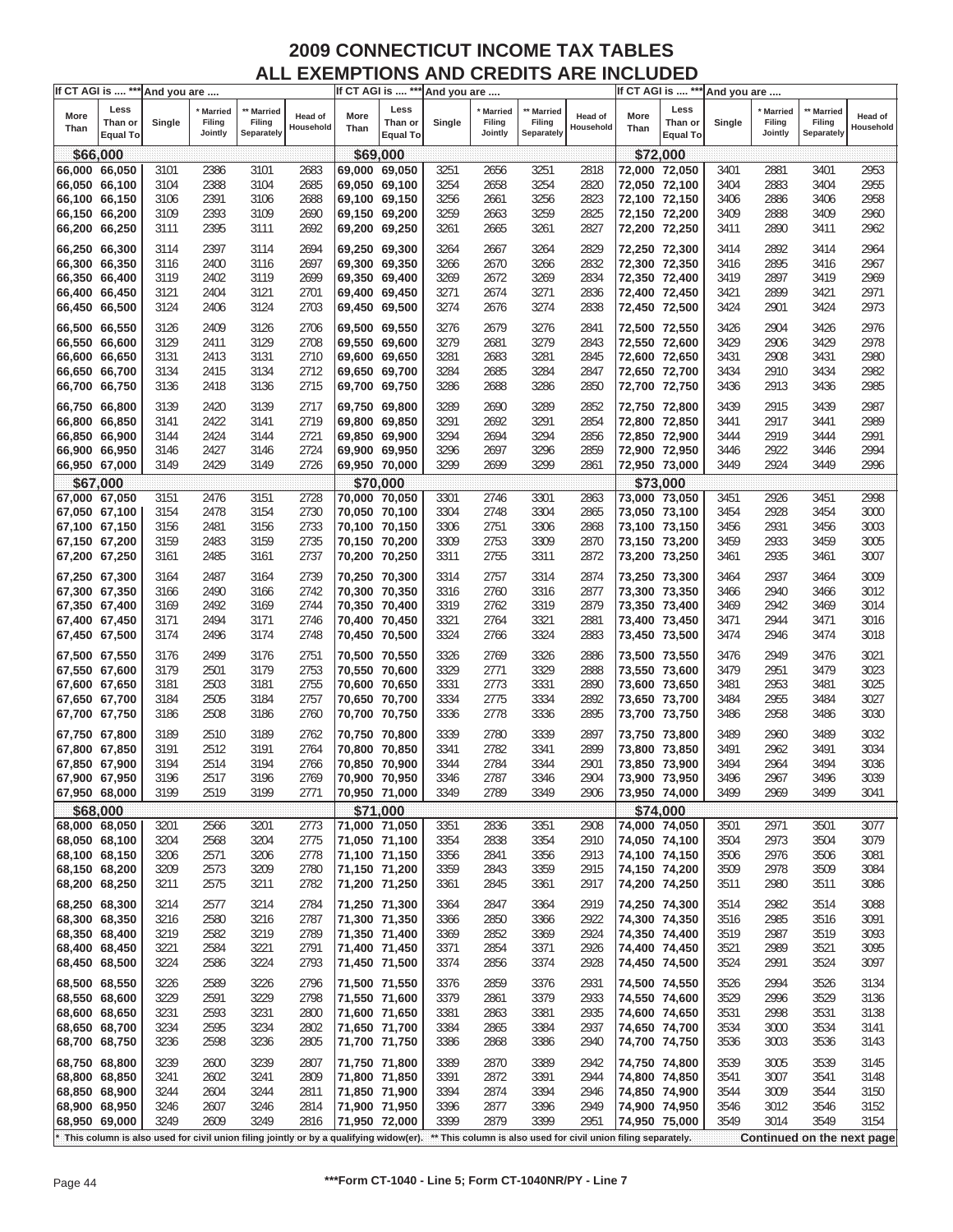| If CT AGI is  *** And you are |                            |        |                   |                                                                                       |                |               |                     | If CT AGI is  *** And you are |                   |                      |                                                                |               | If CT AGI is  *** And you are |        |                   |                            |           |
|-------------------------------|----------------------------|--------|-------------------|---------------------------------------------------------------------------------------|----------------|---------------|---------------------|-------------------------------|-------------------|----------------------|----------------------------------------------------------------|---------------|-------------------------------|--------|-------------------|----------------------------|-----------|
| More                          | Less                       |        | ' Married         | ** Married                                                                            | <b>Head of</b> | More          | Less                |                               | <b>Married</b>    | ** Married           | Head of                                                        | More          | Less                          |        | Married           | ** Married                 | Head of   |
| Than                          | Than or<br><b>Equal To</b> | Single | Filing<br>Jointly | Filing<br>Separately                                                                  | Household      | Than          | Than or<br>Equal To | Single                        | Filing<br>Jointly | Filing<br>Separately | Household                                                      | Than          | Than or<br><b>Equal To</b>    | Single | Filing<br>Jointly | Filing<br>Separately       | Household |
| \$75,000                      |                            |        |                   |                                                                                       |                |               | \$78,000            |                               |                   |                      |                                                                |               | \$81,000                      |        |                   |                            |           |
| 75,000 75,050                 |                            | 3551   | 3016              | 3551                                                                                  | 3191           | 78,000 78,050 |                     | 3701                          | 3151              | 3701                 | 3545                                                           |               | 81,000 81,050                 | 3851   | 3286              | 3851                       | 3731      |
| 75,050 75,100                 |                            | 3554   | 3018              | 3554                                                                                  | 3193           | 78,050 78,100 |                     | 3704                          | 3153              | 3704                 | 3548                                                           |               | 81,050 81,100                 | 3854   | 3288              | 3854                       | 3734      |
| 75,100 75,150                 |                            | 3556   | 3021              | 3556                                                                                  | 3196           | 78,100 78,150 |                     | 3706                          | 3156              | 3706                 | 3550                                                           |               | 81,100 81,150                 | 3856   | 3291              | 3856                       | 3736      |
| 75,150 75,200                 |                            | 3559   | 3023              | 3559                                                                                  | 3198           | 78,150 78,200 |                     | 3709                          | 3158              | 3709                 | 3553                                                           |               | 81,150 81,200                 | 3859   | 3293              | 3859                       | 3739      |
| 75,200 75,250                 |                            | 3561   | 3025              | 3561                                                                                  | 3200           | 78,200 78,250 |                     | 3711                          | 3160              | 3711                 | 3555                                                           |               | 81,200 81,250                 | 3861   | 3295              | 3861                       | 3741      |
| 75,250 75,300                 |                            | 3564   | 3027              | 3564                                                                                  | 3203           | 78,250 78,300 |                     | 3714                          | 3162              | 3714                 | 3558                                                           |               | 81,250 81,300                 | 3864   | 3297              | 3864                       | 3744      |
| 75,300 75,350                 |                            | 3566   | 3030              | 3566                                                                                  | 3205           | 78,300 78,350 |                     | 3716                          | 3165              | 3716                 | 3560                                                           |               | 81,300 81,350                 | 3866   | 3300              | 3866                       | 3746      |
| 75,350 75,400                 |                            | 3569   | 3032              | 3569                                                                                  | 3207           | 78,350 78,400 |                     | 3719                          | 3167              | 3719                 | 3563                                                           |               | 81,350 81,400                 | 3869   | 3302              | 3869                       | 3749      |
| 75,400 75,450                 |                            | 3571   | 3034              | 3571                                                                                  | 3210           | 78,400 78,450 |                     | 3721                          | 3169              | 3721                 | 3565                                                           |               | 81,400 81,450                 | 3871   | 3304              | 3871                       | 3751      |
| 75,450 75,500                 |                            | 3574   | 3036              | 3574                                                                                  | 3212           | 78,450 78,500 |                     | 3724                          | 3171              | 3724                 | 3568                                                           | 81,450 81,500 |                               | 3874   | 3306              | 3874                       | 3754      |
|                               |                            |        |                   |                                                                                       |                |               |                     |                               |                   |                      |                                                                |               |                               |        |                   |                            |           |
| 75,500 75,550                 |                            | 3576   | 3039              | 3576                                                                                  | 3249           | 78,500 78,550 |                     | 3726                          | 3174              | 3726                 | 3606                                                           |               | 81,500 81,550                 | 3876   | 3309              | 3876                       | 3756      |
| 75,550 75,600                 |                            | 3579   | 3041              | 3579                                                                                  | 3251           | 78,550 78,600 |                     | 3729                          | 3176              | 3729                 | 3609                                                           |               | 81,550 81,600                 | 3879   | 3311              | 3879                       | 3759      |
| 75,600 75,650                 |                            | 3581   | 3043              | 3581                                                                                  | 3254           | 78,600 78,650 |                     | 3731                          | 3178              | 3731                 | 3611                                                           |               | 81,600 81,650                 | 3881   | 3313              | 3881                       | 3761      |
| 75,650 75,700                 |                            | 3584   | 3045              | 3584                                                                                  | 3256           | 78,650 78,700 |                     | 3734                          | 3180              | 3734                 | 3614                                                           |               | 81,650 81,700                 | 3884   | 3315              | 3884                       | 3764      |
| 75,700 75,750                 |                            | 3586   | 3048              | 3586                                                                                  | 3258           | 78,700 78,750 |                     | 3736                          | 3183              | 3736                 | 3616                                                           |               | 81,700 81,750                 | 3886   | 3318              | 3886                       | 3766      |
| 75,750 75,800                 |                            | 3589   | 3050              | 3589                                                                                  | 3261           | 78,750 78,800 |                     | 3739                          | 3185              | 3739                 | 3619                                                           |               | 81,750 81,800                 | 3889   | 3320              | 3889                       | 3769      |
| 75,800 75,850                 |                            | 3591   | 3052              | 3591                                                                                  | 3263           | 78,800 78,850 |                     | 3741                          | 3187              | 3741                 | 3621                                                           |               | 81,800 81,850                 | 3891   | 3322              | 3891                       | 3771      |
| 75,850 75,900                 |                            | 3594   | 3054              | 3594                                                                                  | 3265           | 78,850 78,900 |                     | 3744                          | 3189              | 3744                 | 3624                                                           |               | 81,850 81,900                 | 3894   | 3324              | 3894                       | 3774      |
| 75,900 75,950                 |                            | 3596   | 3057              | 3596                                                                                  | 3268           | 78,900 78,950 |                     | 3746                          | 3192              | 3746                 | 3626                                                           |               | 81,900 81,950                 | 3896   | 3327              | 3896                       | 3776      |
| 75,950 76,000                 |                            | 3599   | 3059              | 3599                                                                                  | 3270           | 78,950 79,000 |                     | 3749                          | 3194              | 3749                 | 3629                                                           |               | 81,950 82,000                 | 3899   | 3329              | 3899                       | 3779      |
| \$76,000                      |                            |        |                   |                                                                                       |                |               | \$79,000            |                               |                   |                      |                                                                |               | \$82,000                      |        |                   |                            |           |
| 76,000 76,050                 |                            | 3601   | 3061              | 3601                                                                                  | 3307           | 79,000 79,050 |                     | 3751                          | 3196              | 3751                 | 3631                                                           |               | 82,000 82,050                 | 3901   | 3331              | 3901                       | 3781      |
| 76,050 76,100                 |                            | 3604   | 3063              | 3604                                                                                  | 3310           | 79,050 79,100 |                     | 3754                          | 3198              | 3754                 | 3634                                                           |               | 82,050 82,100                 | 3904   | 3333              | 3904                       | 3784      |
| 76,100 76,150                 |                            | 3606   | 3066              | 3606                                                                                  | 3312           | 79,100 79,150 |                     | 3756                          | 3201              | 3756                 | 3636                                                           |               | 82,100 82,150                 | 3906   | 3336              | 3906                       | 3786      |
| 76,150 76,200                 |                            | 3609   | 3068              | 3609                                                                                  | 3314           | 79,150 79,200 |                     | 3759                          | 3203              | 3759                 | 3639                                                           |               | 82,150 82,200                 | 3909   | 3338              | 3909                       | 3789      |
| 76,200 76,250                 |                            | 3611   | 3070              | 3611                                                                                  | 3317           | 79,200 79,250 |                     | 3761                          | 3205              | 3761                 | 3641                                                           | 82,200 82,250 |                               | 3911   | 3340              | 3911                       | 3791      |
|                               |                            |        |                   |                                                                                       |                |               |                     |                               |                   |                      |                                                                |               |                               |        |                   |                            |           |
| 76,250 76,300                 |                            | 3614   | 3072              | 3614                                                                                  | 3319           | 79,250 79,300 |                     | 3764                          | 3207              | 3764                 | 3644                                                           |               | 82,250 82,300                 | 3914   | 3342              | 3914                       | 3794      |
| 76,300 76,350                 |                            | 3616   | 3075              | 3616                                                                                  | 3321           | 79,300 79,350 |                     | 3766                          | 3210              | 3766                 | 3646                                                           |               | 82,300 82,350                 | 3916   | 3345              | 3916                       | 3796      |
| 76,350 76,400                 |                            | 3619   | 3077              | 3619                                                                                  | 3324           | 79,350 79,400 |                     | 3769                          | 3212              | 3769                 | 3649                                                           |               | 82,350 82,400                 | 3919   | 3347              | 3919                       | 3799      |
| 76,400 76,450                 |                            | 3621   | 3079              | 3621                                                                                  | 3326           | 79,400 79,450 |                     | 3771                          | 3214              | 3771                 | 3651                                                           |               | 82,400 82,450                 | 3921   | 3349              | 3921                       | 3801      |
| 76,450 76,500                 |                            | 3624   | 3081              | 3624                                                                                  | 3329           | 79,450 79,500 |                     | 3774                          | 3216              | 3774                 | 3654                                                           |               | 82,450 82,500                 | 3924   | 3351              | 3924                       | 3804      |
| 76,500 76,550                 |                            | 3626   | 3084              | 3626                                                                                  | 3366           | 79,500 79,550 |                     | 3776                          | 3219              | 3776                 | 3656                                                           |               | 82,500 82,550                 | 3926   | 3354              | 3926                       | 3806      |
| 76,550 76,600                 |                            | 3629   | 3086              | 3629                                                                                  | 3368           | 79,550 79,600 |                     | 3779                          | 3221              | 3779                 | 3659                                                           | 82,550 82,600 |                               | 3929   | 3356              | 3929                       | 3809      |
| 76,600 76,650                 |                            | 3631   | 3088              | 3631                                                                                  | 3371           | 79,600 79,650 |                     | 3781                          | 3223              | 3781                 | 3661                                                           |               | 82,600 82,650                 | 3931   | 3358              | 3931                       | 3811      |
| 76,650 76,700                 |                            | 3634   | 3090              | 3634                                                                                  | 3373           | 79,650 79,700 |                     | 3784                          | 3225              | 3784                 | 3664                                                           |               | 82,650 82,700                 | 3934   | 3360              | 3934                       | 3814      |
| 76,700 76,750                 |                            | 3636   | 3093              | 3636                                                                                  | 3376           | 79,700 79,750 |                     | 3786                          | 3228              | 3786                 | 3666                                                           |               | 82,700 82,750                 | 3936   | 3363              | 3936                       | 3816      |
| 76,750 76,800                 |                            | 3639   | 3095              | 3639                                                                                  | 3378           | 79,750 79,800 |                     | 3789                          | 3230              | 3789                 | 3669                                                           |               | 82,750 82,800                 | 3939   | 3365              | 3939                       | 3819      |
| 76,800 76,850                 |                            | 3641   | 3097              | 3641                                                                                  | 3380           | 79,800 79,850 |                     | 3791                          | 3232              | 3791                 | 3671                                                           |               | 82,800 82,850                 | 3941   | 3367              | 3941                       | 3821      |
| 76,850 76,900                 |                            | 3644   | 3099              | 3644                                                                                  | 3383           | 79,850 79,900 |                     | 3794                          | 3234              | 3794                 | 3674                                                           |               | 82,850 82,900                 | 3944   | 3369              | 3944                       | 3824      |
| 76,900 76,950                 |                            | 3646   | 3102              | 3646                                                                                  | 3385           | 79,900 79,950 |                     | 3796                          | 3237              | 3796                 | 3676                                                           |               | 82,900 82,950                 | 3946   | 3372              | 3946                       | 3826      |
| 76,950 77,000                 |                            | 3649   | 3104              | 3649                                                                                  | 3388           | 79,950 80,000 |                     | 3799                          | 3239              | 3799                 | 3679                                                           |               | 82,950 83,000                 | 3949   | 3374              | 3949                       | 3829      |
| \$77,000                      |                            |        |                   |                                                                                       |                |               | \$80,000            |                               |                   |                      |                                                                |               | \$83,000                      |        |                   |                            |           |
| 77,000 77,050                 |                            | 3651   | 3106              | 3651                                                                                  | 3425           | 80,000 80,050 |                     | 3801                          | 3241              | 3801                 | 3681                                                           |               | 83,000 83,050                 | 3951   | 3376              | 3951                       | 3831      |
| 77,050 77,100                 |                            | 3654   | 3108              | 3654                                                                                  | 3428           | 80,050 80,100 |                     | 3804                          | 3243              | 3804                 | 3684                                                           |               | 83,050 83,100                 | 3954   | 3378              | 3954                       | 3834      |
| 77,100 77,150                 |                            | 3656   | 3111              | 3656                                                                                  | 3430           | 80,100 80,150 |                     | 3806                          | 3246              | 3806                 | 3686                                                           | 83,100 83,150 |                               | 3956   | 3381              | 3956                       | 3836      |
| 77,150 77,200                 |                            | 3659   | 3113              | 3659                                                                                  | 3433           | 80,150 80,200 |                     | 3809                          | 3248              | 3809                 | 3689                                                           |               | 83,150 83,200                 | 3959   | 3383              | 3959                       | 3839      |
| 77,200 77,250                 |                            | 3661   | 3115              | 3661                                                                                  | 3435           | 80,200 80,250 |                     | 3811                          | 3250              | 3811                 | 3691                                                           | 83,200 83,250 |                               | 3961   | 3385              | 3961                       | 3841      |
|                               |                            |        |                   |                                                                                       |                |               |                     |                               |                   |                      |                                                                |               |                               |        |                   |                            |           |
| 77,250 77,300                 |                            | 3664   | 3117              | 3664                                                                                  | 3437           | 80,250 80,300 |                     | 3814                          | 3252              | 3814                 | 3694                                                           |               | 83,250 83,300                 | 3964   | 3387              | 3964                       | 3844      |
| 77,300 77,350                 |                            | 3666   | 3120              | 3666                                                                                  | 3440           | 80,300 80,350 |                     | 3816                          | 3255              | 3816                 | 3696                                                           |               | 83,300 83,350                 | 3966   | 3390              | 3966                       | 3846      |
| 77,350 77,400                 |                            | 3669   | 3122              | 3669                                                                                  | 3442           | 80,350 80,400 |                     | 3819                          | 3257              | 3819                 | 3699                                                           |               | 83,350 83,400                 | 3969   | 3392              | 3969                       | 3849      |
| 77,400 77,450                 |                            | 3671   | 3124              | 3671                                                                                  | 3445           | 80,400 80,450 |                     | 3821                          | 3259              | 3821                 | 3701                                                           |               | 83,400 83,450                 | 3971   | 3394              | 3971                       | 3851      |
| 77,450 77,500                 |                            | 3674   | 3126              | 3674                                                                                  | 3447           | 80,450 80,500 |                     | 3824                          | 3261              | 3824                 | 3704                                                           |               | 83,450 83,500                 | 3974   | 3396              | 3974                       | 3854      |
| 77,500 77,550                 |                            | 3676   | 3129              | 3676                                                                                  | 3485           | 80,500 80,550 |                     | 3826                          | 3264              | 3826                 | 3706                                                           | 83,500 83,550 |                               | 3976   | 3399              | 3976                       | 3856      |
| 77,550 77,600                 |                            | 3679   | 3131              | 3679                                                                                  | 3488           | 80,550 80,600 |                     | 3829                          | 3266              | 3829                 | 3709                                                           |               | 83,550 83,600                 | 3979   | 3401              | 3979                       | 3859      |
| 77,600 77,650                 |                            | 3681   | 3133              | 3681                                                                                  | 3490           | 80,600 80,650 |                     | 3831                          | 3268              | 3831                 | 3711                                                           |               | 83,600 83,650                 | 3981   | 3403              | 3981                       | 3861      |
| 77,650 77,700                 |                            | 3684   | 3135              | 3684                                                                                  | 3492           | 80,650 80,700 |                     | 3834                          | 3270              | 3834                 | 3714                                                           |               | 83,650 83,700                 | 3984   | 3405              | 3984                       | 3864      |
| 77,700 77,750                 |                            | 3686   | 3138              | 3686                                                                                  | 3495           | 80,700 80,750 |                     | 3836                          | 3273              | 3836                 | 3716                                                           | 83,700 83,750 |                               | 3986   | 3408              | 3986                       | 3866      |
|                               |                            |        |                   |                                                                                       |                |               |                     |                               |                   |                      |                                                                |               |                               |        |                   |                            |           |
| 77,750 77,800                 |                            | 3689   | 3140              | 3689                                                                                  | 3497           | 80,750 80,800 |                     | 3839                          | 3275              | 3839                 | 3719                                                           | 83,750 83,800 |                               | 3989   | 3410              | 3989                       | 3869      |
| 77,800 77,850                 |                            | 3691   | 3142              | 3691                                                                                  | 3500           | 80,800 80,850 |                     | 3841                          | 3277              | 3841                 | 3721                                                           |               | 83,800 83,850                 | 3991   | 3412              | 3991                       | 3871      |
| 77,850 77,900                 |                            | 3694   | 3144              | 3694                                                                                  | 3502           | 80,850 80,900 |                     | 3844                          | 3279              | 3844                 | 3724                                                           |               | 83,850 83,900                 | 3994   | 3414              | 3994                       | 3874      |
| 77,900 77,950                 |                            | 3696   | 3147              | 3696                                                                                  | 3505           | 80,900 80,950 |                     | 3846                          | 3282              | 3846                 | 3726                                                           | 83,900 83,950 |                               | 3996   | 3417              | 3996                       | 3876      |
| 77,950 78,000                 |                            | 3699   | 3149              | 3699                                                                                  | 3507           | 80,950 81,000 |                     | 3849                          | 3284              | 3849                 | 3729                                                           | 83,950 84,000 |                               | 3999   | 3419              | 3999                       | 3879      |
|                               |                            |        |                   | This column is also used for civil union filing jointly or by a qualifying widow(er). |                |               |                     |                               |                   |                      | ** This column is also used for civil union filing separately. |               |                               |        |                   | Continued on the next page |           |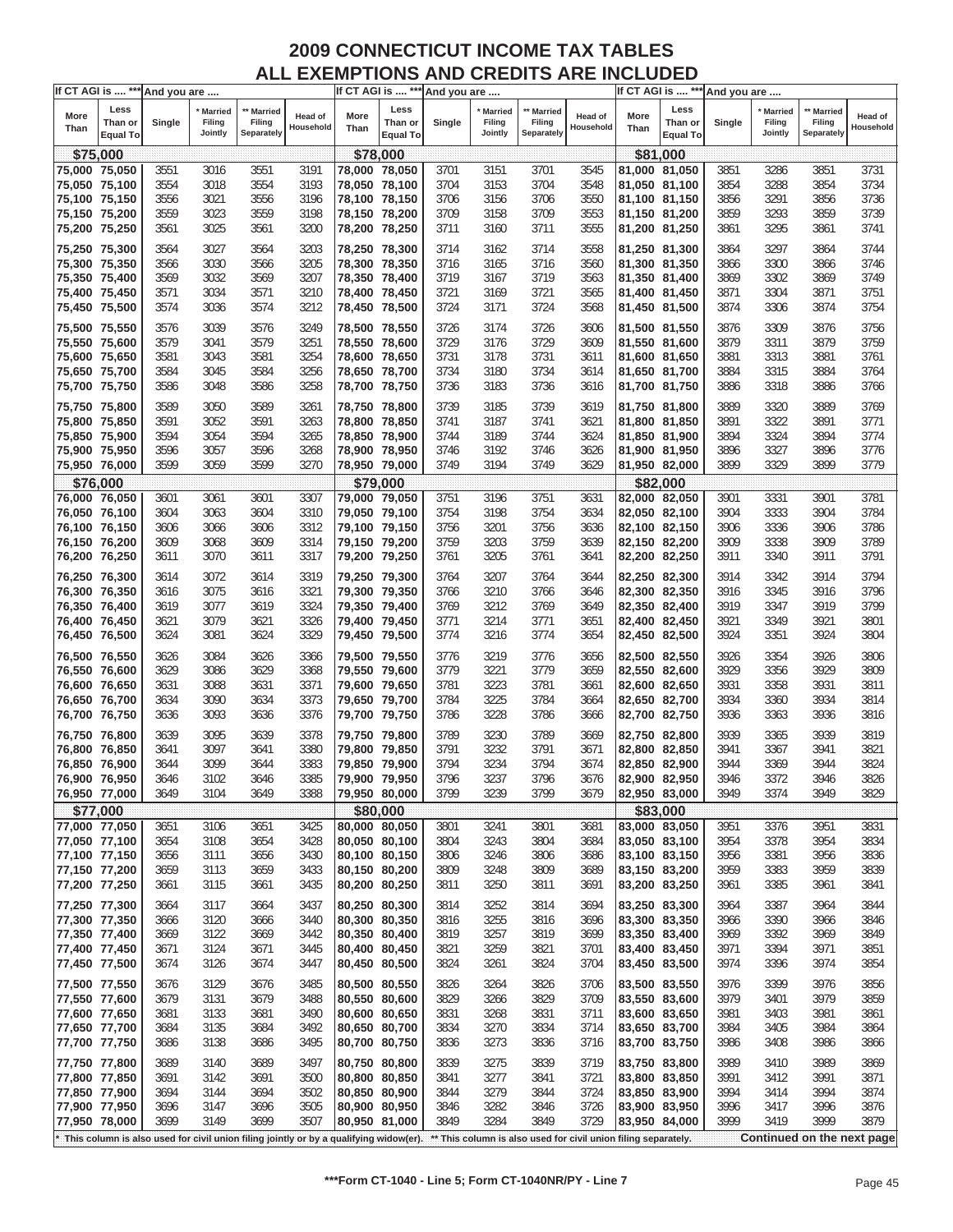| If CT AGI is  *** And you are  |                                    |              |                                     |                                                                                       |                      |                                | If CT AGI is  *** And you are      |              |                              |                                                                |                             |              | If CT AGI is  *** And you are      |              |                                     |                                 |                      |
|--------------------------------|------------------------------------|--------------|-------------------------------------|---------------------------------------------------------------------------------------|----------------------|--------------------------------|------------------------------------|--------------|------------------------------|----------------------------------------------------------------|-----------------------------|--------------|------------------------------------|--------------|-------------------------------------|---------------------------------|----------------------|
| More<br>Than                   | Less<br>Than or<br><b>Equal To</b> | Single       | <b>Married</b><br>Filing<br>Jointly | ** Married<br>Filing<br>Separately                                                    | Head of<br>Household | More<br>Than                   | Less<br>Than or<br><b>Equal To</b> | Single       | Married<br>Filing<br>Jointly | ** Married<br>Filing<br>Separately                             | <b>Head of</b><br>Household | More<br>Than | Less<br>Than or<br><b>Equal To</b> | Single       | <b>Married</b><br>Filing<br>Jointly | Married<br>Filing<br>Separately | Head of<br>Household |
|                                | \$84,000                           |              |                                     |                                                                                       |                      |                                | \$87,000                           |              |                              |                                                                |                             |              | \$90,000                           |              |                                     |                                 |                      |
|                                |                                    |              |                                     | 4001                                                                                  | 3881                 |                                |                                    |              |                              |                                                                | 4031                        |              |                                    |              | 3691                                | 4301                            | 4181                 |
| 84,000 84,050<br>84,050 84,100 |                                    | 4001<br>4004 | 3421<br>3423                        | 4004                                                                                  | 3884                 | 87,000 87,050                  |                                    | 4151         | 3556<br>3558                 | 4151<br>4154                                                   | 4034                        |              | 90,000 90,050<br>90,050 90,100     | 4301         | 3693                                | 4304                            | 4184                 |
|                                |                                    |              |                                     |                                                                                       |                      | 87,050 87,100                  |                                    | 4154         |                              |                                                                |                             |              |                                    | 4304         |                                     |                                 |                      |
| 84,100 84,150                  |                                    | 4006         | 3426                                | 4006                                                                                  | 3886                 | 87,100 87,150                  |                                    | 4156         | 3561                         | 4156                                                           | 4036                        |              | 90,100 90,150                      | 4306         | 3696                                | 4306                            | 4186                 |
| 84,150 84,200                  |                                    | 4009         | 3428                                | 4009                                                                                  | 3889                 | 87,150 87,200                  |                                    | 4159         | 3563                         | 4159                                                           | 4039                        |              | 90,150 90,200                      | 4309         | 3698                                | 4309                            | 4189                 |
| 84,200 84,250                  |                                    | 4011         | 3430                                | 4011                                                                                  | 3891                 | 87,200 87,250                  |                                    | 4161         | 3565                         | 4161                                                           | 4041                        |              | 90,200 90,250                      | 4311         | 3700                                | 4311                            | 4191                 |
| 84,250 84,300                  |                                    | 4014         | 3432                                | 4014                                                                                  | 3894                 | 87,250 87,300                  |                                    | 4164         | 3567                         | 4164                                                           | 4044                        |              | 90,250 90,300                      | 4314         | 3702                                | 4314                            | 4194                 |
| 84,300 84,350                  |                                    | 4016         | 3435                                | 4016                                                                                  | 3896                 | 87,300 87,350                  |                                    | 4166         | 3570                         | 4166                                                           | 4046                        |              | 90,300 90,350                      | 4316         | 3705                                | 4316                            | 4196                 |
| 84,350 84,400                  |                                    | 4019         | 3437                                | 4019                                                                                  | 3899                 | 87,350 87,400                  |                                    | 4169         | 3572                         | 4169                                                           | 4049                        |              | 90,350 90,400                      | 4319         | 3707                                | 4319                            | 4199                 |
| 84,400 84,450                  |                                    | 4021         | 3439                                | 4021                                                                                  | 3901                 | 87,400 87,450                  |                                    | 4171         | 3574                         | 4171                                                           | 4051                        |              | 90,400 90,450                      | 4321         | 3709                                | 4321                            | 4201                 |
| 84,450 84,500                  |                                    | 4024         | 3441                                | 4024                                                                                  | 3904                 | 87,450 87,500                  |                                    | 4174         | 3576                         | 4174                                                           | 4054                        |              | 90,450 90,500                      | 4324         | 3711                                | 4324                            | 4204                 |
|                                |                                    |              | 3444                                |                                                                                       | 3906                 |                                |                                    |              | 3579                         |                                                                |                             |              | 90,500 90,550                      |              |                                     |                                 | 4206                 |
| 84,500 84,550                  |                                    | 4026         |                                     | 4026                                                                                  |                      | 87,500 87,550                  |                                    | 4176         |                              | 4176                                                           | 4056                        |              |                                    | 4326         | 3714                                | 4326                            |                      |
| 84,550 84,600                  |                                    | 4029         | 3446                                | 4029                                                                                  | 3909                 | 87,550 87,600                  |                                    | 4179         | 3581                         | 4179                                                           | 4059                        |              | 90,550 90,600                      | 4329         | 3716                                | 4329                            | 4209                 |
| 84,600 84,650                  |                                    | 4031         | 3448                                | 4031                                                                                  | 3911                 | 87,600 87,650                  |                                    | 4181         | 3583                         | 4181                                                           | 4061                        |              | 90,600 90,650                      | 4331         | 3718                                | 4331                            | 4211                 |
| 84,650 84,700                  |                                    | 4034         | 3450                                | 4034                                                                                  | 3914                 | 87,650 87,700                  |                                    | 4184         | 3585                         | 4184                                                           | 4064                        |              | 90,650 90,700                      | 4334         | 3720                                | 4334                            | 4214                 |
| 84,700 84,750                  |                                    | 4036         | 3453                                | 4036                                                                                  | 3916                 | 87,700 87,750                  |                                    | 4186         | 3588                         | 4186                                                           | 4066                        |              | 90,700 90,750                      | 4336         | 3723                                | 4336                            | 4216                 |
| 84,750 84,800                  |                                    | 4039         | 3455                                | 4039                                                                                  | 3919                 | 87,750 87,800                  |                                    | 4189         | 3590                         | 4189                                                           | 4069                        |              | 90,750 90,800                      | 4339         | 3725                                | 4339                            | 4219                 |
| 84,800 84,850                  |                                    | 4041         | 3457                                | 4041                                                                                  | 3921                 | 87,800 87,850                  |                                    | 4191         | 3592                         | 4191                                                           | 4071                        |              | 90,800 90,850                      | 4341         | 3727                                | 4341                            | 4221                 |
| 84,850 84,900                  |                                    | 4044         | 3459                                | 4044                                                                                  | 3924                 | 87,850 87,900                  |                                    | 4194         | 3594                         | 4194                                                           | 4074                        |              | 90,850 90,900                      | 4344         | 3729                                | 4344                            | 4224                 |
| 84,900 84,950                  |                                    | 4046         | 3462                                | 4046                                                                                  | 3926                 | 87,900 87,950                  |                                    | 4196         | 3597                         | 4196                                                           | 4076                        |              | 90,900 90,950                      | 4346         | 3732                                | 4346                            | 4226                 |
| 84,950 85,000                  |                                    | 4049         | 3464                                | 4049                                                                                  | 3929                 | 87,950 88,000                  |                                    | 4199         | 3599                         | 4199                                                           | 4079                        |              | 90,950 91,000                      | 4349         | 3734                                | 4349                            | 4229                 |
|                                | \$85,000                           |              |                                     |                                                                                       |                      |                                | \$88,000                           |              |                              |                                                                |                             |              | \$91,000                           |              |                                     |                                 |                      |
| 85,000 85,050                  |                                    | 4051         | 3466                                | 4051                                                                                  | 3931                 | 88,000 88,050                  |                                    | 4201         | 3601                         | 4201                                                           | 4081                        |              | 91,000 91,050                      | 4351         | 3736                                | 4351                            | 4231                 |
| 85,050 85,100                  |                                    | 4054         | 3468                                | 4054                                                                                  | 3934                 | 88,050 88,100                  |                                    | 4204         | 3603                         | 4204                                                           | 4084                        |              | 91,050 91,100                      | 4354         | 3738                                | 4354                            | 4234                 |
| 85,100 85,150                  |                                    | 4056         | 3471                                | 4056                                                                                  | 3936                 | 88,100 88,150                  |                                    | 4206         | 3606                         | 4206                                                           | 4086                        |              | 91,100 91,150                      | 4356         | 3741                                | 4356                            | 4236                 |
| 85,150 85,200                  |                                    | 4059         | 3473                                | 4059                                                                                  | 3939                 | 88,150 88,200                  |                                    | 4209         | 3608                         | 4209                                                           | 4089                        |              | 91,150 91,200                      | 4359         | 3743                                | 4359                            | 4239                 |
| 85,200 85,250                  |                                    | 4061         | 3475                                | 4061                                                                                  | 3941                 | 88,200 88,250                  |                                    | 4211         | 3610                         | 4211                                                           | 4091                        |              | 91,200 91,250                      | 4361         | 3745                                | 4361                            | 4241                 |
| 85,250 85,300                  |                                    | 4064         | 3477                                | 4064                                                                                  | 3944                 | 88,250 88,300                  |                                    | 4214         | 3612                         | 4214                                                           | 4094                        |              | 91,250 91,300                      | 4364         | 3747                                | 4364                            | 4244                 |
| 85,300 85,350                  |                                    | 4066         | 3480                                | 4066                                                                                  | 3946                 | 88,300 88,350                  |                                    | 4216         | 3615                         | 4216                                                           | 4096                        |              | 91,300 91,350                      | 4366         | 3750                                | 4366                            | 4246                 |
| 85,350 85,400                  |                                    | 4069         | 3482                                | 4069                                                                                  | 3949                 | 88,350 88,400                  |                                    | 4219         | 3617                         | 4219                                                           | 4099                        |              | 91,350 91,400                      | 4369         | 3752                                | 4369                            | 4249                 |
|                                |                                    | 4071         | 3484                                |                                                                                       | 3951                 |                                |                                    | 4221         | 3619                         | 4221                                                           | 4101                        |              |                                    | 4371         | 3754                                | 4371                            | 4251                 |
| 85,400 85,450<br>85,450 85,500 |                                    | 4074         | 3486                                | 4071<br>4074                                                                          | 3954                 | 88,400 88,450<br>88,450 88,500 |                                    | 4224         | 3621                         | 4224                                                           | 4104                        |              | 91,400 91,450<br>91,450 91,500     | 4374         | 3756                                | 4374                            | 4254                 |
|                                |                                    |              |                                     |                                                                                       |                      |                                |                                    |              |                              |                                                                |                             |              |                                    |              |                                     |                                 |                      |
| 85,500 85,550                  |                                    | 4076         | 3489                                | 4076                                                                                  | 3956                 | 88,500 88,550                  |                                    | 4226         | 3624                         | 4226                                                           | 4106                        |              | 91,500 91,550                      | 4376         | 3759                                | 4376                            | 4256                 |
| 85,550 85,600                  |                                    | 4079         | 3491                                | 4079                                                                                  | 3959                 | 88,550 88,600                  |                                    | 4229         | 3626                         | 4229                                                           | 4109                        |              | 91,550 91,600                      | 4379         | 3761                                | 4379                            | 4259                 |
| 85,600 85,650                  |                                    | 4081         | 3493                                | 4081                                                                                  | 3961                 | 88,600 88,650                  |                                    | 4231         | 3628                         | 4231                                                           | 4111                        |              | 91,600 91,650                      | 4381         | 3763                                | 4381                            | 4261                 |
| 85,650 85,700                  |                                    | 4084         | 3495                                | 4084                                                                                  | 3964                 | 88,650 88,700                  |                                    | 4234         | 3630                         | 4234                                                           | 4114                        |              | 91,650 91,700                      | 4384         | 3765                                | 4384                            | 4264                 |
| 85,700 85,750                  |                                    | 4086         | 3498                                | 4086                                                                                  | 3966                 | 88,700 88,750                  |                                    | 4236         | 3633                         | 4236                                                           | 4116                        |              | 91,700 91,750                      | 4386         | 3768                                | 4386                            | 4266                 |
| 85,750 85,800                  |                                    | 4089         | 3500                                | 4089                                                                                  | 3969                 | 88,750 88,800                  |                                    | 4239         | 3635                         | 4239                                                           | 4119                        |              | 91,750 91,800                      | 4389         | 3770                                | 4389                            | 4269                 |
| 85,800 85,850                  |                                    | 4091         | 3502                                | 4091                                                                                  | 3971                 | 88,800 88,850                  |                                    | 4241         | 3637                         | 4241                                                           | 4121                        |              | 91,800 91,850                      | 4391         | 3772                                | 4391                            | 4271                 |
| 85,850 85,900                  |                                    | 4094         | 3504                                | 4094                                                                                  | 3974                 | 88,850 88,900                  |                                    | 4244         | 3639                         | 4244                                                           | 4124                        |              | 91,850 91,900                      | 4394         | 3774                                | 4394                            | 4274                 |
| 85,900 85,950                  |                                    | 4096         | 3507                                | 4096                                                                                  | 3976                 | 88.900 88.950                  |                                    | 4246         | 3642                         | 4246                                                           | 4126                        |              | 91,900 91,950                      | 4396         | 3777                                | 4396                            | 4276                 |
| 85,950 86,000                  |                                    | 4099         | 3509                                | 4099                                                                                  | 3979                 | 88,950 89,000                  |                                    | 4249         | 3644                         | 4249                                                           | 4129                        |              | 91,950 92,000                      | 4399         | 3779                                | 4399                            | 4279                 |
|                                | \$86,000                           |              |                                     |                                                                                       |                      |                                | \$89,000                           |              |                              |                                                                |                             |              | \$92,000                           |              |                                     |                                 |                      |
| 86,000 86,050                  |                                    | 4101         | 3511                                | 4101                                                                                  | 3981                 | 89,000 89,050                  |                                    | 4251         | 3646                         | 4251                                                           | 4131                        |              | 92,000 92,050                      | 4401         | 3781                                | 4401                            | 4281                 |
| 86,050 86,100                  |                                    | 4104         | 3513                                | 4104                                                                                  | 3984                 | 89,050 89,100                  |                                    | 4254         | 3648                         | 4254                                                           | 4134                        |              | 92,050 92,100                      | 4404         | 3783                                | 4404                            | 4284                 |
| 86,100 86,150                  |                                    | 4106         | 3516                                | 4106                                                                                  | 3986                 | 89,100 89,150                  |                                    | 4256         | 3651                         | 4256                                                           | 4136                        |              | 92,100 92,150                      | 4406         | 3786                                | 4406                            | 4286                 |
| 86,150 86,200                  |                                    | 4109         | 3518                                | 4109                                                                                  | 3989                 | 89,150 89,200                  |                                    | 4259         | 3653                         | 4259                                                           | 4139                        |              | 92,150 92,200                      | 4409         | 3788                                | 4409                            | 4289                 |
| 86,200 86,250                  |                                    | 4111         | 3520                                | 4111                                                                                  | 3991                 | 89,200 89,250                  |                                    | 4261         | 3655                         | 4261                                                           | 4141                        |              | 92,200 92,250                      | 4411         | 3790                                | 4411                            | 4291                 |
|                                |                                    |              |                                     |                                                                                       |                      |                                |                                    |              |                              |                                                                |                             |              |                                    |              |                                     |                                 |                      |
| 86,250 86,300<br>86,300 86,350 |                                    | 4114<br>4116 | 3522<br>3525                        | 4114<br>4116                                                                          | 3994<br>3996         | 89,250 89,300<br>89,300 89,350 |                                    | 4264<br>4266 | 3657<br>3660                 | 4264<br>4266                                                   | 4144<br>4146                |              | 92,250 92,300<br>92,300 92,350     | 4414<br>4416 | 3792<br>3795                        | 4414<br>4416                    | 4294<br>4296         |
| 86,350 86,400                  |                                    | 4119         | 3527                                | 4119                                                                                  | 3999                 | 89,350 89,400                  |                                    | 4269         | 3662                         | 4269                                                           | 4149                        |              | 92,350 92,400                      | 4419         | 3797                                | 4419                            | 4299                 |
|                                |                                    |              |                                     |                                                                                       |                      |                                |                                    |              |                              |                                                                |                             |              |                                    |              |                                     |                                 |                      |
| 86,400 86,450                  |                                    | 4121<br>4124 | 3529<br>3531                        | 4121<br>4124                                                                          | 4001<br>4004         | 89,400 89,450<br>89,450 89,500 |                                    | 4271<br>4274 | 3664<br>3666                 | 4271<br>4274                                                   | 4151<br>4154                |              | 92,400 92,450<br>92,450 92,500     | 4421<br>4424 | 3799<br>3801                        | 4421<br>4424                    | 4301<br>4304         |
| 86,450 86,500                  |                                    |              |                                     |                                                                                       |                      |                                |                                    |              |                              |                                                                |                             |              |                                    |              |                                     |                                 |                      |
| 86,500 86,550                  |                                    | 4126         | 3534                                | 4126                                                                                  | 4006                 | 89,500 89,550                  |                                    | 4276         | 3669                         | 4276                                                           | 4156                        |              | 92,500 92,550                      | 4426         | 3804                                | 4426                            | 4306                 |
| 86,550 86,600                  |                                    | 4129         | 3536                                | 4129                                                                                  | 4009                 | 89,550 89,600                  |                                    | 4279         | 3671                         | 4279                                                           | 4159                        |              | 92,550 92,600                      | 4429         | 3806                                | 4429                            | 4309                 |
| 86,600 86,650                  |                                    | 4131         | 3538                                | 4131                                                                                  | 4011                 | 89,600 89,650                  |                                    | 4281         | 3673                         | 4281                                                           | 4161                        |              | 92,600 92,650                      | 4431         | 3808                                | 4431                            | 4311                 |
| 86,650 86,700                  |                                    | 4134         | 3540                                | 4134                                                                                  | 4014                 | 89,650 89,700                  |                                    | 4284         | 3675                         | 4284                                                           | 4164                        |              | 92,650 92,700                      | 4434         | 3810                                | 4434                            | 4314                 |
| 86,700 86,750                  |                                    | 4136         | 3543                                | 4136                                                                                  | 4016                 | 89,700 89,750                  |                                    | 4286         | 3678                         | 4286                                                           | 4166                        |              | 92,700 92,750                      | 4436         | 3813                                | 4436                            | 4316                 |
| 86,750 86,800                  |                                    | 4139         | 3545                                | 4139                                                                                  | 4019                 | 89,750 89,800                  |                                    | 4289         | 3680                         | 4289                                                           | 4169                        |              | 92,750 92,800                      | 4439         | 3815                                | 4439                            | 4319                 |
| 86,800 86,850                  |                                    | 4141         | 3547                                | 4141                                                                                  | 4021                 | 89,800 89,850                  |                                    | 4291         | 3682                         | 4291                                                           | 4171                        |              | 92,800 92,850                      | 4441         | 3817                                | 4441                            | 4321                 |
| 86,850 86,900                  |                                    | 4144         | 3549                                | 4144                                                                                  | 4024                 | 89,850 89,900                  |                                    | 4294         | 3684                         | 4294                                                           | 4174                        |              | 92,850 92,900                      | 4444         | 3819                                | 4444                            | 4324                 |
| 86,900 86,950                  |                                    | 4146         | 3552                                | 4146                                                                                  | 4026                 | 89,900 89,950                  |                                    | 4296         | 3687                         | 4296                                                           | 4176                        |              | 92,900 92,950                      | 4446         | 3822                                | 4446                            | 4326                 |
| 86,950 87,000                  |                                    | 4149         | 3554                                | 4149                                                                                  | 4029                 | 89,950 90,000                  |                                    | 4299         | 3689                         | 4299                                                           | 4179                        |              | 92,950 93,000                      | 4449         | 3824                                | 4449                            | 4329                 |
|                                |                                    |              |                                     | This column is also used for civil union filing jointly or by a qualifying widow(er). |                      |                                |                                    |              |                              | ** This column is also used for civil union filing separately. |                             |              |                                    |              |                                     | Continued on the next page      |                      |
|                                |                                    |              |                                     |                                                                                       |                      |                                |                                    |              |                              |                                                                |                             |              |                                    |              |                                     |                                 |                      |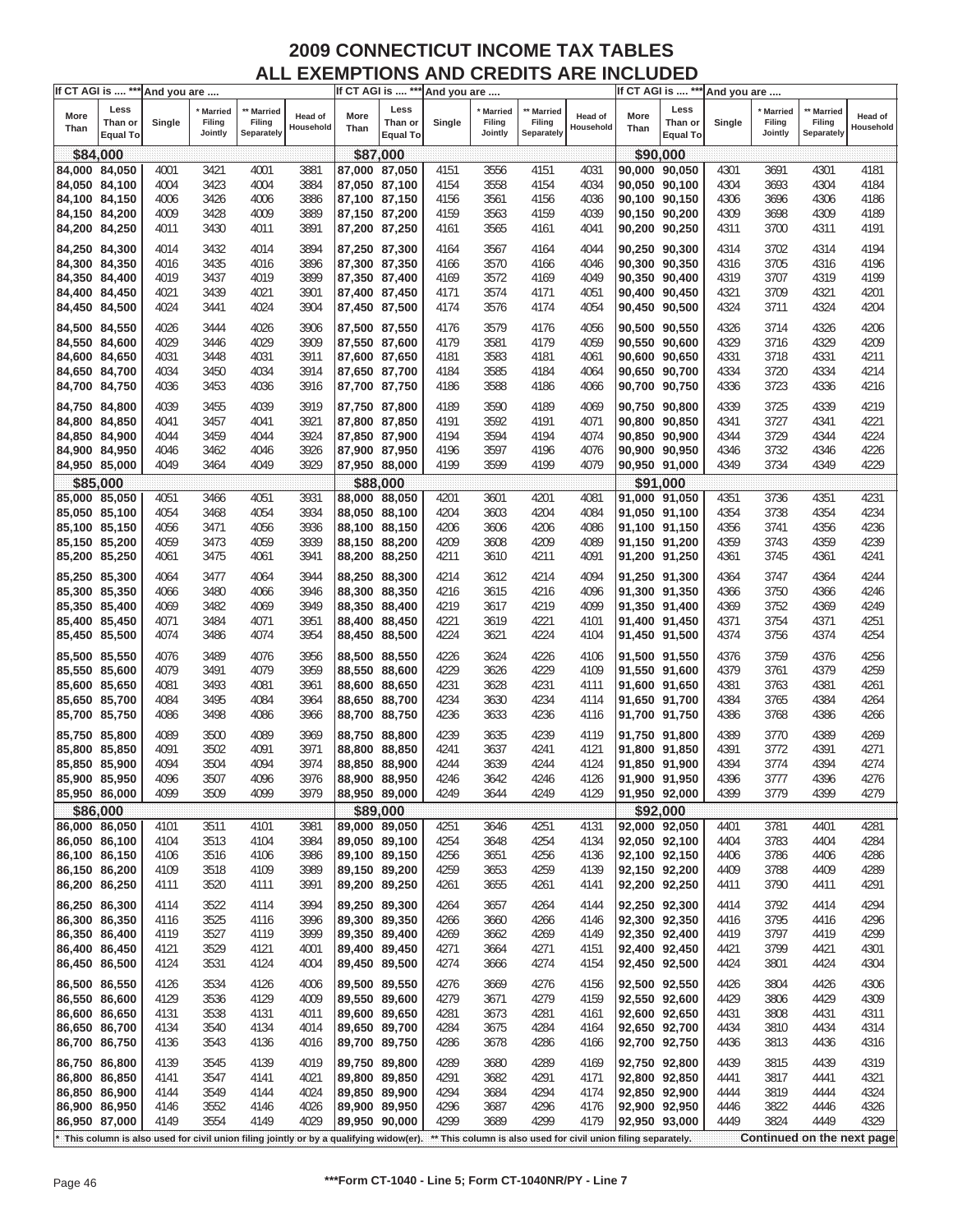| If CT AGI is  *** And you are |                                                                                                                                                                                                                                                                           |        |                |            |                      |               |                 | If CT AGI is  *** And you are |           |            |                      |      | If CT AGI is  *** And you are |        |                                          |            |                      |
|-------------------------------|---------------------------------------------------------------------------------------------------------------------------------------------------------------------------------------------------------------------------------------------------------------------------|--------|----------------|------------|----------------------|---------------|-----------------|-------------------------------|-----------|------------|----------------------|------|-------------------------------|--------|------------------------------------------|------------|----------------------|
| More                          | Less                                                                                                                                                                                                                                                                      |        | <b>Married</b> | ** Married |                      | More          | Less            |                               | * Married | ** Married |                      | More | Less                          |        | <b>Married</b>                           | ** Married |                      |
| Than                          | Than or                                                                                                                                                                                                                                                                   | Single | Filing         | Filing     | Head of<br>Household | Than          | Than or         | Single                        | Filing    | Filing     | Head of<br>Household | Than | Than or                       | Single | Filing                                   | Filing     | Head of<br>Household |
|                               | <b>Equal To</b>                                                                                                                                                                                                                                                           |        | Jointly        | Separately |                      |               | <b>Equal To</b> |                               | Jointly   | Separately |                      |      | <b>Equal To</b>               |        | Jointly                                  | Separately |                      |
| \$93,000                      |                                                                                                                                                                                                                                                                           |        |                |            |                      | \$96,000      |                 |                               |           |            |                      |      | \$99,000                      |        |                                          |            |                      |
| 93,000 93,050                 |                                                                                                                                                                                                                                                                           | 4451   | 3826           | 4451       | 4331                 | 96,000 96,050 |                 | 4601                          | 4005      | 4601       | 4481                 |      | 99,000 99,050                 | 4751   | 4415                                     | 4751       | 4631                 |
| 93,050 93,100                 |                                                                                                                                                                                                                                                                           | 4454   | 3828           | 4454       | 4334                 | 96.050 96,100 |                 | 4604                          | 4007      | 4604       | 4484                 |      | 99,050 99,100                 | 4754   | 4417                                     | 4754       | 4634                 |
| 93,100 93,150                 |                                                                                                                                                                                                                                                                           | 4456   | 3831           | 4456       | 4336                 | 96,100 96,150 |                 | 4606                          | 4010      | 4606       | 4486                 |      | 99,100 99,150                 | 4756   | 4420                                     | 4756       | 4636                 |
| 93,150 93,200                 |                                                                                                                                                                                                                                                                           | 4459   | 3833           | 4459       | 4339                 | 96,150 96,200 |                 | 4609                          | 4012      | 4609       | 4489                 |      | 99,150 99,200                 | 4759   | 4422                                     | 4759       | 4639                 |
| 93,200 93,250                 |                                                                                                                                                                                                                                                                           | 4461   | 3835           | 4461       | 4341                 | 96,200 96,250 |                 | 4611                          | 4014      | 4611       | 4491                 |      | 99,200 99,250                 | 4761   | 4424                                     | 4761       | 4641                 |
|                               |                                                                                                                                                                                                                                                                           |        |                |            |                      |               |                 |                               |           |            |                      |      |                               |        |                                          |            |                      |
| 93,250 93,300                 |                                                                                                                                                                                                                                                                           | 4464   | 3837           | 4464       | 4344                 | 96,250 96,300 |                 | 4614                          | 4017      | 4614       | 4494                 |      | 99,250 99,300                 | 4764   | 4427                                     | 4764       | 4644                 |
| 93,300 93,350                 |                                                                                                                                                                                                                                                                           | 4466   | 3840           | 4466       | 4346                 | 96,300 96,350 |                 | 4616                          | 4019      | 4616       | 4496                 |      | 99,300 99,350                 | 4766   | 4429                                     | 4766       | 4646                 |
| 93,350 93,400                 |                                                                                                                                                                                                                                                                           | 4469   | 3842           | 4469       | 4349                 | 96.350 96.400 |                 | 4619                          | 4021      | 4619       | 4499                 |      | 99,350 99,400                 | 4769   | 4432                                     | 4769       | 4649                 |
| 93,400 93,450                 |                                                                                                                                                                                                                                                                           | 4471   | 3844           | 4471       | 4351                 | 96,400 96,450 |                 | 4621                          | 4023      | 4621       | 4501                 |      | 99,400 99,450                 | 4771   | 4434                                     | 4771       | 4651                 |
| 93,450 93,500                 |                                                                                                                                                                                                                                                                           | 4474   | 3846           | 4474       | 4354                 | 96,450 96,500 |                 | 4624                          | 4026      | 4624       | 4504                 |      | 99,450 99,500                 | 4774   | 4437                                     | 4774       | 4654                 |
| 93,500 93,550                 |                                                                                                                                                                                                                                                                           | 4476   | 3849           | 4476       | 4356                 | 96,500 96,550 |                 | 4626                          | 4072      | 4626       | 4506                 |      | 99,500 99,550                 | 4776   | 4485                                     | 4776       | 4656                 |
| 93,550 93,600                 |                                                                                                                                                                                                                                                                           | 4479   | 3851           | 4479       | 4359                 | 96,550 96,600 |                 | 4629                          | 4074      | 4629       | 4509                 |      | 99,550 99,600                 | 4779   | 4487                                     | 4779       | 4659                 |
| 93,600 93,650                 |                                                                                                                                                                                                                                                                           | 4481   | 3853           | 4481       | 4361                 | 96,600 96,650 |                 | 4631                          | 4077      | 4631       | 4511                 |      | 99,600 99,650                 | 4781   | 4490                                     | 4781       | 4661                 |
| 93,650 93,700                 |                                                                                                                                                                                                                                                                           | 4484   | 3855           | 4484       | 4364                 | 96,650 96,700 |                 | 4634                          | 4079      | 4634       | 4514                 |      | 99,650 99,700                 | 4784   | 4492                                     | 4784       | 4664                 |
| 93,700 93,750                 |                                                                                                                                                                                                                                                                           | 4486   | 3858           | 4486       | 4366                 | 96,700 96,750 |                 | 4636                          | 4081      | 4636       | 4516                 |      | 99,700 99,750                 | 4786   | 4495                                     | 4786       | 4666                 |
|                               |                                                                                                                                                                                                                                                                           |        |                |            |                      |               |                 |                               |           |            |                      |      |                               |        |                                          |            |                      |
| 93,750 93,800                 |                                                                                                                                                                                                                                                                           | 4489   | 3860           | 4489       | 4369                 | 96,750 96,800 |                 | 4639                          | 4084      | 4639       | 4519                 |      | 99,750 99,800                 | 4789   | 4497                                     | 4789       | 4669                 |
| 93,800 93,850                 |                                                                                                                                                                                                                                                                           | 4491   | 3862           | 4491       | 4371                 | 96,800 96,850 |                 | 4641                          | 4086      | 4641       | 4521                 |      | 99,800 99,850                 | 4791   | 4499                                     | 4791       | 4671                 |
| 93,850 93,900                 |                                                                                                                                                                                                                                                                           | 4494   | 3864           | 4494       | 4374                 | 96,850 96,900 |                 | 4644                          | 4088      | 4644       | 4524                 |      | 99,850 99,900                 | 4794   | 4502                                     | 4794       | 4674                 |
| 93,900 93,950                 |                                                                                                                                                                                                                                                                           | 4496   | 3867           | 4496       | 4376                 | 96,900 96,950 |                 | 4646                          | 4091      | 4646       | 4526                 |      | 99,900 99,950                 | 4796   | 4504                                     | 4796       | 4676                 |
| 93,950 94,000                 |                                                                                                                                                                                                                                                                           | 4499   | 3869           | 4499       | 4379                 | 96,950 97,000 |                 | 4649                          | 4093      | 4649       | 4529                 |      | 99,950 100,000                | 4799   | 4507                                     | 4799       | 4679                 |
| \$94,000                      |                                                                                                                                                                                                                                                                           |        |                |            |                      |               | \$97,000        |                               |           |            |                      |      | \$100,000                     |        |                                          |            |                      |
| 94,000 94,050                 |                                                                                                                                                                                                                                                                           | 4501   | 3871           | 4501       | 4381                 | 97.000 97.050 |                 | 4651                          | 4140      | 4651       | 4531                 |      | 100,000 100,050               | 4801   | 4555                                     | 4801       | 4681                 |
| 94,050 94,100                 |                                                                                                                                                                                                                                                                           | 4504   | 3873           | 4504       | 4384                 | 97,050 97,100 |                 | 4654                          | 4142      | 4654       | 4534                 |      | 100,050 100,100               | 4804   | 4558                                     | 4804       | 4684                 |
| 94,100 94,150                 |                                                                                                                                                                                                                                                                           | 4506   | 3876           | 4506       | 4386                 | 97,100 97,150 |                 | 4656                          | 4144      | 4656       | 4536                 |      | 100,100 100,150               | 4806   | 4560                                     | 4806       | 4686                 |
| 94,150 94,200                 |                                                                                                                                                                                                                                                                           | 4509   | 3878           | 4509       | 4389                 | 97,150 97,200 |                 | 4659                          | 4147      | 4659       | 4539                 |      | 100,150 100,200               | 4809   | 4563                                     | 4809       | 4689                 |
| 94,200 94,250                 |                                                                                                                                                                                                                                                                           | 4511   | 3880           | 4511       | 4391                 | 97,200 97,250 |                 | 4661                          | 4149      | 4661       | 4541                 |      | 100,200 100,250               | 4811   | 4565                                     | 4811       | 4691                 |
|                               |                                                                                                                                                                                                                                                                           |        |                |            |                      |               |                 |                               |           |            |                      |      |                               |        |                                          |            |                      |
| 94,250 94,300                 |                                                                                                                                                                                                                                                                           | 4514   | 3882           | 4514       | 4394                 | 97,250 97,300 |                 | 4664                          | 4151      | 4664       | 4544                 |      | 100,250 100,300               | 4814   | 4568                                     | 4814       | 4694                 |
| 94,300 94,350                 |                                                                                                                                                                                                                                                                           | 4516   | 3885           | 4516       | 4396                 | 97,300 97,350 |                 | 4666                          | 4154      | 4666       | 4546                 |      | 100,300 100,350               | 4816   | 4570                                     | 4816       | 4696                 |
| 94,350 94,400                 |                                                                                                                                                                                                                                                                           | 4519   | 3887           | 4519       | 4399                 | 97,350 97,400 |                 | 4669                          | 4156      | 4669       | 4549                 |      | 100,350 100,400               | 4819   | 4573                                     | 4819       | 4699                 |
| 94,400 94,450                 |                                                                                                                                                                                                                                                                           | 4521   | 3889           | 4521       | 4401                 | 97,400 97,450 |                 | 4671                          | 4158      | 4671       | 4551                 |      | 100,400 100,450               | 4821   | 4575                                     | 4821       | 4701                 |
| 94,450 94,500                 |                                                                                                                                                                                                                                                                           | 4524   | 3891           | 4524       | 4404                 | 97,450 97,500 |                 | 4674                          | 4161      | 4674       | 4554                 |      | 100,450 100,500               | 4824   | 4578                                     | 4824       | 4704                 |
| 94,500 94,550                 |                                                                                                                                                                                                                                                                           | 4526   | 3894           | 4526       | 4406                 | 97,500 97,550 |                 | 4676                          | 4208      | 4676       | 4556                 |      | 100,500 100,550               | 4826   | 4626                                     | 4826       | 4706                 |
| 94,550 94,600                 |                                                                                                                                                                                                                                                                           | 4529   | 3896           | 4529       | 4409                 | 97,550 97,600 |                 | 4679                          | 4210      | 4679       | 4559                 |      | 100,550 100,600               | 4829   | 4629                                     | 4829       | 4709                 |
| 94,600 94,650                 |                                                                                                                                                                                                                                                                           | 4531   | 3898           | 4531       | 4411                 | 97,600 97,650 |                 | 4681                          | 4212      | 4681       | 4561                 |      | 100,600 100,650               | 4831   | 4631                                     | 4831       | 4711                 |
| 94,650 94,700                 |                                                                                                                                                                                                                                                                           | 4534   | 3900           | 4534       | 4414                 | 97,650 97,700 |                 | 4684                          | 4215      | 4684       | 4564                 |      | 100,650 100,700               | 4834   | 4634                                     | 4834       | 4714                 |
| 94,700 94,750                 |                                                                                                                                                                                                                                                                           | 4536   | 3903           | 4536       | 4416                 | 97,700 97,750 |                 | 4686                          | 4217      | 4686       | 4566                 |      | 100,700 100,750               | 4836   | 4636                                     | 4836       | 4716                 |
|                               |                                                                                                                                                                                                                                                                           |        |                |            |                      |               |                 |                               |           |            |                      |      |                               |        |                                          |            |                      |
| 94,750 94,800                 |                                                                                                                                                                                                                                                                           | 4539   | 3905           | 4539       | 4419                 | 97,750 97,800 |                 | 4689                          | 4219      | 4689       | 4569                 |      | 100.750 100.800               | 4839   | 4639                                     | 4839       | 4719                 |
| 94,800 94,850                 |                                                                                                                                                                                                                                                                           | 4541   | 3907           | 4541       | 4421                 | 97,800 97,850 |                 | 4691                          | 4222      | 4691       | 4571                 |      | 100,800 100,850               | 4841   | 4641                                     | 4841       | 4721                 |
| 94,850 94,900                 |                                                                                                                                                                                                                                                                           | 4544   | 3909           | 4544       | 4424                 | 97,850 97,900 |                 | 4694                          | 4224      | 4694       | 4574                 |      | 100.850 100.900               | 4844   | 4644                                     | 4844       | 4724                 |
| 94,900 94,950                 |                                                                                                                                                                                                                                                                           | 4546   | 3912           | 4546       | 4426                 | 97,900 97,950 |                 | 4696                          | 4226      | 4696       | 4576                 |      | 100,900 100,950               | 4846   | 4646                                     | 4846       | 4726                 |
| 94,950 95,000                 |                                                                                                                                                                                                                                                                           | 4549   | 3914           | 4549       | 4429                 | 97,950 98,000 |                 | 4699                          | 4229      | 4699       | 4579                 |      | 100,950 101,000               | 4849   | 4649                                     | 4849       | 4729                 |
| \$95,000                      |                                                                                                                                                                                                                                                                           |        |                |            |                      |               | \$98,000        |                               |           |            |                      |      | \$101,000                     |        |                                          |            |                      |
| 95,000 95,050                 |                                                                                                                                                                                                                                                                           | 4551   | 3916           | 4551       | 4431                 | 98,000 98,050 |                 | 4701                          | 4276      | 4701       | 4581                 |      | 101,000 101,050               | 4851   | 4651                                     | 4851       | 4731                 |
| 95,050 95,100                 |                                                                                                                                                                                                                                                                           | 4554   | 3918           | 4554       | 4434                 | 98,050 98,100 |                 | 4704                          | 4279      | 4704       | 4584                 |      | 101,050 101,100               | 4854   | 4654                                     | 4854       | 4734                 |
| 95,100 95,150                 |                                                                                                                                                                                                                                                                           | 4556   | 3921           | 4556       | 4436                 | 98,100 98,150 |                 | 4706                          | 4281      | 4706       | 4586                 |      | 101,100 101,150               | 4856   | 4656                                     | 4856       | 4736                 |
| 95,150 95,200                 |                                                                                                                                                                                                                                                                           | 4559   | 3923           | 4559       | 4439                 | 98,150 98,200 |                 | 4709                          | 4283      | 4709       | 4589                 |      | 101,150 101,200               | 4859   | 4659                                     | 4859       | 4739                 |
| 95,200 95,250                 |                                                                                                                                                                                                                                                                           | 4561   | 3925           | 4561       | 4441                 | 98,200 98,250 |                 | 4711                          | 4286      | 4711       | 4591                 |      | 101,200 101,250               | 4861   | 4661                                     | 4861       | 4741                 |
| 95,250 95,300                 |                                                                                                                                                                                                                                                                           | 4564   | 3927           | 4564       | 4444                 | 98,250 98,300 |                 | 4714                          | 4288      | 4714       | 4594                 |      | 101,250 101,300               | 4864   | 4664                                     | 4864       | 4744                 |
| 95,300 95,350                 |                                                                                                                                                                                                                                                                           | 4566   | 3930           | 4566       | 4446                 | 98,300 98,350 |                 | 4716                          | 4290      | 4716       | 4596                 |      | 101,300 101,350               | 4866   | 4666                                     | 4866       | 4746                 |
| 95,350 95,400                 |                                                                                                                                                                                                                                                                           | 4569   | 3932           | 4569       | 4449                 | 98,350 98,400 |                 | 4719                          | 4293      | 4719       | 4599                 |      | 101,350 101,400               | 4869   | 4669                                     | 4869       | 4749                 |
| 95,400 95,450                 |                                                                                                                                                                                                                                                                           | 4571   | 3934           | 4571       | 4451                 | 98,400 98,450 |                 | 4721                          | 4295      | 4721       | 4601                 |      | 101,400 101,450               | 4871   | 4671                                     | 4871       | 4751                 |
| 95,450 95,500                 |                                                                                                                                                                                                                                                                           | 4574   | 3936           |            |                      | 98,450 98,500 |                 |                               | 4298      |            |                      |      | 101,450 101,500               |        |                                          |            |                      |
|                               |                                                                                                                                                                                                                                                                           |        |                | 4574       | 4454                 |               |                 | 4724                          |           | 4724       | 4604                 |      |                               | 4874   | 4674                                     | 4874       | 4754                 |
| 95,500 95,550                 |                                                                                                                                                                                                                                                                           | 4576   | 3939           | 4576       | 4456                 | 98,500 98,550 |                 | 4726                          | 4345      | 4726       | 4606                 |      | 101,500 101,550               | 4876   | 4676                                     | 4876       | 4756                 |
| 95,550 95,600                 |                                                                                                                                                                                                                                                                           | 4579   | 3941           | 4579       | 4459                 | 98,550 98,600 |                 | 4729                          | 4348      | 4729       | 4609                 |      | 101,550 101,600               | 4879   | 4679                                     | 4879       | 4759                 |
| 95,600 95,650                 |                                                                                                                                                                                                                                                                           | 4581   | 3943           | 4581       | 4461                 | 98,600 98,650 |                 | 4731                          | 4350      | 4731       | 4611                 |      | 101,600 101,650               | 4881   | 4681                                     | 4881       | 4761                 |
| 95,650 95,700                 |                                                                                                                                                                                                                                                                           | 4584   | 3945           | 4584       | 4464                 | 98,650 98,700 |                 | 4734                          | 4352      | 4734       | 4614                 |      | 101,650 101,700               | 4884   | 4684                                     | 4884       | 4764                 |
| 95,700 95,750                 |                                                                                                                                                                                                                                                                           | 4586   | 3948           | 4586       | 4466                 | 98,700 98,750 |                 | 4736                          | 4355      | 4736       | 4616                 |      | 101,700 101,750               | 4886   | 4686                                     | 4886       | 4766                 |
| 95,750 95,800                 |                                                                                                                                                                                                                                                                           |        |                |            |                      |               |                 |                               |           |            |                      |      |                               |        |                                          |            |                      |
|                               |                                                                                                                                                                                                                                                                           | 4589   | 3950           | 4589       | 4469                 | 98,750 98,800 |                 | 4739                          | 4357      | 4739       | 4619                 |      | 101,750 101,800               | 4889   | 4689                                     | 4889       | 4769                 |
| 95,800 95,850                 |                                                                                                                                                                                                                                                                           | 4591   | 3952           | 4591       | 4471                 | 98,800 98,850 |                 | 4741                          | 4360      | 4741       | 4621                 |      | 101,800 101,850               | 4891   | 4691                                     | 4891       | 4771                 |
| 95,850 95,900                 |                                                                                                                                                                                                                                                                           | 4594   | 3954           | 4594       | 4474                 | 98,850 98,900 |                 | 4744                          | 4362      | 4744       | 4624                 |      | 101,850 101,900               | 4894   | 4694                                     | 4894       | 4774                 |
| 95,900 95,950                 |                                                                                                                                                                                                                                                                           | 4596   | 3957           | 4596       | 4476                 | 98,900 98,950 |                 | 4746                          | 4364      | 4746       | 4626                 |      | 101,900 101,950               | 4896   | 4696                                     | 4896       | 4776                 |
|                               |                                                                                                                                                                                                                                                                           |        |                |            |                      |               |                 |                               |           |            |                      |      |                               | 4899   | 4699                                     | 4899       | 4779                 |
|                               | 4599<br>3959<br>95,950 96,000<br>4599<br>4479<br>98,950 99,000<br>4749<br>4367<br>4749<br>4629<br>101,950 102,000<br>This column is also used for civil union filing jointly or by a qualifying widow(er). ** This column is also used for civil union filing separately. |        |                |            |                      |               |                 |                               |           |            |                      |      |                               |        | \$102,000 + Use Tax Calculation Schedule |            |                      |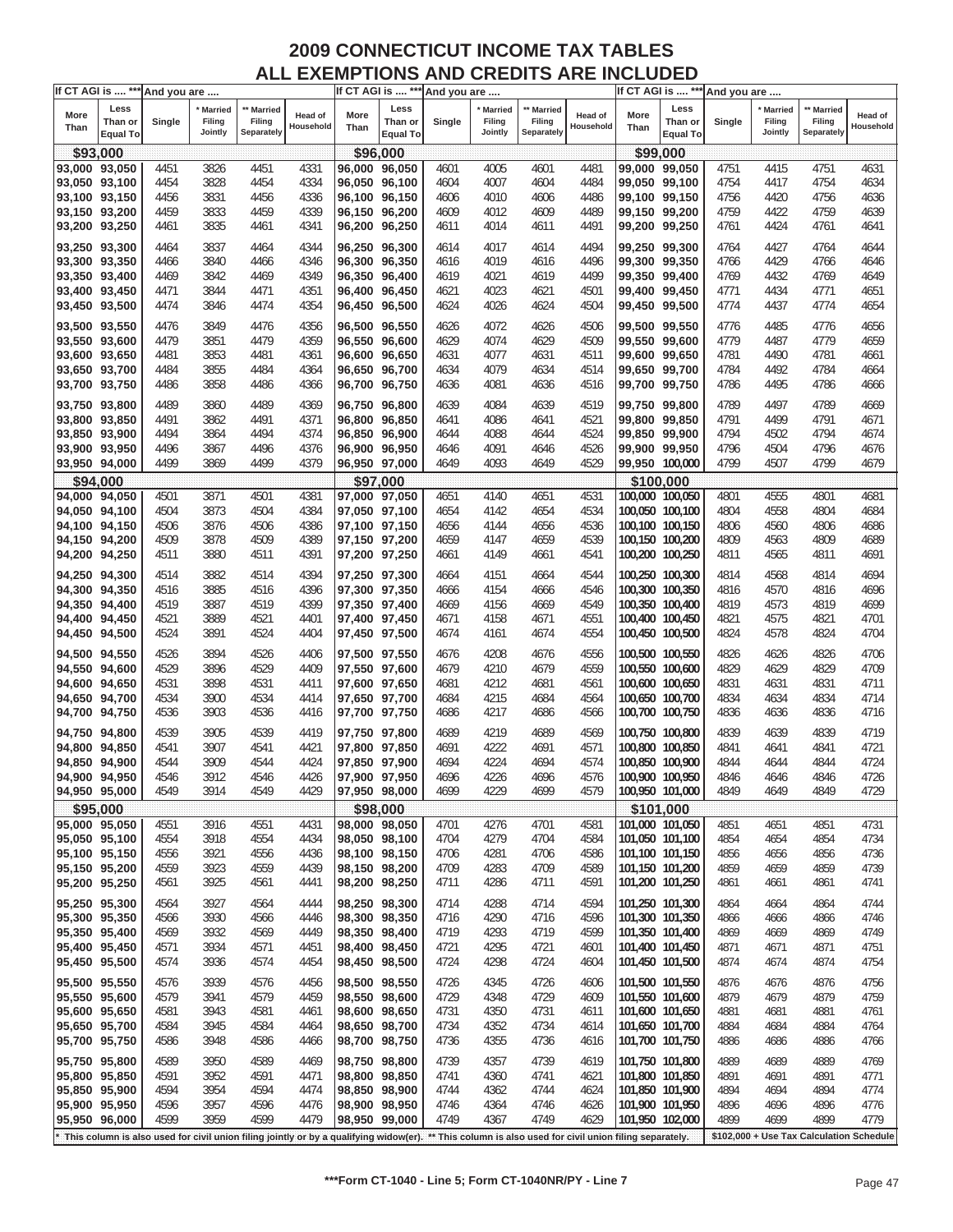## **Table A - Exemptions for 2009 Taxable Year**

Use the filing status shown on the front of your return and your Connecticut AGI (from *Tax Calculation Schedule, Line 1*) to determine your exemption.

|                                  | Single                 |           |                                | Filing Jointly/Qualifying Widow(er) |                  |                          | <b>Filing Separately</b> |                |                                | <b>Head of Household</b> |                  |
|----------------------------------|------------------------|-----------|--------------------------------|-------------------------------------|------------------|--------------------------|--------------------------|----------------|--------------------------------|--------------------------|------------------|
|                                  | <b>Connecticut AGI</b> |           |                                | <b>Connecticut AGI</b>              |                  |                          | <b>Connecticut AGI</b>   |                |                                | <b>Connecticut AGI</b>   |                  |
| More Than                        | Less Than              | Exemption | More Than                      | Less Than                           | <b>Exemption</b> | More Than                | Less Than                | Exemption      | More Than                      | Less Than                | <b>Exemption</b> |
|                                  | or                     |           |                                | or                                  |                  |                          | or                       |                |                                | or                       |                  |
|                                  | Equal To               |           |                                | Equal To                            |                  |                          | Equal To                 |                |                                | Equal To                 |                  |
| $\mathfrak{L}$<br>$\overline{0}$ | \$26,000               | \$13,000  | $\mathbb{S}$<br>$\overline{0}$ | \$48,000                            | \$24,000         | $\mathbb{S}$<br>$\Omega$ | \$24,000                 | \$12,000       | $\mathbb{S}$<br>$\overline{0}$ | \$38,000                 | \$19,000         |
| \$26,000                         | \$27,000               | \$12,000  | \$48,000                       | \$49,000                            | \$23,000         | \$24,000                 | \$25,000                 | \$11,000       | \$38,000                       | \$39,000                 | \$18,000         |
| \$27,000                         | \$28,000               | \$11,000  | \$49,000                       | \$50,000                            | \$22,000         | \$25,000                 | \$26,000                 | \$10,000       | \$39,000                       | \$40,000                 | \$17,000         |
| \$28,000                         | \$29,000               | \$10,000  | \$50,000                       | \$51,000                            | \$21,000         | \$26,000                 | \$27,000                 | \$9,000        | \$40,000                       | \$41,000                 | \$16,000         |
| \$29,000                         | \$30,000               | \$9,000   | \$51,000                       | \$52,000                            | \$20,000         | \$27,000                 | \$28,000                 | \$8,000        | \$41,000                       | \$42,000                 | \$15,000         |
| \$30,000                         | \$31,000               | \$8,000   | \$52,000                       | \$53,000                            | \$19,000         | \$28,000                 | \$29,000                 | \$<br>7,000    | \$42,000                       | \$43,000                 | \$14,000         |
| \$31,000                         | \$32,000               | \$7,000   | \$53,000                       | \$54,000                            | \$18,000         | \$29,000                 | \$30,000                 | 6,000<br>\$    | \$43,000                       | \$44,000                 | \$13,000         |
| \$32,000                         | \$33,000               | \$6,000   | \$54,000                       | \$55,000                            | \$17,000         | \$30,000                 | \$31,000                 | 5,000<br>\$    | \$44,000                       | \$45,000                 | \$12,000         |
| \$33,000                         | \$34,000               | \$5,000   | \$55,000                       | \$56,000                            | \$16,000         | \$31,000                 | \$32,000                 | \$<br>4,000    | \$45,000                       | \$46,000                 | \$11,000         |
| \$34,000                         | \$35,000               | \$4,000   | \$56,000                       | \$57,000                            | \$15,000         | \$32,000                 | \$33,000                 | 3,000<br>\$    | \$46,000                       | \$47,000                 | \$10,000         |
| \$35,000                         | \$36,000               | \$3,000   | \$57,000                       | \$58,000                            | \$14,000         | \$33,000                 | \$34,000                 | \$<br>2,000    | \$47,000                       | \$48,000                 | \$9,000          |
| \$36,000                         | \$37,000               | \$2,000   | \$58,000                       | \$59,000                            | \$13,000         | \$34,000                 | \$35,000                 | 1,000<br>\$    | \$48,000                       | \$49,000                 | \$8,000          |
| \$37,000                         | \$38,000               | \$1,000   | \$59,000                       | \$60,000                            | \$12,000         | \$35,000                 | and up                   | \$<br>$\bf{0}$ | \$49,000                       | \$50,000                 | \$7,000          |
| \$38,000                         | and up                 | S<br>0    | \$60,000                       | \$61,000                            | \$11,000         |                          |                          |                | \$50,000                       | \$51,000                 | 6,000            |
|                                  |                        |           | \$61,000                       | \$62,000                            | \$10,000         |                          |                          |                | \$51,000                       | \$52,000                 | 5,000            |
|                                  |                        |           | \$62,000                       | \$63,000                            | \$9,000          |                          |                          |                | \$52,000                       | \$53,000                 | 4,000            |
|                                  |                        |           | \$63,000                       | \$64,000                            | \$8,000          |                          |                          |                | \$53,000                       | \$54,000                 | 3,000            |
|                                  |                        |           | \$64,000                       | \$65,000                            | \$7,000          |                          |                          |                | \$54,000                       | \$55,000                 | 2,000            |
|                                  |                        |           | \$65,000                       | \$66,000                            | \$6,000          |                          |                          |                | \$55,000                       | \$56,000                 | 1,000<br>\$      |
|                                  |                        |           | \$66,000                       | \$67,000                            | \$5,000          |                          |                          |                | \$56,000                       | and up                   | \$<br>0          |
|                                  |                        |           | \$67,000                       | \$68,000                            | \$4,000          |                          |                          |                |                                |                          |                  |
|                                  |                        |           | \$68,000                       | \$69,000                            | \$3,000          |                          |                          |                |                                |                          |                  |
|                                  |                        |           | \$69,000                       | \$70,000                            | \$2,000          |                          |                          |                |                                |                          |                  |
|                                  |                        |           | \$70,000                       | \$71,000                            | \$1,000          |                          |                          |                |                                |                          |                  |
|                                  |                        |           | \$71,000                       | and up                              | \$<br>$\bf{0}$   |                          |                          |                |                                |                          |                  |

#### **Table B - Connecticut Income Tax for 2009 Taxable Year**

Use the filing status shown on the front of your return.

| <b>Single or Filing Separately</b>                                                                                                                      | <b>Examples:</b> Line 3 is \$13,000; Line 4 is \$450.                                                   |
|---------------------------------------------------------------------------------------------------------------------------------------------------------|---------------------------------------------------------------------------------------------------------|
| If the amount on Line 3 of the Tax Calculation Schedule is:                                                                                             | $$13,000 - $10,000 = $3,000$<br>$$3,000 \times .05 = $150$                                              |
| Less than or equal to \$10,0003%                                                                                                                        | $$300 + $150 = $450$                                                                                    |
| More than \$10,000, but<br>less than or equal to \$500,000  \$300 plus 5% of the excess over \$10,000                                                   | Line 3 is \$525,000; Line 4 is \$26,425.<br>$$525,000 - $500,000 = $25,000$                             |
| More than \$500,000 \$24,800 plus 6.5% of the excess over \$500,000                                                                                     | $$25,000 \times .065 = $1,625$<br>$$24,800 + $1,625 = $26,425$                                          |
| <b>Head of Household</b>                                                                                                                                | <b>Examples:</b> Line 3 is \$20,000; Line 4 is \$680.                                                   |
| If the amount on Line 3 of the Tax Calculation Schedule is:                                                                                             | $$20,000 - $16,000 = $4,000$<br>$$4,000 \times .05 = $200$                                              |
| Less than or equal to \$16,0003%                                                                                                                        | $$480 + $200 = $680$                                                                                    |
| More than \$16,000, but<br>less than or equal to \$800,000  \$480 plus 5% of the excess over \$16,000                                                   | Line 3 is \$825,000; Line 4 is \$41,305.                                                                |
| More than \$800,000 \$39,680 plus 6.5% of the excess over \$800,000                                                                                     | $$825,000 - $800,000 = $25,000$<br>$$25,000 \times .065 = $1,625$                                       |
|                                                                                                                                                         | $$39,680 + $1,625 = $41,305$                                                                            |
| <b>Filing Jointly/Qualifying Widow(er)</b>                                                                                                              | <b>Examples:</b> Line 3 is \$22,500; Line 4 is \$725.                                                   |
| If the amount on Line 3 of the Tax Calculation Schedule is:                                                                                             | $$22,500 - $20,000 = $2,500$<br>$$2.500 \times .05 = $125$                                              |
| Less than or equal to \$20,0003%                                                                                                                        | $$600 + $125 = $725$                                                                                    |
| More than \$20,000,                                                                                                                                     | Line 3 is \$1,100,000; Line 4 is \$56,100.                                                              |
| less than or equal to \$1,000,000  \$600 plus 5% of the excess over \$20,000<br>More than \$1,000,000 \$49,600 plus 6.5% of the excess over \$1,000,000 | $$1,100,000 - $1,000,000 = $100,000$<br>$$100,000 \times .065 = $6,500$<br>$$49,600 + $6,500 = $56,100$ |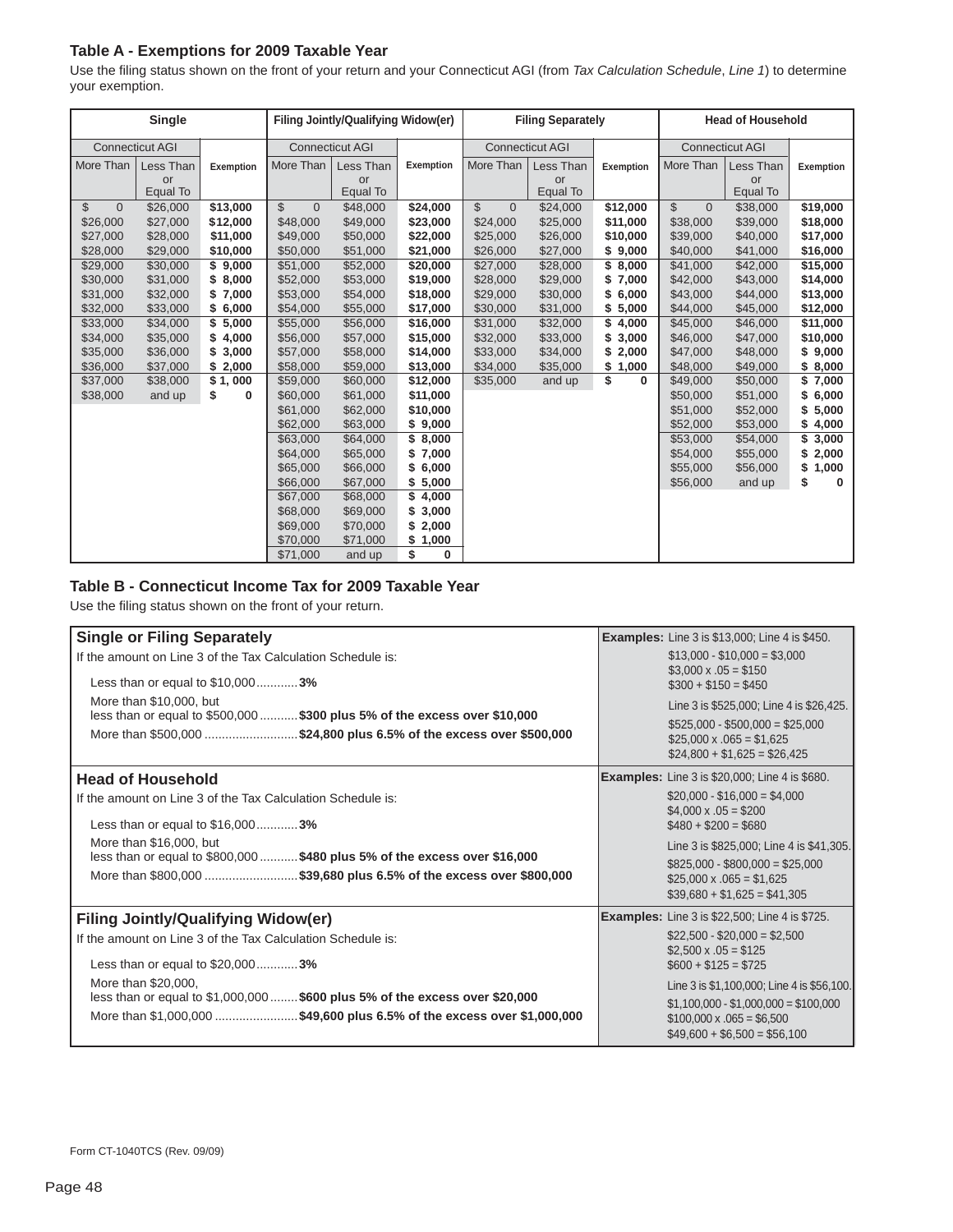## **Table C - Personal Tax Credits for 2009 Taxable Year**

Use your fi ling status shown on the front of your return and your Connecticut AGI (from *Tax Calculation Schedule*, *Line 1*) to determine your decimal amount.

| Single    |                        | <b>Filing Jointly or</b><br><b>Qualified Widow(er)</b> |           | <b>Filing Separately</b> |         |           | <b>Head of Household</b> |                |                        |                |                |
|-----------|------------------------|--------------------------------------------------------|-----------|--------------------------|---------|-----------|--------------------------|----------------|------------------------|----------------|----------------|
|           | <b>Connecticut AGI</b> |                                                        |           | <b>Connecticut AGI</b>   |         |           | <b>Connecticut AGI</b>   |                | <b>Connecticut AGI</b> |                |                |
| More Than | Less Than              | <b>Decimal</b>                                         | More Than | Less Than                | Decimal | More Than | Less Than                | <b>Decimal</b> | More Than              | Less Than      | <b>Decimal</b> |
|           | or<br>Equal To         | Amount                                                 |           | or<br>Equal To           | Amount  |           | or<br>Equal To           | Amount         |                        | or<br>Equal To | Amount         |
| \$13,000  | \$16,300               | .75                                                    | \$24,000  | \$30,000                 | .75     | \$12,000  | \$15,000                 | .75            | \$19,000               | \$24,000       | .75            |
| \$16,300  | \$16,800               | .70                                                    | \$30,000  | \$30,500                 | .70     | \$15,000  | \$15,500                 | .70            | \$24,000               | \$24,500       | .70            |
| \$16,800  | \$17,300               | .65                                                    | \$30,500  | \$31,000                 | .65     | \$15,500  | \$16,000                 | .65            | \$24,500               | \$25,000       | .65            |
| \$17,300  | \$17,800               | .60                                                    | \$31,000  | \$31,500                 | .60     | \$16,000  | \$16,500                 | .60            | \$25,000               | \$25,500       | .60            |
| \$17,800  | \$18,300               | .55                                                    | \$31,500  | \$32,000                 | .55     | \$16,500  | \$17,000                 | .55            | \$25,500               | \$26,000       | .55            |
| \$18,300  | \$18,800               | .50                                                    | \$32,000  | \$32,500                 | .50     | \$17,000  | \$17,500                 | .50            | \$26,000               | \$26,500       | .50            |
| \$18,800  | \$19,300               | .45                                                    | \$32,500  | \$33,000                 | .45     | \$17,500  | \$18,000                 | .45            | \$26,500               | \$27,000       | .45            |
| \$19,300  | \$19,800               | .40                                                    | \$33,000  | \$33,500                 | .40     | \$18,000  | \$18,500                 | .40            | \$27,000               | \$27,500       | .40            |
| \$19,800  | \$21,700               | .35                                                    | \$33,500  | \$40,000                 | .35     | \$18,500  | \$20,000                 | .35            | \$27,500               | \$34,000       | .35            |
| \$21,700  | \$22,200               | .30                                                    | \$40,000  | \$40,500                 | .30     | \$20,000  | \$20,500                 | .30            | \$34,000               | \$34,500       | .30            |
| \$22,200  | \$22,700               | .25                                                    | \$40,500  | \$41,000                 | .25     | \$20,500  | \$21,000                 | .25            | \$34,500               | \$35,000       | .25            |
| \$22,700  | \$23,200               | .20                                                    | \$41,000  | \$41,500                 | .20     | \$21,000  | \$21,500                 | .20            | \$35,000               | \$35,500       | .20            |
| \$23,200  | \$27,100               | .15                                                    | \$41,500  | \$50,000                 | .15     | \$21,500  | \$25,000                 | .15            | \$35,500               | \$44,000       | .15            |
| \$27,100  | \$27,600               | .14                                                    | \$50,000  | \$50,500                 | .14     | \$25,000  | \$25,500                 | .14            | \$44,000               | \$44,500       | .14            |
| \$27,600  | \$28,100               | .13                                                    | \$50,500  | \$51,000                 | .13     | \$25,500  | \$26,000                 | .13            | \$44,500               | \$45,000       | .13            |
| \$28,100  | \$28,600               | .12                                                    | \$51,000  | \$51,500                 | .12     | \$26,000  | \$26,500                 | .12            | \$45,000               | \$45,500       | .12            |
| \$28,600  | \$29,100               | .11                                                    | \$51,500  | \$52,000                 | .11     | \$26,500  | \$27,000                 | .11            | \$45,500               | \$46,000       | .11            |
| \$29,100  | \$52,000               | .10                                                    | \$52,000  | \$96,000                 | .10     | \$27,000  | \$48,000                 | .10            | \$46,000               | \$74,000       | .10            |
| \$52,000  | \$52,500               | .09                                                    | \$96,000  | \$96,500                 | .09     | \$48,000  | \$48,500                 | .09            | \$74,000               | \$74,500       | .09            |
| \$52,500  | \$53,000               | .08                                                    | \$96,500  | \$97,000                 | .08     | \$48,500  | \$49,000                 | .08            | \$74,500               | \$75,000       | .08            |
| \$53,000  | \$53,500               | .07                                                    | \$97,000  | \$97,500                 | .07     | \$49,000  | \$49,500                 | .07            | \$75,000               | \$75,500       | .07            |
| \$53,500  | \$54,000               | .06                                                    | \$97,500  | \$98,000                 | .06     | \$49.500  | \$50,000                 | .06            | \$75,500               | \$76,000       | .06            |
| \$54,000  | \$54,500               | .05                                                    | \$98,000  | \$98,500                 | .05     | \$50,000  | \$50,500                 | .05            | \$76,000               | \$76,500       | .05            |
| \$54,500  | \$55,000               | .04                                                    | \$98,500  | \$99,000                 | .04     | \$50,500  | \$51,000                 | .04            | \$76,500               | \$77,000       | .04            |
| \$55,000  | \$55,500               | .03                                                    | \$99,000  | \$99,500                 | .03     | \$51,000  | \$51,500                 | .03            | \$77,000               | \$77,500       | .03            |
| \$55,500  | \$56,000               | .02                                                    | \$99,500  | \$100,000                | .02     | \$51,500  | \$52,000                 | .02            | \$77,500               | \$78,000       | .02            |
| \$56,000  | \$56,500               | .01                                                    | \$100,000 | \$100,500                | .01     | \$52,000  | \$52,500                 | .01            | \$78,000               | \$78,500       | .01            |
| \$56,500  | and up                 | .00                                                    | \$100,500 | and up                   | .00     | \$52,500  | and up                   | .00            | \$78,500               | and up         | .00            |

## **Tax Calculation Schedule**

| 1. Enter Connecticut AGI from Form CT-1040NR/PY, Line 7. *                                  |   | 00 |
|---------------------------------------------------------------------------------------------|---|----|
| 2. Enter Personal Exemption from Table A, Exemptions.                                       | 2 | 00 |
| 3. Connecticut Taxable Income: Subtract Line 2 from Line 1. If less than zero, enter "0."   | 3 | 00 |
| 4. Connecticut Income Tax: See Table B, Connecticut Income Tax.                             | 4 | 00 |
| 5. Enter Decimal Amount from Table C, Personal Tax Credits. If zero, enter "0."             | 5 |    |
| 6. Multiply the amount on Line 4 by the decimal amount on Line 5.                           | 6 | 00 |
| 7. Income Tax: Subtract Line 6 from Line 4. Enter here and on<br>Form CT-1040NR/PY, Line 8. | 7 | 00 |

\* **Form CT-1040NR/PY** filers must enter income from Connecticut sources if it exceeds Connecticut adjusted gross income.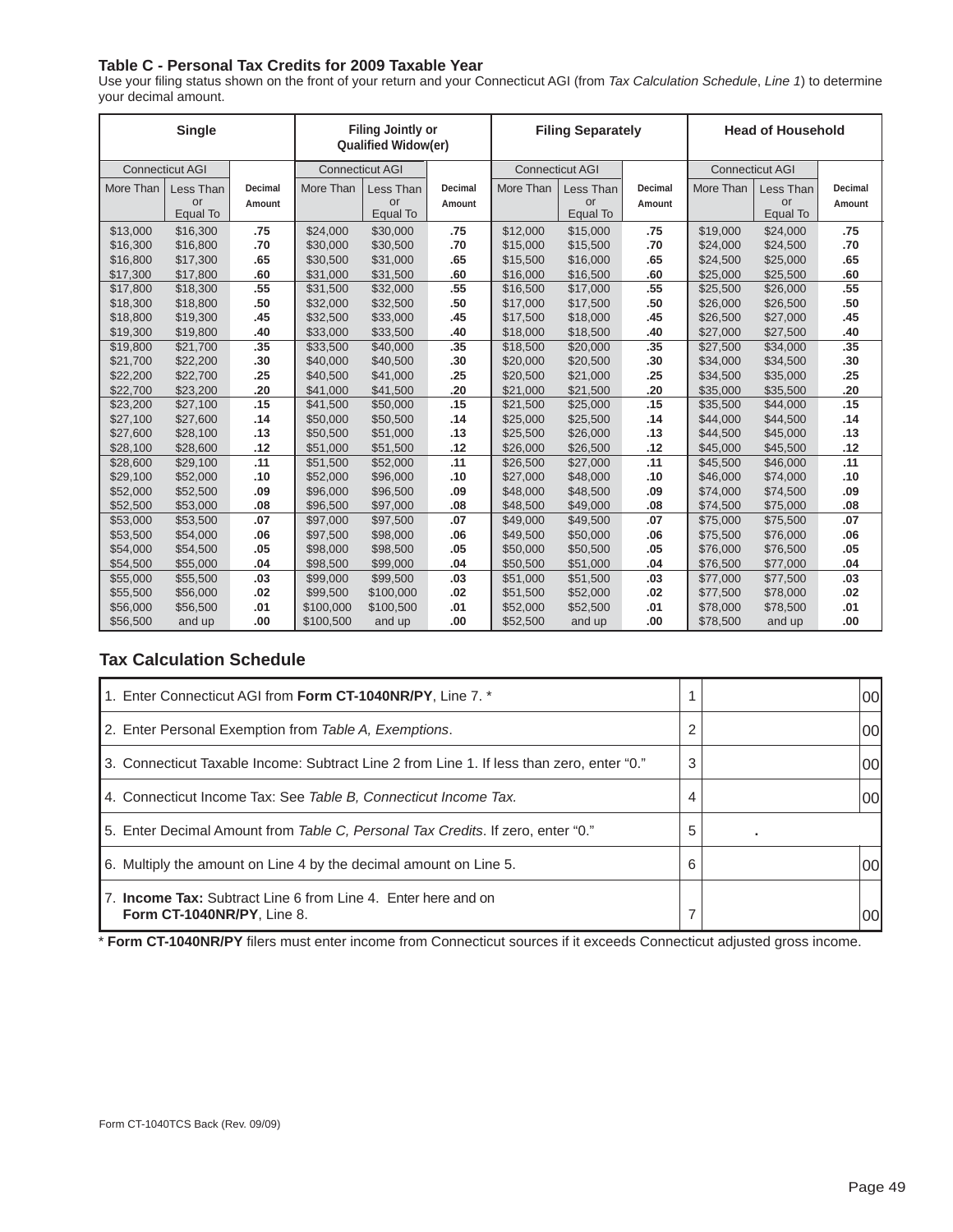## **A**

| Activities Considered Casual, Isolated, or Inconsequential 8 |  |
|--------------------------------------------------------------|--|
|                                                              |  |
|                                                              |  |
|                                                              |  |
|                                                              |  |
|                                                              |  |
|                                                              |  |
|                                                              |  |
|                                                              |  |
|                                                              |  |

## **B**

## **C**

| <b>Charitable Contributions</b> |  |
|---------------------------------|--|
|                                 |  |
|                                 |  |
|                                 |  |
|                                 |  |
|                                 |  |
|                                 |  |
|                                 |  |
|                                 |  |
|                                 |  |
|                                 |  |
|                                 |  |
|                                 |  |
|                                 |  |
|                                 |  |
|                                 |  |
|                                 |  |

## **D**

| Domicile - Resident, Part-year Resident, or Nonresident  6 |  |
|------------------------------------------------------------|--|
| Due Dates                                                  |  |
|                                                            |  |
|                                                            |  |
|                                                            |  |
|                                                            |  |

## **E**

| Education Savings Accounts - CHET Contributions 22 |  |
|----------------------------------------------------|--|
|                                                    |  |
|                                                    |  |
|                                                    |  |
|                                                    |  |
|                                                    |  |
|                                                    |  |

## **F**

| 548-Day Rule                                  |  |
|-----------------------------------------------|--|
| Resident, Part-Year Resident, or Nonresident7 |  |
|                                               |  |
|                                               |  |
|                                               |  |
|                                               |  |
|                                               |  |
| <b>Filing Requirements</b>                    |  |
|                                               |  |
|                                               |  |
| <b>Fiscal Year Filers</b>                     |  |
|                                               |  |
|                                               |  |
|                                               |  |
|                                               |  |
|                                               |  |
|                                               |  |
|                                               |  |
|                                               |  |
|                                               |  |
|                                               |  |
|                                               |  |
|                                               |  |
|                                               |  |
|                                               |  |
|                                               |  |
|                                               |  |
|                                               |  |

## **G**

| Gifts to Charity |  |
|------------------|--|
|                  |  |
|                  |  |

## **H**

## **I**

| Income Derived From or                               |  |
|------------------------------------------------------|--|
|                                                      |  |
|                                                      |  |
|                                                      |  |
| Individual Taxpayer Identification Number (ITIN)  15 |  |
|                                                      |  |
|                                                      |  |
|                                                      |  |
|                                                      |  |
|                                                      |  |
|                                                      |  |
| Interest on Underpayment of Estimated Tax 12, 18     |  |
|                                                      |  |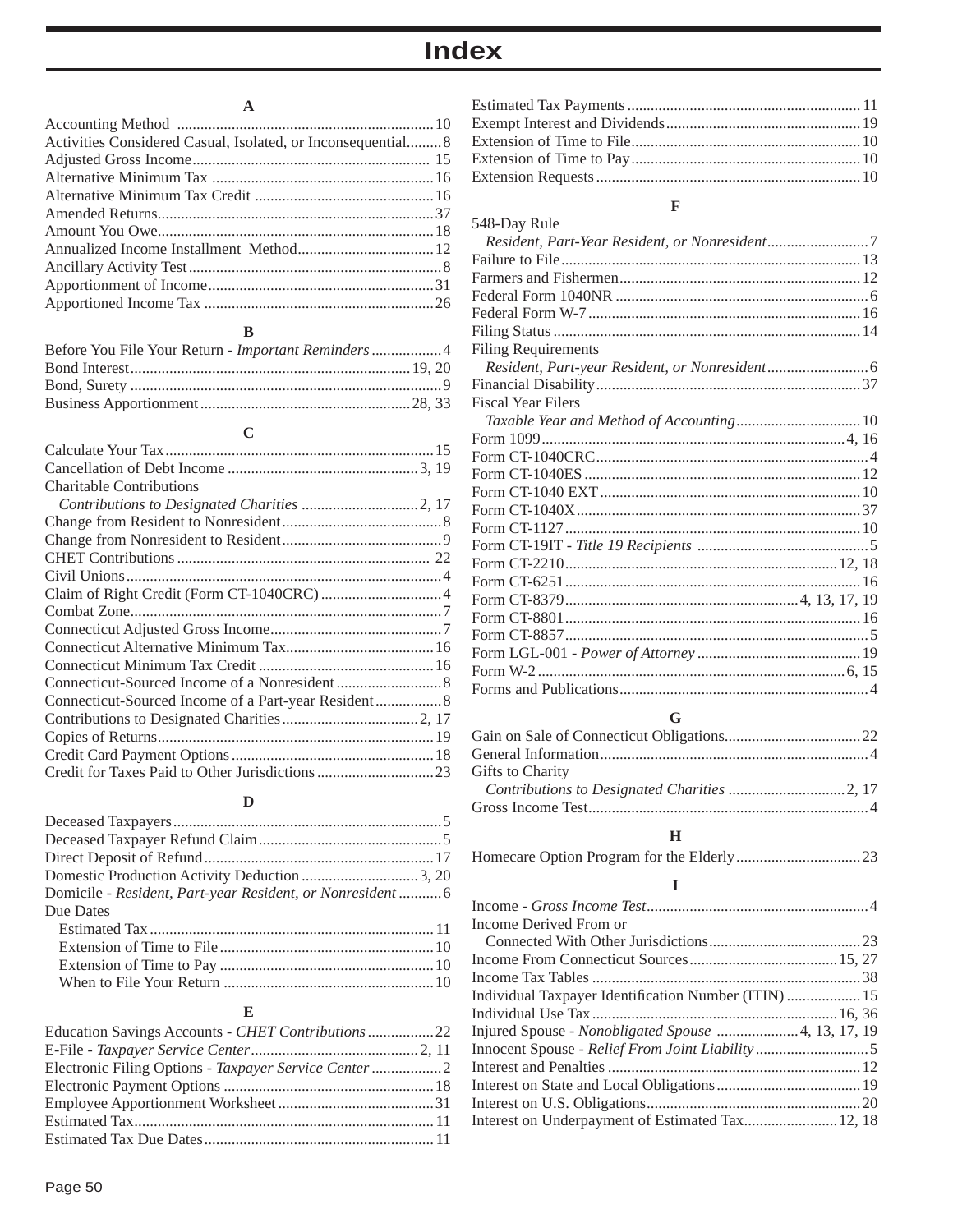#### $\mathbf L$

| Line Instructions |  |
|-------------------|--|
|                   |  |
|                   |  |
|                   |  |
|                   |  |
|                   |  |
|                   |  |

## $\mathbf M$

| Mashantucket Pequot Tribe Enrolled Member |  |
|-------------------------------------------|--|
|                                           |  |
|                                           |  |
|                                           |  |
|                                           |  |
|                                           |  |
|                                           |  |
| Mohegan Tribe Enrolled Member             |  |
|                                           |  |
|                                           |  |
| Multiple Forms W-2 and 1099               |  |
|                                           |  |
|                                           |  |
|                                           |  |

## ${\bf N}$

| Nonresident Spouse |  |
|--------------------|--|
|                    |  |

#### $\mathbf 0$

## $\mathbf P$

| Payments                 |  |
|--------------------------|--|
|                          |  |
|                          |  |
|                          |  |
|                          |  |
| Penalties                |  |
|                          |  |
|                          |  |
|                          |  |
|                          |  |
| Permanent Place of Abode |  |
|                          |  |
|                          |  |
|                          |  |
|                          |  |

## $\mathbf Q$

## S

| Separation of Liability - Relief From Joint Liability 5 |  |
|---------------------------------------------------------|--|
|                                                         |  |
|                                                         |  |
|                                                         |  |
|                                                         |  |
|                                                         |  |
|                                                         |  |
|                                                         |  |
|                                                         |  |
|                                                         |  |

## $\mathbf T$

#### $\mathbf U$

#### W

#### $\mathbf R$